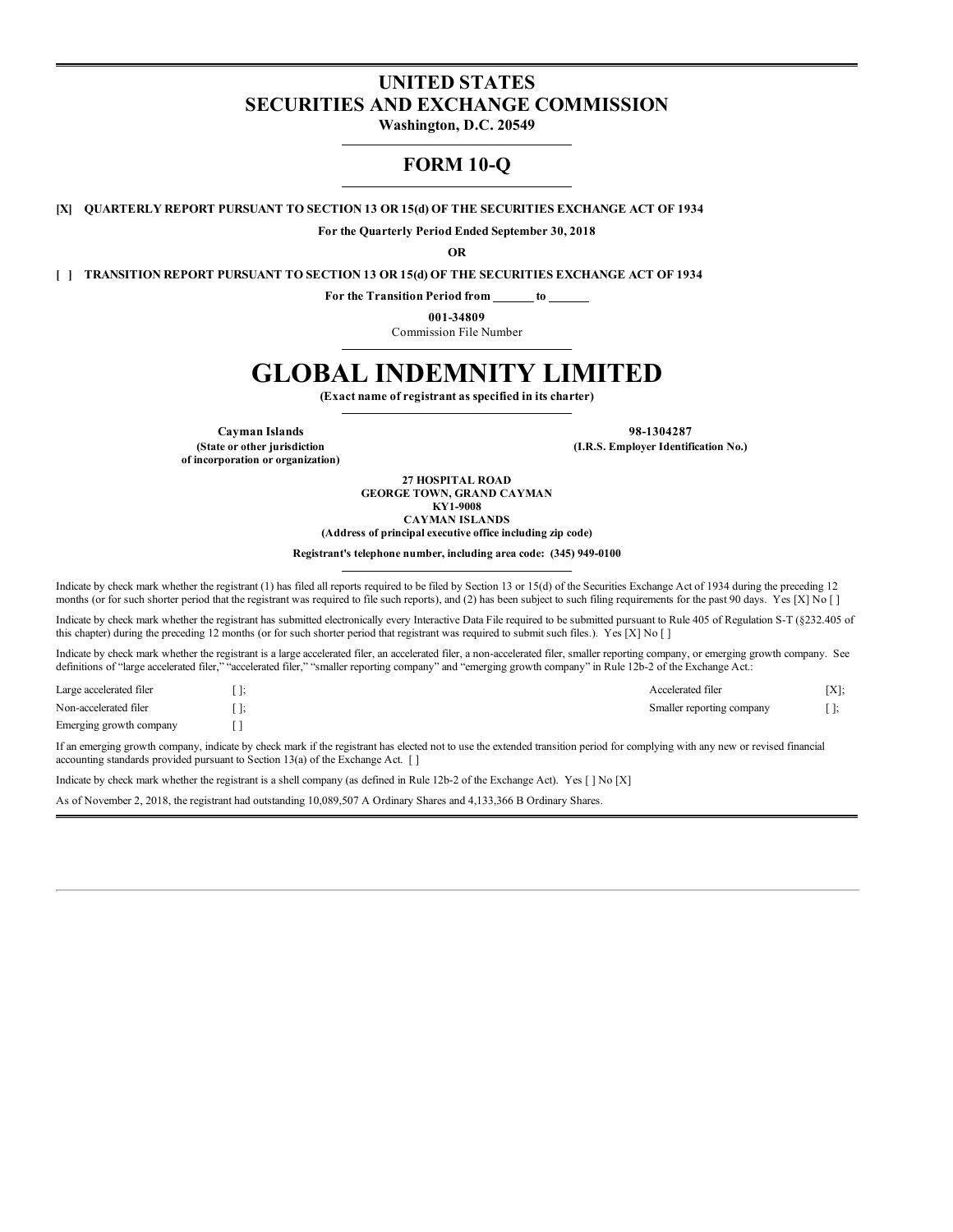### **TABLE OF CONTENTS**

**PART I – FINANCIAL [INFORMATION](#page-2-0)**

**Page**

| Item 1.   | <b>Financial Statements:</b>                                                                                                                               | 3              |
|-----------|------------------------------------------------------------------------------------------------------------------------------------------------------------|----------------|
|           | <b>Consolidated Balance Sheets</b><br>As of September 30, 2018 (Unaudited) and December 31, 2017                                                           | 3              |
|           | <b>Consolidated Statements of Operations</b><br>Ouarters and Nine Months Ended September 30, 2018 (Unaudited) and September 30, 2017 (Unaudited)           | $\overline{4}$ |
|           | <b>Consolidated Statements of Comprehensive Income</b><br>Ouarters and Nine Months Ended September 30, 2018 (Unaudited) and September 30, 2017 (Unaudited) | 5              |
|           | Consolidated Statements of Changes in Shareholders' Equity<br>Nine Months Ended September 30, 2018 (Unaudited) and Year Ended December 31, 2017            | 6              |
|           | <b>Consolidated Statements of Cash Flows</b><br>Nine Months Ended September 30, 2018 (Unaudited) and September 30, 2017 (Unaudited)                        | 7              |
|           | Notes to Consolidated Financial Statements (Unaudited)                                                                                                     | 8              |
| Item 2.   | Management's Discussion and Analysis of Financial Condition and Results of Operations                                                                      | 52             |
| Item 3.   | <b>Quantitative and Qualitative Disclosures about Market Risk</b>                                                                                          | 70             |
| Item 4.   | <b>Controls and Procedures</b>                                                                                                                             | 71             |
|           | <b>PART II - OTHER INFORMATION</b>                                                                                                                         |                |
| Item 1.   | <b>Legal Proceedings</b>                                                                                                                                   | 72             |
| Item 1A.  | <b>Risk Factors</b>                                                                                                                                        | 72             |
| Item 2.   | Unregistered Sales of Equity Securities and Use of Proceeds                                                                                                | 72             |
| Item 3.   | <b>Defaults Upon Senior Securities</b>                                                                                                                     | 72             |
| Item 4.   | <b>Mine Safety Disclosures</b>                                                                                                                             | 72             |
| Item 5.   | Other Information                                                                                                                                          | 72             |
| Item 6.   | <b>Exhibits</b>                                                                                                                                            | 73             |
| Signature |                                                                                                                                                            | 74             |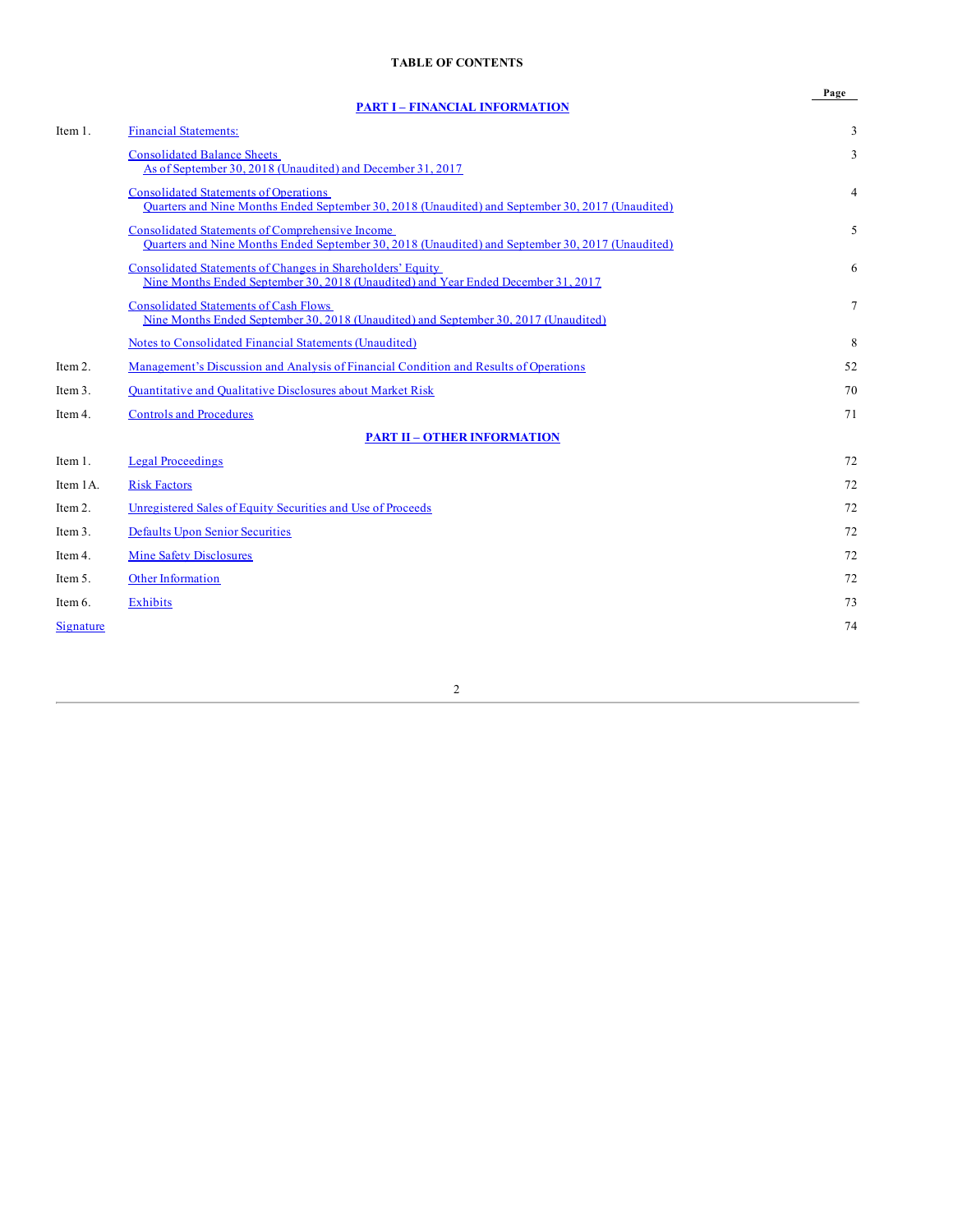### **PART I – FINANCIAL INFORMATION**

### **GLOBAL INDEMNITY LIMITED**

#### **Consolidated Balance Sheets**

(In thousands, except share amounts)

<span id="page-2-0"></span>

|                                                                                                                           |             | (Unaudited)<br>September 30, 2018 | December 31, 2017 |           |  |  |
|---------------------------------------------------------------------------------------------------------------------------|-------------|-----------------------------------|-------------------|-----------|--|--|
| <b>ASSETS</b>                                                                                                             |             |                                   |                   |           |  |  |
| Fixed maturities:                                                                                                         |             |                                   |                   |           |  |  |
| Available for sale, at fair value (amortized cost: \$1,299,656 and \$1,243,144)                                           | \$          | 1,273,681                         | $\mathbb{S}$      | 1,241,437 |  |  |
| Equity securities:                                                                                                        |             |                                   |                   |           |  |  |
| At fair value (cost: \$137,554 and \$124,915)                                                                             |             | 137,554                           |                   | 140,229   |  |  |
| Other invested assets                                                                                                     |             | 85,268                            |                   | 77,820    |  |  |
| Total investments                                                                                                         |             | 1.496.503                         |                   | 1,459,486 |  |  |
| Cash and cash equivalents                                                                                                 |             | 40,646                            |                   | 74,414    |  |  |
| Premiums receivable, net                                                                                                  |             | 84,641                            |                   | 84,386    |  |  |
| Reinsurance receivables, net                                                                                              |             | 96,534                            |                   | 105,060   |  |  |
| Funds held by ceding insurers                                                                                             |             | 50,805                            |                   | 45,300    |  |  |
| Federal income taxes receivable                                                                                           |             | 10,758                            |                   | 10,332    |  |  |
| Deferred federal income taxes                                                                                             |             | 35,675                            |                   | 26,196    |  |  |
| Deferred acquisition costs                                                                                                |             | 64,538                            |                   | 61,647    |  |  |
| Intangible assets                                                                                                         |             | 22,152                            |                   | 22,549    |  |  |
| Goodwill                                                                                                                  |             | 6,521                             |                   | 6,521     |  |  |
| Prepaid reinsurance premiums                                                                                              |             | 22,976                            |                   | 28,851    |  |  |
| Receivable for securities sold                                                                                            |             |                                   |                   | 1,543     |  |  |
| Other assets                                                                                                              |             | 26,297                            |                   | 75,384    |  |  |
| Total assets                                                                                                              | \$          | 1,958,046                         |                   | 2,001,669 |  |  |
| <b>LIABILITIES AND SHAREHOLDERS' EQUITY</b>                                                                               |             |                                   |                   |           |  |  |
| <b>Liabilities:</b>                                                                                                       |             |                                   |                   |           |  |  |
| Unpaid losses and loss adjustment expenses                                                                                | $\mathbf S$ | 608,607                           | \$                | 634,664   |  |  |
| Unearned premiums                                                                                                         |             | 297,630                           |                   | 285,397   |  |  |
| Ceded balances payable                                                                                                    |             | 16,612                            |                   | 10,851    |  |  |
| Payable for securities purchased                                                                                          |             | 4,942                             |                   |           |  |  |
| Contingent commissions                                                                                                    |             | 8,076                             |                   | 7,984     |  |  |
| Debt                                                                                                                      |             | 282,086                           |                   | 294,713   |  |  |
| Other liabilities                                                                                                         |             | 37,767                            |                   | 49,666    |  |  |
| <b>Total liabilities</b>                                                                                                  | \$          | 1,255,720                         | S                 | 1,283,275 |  |  |
| Commitments and contingencies (Note 10)                                                                                   |             | ×.                                |                   |           |  |  |
| Shareholders' equity:                                                                                                     |             |                                   |                   |           |  |  |
| Ordinary shares, \$0.0001 par value, 900,000,000 ordinary shares authorized; A ordinary shares issued: 10,164,291 and     |             |                                   |                   |           |  |  |
| 10,102,927 respectively; A ordinary shares outstanding: 10,089,507 and 10,073,376, respectively; B ordinary shares issued |             |                                   |                   |           |  |  |
| and outstanding: 4,133,366 and 4,133,366, respectively                                                                    |             | $\overline{2}$                    |                   | 2         |  |  |
| Additional paid-in capital                                                                                                |             | 437,124                           |                   | 434,730   |  |  |
| Accumulated other comprehensive income (loss), net of taxes                                                               |             | (23, 829)                         |                   | 8,983     |  |  |
| Retained earnings                                                                                                         |             | 292,001                           |                   | 275,838   |  |  |
| A ordinary shares in treasury, at cost: 74,784 and 29,551 shares, respectively                                            |             | (2,972)                           |                   | (1, 159)  |  |  |
| Total shareholders' equity                                                                                                |             | 702.326                           |                   | 718,394   |  |  |
| Total liabilities and shareholders' equity                                                                                | \$          | 1,958,046                         | $\mathbb{S}$      | 2,001,669 |  |  |

See accompanying notes to consolidated financial statements.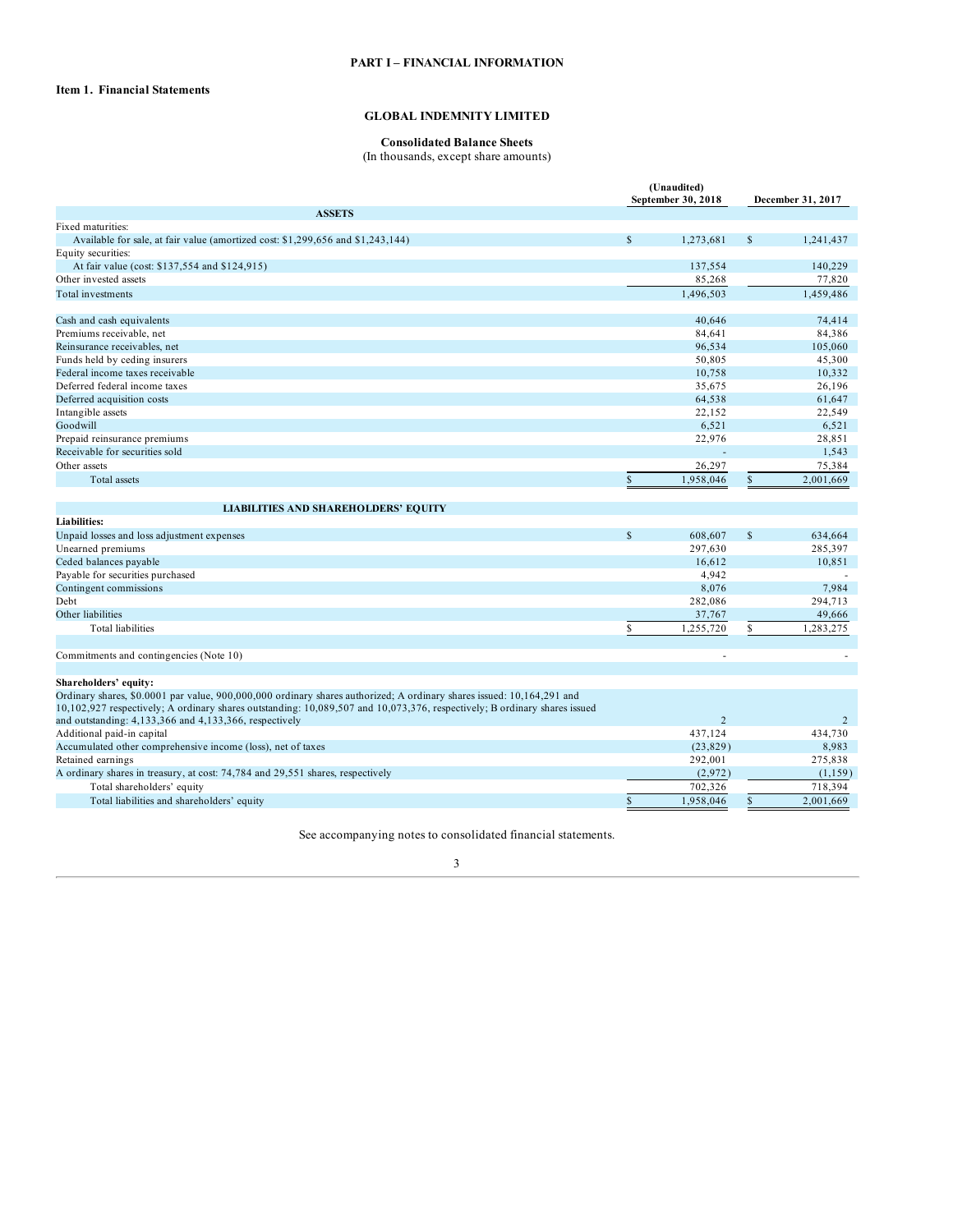### **Consolidated Statements of Operations**

(In thousands, except shares and per share data)

<span id="page-3-0"></span>

|                                                               | (Unaudited)<br>Quarters Ended September 30, |               | (Unaudited)<br>Nine Months Ended September 30, |            |    |            |  |  |  |
|---------------------------------------------------------------|---------------------------------------------|---------------|------------------------------------------------|------------|----|------------|--|--|--|
|                                                               | 2018                                        | 2017          |                                                | 2018       |    | 2017       |  |  |  |
| <b>Revenues:</b>                                              |                                             |               |                                                |            |    |            |  |  |  |
| Gross premiums written                                        | \$<br>135,606                               | \$<br>126,054 | \$                                             | 418,670    | S  | 393,699    |  |  |  |
| Net premiums written                                          | \$<br>116,233                               | \$<br>109,045 | \$                                             | 360,557    | \$ | 344,348    |  |  |  |
| Net premiums earned                                           | \$<br>120,528                               | \$<br>108,619 | \$                                             | 342,447    | \$ | 328,818    |  |  |  |
| Net investment income                                         | 11,750                                      | 10,134        |                                                | 34,108     |    | 27,618     |  |  |  |
| Net realized investment gains (losses):                       |                                             |               |                                                |            |    |            |  |  |  |
| Other than temporary impairment losses on investments         | (24)                                        | (1,020)       |                                                | (395)      |    | (1,708)    |  |  |  |
| Other net realized investment gains                           | 5,343                                       | 57            |                                                | 8,228      |    | 858        |  |  |  |
| Total net realized investment gains (losses)                  | 5,319                                       | (963)         |                                                | 7,833      |    | (850)      |  |  |  |
| Other income                                                  | 411                                         | 2,294         |                                                | 1,289      |    | 5,444      |  |  |  |
| Total revenues                                                | 138,008                                     | 120,084       |                                                | 385,677    |    | 361,030    |  |  |  |
| <b>Losses and Expenses:</b>                                   |                                             |               |                                                |            |    |            |  |  |  |
| Net losses and loss adjustment expenses                       | 80,493                                      | 82,395        |                                                | 195,426    |    | 202,656    |  |  |  |
| Acquisition costs and other underwriting expenses             | 48,680                                      | 45,002        |                                                | 141,196    |    | 135,010    |  |  |  |
| Corporate and other operating expenses                        | 3,475                                       | 4,630         |                                                | 23,653     |    | 11,045     |  |  |  |
| Interest expense                                              | 4,924                                       | 4,836         |                                                | 14,725     |    | 12,065     |  |  |  |
| Income (loss) before income taxes                             | 436                                         | (16,779)      |                                                | 10,677     |    | 254        |  |  |  |
| Income tax benefit                                            | (3,292)                                     | (7, 855)      |                                                | (5,944)    |    | (13, 193)  |  |  |  |
| Net income (loss)                                             | \$<br>3,728                                 | \$<br>(8,924) | \$                                             | 16,621     | \$ | 13,447     |  |  |  |
| Per share data:                                               |                                             |               |                                                |            |    |            |  |  |  |
|                                                               |                                             |               |                                                |            |    |            |  |  |  |
| Net income (loss)(1)                                          |                                             |               |                                                |            |    |            |  |  |  |
| <b>Basic</b>                                                  | \$<br>0.26                                  | \$<br>(0.51)  | \$                                             | 1.18       | \$ | 0.78       |  |  |  |
| Diluted                                                       | \$<br>0.26                                  | \$<br>(0.51)  | \$                                             | 1.16       | \$ | 0.76       |  |  |  |
|                                                               |                                             |               |                                                |            |    |            |  |  |  |
| Weighted-average number of shares outstanding<br><b>Basic</b> |                                             |               |                                                |            |    |            |  |  |  |
|                                                               | 14,100,180                                  | 17,343,292    |                                                | 14,082,698 |    | 17,331,840 |  |  |  |
| Diluted                                                       | 14,346,585                                  | 17,343,292    |                                                | 14,321,113 |    | 17,684,519 |  |  |  |
| Cash dividends declared per share                             | \$<br>0.25                                  | \$            | \$                                             | 0.75       | \$ |            |  |  |  |
|                                                               |                                             |               |                                                |            |    |            |  |  |  |

(1) For the quarter ended September 30, 2017, "diluted" loss per share is the same as "basic" loss per share since there was a net loss for the period.

See accompanying notes to consolidated financial statements.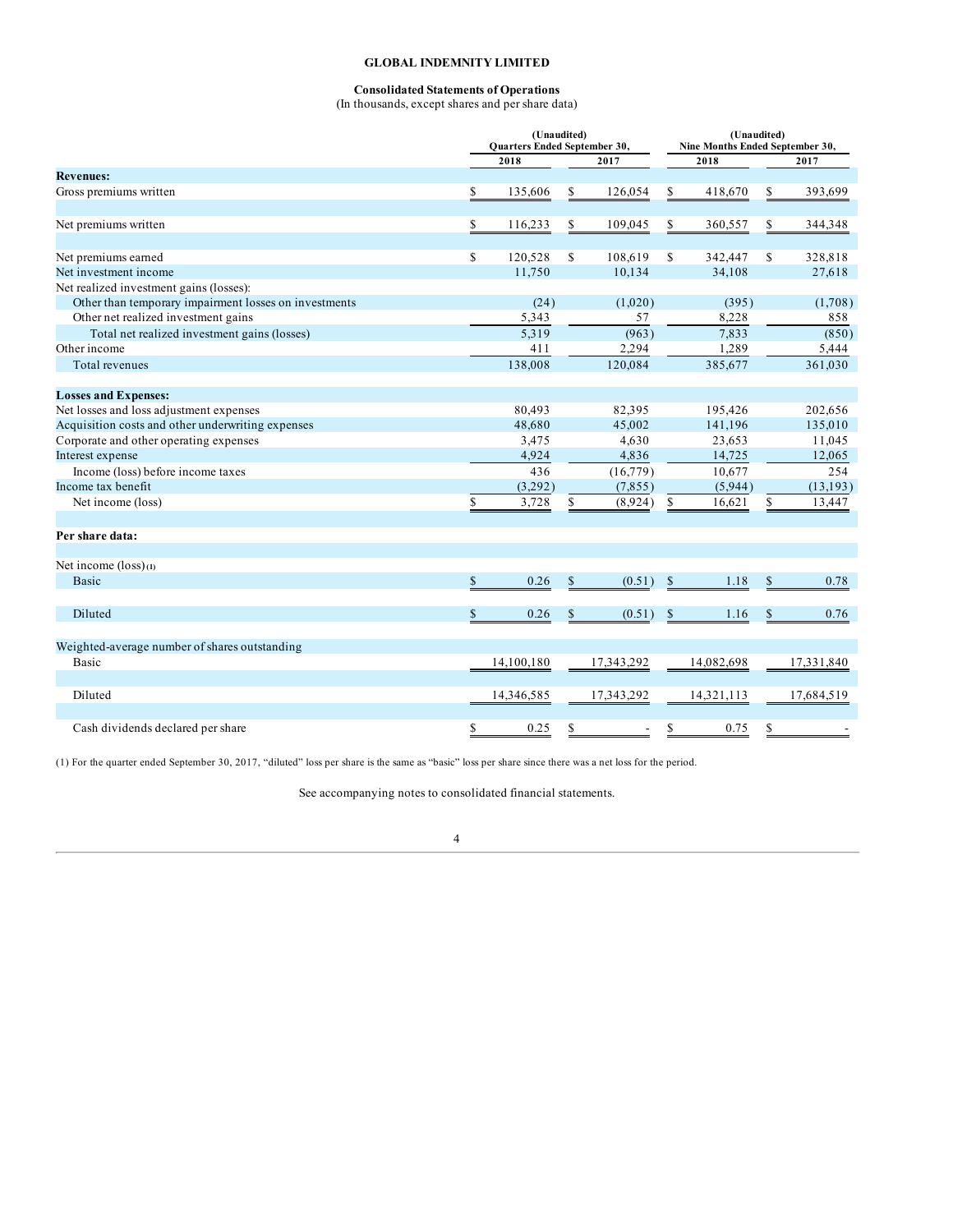#### **Consolidated Statements of Comprehensive Income**

(In thousands)

<span id="page-4-0"></span>

|                                                                       |  | <b>Ouarters Ended September 30,</b> | (Unaudited) |         | (Unaudited)<br>Nine Months Ended September 30, |        |  |  |
|-----------------------------------------------------------------------|--|-------------------------------------|-------------|---------|------------------------------------------------|--------|--|--|
|                                                                       |  | 2018                                |             | 2017    | 2018                                           | 2017   |  |  |
| Net income (loss)                                                     |  | 3,728                               |             | (8,924) | 16,621                                         | 13,447 |  |  |
|                                                                       |  |                                     |             |         |                                                |        |  |  |
| Other comprehensive income (loss), net of tax:                        |  |                                     |             |         |                                                |        |  |  |
| Unrealized holding gains (losses)                                     |  | (1,624)                             |             | 3,386   | (22, 632)                                      | 10,719 |  |  |
| Portion of other-than-temporary impairment losses                     |  |                                     |             |         |                                                |        |  |  |
| recognized in other comprehensive income (losses)                     |  |                                     |             | (1)     | (1)                                            | (2)    |  |  |
| Reclassification adjustment for gains (losses) included in net income |  | 717                                 |             | 441     | 1.403                                          | (788)  |  |  |
| Unrealized foreign currency translation gains (losses)                |  | (454)                               |             | 273     | (1, 554)                                       | 774    |  |  |
| Other comprehensive income (loss), net of tax                         |  | (1, 354)                            |             | 4,099   | (22, 784)                                      | 10,703 |  |  |
|                                                                       |  |                                     |             |         |                                                |        |  |  |
| Comprehensive income (loss), net of tax                               |  | 2,374                               |             | (4,825) | (6,163)                                        | 24,150 |  |  |

See accompanying notes to consolidated financial statements.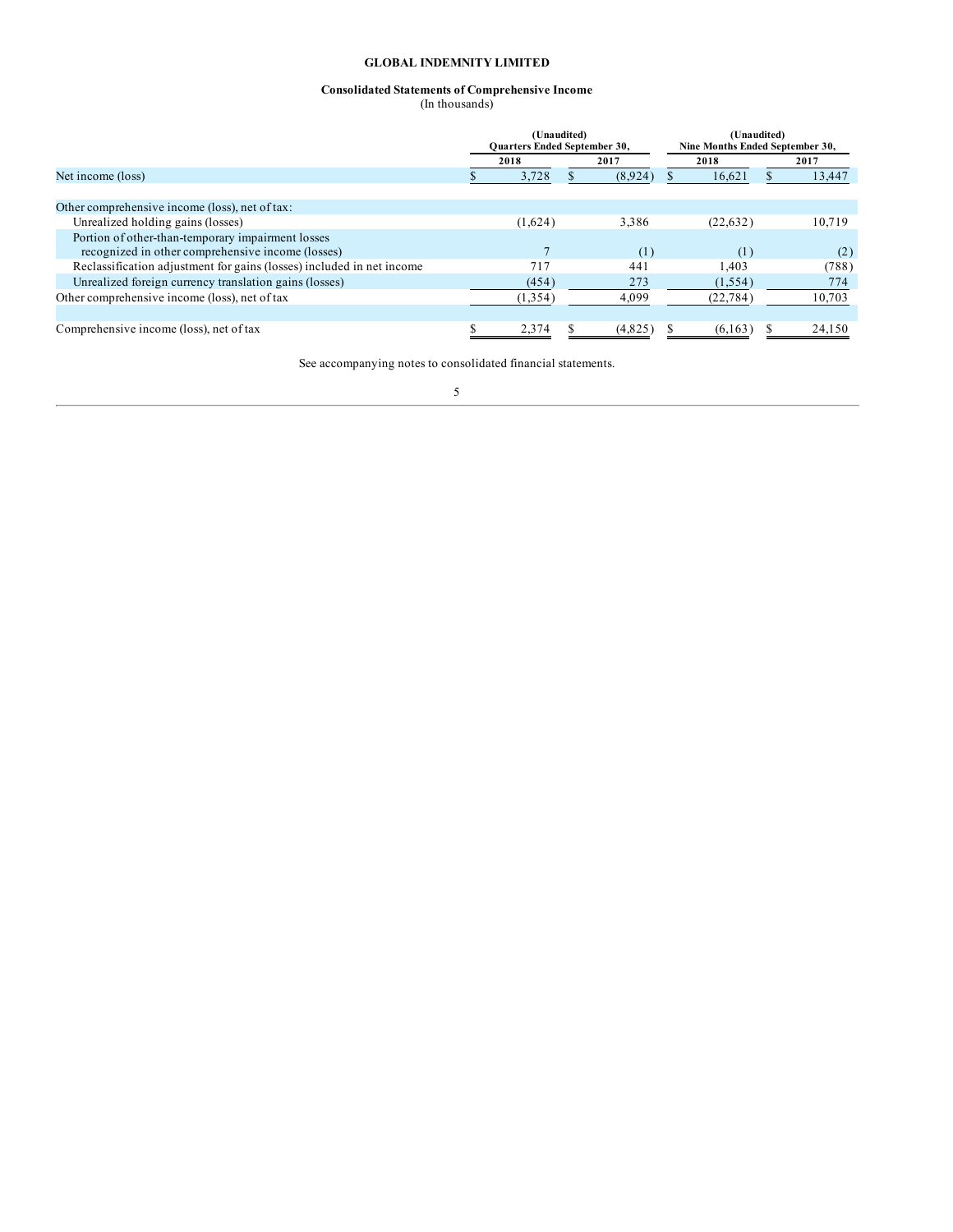#### **Consolidated Statements of Changes in Shareholders' Equity**

(In thousands, except share amounts)

<span id="page-5-0"></span>

|                                                                                           |             | (Unaudited)<br><b>Nine Months Ended</b><br>September 30, 2018 |              | <b>Year Ended</b><br>December 31, 2017 |
|-------------------------------------------------------------------------------------------|-------------|---------------------------------------------------------------|--------------|----------------------------------------|
| Number of A ordinary shares issued:                                                       |             |                                                               |              |                                        |
| Number at beginning of period                                                             |             | 10,102,927                                                    |              | 13,436,548                             |
| Ordinary shares issued under share incentive plans                                        |             | 37,381                                                        |              | 2,204                                  |
| Ordinary shares issued to directors                                                       |             | 23,983                                                        |              | 27,121                                 |
| Ordinary shares redeemed                                                                  |             |                                                               |              | (3,397,031)                            |
| Adjustment for shares redeemed indirectly owned by subsidiary                             |             |                                                               |              | 34,085                                 |
| Number at end of period                                                                   |             | 10,164,291                                                    |              | 10,102,927                             |
| Number of B ordinary shares issued:                                                       |             |                                                               |              |                                        |
| Number at beginning and end of period                                                     |             | 4,133,366                                                     |              | 4,133,366                              |
|                                                                                           |             |                                                               |              |                                        |
| Par value of A ordinary shares:                                                           |             |                                                               |              |                                        |
| Number at beginning and end of period                                                     | \$.         | $\mathbf{1}$                                                  | \$           | $\mathbf{1}$                           |
| Par value of B ordinary shares:                                                           |             |                                                               |              |                                        |
| Balance at beginning and end of period                                                    | \$          | $\overline{1}$                                                | \$           | $\mathbf{1}$                           |
| Additional paid-in capital:                                                               |             |                                                               |              |                                        |
| Balance at beginning of period                                                            | <b>S</b>    | 434,730                                                       | $\mathbb{S}$ | 430,283                                |
| Adjustment for shares redeemed indirectly owned by subsidiary                             |             |                                                               |              | 706                                    |
| Share compensation plans                                                                  |             | 2,394                                                         |              | 3,741                                  |
| Balance at end of period                                                                  | S           | 437,124                                                       | $\mathbf S$  | 434,730                                |
|                                                                                           |             |                                                               |              |                                        |
| Accumulated other comprehensive income (loss), net of deferred income tax:                |             |                                                               |              |                                        |
| Balance at beginning of period                                                            | <b>S</b>    | 8.983                                                         | $\mathsf{s}$ | (618)                                  |
| Other comprehensive income (loss):                                                        |             |                                                               |              |                                        |
| Change in unrealized holding gains (losses)                                               |             | (21, 229)                                                     |              | 8,829                                  |
| Change in other than temporary impairment losses recognized in other comprehensive income |             | (1)                                                           |              | (3)                                    |
| Unrealized foreign currency translation gains (losses)                                    |             | (1, 554)                                                      |              | 775                                    |
| Other comprehensive income (loss)                                                         |             | (22, 784)                                                     |              | 9,601                                  |
| Cumulative effect adjustment resulting from adoption of new accounting guidance           |             | (10,028)                                                      |              |                                        |
| Balance at end of period                                                                  | S           | (23, 829)                                                     | \$           | 8,983                                  |
| <b>Retained earnings:</b>                                                                 |             |                                                               |              |                                        |
| Balance at beginning of period                                                            | $\mathbf S$ | 275,838                                                       | $\mathbb{S}$ | 368,284                                |
| Cumulative effect adjustment resulting from adoption of new accounting guidance           |             | 10,198                                                        |              |                                        |
| Ordinary shares redeemed                                                                  |             |                                                               |              | (83, 015)                              |
| Adjustment for gain on shares redeemed indirectly owned by subsidiary                     |             | L,                                                            |              | 120                                    |
| Net income (loss)                                                                         |             | 16,621                                                        |              | (9, 551)                               |
| Dividends to shareholders                                                                 |             | (10, 656)                                                     |              |                                        |
| Balance at end of period                                                                  | \$          | 292,001                                                       | $\mathsf{s}$ | 275,838                                |
|                                                                                           |             |                                                               |              |                                        |
| Number of treasury shares:<br>Number at beginning of period                               |             | 29,551                                                        |              |                                        |
| A ordinary shares purchased                                                               |             | 45,233                                                        |              | 29,551                                 |
| Number at end of period                                                                   |             | 74,784                                                        |              | 29,551                                 |
|                                                                                           |             |                                                               |              |                                        |
| Treasury shares, at cost:                                                                 |             |                                                               |              |                                        |
| Balance at beginning of period                                                            | $\mathbf S$ | (1,159)                                                       | $\mathbb{S}$ |                                        |
| A ordinary shares purchased, at cost                                                      |             | (1, 813)                                                      |              | (1, 159)                               |
| Balance at end of period                                                                  | S           | (2,972)                                                       | \$           | (1, 159)                               |
| Total shareholders' equity                                                                | \$          | 702,326                                                       | $\mathsf{s}$ | 718,394                                |

See accompanying notes to consolidated financial statements.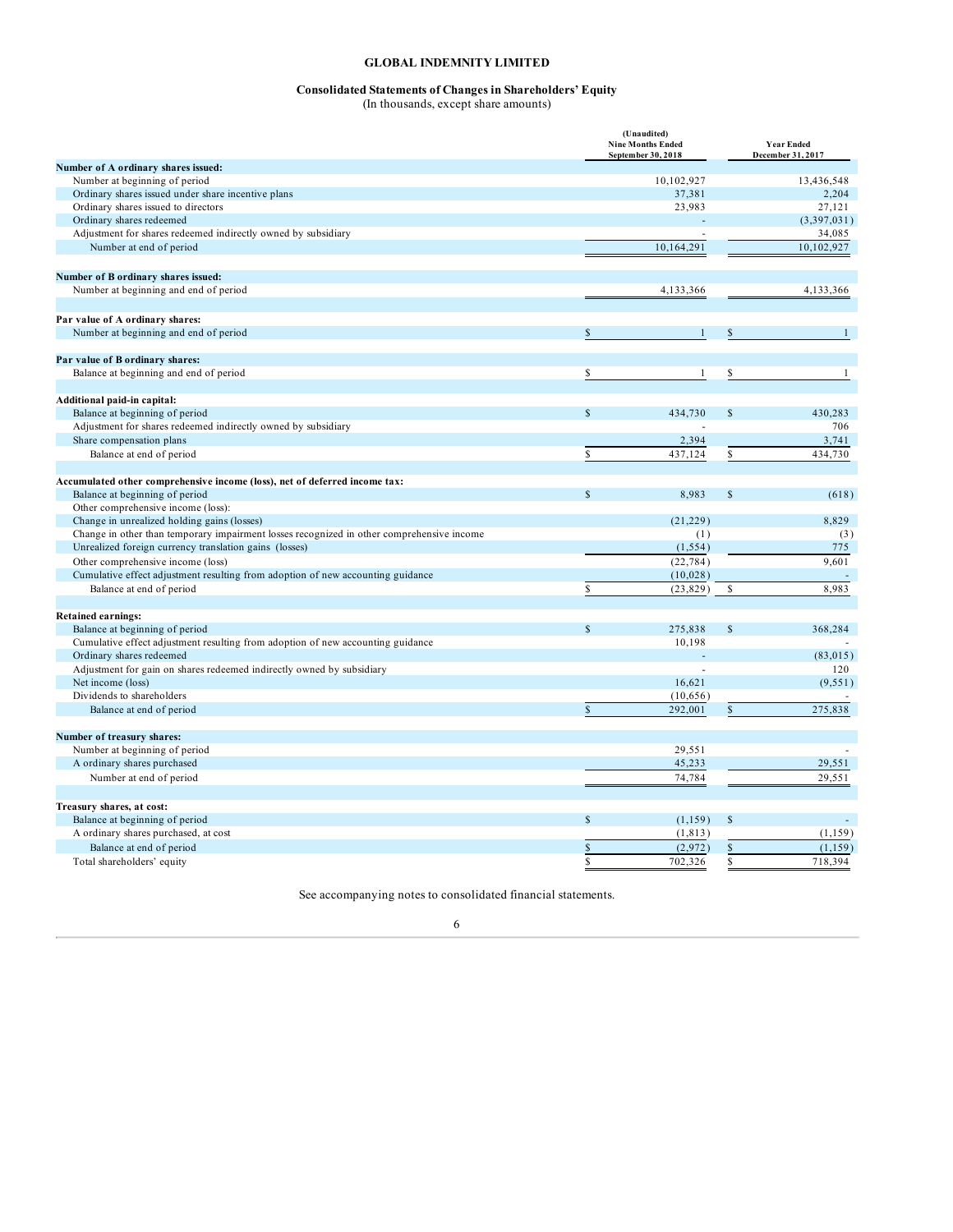### **Consolidated Statements of Cash Flows** (In thousands)

<span id="page-6-0"></span>

|                                                                                              | (Unaudited)<br>Nine Months Ended September 30. |           |    |            |  |
|----------------------------------------------------------------------------------------------|------------------------------------------------|-----------|----|------------|--|
|                                                                                              |                                                | 2018      |    | 2017       |  |
| Cash flows from operating activities:                                                        |                                                |           |    |            |  |
| Net income                                                                                   | \$                                             | 16.621    | S  | 13,447     |  |
| Adjustments to reconcile net income to net cash provided by (used for) operating activities: |                                                |           |    |            |  |
| Amortization and depreciation                                                                |                                                | 5,272     |    | 4.813      |  |
| Amortization of debt issuance costs                                                          |                                                | 198       |    | 166        |  |
| Restricted stock and stock option expense                                                    |                                                | 2,394     |    | 2,971      |  |
| Deferred federal income taxes                                                                |                                                | (6,270)   |    | (13,611)   |  |
| Amortization of bond premium and discount, net                                               |                                                | 4,650     |    | 6,137      |  |
| Net realized investment (gains) losses                                                       |                                                | (7, 833)  |    | 850        |  |
| Changes in:                                                                                  |                                                |           |    |            |  |
| Premiums receivable, net                                                                     |                                                | (255)     |    | 7,632      |  |
| Reinsurance receivables, net                                                                 |                                                | 8,526     |    | 20,005     |  |
| Funds held by ceding insurers                                                                |                                                | (7,059)   |    | (26, 576)  |  |
| Unpaid losses and loss adjustment expenses                                                   |                                                | (26, 057) |    | (1,316)    |  |
| Unearned premiums                                                                            |                                                | 12,233    |    | 3,776      |  |
| Ceded balances payable                                                                       |                                                | 5,761     |    | (1,808)    |  |
| Other assets and liabilities, net                                                            |                                                | 35,040    |    | (31, 442)  |  |
| Contingent commissions                                                                       |                                                | 92        |    | (3,902)    |  |
| Federal income tax receivable/payable                                                        |                                                | (426)     |    | 314        |  |
| Deferred acquisition costs, net                                                              |                                                | (2,891)   |    | (4,396)    |  |
| Prepaid reinsurance premiums                                                                 |                                                | 5,875     |    | 11,756     |  |
| Net cash provided by (used for) operating activities                                         |                                                | 45,871    |    | (11, 184)  |  |
| Cash flows from investing activities:                                                        |                                                |           |    |            |  |
| Proceeds from sale of fixed maturities                                                       |                                                | 229,362   |    | 742,229    |  |
| Proceeds from sale of equity securities                                                      |                                                | 28,141    |    | 24,483     |  |
| Proceeds from maturity of fixed maturities                                                   |                                                | 43,303    |    | 112,620    |  |
| Proceeds from limited partnerships                                                           |                                                | 8,352     |    | 10,567     |  |
| Amounts received (paid) in connection with derivatives                                       |                                                | 7,599     |    | (2,500)    |  |
| Purchases of fixed maturities                                                                |                                                | (329,002) |    | (979, 074) |  |
| Purchases of equity securities                                                               |                                                | (22, 931) |    | (28, 631)  |  |
| Purchases of other invested assets                                                           |                                                | (15,800)  |    | (18,000)   |  |
| Acquisition of business                                                                      |                                                | (3,515)   |    |            |  |
| Net cash used for investing activities                                                       |                                                | (54, 491) |    | (138, 306) |  |
| Cash flows from financing activities:                                                        |                                                |           |    |            |  |
| Net borrowings (repayments) under margin borrowing facility                                  |                                                | (12, 825) |    | 9,872      |  |
| Proceeds from issuance of subordinated notes                                                 |                                                |           |    | 130,000    |  |
| Debt issuance cost                                                                           |                                                |           |    | (4,246)    |  |
| Dividends paid to shareholders                                                               |                                                | (10, 510) |    |            |  |
| Purchase of A ordinary shares                                                                |                                                | (1, 813)  |    | (1,159)    |  |
| Net cash provided by (used for) financing activities                                         |                                                | (25, 148) |    | 134,467    |  |
| Net change in cash and cash equivalents                                                      |                                                | (33,768)  |    | (15,023)   |  |
| Cash and cash equivalents at beginning of period                                             |                                                | 74,414    |    | 75,110     |  |
| Cash and cash equivalents at end of period                                                   | \$                                             | 40,646    | \$ | 60,087     |  |

See accompanying notes to consolidated financial statements.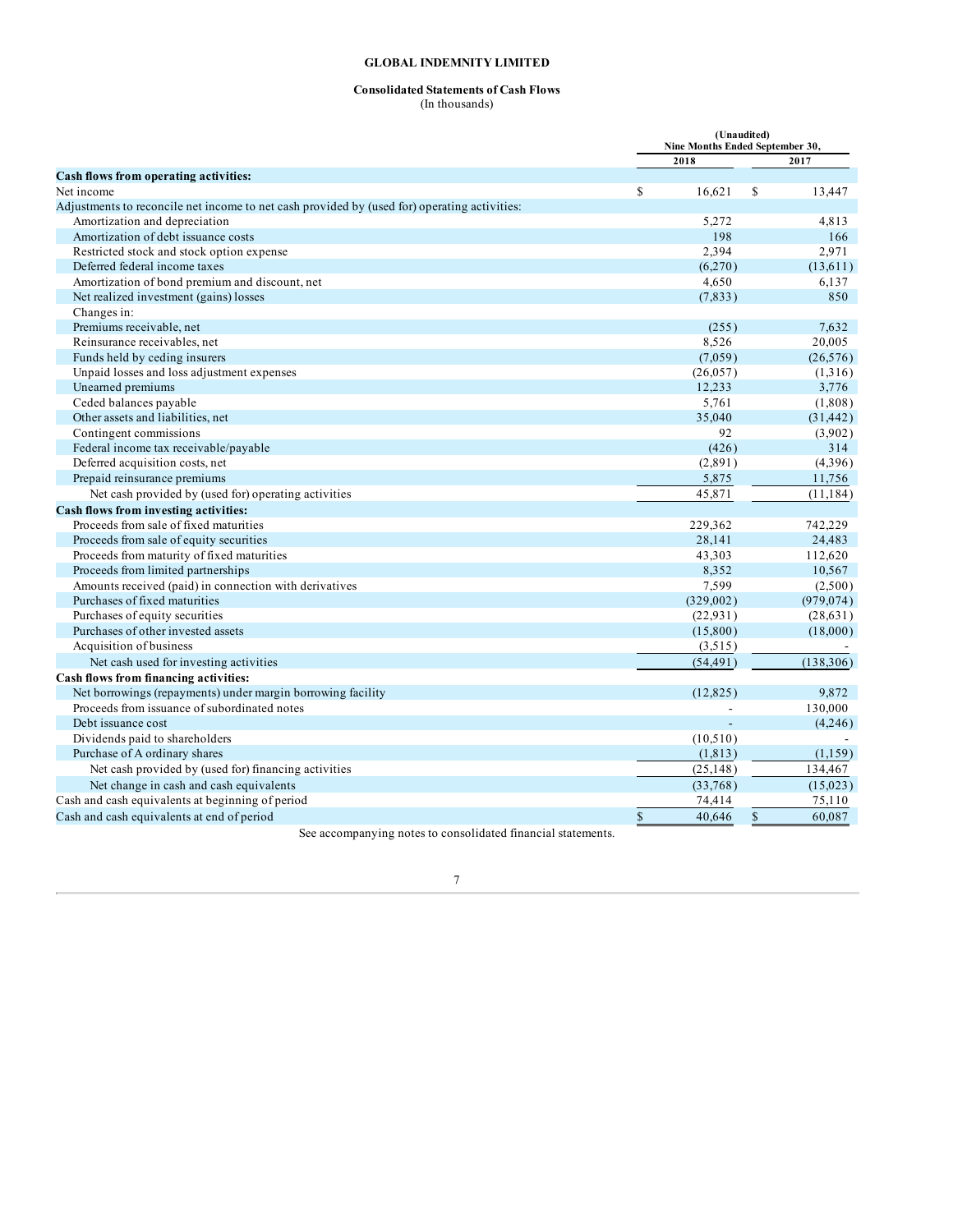#### <span id="page-7-0"></span>**1. Principles of Consolidation and Basis of Presentation**

Global Indemnity Limited ("Global Indemnity" or "the Company") was incorporated on February 9, 2016 and is domiciled in the Cayman Islands. On November 7, 2016, Global Indemnity replaced Global Indemnity plc as the ultimate parent company as a result of a redomestication transaction. The Company's A ordinary shares are publicly traded on the NASDAQ Global Select Market under the ticker symbol GBLI. Please see Note 2 of the notes to the consolidated financial statements in Item 8 Part II of the Company's 2017 Annual Report on Form 10-K for more information on the Company's redomestication.

The Company manages its business through three business segments: Commercial Lines, Personal Lines, and Reinsurance Operations. The Company's Commercial Lines offers specialty property and casualty insurance products in the excess and surplus lines marketplace. The Company manages its Commercial Lines by differentiating them into four product classifications: Penn-America, which markets property and general liability products to small commercial businesses through a select network of wholesale general agents with specific binding authority; United National, which markets insurance products for targeted insured segments, including specialty products, such as property, general liability, and professional lines through program administrators with specific binding authority; Diamond State, which markets property, casualty, and professional lines products, which are developed by the Company's underwriting department by individuals with expertise in those lines of business, through wholesale brokers and also markets through program administrators having specific binding authority; and Vacant Express, which insures dwellings which are currently vacant, undergoing renovation, or are under construction and is distributed through aggregators, brokers, and retail agents. These product classifications comprise the Company's Commercial Lines business segment and are not considered individual business segments because each product has similar economic characteristics, distribution, and coverage. The Company's Personal Lines segment offers specialty personal lines and agricultural coverage through general and specialty agents with specific binding authority on an admitted basis. Collectively, the Company's U.S. insurance subsidiaries are licensed in all 50 states, the District of Columbia, Puerto Rico, and the U.S. Virgin Islands. The Commercial Lines and Personal Lines segments comprise the Company's U.S. Insurance Operations ('Insurance Operations"). The Company's Reinsurance Operations consist solely of the operations of its Bermuda-based wholly-owned subsidiary, Global Indemnity Reinsurance Company, Ltd. ("Global Indemnity Reinsurance"). Global Indemnity Reinsurance is a treaty reinsurer of specialty property and casualty insurance and reinsurance companies. The Company's Reinsurance Operations segment provides reinsurance solutions through brokers and primary writers including insurance and reinsurance companies.

The interim consolidated financial statements are unaudited, but have been prepared in conformity with United States of America generally accepted accounting principles ("GAAP"), which differs in certain respects from those principles followed in reports to insurance regulatory authorities. The preparation of consolidated financial statements in conformity with GAAP requires management to make estimates and assumptions that affect the reported amounts of assets and liabilities and disclosure of contingent assets and liabilities at the date of the consolidated financial statements and the reported amounts of revenues and expenses during the reporting period. Actual results could differ from those estimates.

The unaudited consolidated financial statements include all adjustments that are, in the opinion of management, of a normal recurring nature and are necessary for a fair statement of results for the interim periods. Results of operations for the quarters and nine months ended September 30, 2018 and 2017 are not necessarily indicative of the results of a full year. The accompanying notes to the unaudited consolidated financial statements should be read in conjunction with the notes to the consolidated financial statements contained in the Company's 2017 Annual Report on Form 10-K.

On January 1, 2018, the Company adopted new accounting guidance which requires equity investments, except for those accounted for under the equity method of accounting or those that result in consolidation of the investee, to be measured at fair value with the changes in fair value recognized in net income. Upon adoption, the Company recorded a cumulative effect adjustment, net of tax, of \$10.0 million which reduced accumulated other comprehensive income and increased retained earnings. During the quarter and nine months ended September 30, 2018, net realized investment gains (losses) included a gain of \$2.7 million and a loss of \$1.4 million, respectively, related to the change in the fair value of equity investments in accordance with this new accounting guidance. In addition, under the new guidance, equity investments, are no longer classified into different categories as either trading or available for sale. Prior to the adoption of this new guidance, equity securities were previously classified as available for sale.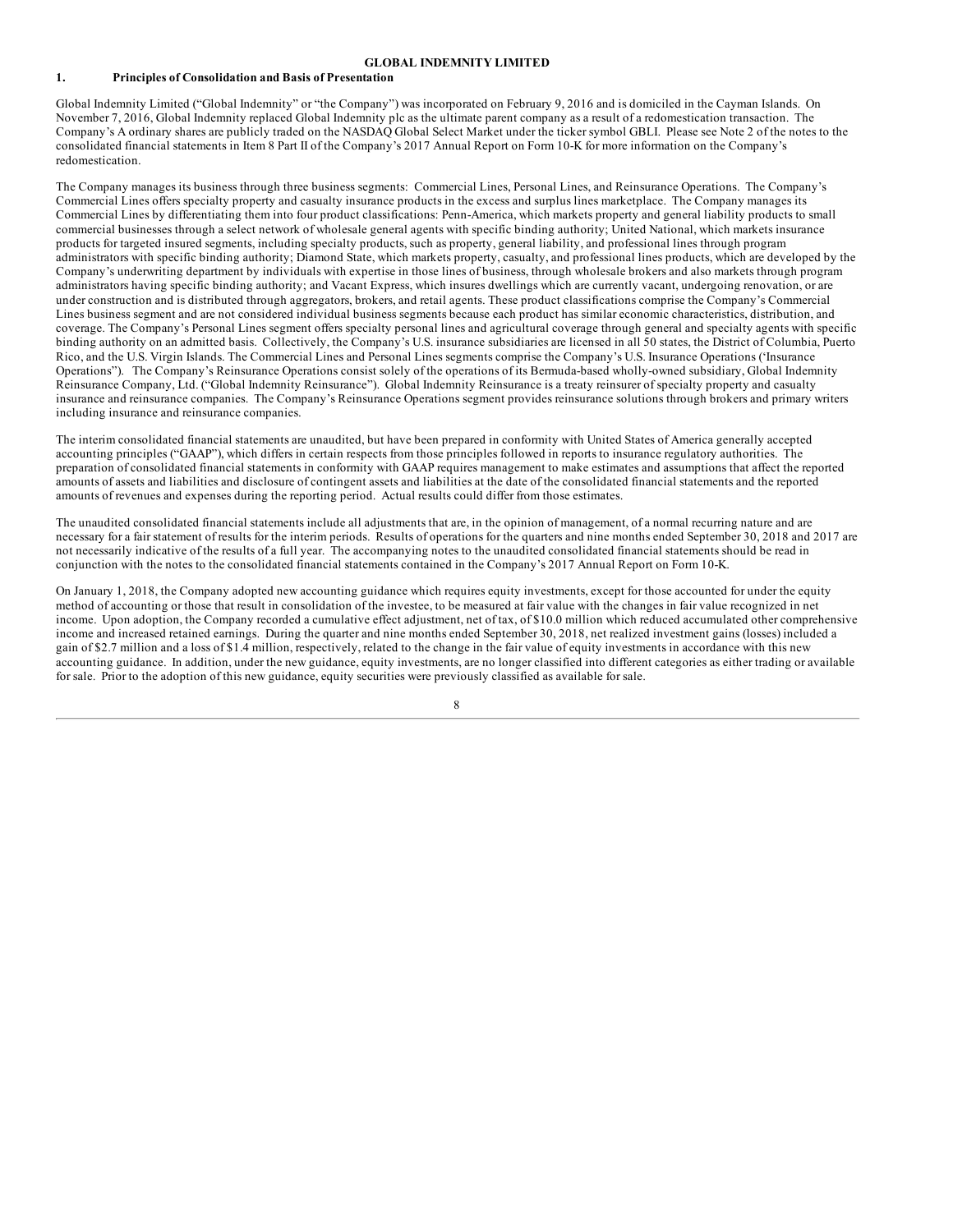On January 1, 2018, the Company adopted new accounting guidance regarding the classification of certain cash receipts and cash payments within the statement of cash flows. Upon adoption, the Company made a policy election to use the cumulative earnings approach for presenting distributions received from equity method investees. Under this approach, distributions up to the amount of cumulative equity in earnings recognized will be treated as returns on investment and presented in operating activities and those in excess of that amount will be treated as returns of investment and presented in the investing section. Prior to adoption, all distributions received from equity method investees were presented in the investing section of the consolidated statements of cash flows. The provisions of this accounting guidance were adopted on a retrospective basis. As a result, the consolidated statement of cash flows for the nine months ended September 30, 2017 that was included in the Form 10-Q for the nine months ended September 30, 2017 was restated. For the nine months ended September 30, 2017, net cash flows from operating activities was increased by \$2.4 million and net cash flows from investing activities was reduced by \$2.4 million.

The consolidated financial statements include the accounts of Global Indemnity and its wholly owned subsidiaries. All intercompany balances and transactions have been eliminated in consolidation.

#### **2. Investments**

The amortized cost and estimated fair value of investments were as follows as of September 30, 2018 and December 31, 2017:

| (Dollars in thousands)                           |    | Amortized<br>Cost |               | Gross<br>Unrealized<br>Gains |          | Gross<br>Unrealized<br>Losses | Estimated<br><b>Fair Value</b> |               | temporary<br>impairments<br>recognized<br>in AOCI $(1)$ |
|--------------------------------------------------|----|-------------------|---------------|------------------------------|----------|-------------------------------|--------------------------------|---------------|---------------------------------------------------------|
| As of September 30, 2018                         |    |                   |               |                              |          |                               |                                |               |                                                         |
| Fixed maturities:                                |    |                   |               |                              |          |                               |                                |               |                                                         |
| U.S. treasury and agency obligations             | \$ | 81,565            | <sup>\$</sup> | 156                          | <b>S</b> | $(2,051)$ \$                  | 79.670                         | <sup>\$</sup> |                                                         |
| Obligations of states and political subdivisions |    | 100,494           |               | 131                          |          | (998)                         | 99,627                         |               |                                                         |
| Mortgage-backed securities                       |    | 138,442           |               | 280                          |          | (3,878)                       | 134,844                        |               |                                                         |
| Asset-backed securities                          |    | 201,317           |               | 46                           |          | (1,641)                       | 199,722                        |               | (1)                                                     |
| Commercial mortgage-backed securities            |    | 186,081           |               | 3                            |          | (5,876)                       | 180,208                        |               |                                                         |
| Corporate bonds                                  |    | 466,198           |               | 235                          |          | (9,601)                       | 456,832                        |               |                                                         |
| Foreign corporate bonds                          |    | 125,559           |               | 33                           |          | (2,814)                       | 122,778                        |               |                                                         |
| Total fixed maturities                           |    | 1,299,656         |               | 884                          |          | (26, 859)                     | 1,273,681                      |               | (1)                                                     |
| Common stock                                     |    | 137,554           |               | $\overline{\phantom{0}}$     |          | $\overline{\phantom{0}}$      | 137,554                        |               |                                                         |
| Other invested assets                            |    | 85,268            |               |                              |          |                               | 85,268                         |               |                                                         |
| Total                                            |    | 1,522,478         |               | 884                          |          | (26, 859)                     | 1,496,503                      |               |                                                         |

**Other than**

**(1)** Represents the total amount of other than temporary impairment losses relating to factors other than credit losses recognized in accumulated other comprehensive income ("AOCI").

 $\overline{Q}$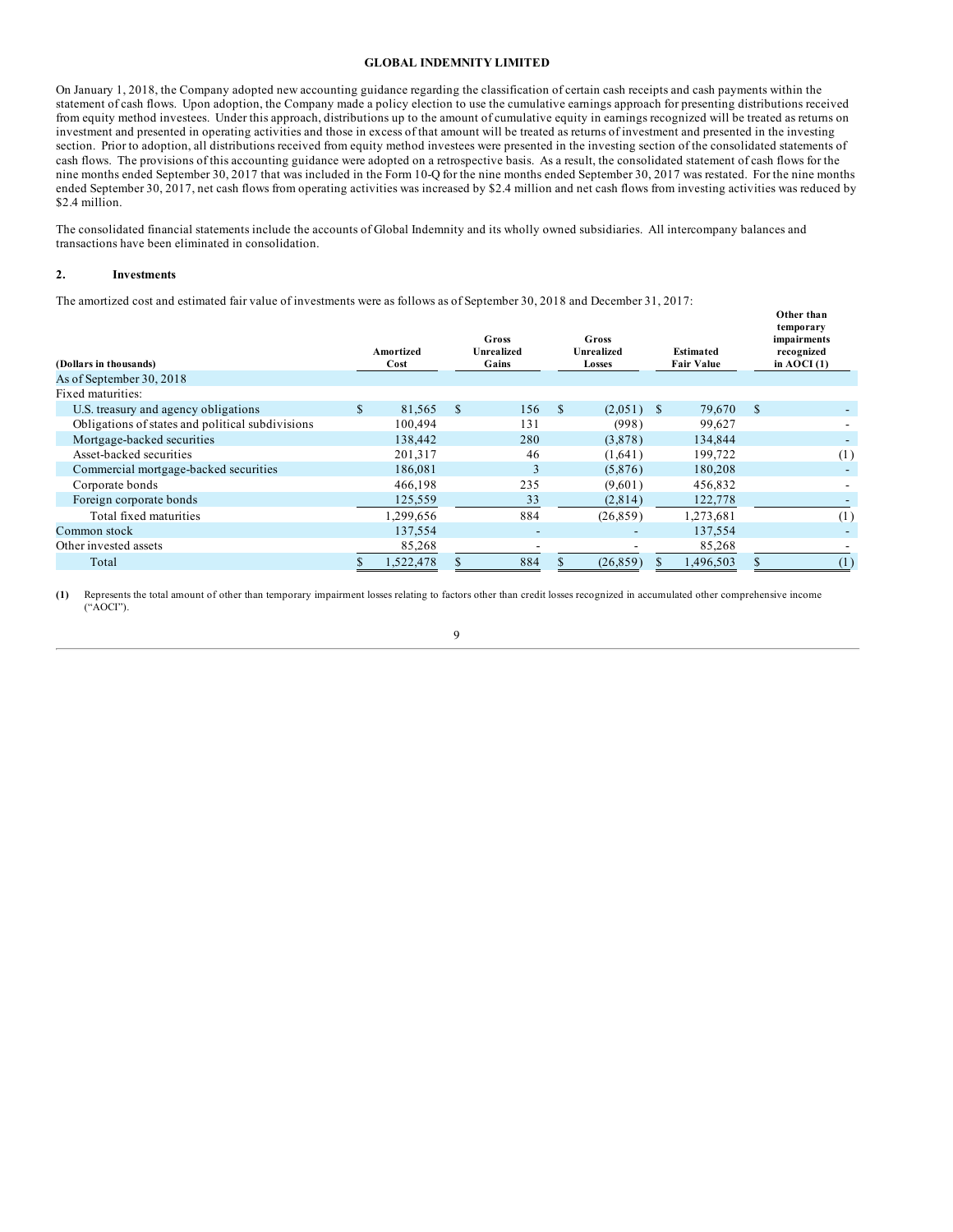| (Dollars in thousands)                           |    | Amortized<br>Cost |               | Gross<br>Unrealized<br>Gains | Gross<br>Unrealized<br>Losses |              |  | <b>Estimated</b><br><b>Fair Value</b> |               | Other than<br>temporary<br>impairments<br>recognized<br>in AOCI $(1)$ |
|--------------------------------------------------|----|-------------------|---------------|------------------------------|-------------------------------|--------------|--|---------------------------------------|---------------|-----------------------------------------------------------------------|
| As of December 31, 2017                          |    |                   |               |                              |                               |              |  |                                       |               |                                                                       |
| Fixed maturities:                                |    |                   |               |                              |                               |              |  |                                       |               |                                                                       |
| U.S. treasury and agency obligations             | \$ | 105,311           | <sup>\$</sup> | 562                          | <sup>\$</sup>                 | $(1,193)$ \$ |  | 104,680                               | <sup>\$</sup> |                                                                       |
| Obligations of states and political subdivisions |    | 94,947            |               | 441                          |                               | (274)        |  | 95,114                                |               |                                                                       |
| Mortgage-backed securities                       |    | 150,237           |               | 404                          |                               | (1,291)      |  | 149,350                               |               |                                                                       |
| Asset-backed securities                          |    | 203,827           |               | 267                          |                               | (393)        |  | 203,701                               |               | (1)                                                                   |
| Commercial mortgage-backed securities            |    | 140,761           |               | 101                          |                               | (1,067)      |  | 139,795                               |               |                                                                       |
| Corporate bonds                                  |    | 422,486           |               | 2,295                        |                               | (1,391)      |  | 423,390                               |               |                                                                       |
| Foreign corporate bonds                          |    | 125,575           |               | 377                          |                               | (545)        |  | 125,407                               |               |                                                                       |
| Total fixed maturities                           |    | 1,243,144         |               | 4,447                        |                               | (6, 154)     |  | 1,241,437                             |               | (1)                                                                   |
| Common stock                                     |    | 124,915           |               | 18,574                       |                               | (3,260)      |  | 140,229                               |               |                                                                       |
| Other invested assets                            |    | 77,820            |               |                              |                               |              |  | 77,820                                |               |                                                                       |
| Total                                            |    | 1,445,879         |               | 23,021                       |                               | (9, 414)     |  | 1,459,486                             |               | (1)                                                                   |

**(1)** Represents the total amount of other than temporary impairment losses relating to factors other than credit losses recognized in accumulated other comprehensive income ("AOCI").

Excluding U.S. treasuries and agency bonds, the Company did not hold any debt or equity investments in a single issuer that was in excess of 5% of shareholders' equity at both September 30, 2018 and December 31, 2017.

The amortized cost and estimated fair value of the Company's fixed maturities portfolio classified as available for sale at September 30, 2018, by contractual maturity, are shown below. Actual maturities may differ from contractual maturities because borrowers may have the right to call or prepay obligations with or without call or prepayment penalties.

| (Dollars in thousands)                 |   | Amortized<br>Cost |   | <b>Estimated</b><br><b>Fair Value</b> |
|----------------------------------------|---|-------------------|---|---------------------------------------|
| Due in one year or less                | S | 84,071            | S | 83,626                                |
| Due in one year through five years     |   | 440,787           |   | 433,350                               |
| Due in five years through ten years    |   | 238,245           |   | 231,360                               |
| Due in ten years through fifteen years |   | 6,501             |   | 6,331                                 |
| Due after fifteen years                |   | 4.212             |   | 4,240                                 |
| Mortgage-backed securities             |   | 138,442           |   | 134,844                               |
| Asset-backed securities                |   | 201,317           |   | 199,722                               |
| Commercial mortgage-backed securities  |   | 186,081           |   | 180,208                               |
| Total                                  |   | 1,299,656         |   | 1,273,681                             |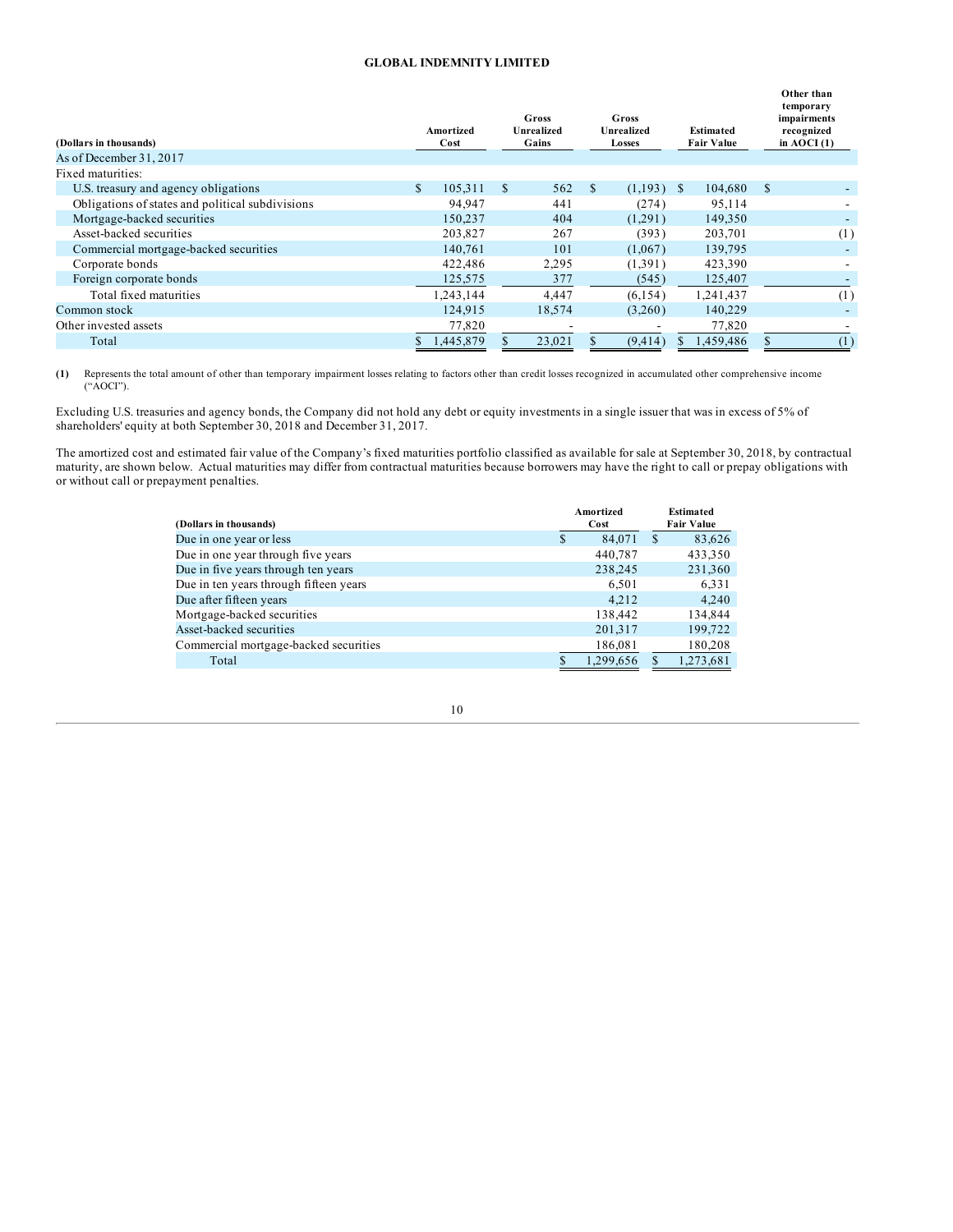The following table contains an analysis of the Company's fixed income securities with gross unrealized losses, categorized by the period that the securities were in a continuous loss position as of September 30, 2018. Due to new accounting guidance implemented in 2018 regarding the treatment of gains and losses on equity securities, common stock is no longer included in the table:

|                                                  | Less than 12 months                                |         |     |                   | 12 months or longer (1) |         |                               | Total             |              |                                      |           |
|--------------------------------------------------|----------------------------------------------------|---------|-----|-------------------|-------------------------|---------|-------------------------------|-------------------|--------------|--------------------------------------|-----------|
| (Dollars in thousands)                           | Gross<br>Unrealized<br><b>Fair Value</b><br>Losses |         |     | <b>Fair Value</b> |                         |         | Gross<br>Unrealized<br>Losses | <b>Fair Value</b> |              | Gross<br><b>Unrealized</b><br>Losses |           |
| Fixed maturities:                                |                                                    |         |     |                   |                         |         |                               |                   |              |                                      |           |
| U.S. treasury and agency obligations             |                                                    | 16,462  | \$. | (279)             | - \$                    | 61,137  | -S                            | (1,772)           | 77,599<br>-S | S                                    | (2,051)   |
| Obligations of states and political subdivisions |                                                    | 62.981  |     | (778)             |                         | 8.849   |                               | (220)             | 71,830       |                                      | (998)     |
| Mortgage-backed securities                       |                                                    | 90,574  |     | (2, 563)          |                         | 35,442  |                               | (1,315)           | 126,016      |                                      | (3,878)   |
| Asset-backed securities                          |                                                    | 138,627 |     | (1,247)           |                         | 23,861  |                               | (394)             | 162,488      |                                      | (1,641)   |
| Commercial mortgage-backed securities            |                                                    | 97.440  |     | (3,249)           |                         | 77,775  |                               | (2,627)           | 175.215      |                                      | (5,876)   |
| Corporate bonds                                  |                                                    | 385,878 |     | (8,625)           |                         | 34,749  |                               | (976)             | 420,627      |                                      | (9,601)   |
| Foreign corporate bonds                          |                                                    | 83,304  |     | (2,224)           |                         | 28,124  |                               | (590)             | 111,428      |                                      | (2,814)   |
| Total fixed maturities                           |                                                    | 875,266 |     | (18, 965)         |                         | 269,937 |                               | (7,894)           | \$1,145,203  |                                      | (26, 859) |

**(1)** Fixed maturities in a gross unrealized loss position for twelve months or longer are primarily comprised of non-credit losses on investment grade securities where management does not intend to sell, and it is more likely than not that the Company will not be forced to sell the security before recovery. The Company has analyzed these securities and has determined that they are not other than temporarily impaired.

The following table contains an analysis of the Company's securities with gross unrealized losses, categorized by the period that the securities were in a continuous loss position as of December 31, 2017:

|                                                           |                   | Less than 12 months |    |                               |    | 12 months or longer (1) |                               |            |    | Total             |   |                               |  |
|-----------------------------------------------------------|-------------------|---------------------|----|-------------------------------|----|-------------------------|-------------------------------|------------|----|-------------------|---|-------------------------------|--|
| (Dollars in thousands)                                    | <b>Fair Value</b> |                     |    | Gross<br>Unrealized<br>Losses |    | <b>Fair Value</b>       | Gross<br>Unrealized<br>Losses |            |    | <b>Fair Value</b> |   | Gross<br>Unrealized<br>Losses |  |
| Fixed maturities:<br>U.S. treasury and agency obligations | S                 | 79,403              | S. | (962)                         | -S | 17,469                  | -S                            | $(231)$ \$ |    | 96,872            | S | (1,193)                       |  |
| Obligations of states and political subdivisions          |                   | 34,537              |    | (149)                         |    | 12,060                  |                               | (125)      |    | 46,597            |   | (274)                         |  |
| Mortgage-backed securities                                |                   | 127,991             |    | (1,247)                       |    | 1,866                   |                               | (44)       |    | 129,857           |   | (1,291)                       |  |
| Asset-backed securities                                   |                   | 97.817              |    | (371)                         |    | 6.423                   |                               | (22)       |    | 104,240           |   | (393)                         |  |
| Commercial mortgage-backed securities                     |                   | 83,051              |    | (523)                         |    | 27,976                  |                               | (544)      |    | 111,027           |   | (1,067)                       |  |
| Corporate bonds                                           |                   | 147,064             |    | (754)                         |    | 53,024                  |                               | (637)      |    | 200,088           |   | (1,391)                       |  |
| Foreign corporate bonds                                   |                   | 53,320              |    | (305)                         |    | 20,582                  |                               | (240)      |    | 73,902            |   | (545)                         |  |
| Total fixed maturities                                    |                   | 623,183             |    | (4,311)                       |    | 139,400                 |                               | (1, 843)   |    | 762,583           |   | (6,154)                       |  |
| Common stock                                              |                   | 32,759              |    | (3,260)                       |    |                         |                               |            |    | 32,759            |   | (3,260)                       |  |
| Total                                                     |                   | 655,942             |    | (7,571)                       |    | 139,400                 |                               | (1, 843)   | ъ. | 795,342           |   | (9, 414)                      |  |

**(1)** Fixed maturities in a gross unrealized loss position for twelve months or longer are primarily comprised of non-credit losses on investment grade securities where management does not intend to sell, and it is more likely than not that the Company will not be forced to sell the security before recovery. The Company has analyzed these securities and has determined that they are not other than temporarily impaired.

The Company regularly performs various analytical valuation procedures with respect to its investments, including reviewing each fixed maturity security in an unrealized loss position to assess whether the security has a credit loss. Specifically, the Company considers credit rating, market price, and issuer specific financial information, among other factors, to assess the likelihood of collection of all principal and interest as contractually due. Securities for which the Company determines that a credit loss is likely are subjected to further analysis through discounted cash flow testing to estimate the credit loss to be recognized in earnings, if any. The specific methodologies and significant assumptions used by asset class are discussed below. Upon identification of such securities and periodically thereafter, a detailed review is performed to determine whether the decline is considered other than temporary. This review includes an analysis of several factors, including but not limited to, the credit ratings and cash flows of the securities and the magnitude and length of time that the fair value of such securities is below cost.

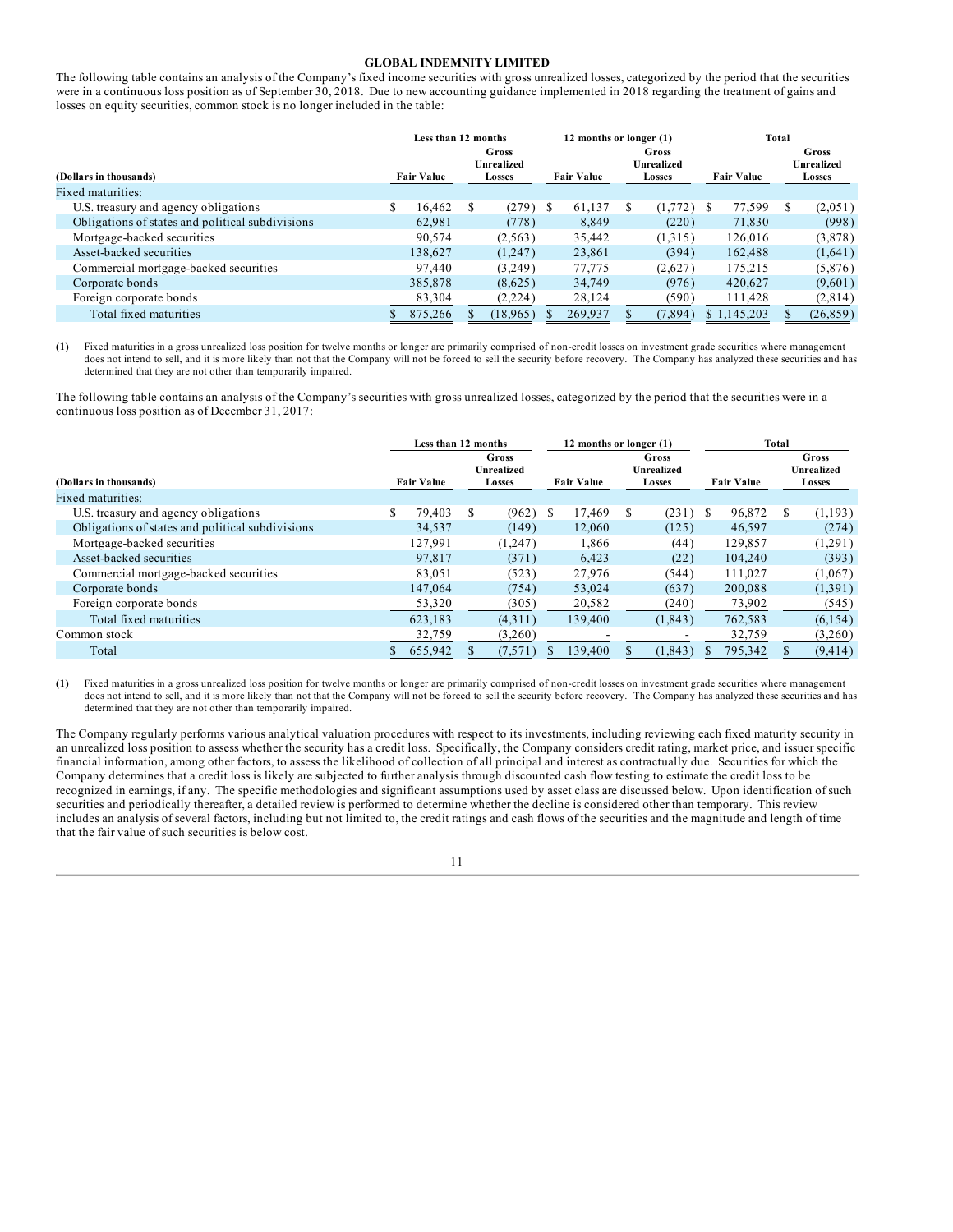For fixed maturities, the factors considered in reaching the conclusion that a decline below cost is other than temporary include, among others, whether:

- (1) the issuer is in financial distress;
- (2) the investment is secured;
- (3) a significant credit rating action occurred;
- (4) scheduled interest payments were delayed or missed;
- (5) changes in laws or regulations have affected an issuer or industry;
- (6) the investment has an unrealized loss and was identified by the Company's investment manager as an investment to be sold before recovery or maturity; and
- (7) the investment failed cash flow projection testing to determine if anticipated principal and interest payments will be realized.

According to accounting guidance for debt securities in an unrealized loss position, the Company is required to assess whether it has the intent to sell the debt security or more likely than not will be required to sell the debt security before the anticipated recovery. If either of these conditions is met the Company must recognize an other than temporary impairment with the entire unrealized loss being recorded through earnings. For debt securities in an unrealized loss position not meeting these conditions, the Company assesses whether the impairment of a security is other than temporary. If the impairment is deemed to be other than temporary, the Company must separate the other than temporary impairment into two components: the amount representing the credit loss and the amount related to all other factors, such as changes in interest rates. The credit loss represents the portion of the amortized book value in excess of the net present value of the projected future cash flows discounted at the effective interest rate implicit in the debt security prior to impairment. The credit loss component of the other than temporary impairment is recorded through earnings, whereas the amount relating to factors other than credit losses is recorded in other comprehensive income, net of taxes.

The following is a description, by asset type, of the methodology and significant inputs that the Company used to measure the amount of credit loss recognized in earnings, if any:

**U.S. treasury and agency obligations** – As of September 30, 2018, gross unrealized losses related to U.S. treasury and agency obligations were \$2.051 million. Of this amount, \$1.772 million have been in an unrealized loss position for twelve months or greater and are rated AA+. Macroeconomic and market analysis is conducted in evaluating these securities. Consideration is given to the interest rate environment, duration and yield curve management of the portfolio, sector allocation and security selection.

**Obligations of states and political subdivisions –** As of September 30, 2018, gross unrealized losses related to obligations of states and political subdivisions were \$0.998 million. Of this amount, \$0.220 million have been in an unrealized loss position for twelve months or greater and are rated A- or better. All factors that influence performance of the municipal bond market are considered in evaluating these securities. The aforementioned factors include investor expectations, supply and demand patterns, and current versus historical yield and spread relationships. The analysis relies on the output of fixed income credit analysts, as well as dedicated municipal bond analysts who perform extensive in-house fundamental analysis on each issuer, regardless of their rating by the major agencies.

**Mortgage-backed securities ("MBS") –** As of September 30, 2018, gross unrealized losses related to mortgage-backed securities were \$3.878 million. Of this amount, \$1.315 million have been in an unrealized loss position for twelve months or greater. 99.3% of the unrealized losses for twelve months or greater are related to securities rated AA+ or better. Mortgage-backed securities are modeled to project principal losses under downside, base, and upside scenarios for the economy and home prices. The primary assumption that drives the security and loan level modeling is the Home Price Index ("HPI") projection. These forecasts incorporate not just national macro-economic trends, but also regional impacts to arrive at the most granular and accurate projections. These assumptions are incorporated into the model as a basis to generate delinquency probabilities, default curves, loss severity curves, and voluntary prepayment curves at the loan level within each deal. The model utilizes HPI-adjusted current LTV, payment history, loan terms, loan modification history, and borrower characteristics as inputs to generate expected cash flows and principal loss for each bond under various scenarios.

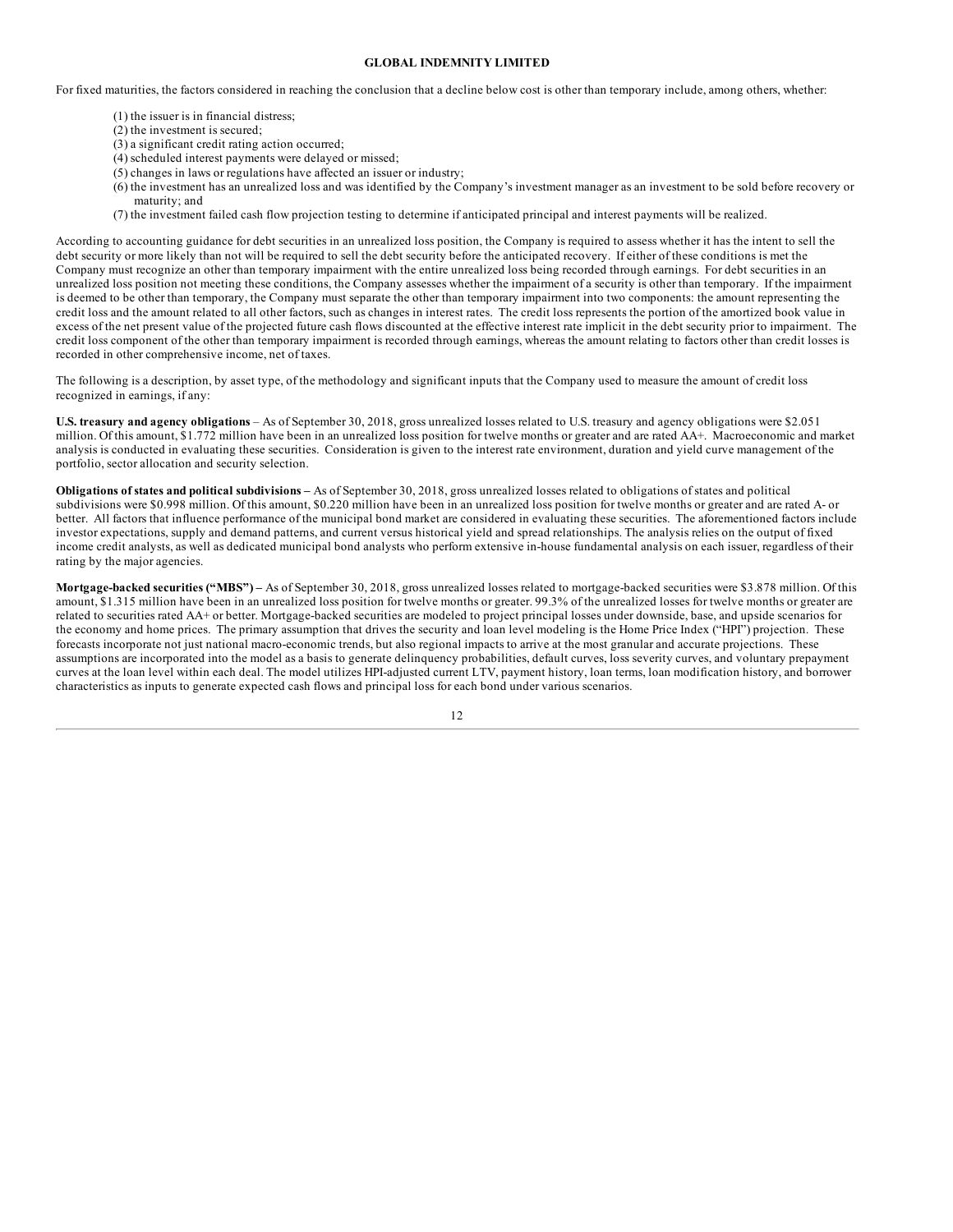**Asset backed securities ("ABS") -** As of September 30, 2018, gross unrealized losses related to asset backed securities were \$1.641 million. Of this amount, \$0.394 million have been in an unrealized loss position for twelve months or greater. 78.2% of the unrealized losses for twelve months or greater are related to securities rated A or better. The weighted average credit enhancement for the Company's asset backed portfolio is 23.2. This represents the percentage of pool losses that can occur before an asset backed security will incur its first dollar of principal losses. Every ABS transaction is analyzed on a stand-alone basis. This analysis involves a thorough review of the collateral, prepayment, and structural risk in each transaction. Additionally, the analysis includes an in-depth credit analysis of the originator and servicer of the collateral. The analysis projects an expected loss for a deal given a set of assumptions specific to the asset type. These assumptions are used to calculate at what level of losses the deal will incur its first dollar of principal loss. The major assumptions used to calculate this ratio are loss severities, recovery lags, and no advances on principal and interest.

**Commercial mortgage-backed securities ("CMBS") -** As of September 30, 2018, gross unrealized losses related to the CMBS portfolio were \$5.876 million. Of this amount, \$2.627 million have been in an unrealized loss position for twelve months or greater and are rated A- or better. The weighted average credit enhancement for the Company's CMBS portfolio is 49.1. This represents the percentage of pool losses that can occur before a mortgage-backed security will incur its first dollar of principal loss. For the Company's CMBS portfolio, a loan level analysis is utilized where every underlying CMBS loan is reunderwritten based on a set of assumptions reflecting expectations for the future path of the economy. Each loan is analyzed over time using a series of tests to determine if a credit event will occur during the life of the loan. Inherent in this process are several economic scenarios and their corresponding rent/vacancy and capital market states. The five primary credit events that frame the analysis include loan modifications, term default, balloon default, extension, and ability to pay off at balloon. The resulting output is the expected loss adjusted cash flows for each bond under the base case and distressed scenarios.

**Corporate bonds -** As of September 30, 2018, gross unrealized losses related to corporate bonds were \$9.601 million. Of this amount, \$0.976 million have been in an unrealized loss position for twelve months or greater. 89.0% of the unrealized losses for twelve months or greater are related to securities rated investment grade or better. The analysis for this asset class includes maintaining detailed financial models that include a projection of each issuer's future financial performance, including prospective debt servicing capabilities, capital structure composition, and the value of the collateral. The analysis incorporates the macroeconomic environment, industry conditions in which the issuer operates, the issuer's current competitive position, its vulnerability to changes in the competitive and regulatory environment, issuer liquidity, issuer commitment to bondholders, issuer creditworthiness, and asset protection. Part of the process also includes running downside scenarios to evaluate the expected likelihood of default as well as potential losses in the event of default.

**Foreign bonds –** As of September 30, 2018, gross unrealized losses related to foreign bonds were \$2.814 million. Of this amount, \$0.590 million have been in an unrealized loss position for twelve months or greater. 95.5% of the unrealized losses for twelve months or greater are related to securities rated investment grade or better. For this asset class, detailed financial models are maintained that include a projection of each issuer's future financial performance, including prospective debt servicing capabilities, capital structure composition, and the value of the collateral. The analysis incorporates the macroeconomic environment, industry conditions in which the issuer operates, the issuer's current competitive position, its vulnerability to changes in the competitive and regulatory environment, issuer liquidity, issuer commitment to bondholders, issuer creditworthiness, and asset protection. Part of the process also includes running downside scenarios to evaluate the expected likelihood of default as well as potential losses in the event of default.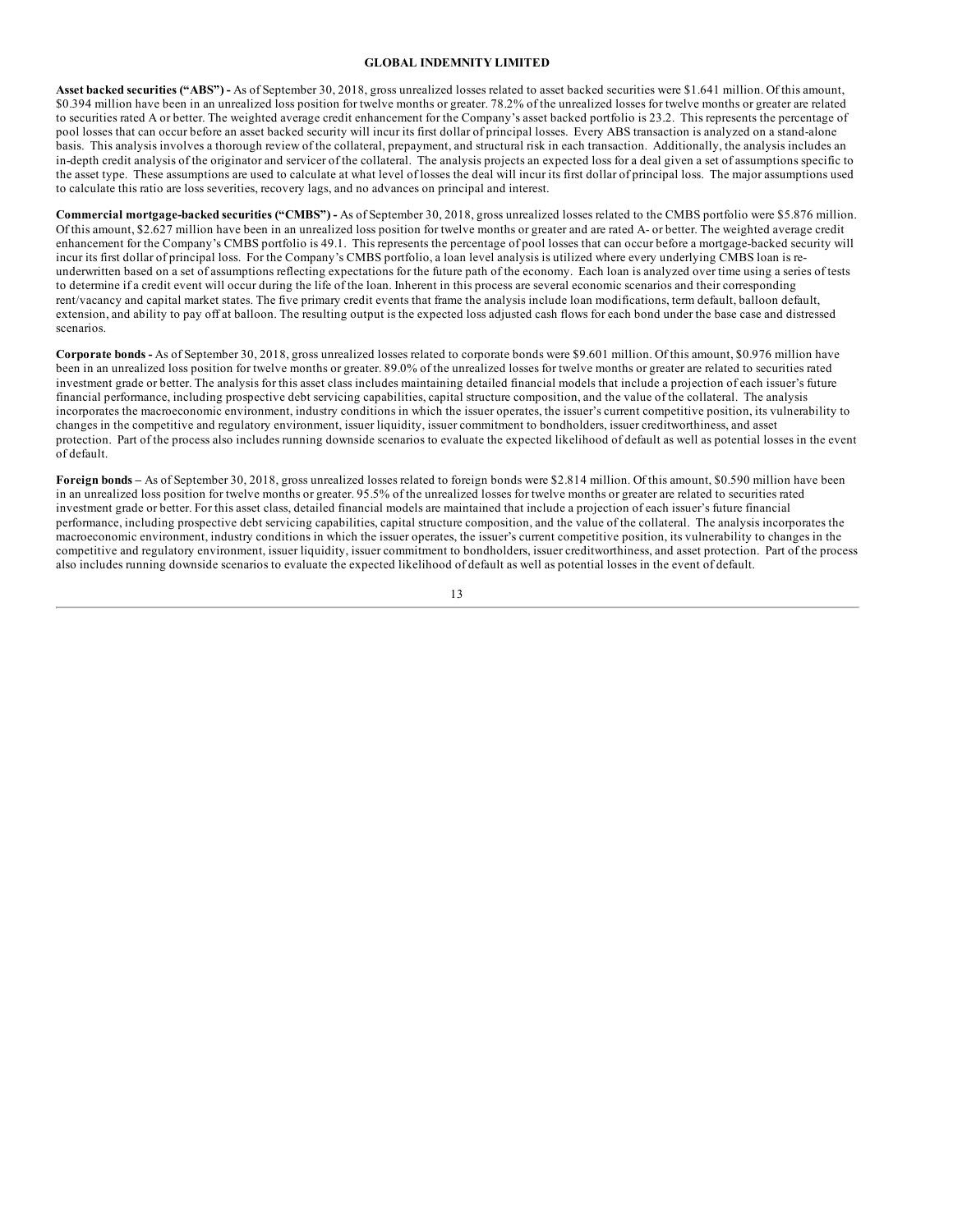The Company recorded the following other than temporary impairments ("OTTI") on its investment portfolio for the quarters and nine months ended September 30, 2018 and 2017:

|                                                                    |  | <b>Ouarters Ended</b><br>September 30, |                          | Nine Months Ended September 30, |          |  |         |
|--------------------------------------------------------------------|--|----------------------------------------|--------------------------|---------------------------------|----------|--|---------|
| (Dollars in thousands)                                             |  | 2018                                   | 2017                     |                                 | 2018     |  | 2017    |
| Fixed maturities:                                                  |  |                                        |                          |                                 |          |  |         |
| OTTI losses, gross                                                 |  | (24)                                   | $\overline{\phantom{a}}$ |                                 | (395) \$ |  | (31)    |
| Portion of loss recognized in other comprehensive income (pre-tax) |  | -                                      |                          |                                 |          |  |         |
| Net impairment losses on fixed maturities recognized in earnings   |  | (24)                                   | -                        |                                 | (395)    |  | (31)    |
| Equity securities                                                  |  |                                        | (1,020)                  |                                 |          |  | (1,677) |
| Total                                                              |  | (24)                                   | (1,020)                  |                                 | (395)    |  | (1,708) |

The following table is an analysis of the credit losses recognized in earnings on fixed maturities held by the Company for the quarters and nine months ended September 30, 2018 and 2017 for which a portion of the OTTI loss was recognized in other comprehensive income.

|                                                                                                                                     |  | <b>Quarters Ended</b><br>September 30, |   |      | Nine Months Ended September 30, |      |  |      |
|-------------------------------------------------------------------------------------------------------------------------------------|--|----------------------------------------|---|------|---------------------------------|------|--|------|
| (Dollars in thousands)                                                                                                              |  | 2018                                   |   | 2017 |                                 | 2018 |  | 2017 |
| Balance at beginning of period                                                                                                      |  | 13                                     | ъ | 16   |                                 | 13   |  | 31   |
| Additions where no OTTI was previously recorded                                                                                     |  |                                        |   |      |                                 |      |  |      |
| Additions where an OTTI was previously recorded                                                                                     |  |                                        |   |      |                                 |      |  |      |
| Reductions for securities for which the company intends to sell or<br>more likely than not will be required to sell before recovery |  |                                        |   |      |                                 |      |  |      |
| Reductions reflecting increases in expected cash<br>flows to be collected                                                           |  |                                        |   |      |                                 |      |  |      |
| Reductions for securities sold during the period                                                                                    |  |                                        |   |      |                                 |      |  | (18) |
| Balance at end of period                                                                                                            |  | 13                                     |   |      |                                 | 13   |  |      |

#### *Accumulated Other Comprehensive Income, Net of Tax*

Accumulated other comprehensive income, net of tax, as of September 30, 2018 and December 31, 2017 was as follows:

| (Dollars in thousands)                             |   | September 30, 2018 | December 31, 2017 |         |  |
|----------------------------------------------------|---|--------------------|-------------------|---------|--|
| Net unrealized gains (losses) from:                |   |                    |                   |         |  |
| Fixed maturities                                   | S | $(25,975)$ \$      |                   | (1,707) |  |
| Common stock                                       |   |                    |                   | 15,314  |  |
| Foreign currency fluctuations                      |   | (1,003)            |                   | 551     |  |
| Deferred taxes                                     |   | 3.149              |                   | (5,175) |  |
| Accumulated other comprehensive income, net of tax |   | (23.829)           |                   | 8,983   |  |

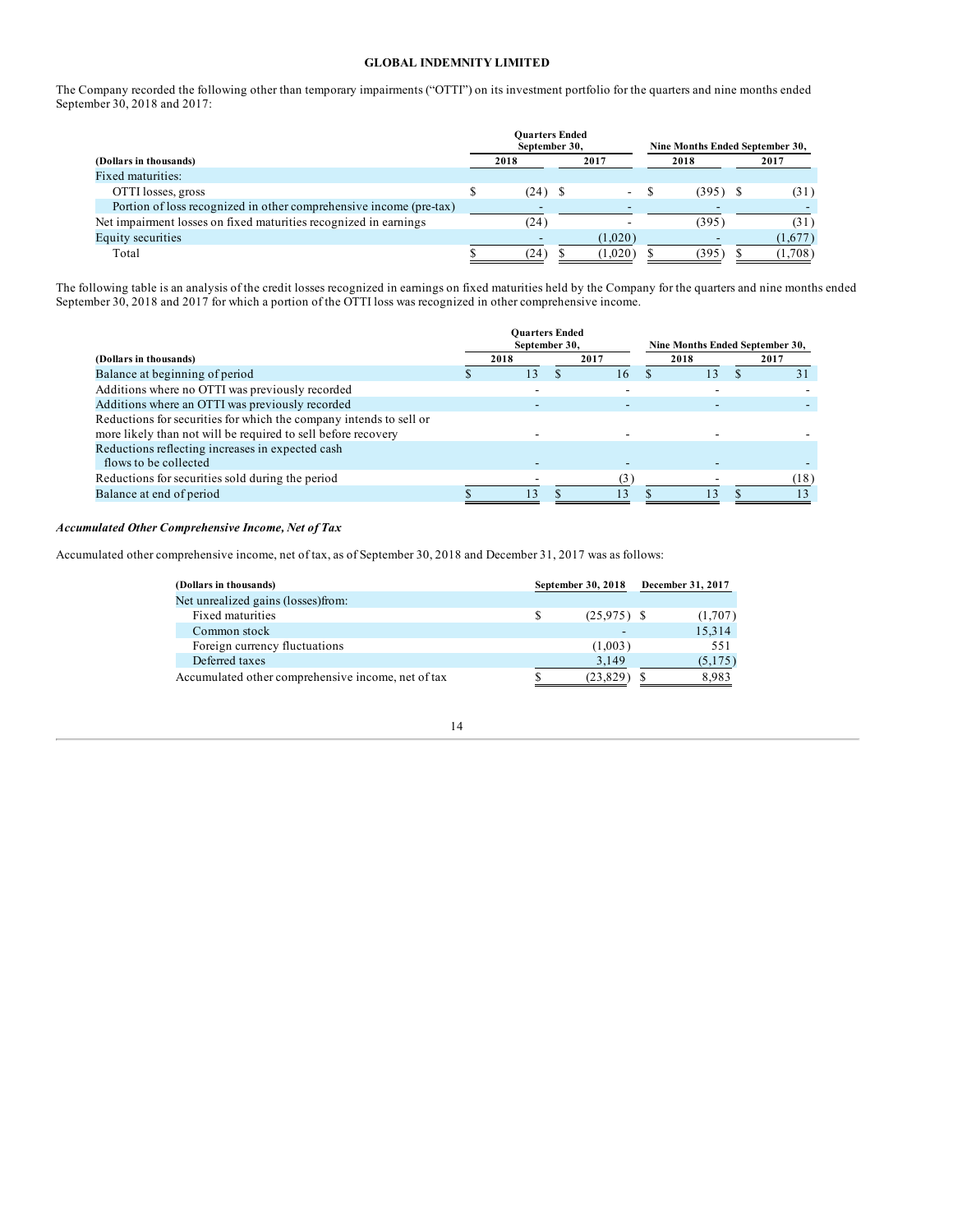The following tables present the changes in accumulated other comprehensive income, net of tax, by component for the quarters and nine months ended September 30, 2018 and 2017:

| Quarter Ended September 30, 2018<br>(Dollars In Thousands)                             | Unrealized<br>Gains<br>and Losses<br>on Available<br>for Sale<br><b>Securities</b> | Foreign<br>Currency<br>Items | Accumulated<br>Other<br>Comprehensive<br><b>Income</b> |
|----------------------------------------------------------------------------------------|------------------------------------------------------------------------------------|------------------------------|--------------------------------------------------------|
| Beginning balance, net of tax                                                          | (21, 926)                                                                          | (549)                        | (22, 475)                                              |
| Other comprehensive loss before<br>reclassification, before tax                        | (1,945)                                                                            | (454)                        | (2,399)                                                |
| Amounts reclassified from accumulated other<br>comprehensive income (loss), before tax | 835                                                                                |                              | 835                                                    |
| Other comprehensive loss, before tax                                                   | (1, 110)                                                                           | (454)                        | (1, 564)                                               |
| Income tax benefit related to items of OCI                                             | 210                                                                                |                              | 210                                                    |
| Cumulative effect adjustment, net of tax                                               |                                                                                    |                              |                                                        |
| Ending balance, net of tax                                                             | (22, 826)                                                                          | (1,003)                      | (23, 829)                                              |

| Quarter Ended September 30, 2017<br>(Dollars In Thousands) |   | Unrealized<br>Gains<br>and Losses<br>on Available<br>for Sale<br><b>Securities</b> |    | Foreign<br>Currency<br>Items | Accumulated<br>Other<br>Comprehensive<br>Income |
|------------------------------------------------------------|---|------------------------------------------------------------------------------------|----|------------------------------|-------------------------------------------------|
| Beginning balance, net of tax                              |   | 5.549                                                                              | S  | 437                          | 5,986                                           |
| Other comprehensive income before                          |   |                                                                                    |    |                              |                                                 |
| reclassification, before tax                               |   | 4,486                                                                              |    | 548                          | 5,034                                           |
| Amounts reclassified from accumulated other                |   |                                                                                    |    |                              |                                                 |
| comprehensive income (loss), before tax                    |   | 923                                                                                |    | (326)                        | 597                                             |
| Other comprehensive income, before tax                     |   | 5,409                                                                              |    | 222                          | 5,631                                           |
| Income Tax (expense) benefit related to items of           |   |                                                                                    |    |                              |                                                 |
| OCI                                                        |   | (1,583)                                                                            |    | 51                           | (1, 532)                                        |
| Cumulative effect adjustment, net of tax                   |   |                                                                                    |    |                              |                                                 |
| Ending balance, net of tax                                 | S | 9.375                                                                              | \$ | 710                          | 10.085                                          |

| Nine Months Ended September 30, 2018<br>(Dollars In Thousands)                         | Unrealized<br>Gains<br>and Losses<br>on Available<br>for Sale<br><b>Securities</b> |   | Foreign<br>Currency<br><b>Items</b> | Accumulated<br>Other<br>Comprehensive<br>Income |
|----------------------------------------------------------------------------------------|------------------------------------------------------------------------------------|---|-------------------------------------|-------------------------------------------------|
| Beginning balance, net of tax                                                          | 8.272                                                                              | S | 711                                 | 8.983                                           |
| Other comprehensive loss before<br>reclassification, before tax                        | (25,928)                                                                           |   | (1,554)                             | (27, 482)                                       |
| Amounts reclassified from accumulated other<br>comprehensive income (loss), before tax | 1.660                                                                              |   |                                     | 1,660                                           |
| Other comprehensive loss, before tax                                                   | (24, 268)                                                                          |   | (1,554)                             | (25, 822)                                       |
| Income Tax benefit related to items of OCI                                             | 3,038                                                                              |   |                                     | 3,038                                           |
| Cumulative effect adjustment, net of tax                                               | (9,868)                                                                            |   | (160)                               | (10,028)                                        |
| Ending balance, net of tax                                                             | (22.826)                                                                           |   | (1,003)                             | (23, 829)                                       |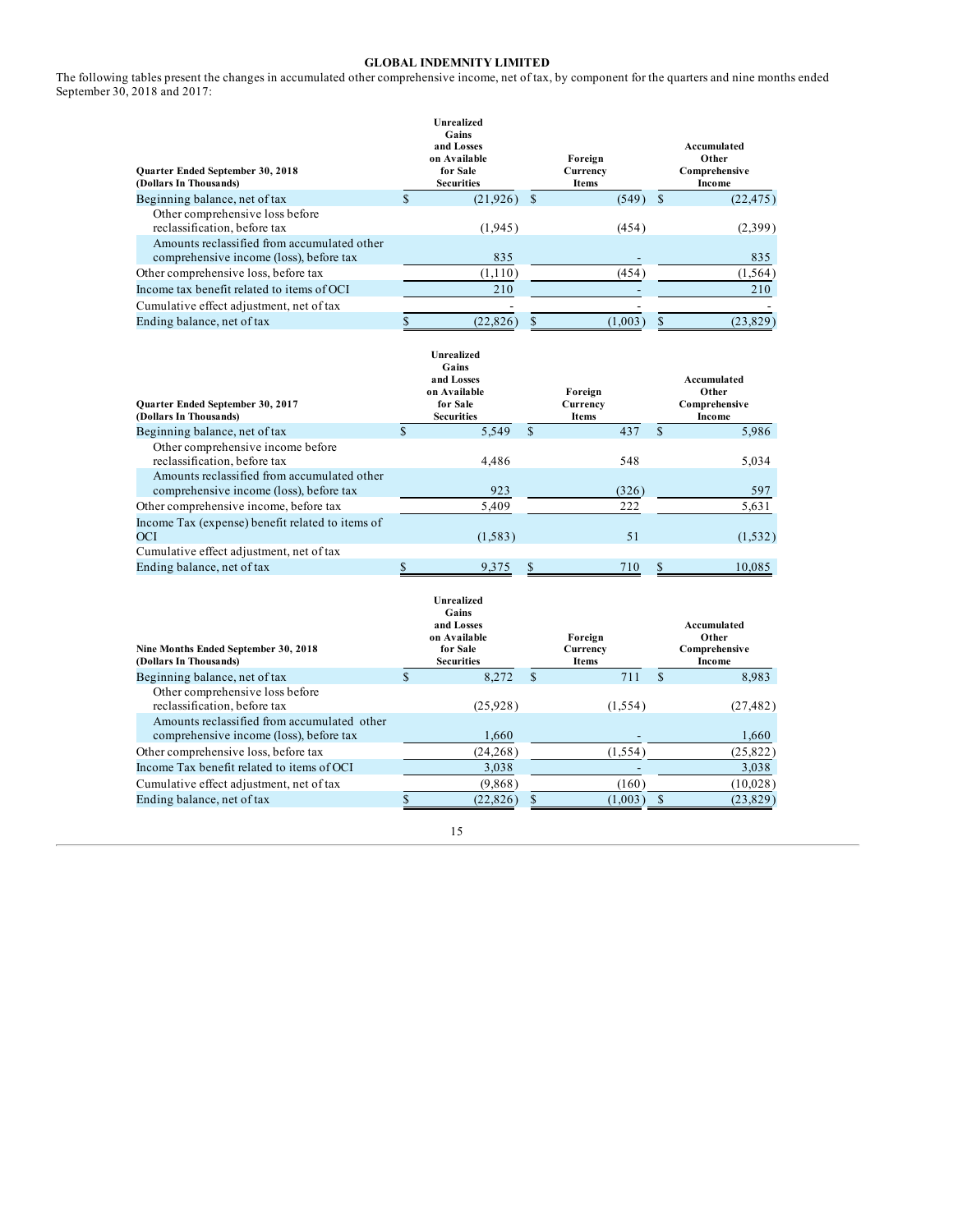| Nine Months Ended September 30, 2017<br>(Dollars In Thousands) | Unrealized<br>Gains<br>and Losses<br>on Available<br>for Sale<br><b>Securities</b> | Foreign<br>Currency<br>Items | Accumulated<br>Other<br>Comprehensive<br>Income |
|----------------------------------------------------------------|------------------------------------------------------------------------------------|------------------------------|-------------------------------------------------|
| Beginning balance, net of tax                                  | $(554)$ \$                                                                         | (64)                         | (618)                                           |
| Other comprehensive income before                              |                                                                                    |                              |                                                 |
| reclassification, before tax                                   | 14,675                                                                             | 1.212                        | 15,887                                          |
| Amounts reclassified from accumulated other                    |                                                                                    |                              |                                                 |
| comprehensive income (loss), before tax                        | (830)                                                                              | (336)                        | (1,166)                                         |
| Other comprehensive income, before tax                         | 13,845                                                                             | 876                          | 14,721                                          |
| Income Tax (expense) related to items of OCI                   | (3,916)                                                                            | (102)                        | (4,018)                                         |
| Cumulative effect adjustment, net of tax                       |                                                                                    |                              |                                                 |
| Ending balance, net of tax                                     | 9,375                                                                              | 710                          | 10.085                                          |

The reclassifications out of accumulated other comprehensive income for the quarters and nine months ended September 30, 2018 and 2017 were as follows:

| (Dollars in thousands)                                                           |                                                                             | <b>Amounts Reclassified from</b><br><b>Accumulated Other</b><br><b>Comprehensive Income</b><br><b>Quarters Ended</b><br>September 30,<br>2018<br>2017<br>\$<br>811<br>\$. |       |   |       |  |
|----------------------------------------------------------------------------------|-----------------------------------------------------------------------------|---------------------------------------------------------------------------------------------------------------------------------------------------------------------------|-------|---|-------|--|
| <b>Details about Accumulated Other</b><br><b>Comprehensive Income Components</b> | Affected Line Item in the Consolidated<br><b>Statements of Operations</b>   |                                                                                                                                                                           |       |   |       |  |
| Unrealized gains and losses on available for sale<br>securities                  | Other net realized investment (gains) losses                                |                                                                                                                                                                           |       |   | (97)  |  |
|                                                                                  | Other than temporary impairment losses on<br>investments                    |                                                                                                                                                                           | 24    |   | 1,020 |  |
|                                                                                  | Total before tax                                                            |                                                                                                                                                                           | 835   |   | 923   |  |
|                                                                                  | Income tax (benefit)                                                        |                                                                                                                                                                           | (118) |   | (270) |  |
|                                                                                  | Unrealized gains and losses on available for sale<br>securities, net of tax |                                                                                                                                                                           | 717   |   | 653   |  |
| Foreign currency items                                                           | Other net realized investment (gains)                                       |                                                                                                                                                                           |       | Ś | (326) |  |
|                                                                                  | Income tax expense                                                          |                                                                                                                                                                           |       |   | 114   |  |
|                                                                                  | Foreign currency items, net of tax                                          |                                                                                                                                                                           |       |   | (212) |  |
| Total reclassifications                                                          | Total reclassifications, net of tax                                         |                                                                                                                                                                           | 717   |   | 441   |  |
|                                                                                  | 16                                                                          |                                                                                                                                                                           |       |   |       |  |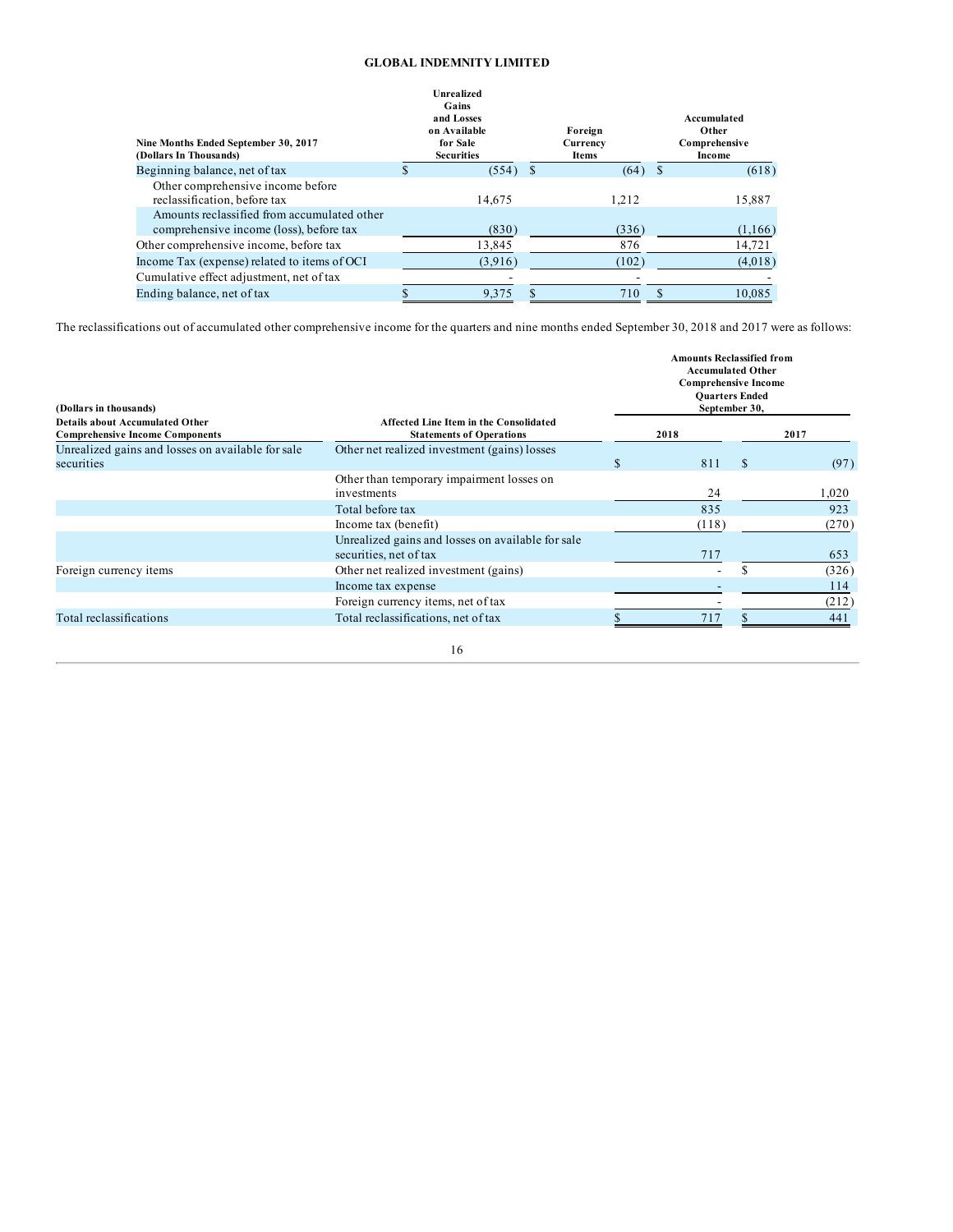| (Dollars in thousands)                                                           |                                                                             | <b>Amounts Reclassified from</b><br><b>Accumulated Other</b><br><b>Comprehensive Income</b><br>Nine Months Ended September 30, |       |      |         |  |
|----------------------------------------------------------------------------------|-----------------------------------------------------------------------------|--------------------------------------------------------------------------------------------------------------------------------|-------|------|---------|--|
| <b>Details about Accumulated Other</b><br><b>Comprehensive Income Components</b> | Affected Line Item in the Consolidated<br><b>Statements of Operations</b>   |                                                                                                                                | 2018  | 2017 |         |  |
| Unrealized gains and losses on available for sale<br>securities                  | Other net realized investment (gains) losses                                | S                                                                                                                              | 1,265 | S    | (2,538) |  |
|                                                                                  | Other than temporary impairment losses on<br>investments                    |                                                                                                                                | 395   |      | 1,708   |  |
|                                                                                  | Total before tax                                                            |                                                                                                                                | 1,660 |      | (830)   |  |
|                                                                                  | Income tax expense (benefit)                                                |                                                                                                                                | (257) |      | 261     |  |
|                                                                                  | Unrealized gains and losses on available for sale<br>securities, net of tax |                                                                                                                                | 1,403 |      | (569)   |  |
| Foreign currency items                                                           | Other net realized investment (gains)                                       |                                                                                                                                |       |      | (336)   |  |
|                                                                                  | Income tax expense                                                          |                                                                                                                                |       |      | 117     |  |
|                                                                                  | Foreign currency items, net of tax                                          |                                                                                                                                |       |      | (219)   |  |
| Total reclassifications                                                          | Total reclassifications, net of tax                                         |                                                                                                                                | 1.403 |      | (788)   |  |

### *Net Realized Investment Gains (Losses)*

The components of net realized investment gains (losses) for the quarters and nine months ended September 30, 2018 and 2017 were as follows:

|                                              | <b>Ouarters Ended</b><br>September 30, |   |         | Nine Months Ended September 30, |          |   |         |
|----------------------------------------------|----------------------------------------|---|---------|---------------------------------|----------|---|---------|
| (Dollars in thousands)                       | 2018                                   |   | 2017    | 2018                            |          |   | 2017    |
| Fixed maturities:                            |                                        |   |         |                                 |          |   |         |
| Gross realized gains                         | \$<br>329                              | S | 434     | -S                              | 373      | S | 3,122   |
| Gross realized losses                        | (1,164)                                |   | (300)   |                                 | (2,033)  |   | (2,358) |
| Net realized gains (losses)                  | (835)                                  |   | 134     |                                 | (1,660)  |   | 764     |
| Common stock:                                |                                        |   |         |                                 |          |   |         |
| Gross realized gains                         | 5,789                                  |   | 917     |                                 | 12.116   |   | 2,711   |
| Gross realized losses                        | (946)                                  |   | (1,648) |                                 | (9,582)  |   | (2,309) |
| Net realized gains (losses)                  | 4,843                                  |   | (731)   |                                 | 2,534    |   | 402     |
| Derivatives:                                 |                                        |   |         |                                 |          |   |         |
| Gross realized gains                         | 1,690                                  |   | 486     |                                 | 8,457    |   | 822     |
| Gross realized losses                        | (379)                                  |   | (852)   |                                 | (1, 498) |   | (2,838) |
| Net realized gains (losses) (1)              | 1,311                                  |   | (366)   |                                 | 6,959    |   | (2,016) |
| Total net realized investment gains (losses) | 5,319                                  |   | (963)   |                                 | 7,833    |   | (850)   |

(1) Includes periodic net interest settlements related to the derivatives of \$0.4 million and \$0.9 million for the quarters ended September 30, 2018 and 2017, respectively, and \$1.5 million and \$2.8 million for the nine mo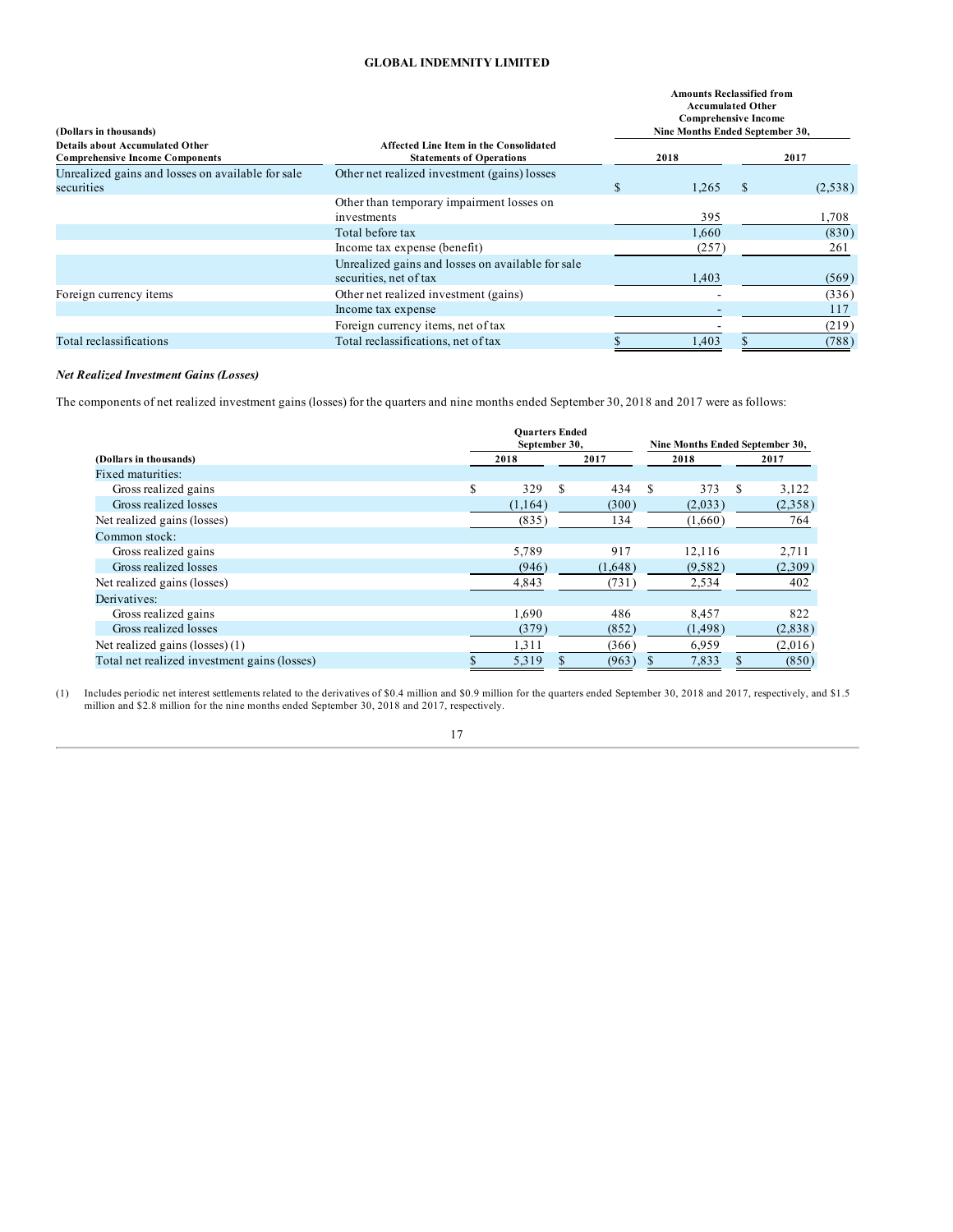New accounting guidance regarding equity securities was implemented on January 1, 2018 which requires companies to disclose realized gains and losses for equity securities still held at period end and gains and losses from securities sold during the period. See Note 15 for additional information regarding new accounting pronouncements. The following table shows the calculation of the portion of realized gains and losses related to common stock held as of September 30, 2018:

| (Dollars in thousands)                                                                                 |   | <b>Quarter Ended</b><br>September 30,<br>2018 |   | <b>Nine Months</b><br>Ended<br>September 30,<br>2018 |  |  |
|--------------------------------------------------------------------------------------------------------|---|-----------------------------------------------|---|------------------------------------------------------|--|--|
| Net gains and losses recognized during the period on equity securities                                 | S | 4.843                                         | S | 2,534                                                |  |  |
| Less: Net gains and losses recognized during the<br>period on equity securities sold during the period |   | 2.096                                         |   | 3,958                                                |  |  |
| Unrealized gains and losses recognized during<br>the reporting period on equity securities still held  |   |                                               |   |                                                      |  |  |
| at the reporting date                                                                                  | S | 2.747                                         |   | (1.424)                                              |  |  |

The proceeds from sales and redemptions of available for sale and equity securities resulting in net realized investment gains (losses) for the nine months ended September 30, 2018 and 2017 were as follows:

|                         | Nine Months Ended September 30. |      |         |
|-------------------------|---------------------------------|------|---------|
| (Dollars in thousands)  | 2018                            | 2017 |         |
| <b>Fixed maturities</b> | 229.362                         |      | 742.229 |
| Equity securities       | 28.141                          |      | 24.483  |

#### *Net Investment Income*

The sources of net investment income for the quarters and nine months ended September 30, 2018 and 2017 were as follows:

|                           |  | <b>Quarters Ended</b><br>September 30, |   |              |  | Nine Months Ended September 30, |  |         |  |      |
|---------------------------|--|----------------------------------------|---|--------------|--|---------------------------------|--|---------|--|------|
| (Dollars in thousands)    |  | 2018                                   |   | 2017<br>2018 |  |                                 |  |         |  | 2017 |
| Fixed maturities          |  | 9,520                                  | S | 9.020        |  | 27.236                          |  | 24,032  |  |      |
| Equity securities         |  | 1.006                                  |   | 906          |  | 3.010                           |  | 2,740   |  |      |
| Cash and cash equivalents |  | 285                                    |   | 226          |  | 814                             |  | 621     |  |      |
| Other invested assets     |  | 1,631                                  |   | 655          |  | 5,194                           |  | 2,423   |  |      |
| Total investment income   |  | 12.442                                 |   | 10.807       |  | 36.254                          |  | 29,816  |  |      |
| Investment expense        |  | (692)                                  |   | (673)        |  | (2,146)                         |  | (2,198) |  |      |
| Net investment income     |  | 11,750                                 |   | 10,134       |  | 34,108                          |  | 27,618  |  |      |

The Company's total investment return on a pre-tax basis for the quarters and nine months ended September 30, 2018 and 2017 were as follows:

|                                                | <b>Quarters Ended</b><br>September 30, |          | Nine Months Ended September 30, |           |
|------------------------------------------------|----------------------------------------|----------|---------------------------------|-----------|
| (Dollars in thousands)                         | 2018                                   | 2017     | 2018                            | 2017      |
| Net investment income                          | 11,750                                 | 10,134   | 34,108                          | 27,618    |
| Net realized investment gains (losses)         | 5,319                                  | (963)    | 7,833                           | (850)     |
| Change in unrealized holding gains and losses  | (1, 564)                               | 5,631    | (25, 822)                       | 14,721    |
| Net realized and unrealized investment returns | 3,755                                  | 4,668    | (17,989)                        | 13,871    |
| Total investment return                        | 15,505                                 | 14,802   | 16,119                          | 41,489    |
| Total investment return $\%$ (1)               | $1.0\%$                                | $0.9\%$  | $1.1\%$                         | $2.6\%$   |
| Average investment portfolio                   | 1,541,975                              | .629.989 | .533.825                        | 1,587,645 |

**(1)** Not annualized.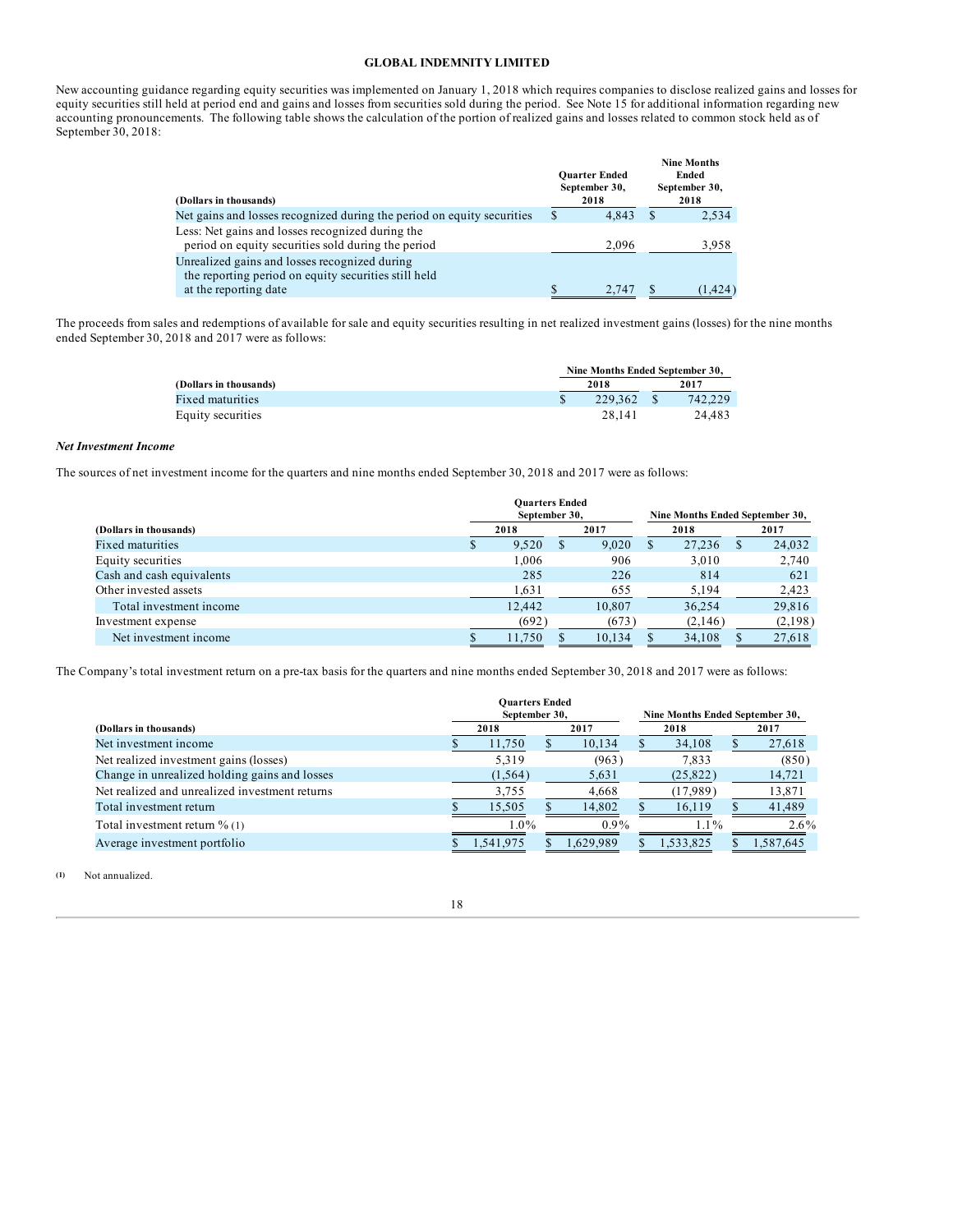#### *Insurance Enhanced Asset-Backed and Credit Securities*

As of September 30, 2018, the Company held insurance enhanced collateralized mortgage obligations, commercial mortgage-backed and credit securities with a market value of approximately \$34.2 million. Approximately \$0.71 million of these securities were tax-free municipal bonds, which represented less than 0.1% of the Company's total cash and invested assets, net of payable/ receivable for securities purchased and sold. These securities had an average rating of "AA." None of these bonds are pre-refunded with U.S. treasury securities, nor would they have carried a lower credit rating had they not been insured.

A summary of the Company's insurance enhanced municipal bonds that are backed by financial guarantors, including the pre-refunded bonds that are escrowed in U.S. government obligations, as of September 30, 2018, is as follows:

| (Dollars in thousands) Financial Guarantor  | Total | Pre-<br>refunded<br><b>Securities</b> | Government<br>Guaranteed<br><b>Securities</b> |                          | Exposure<br>Net of Pre-<br>refunded &<br>Government<br>Guaranteed<br><b>Securities</b> |
|---------------------------------------------|-------|---------------------------------------|-----------------------------------------------|--------------------------|----------------------------------------------------------------------------------------|
| <b>Municipal Bond Insurance Association</b> | 708   | $\overline{\phantom{0}}$              |                                               |                          | 708                                                                                    |
| Total backed by financial guarantors        | 708   |                                       |                                               |                          | 708                                                                                    |
| Other credit enhanced municipal bonds       |       | -                                     |                                               |                          |                                                                                        |
| Total                                       | 708   | $\overline{\phantom{a}}$              |                                               | $\overline{\phantom{0}}$ | 708                                                                                    |

In addition to the tax-free municipal bonds, the Company held \$33.5 million of insurance enhanced bonds, which represented approximately 2.2% of the Company's total invested assets, net of receivable/payable for securities purchased and sold. The insurance enhanced bonds are comprised of \$20.5 million of taxable municipal bonds, \$12.8 million of commercial mortgage-backed securities, and \$0.2 million of collateralized mortgage obligations. The financial guarantors of the Company's \$33.5 million of insurance enhanced commercial-mortgage-backed, taxable municipal securities, and collateralized mortgage obligations include Municipal Bond Insurance Association (\$6.0 million), Assured Guaranty Corporation (\$14.5 million), Federal Home Loan Mortgage Corporation (\$12.8 million), and Federal Deposit Insurance Corporation (\$0.2 million).

The Company had no direct investments in the entities that have provided financial guarantees or other credit support to any security held by the Company at September 30, 2018.

#### *Bonds Held on Deposit*

Certain cash balances, cash equivalents, equity securities, and bonds available for sale were deposited with various governmental authorities in accordance with statutory requirements, were held as collateral pursuant to borrowing arrangements, or were held in trust pursuant to intercompany reinsurance agreements. The fair values were as follows as of September 30, 2018 and December 31, 2017:

|                                                                |   | <b>Estimated Fair Value</b> |                      |
|----------------------------------------------------------------|---|-----------------------------|----------------------|
| (Dollars in thousands)                                         |   | September 30,<br>2018       | December 31.<br>2017 |
| On deposit with governmental authorities                       | S | 25.817                      | 26,852               |
| Intercompany trusts held for the benefit of U.S. policyholders |   | 205,995                     | 328,494              |
| Held in trust pursuant to third party requirements             |   | 97.407                      | 94,098               |
| Letter of credit held for third party requirements             |   | 2.317                       | 3.944                |
| Securities held as collateral for borrowing arrangements (1)   |   | 74,714                      | 88,040               |
| Total                                                          |   | 406.250                     | 541,428              |

(1) Amount required to collateralize margin borrowing facility.

#### *Variable Interest Entities*

A Variable Interest Entity (VIE) refers to an investment in which an investor holds a controlling interest that is not based on the majority of voting rights. Under the VIE model, the party that has the power to exercise significant management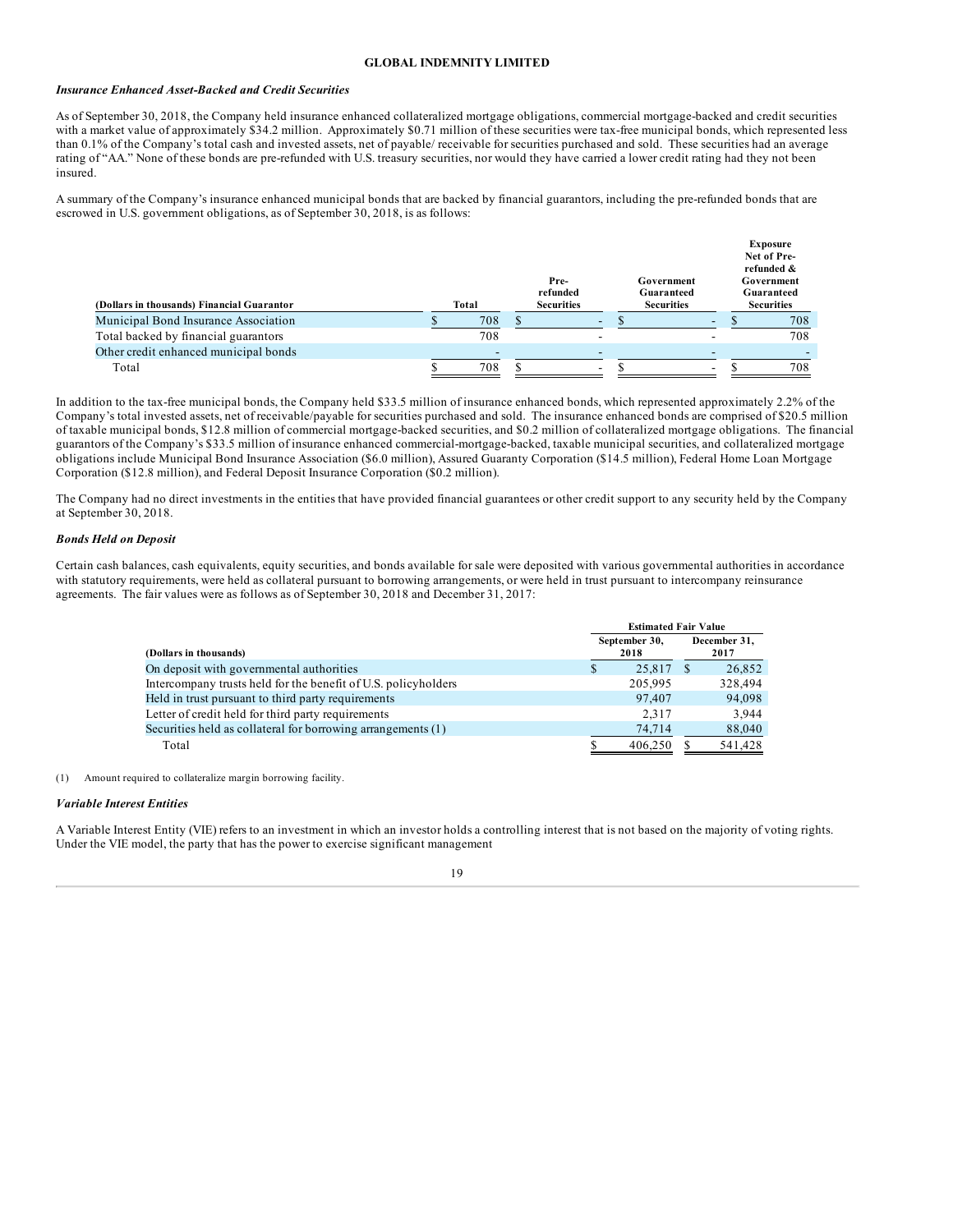influence and maintain a controlling financial interest in the entity's economics is said to be the primary beneficiary, and is required to consolidate the entity within their results. Other entities that participate in a VIE, for which their financial interests fluctuate with changes in the fair value of the investment entity's net assets but do not have significant management influence and the ability to direct the VIE's significant economic activities are said to have a variable interest in the VIE but do not consolidate the VIE in their financial results.

The Company has variable interests in three VIE's for which it is not the primary beneficiary. These investments are accounted for under the equity method of accounting as their ownership interest exceeds 3% of their respective investments.

The fair value of one of the Company's VIE's, which invests in distressed securities and assets, was \$19.0 million and \$26.3 million as of September 30, 2018 and December 31, 2017, respectively. The Company's maximum exposure to loss from this VIE, which factors in future funding commitments, was \$33.2 million and \$40.5 million at September 30, 2018 and December 31, 2017, respectively. The fair value of a second VIE that provides financing for middle market companies, was \$34.2 million and \$33.8 million at September 30, 2018 and December 31, 2017, respectively. The Company's maximum exposure to loss from this VIE, which factors in future funding commitments, was \$39.4 million and \$43.8 million at September 30, 2018 and December 31, 2017, respectively. The fair value of a third VIE that also invests in distressed securities and assets, was \$32.1 million and \$17.8 million as of September 30, 2018 and December 31, 2017, respectively. The Company's maximum exposure to loss from this VIE, which factors in future funding commitments, was \$52.6 million and \$51.3 million at September 30, 2018 and December 31, 2017, respectively. The Company's investment in VIEs is included in other invested assets on the consolidated balance sheet with changes in fair value recorded in the consolidated statements of operations.

#### **3. Derivative Instruments**

Interest rate swaps are used by the Company primarily to reduce risks from changes in interest rates. Under the terms of the interest rate swaps, the Company agrees with another party to exchange, at specified intervals, the difference between fixed rate and floating rate interest amounts as calculated by reference to an agreed notional amount.

The Company accounts for the interest rate swaps as non-hedge instruments and recognizes the fair value of the interest rate swaps in other assets or other liabilities on the consolidated balance sheets with the changes in fair value recognized as net realized investment gains in the consolidated statements of operations. The Company is ultimately responsible for the valuation of the interest rate swaps. To aid in determining the estimated fair value of the interest rate swaps, the Company relies on the forward interest rate curve and information obtained from a third party financial institution.

The following table summarizes information on the location and the gross amount of the derivatives' fair value on the consolidated balance sheets as of September 30, 2018 and December 31, 2017:

| (Dollars in thousands)               |                          | September 30, 2018 |                 |  |     |  | December 31, 2017 |  |                   |  |        |  |                   |
|--------------------------------------|--------------------------|--------------------|-----------------|--|-----|--|-------------------|--|-------------------|--|--------|--|-------------------|
|                                      | <b>Balance</b>           |                    |                 |  |     |  |                   |  |                   |  |        |  |                   |
| <b>Derivatives Not Designated as</b> | Sheet                    |                    | <b>Notional</b> |  |     |  | Notional          |  |                   |  |        |  |                   |
| Hedging Instruments under ASC 815    | Location                 |                    | Amount          |  |     |  |                   |  | <b>Fair Value</b> |  | Amount |  | <b>Fair Value</b> |
| Interest rate swap agreements        | Other assets/liabilities |                    | 200,000         |  | 489 |  | 200,000           |  | (7,968)           |  |        |  |                   |

The following table summarizes the net gains (losses) included in the consolidated statements of operations for changes in the fair value of the derivatives and the periodic net interest settlements under the derivatives for the quarters and nine months ended September 30, 2018 and 2017:

|                               |                                                             | <b>Quarters Ended</b><br>September 30. |       |  | <b>Nine Months Ended</b><br>September 30. |  |         |  |
|-------------------------------|-------------------------------------------------------------|----------------------------------------|-------|--|-------------------------------------------|--|---------|--|
| (Dollars in thousands)        | <b>Consolidated Statements of</b><br><b>Operations Line</b> | 2018                                   | 2017  |  | 2018                                      |  | 2017    |  |
| Interest rate swap agreements | Net realized investment gains (losses)                      | .311                                   | (366) |  | 6.959                                     |  | (2,016) |  |

As of September 30, 2018 and December 31, 2017, the Company is due \$2.7 million and \$3.1 million, respectively, for funds it needed to post to execute the swap transaction and \$0.7 million and \$9.5 million, respectively, for margin calls made in connection with the interest rate swaps. These amounts are included in other assets on the consolidated balance sheets.

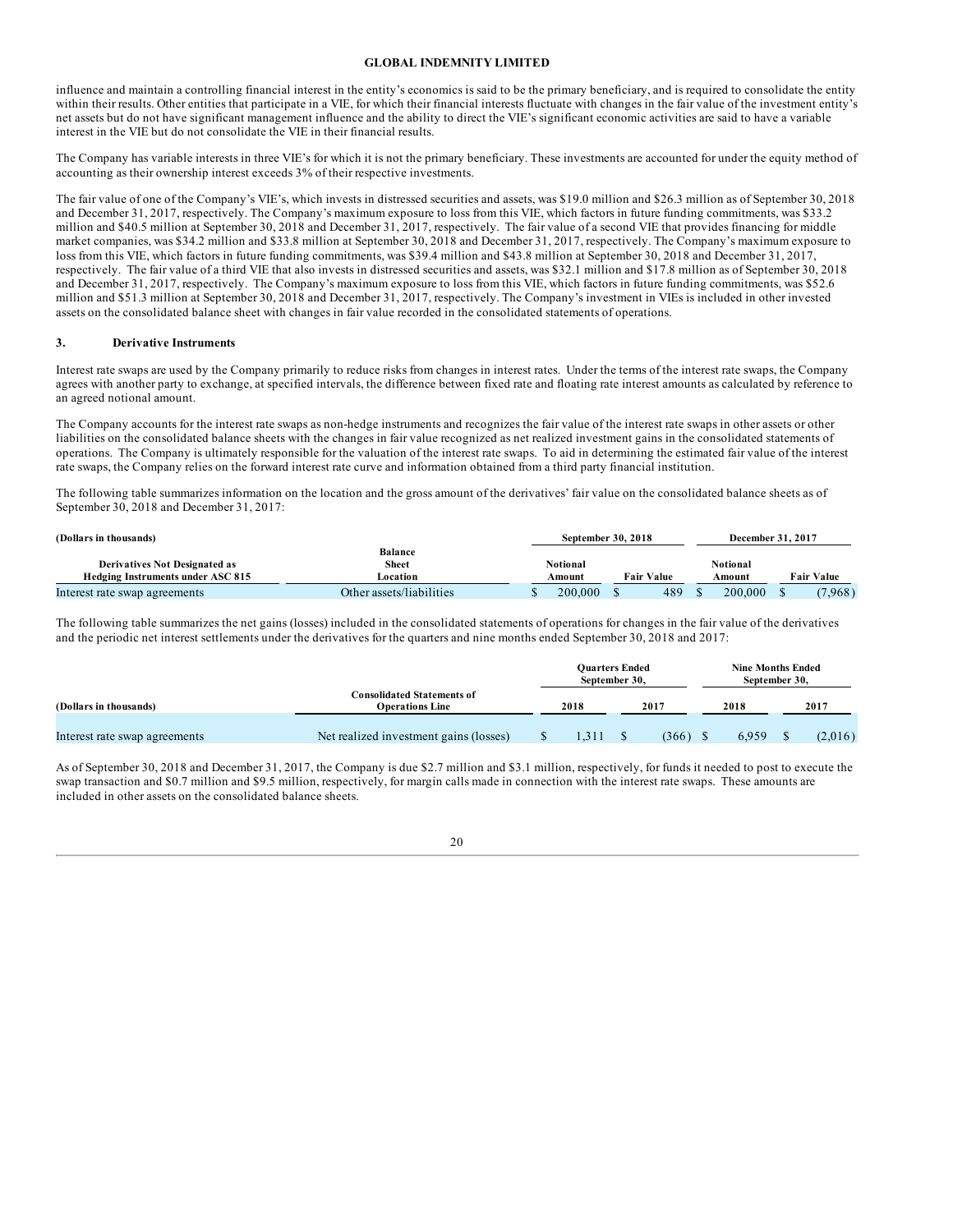#### **4. Fair Value Measurements**

The accounting standards related to fair value measurements define fair value, establish a framework for measuring fair value, outline a fair value hierarchy based on inputs used to measure fair value, and enhance disclosure requirements for fair value measurements. These standards do not change existing guidance as to whether or not an instrument is carried at fair value. The Company has determined that its fair value measurements are in accordance with the requirements of these accounting standards.

The Company's invested assets and derivative instruments are carried at their fair value and are categorized based upon a fair value hierarchy:

- Level 1 inputs utilize quoted prices (unadjusted) in active markets for identical assets that the Company has the ability to access at the measurement date.
- Level 2 inputs utilize other than quoted prices included in Level 1 that are observable for similar assets, either directly or indirectly.
- Level 3 inputs are unobservable for the asset, and include situations where there is little, if any, market activity for the asset.

In certain cases, the inputs used to measure fair value may fall into different levels of the fair value hierarchy. In such cases, the level in the fair value hierarchy within which the fair value measurement falls has been determined based on the lowest level input that is significant to the fair value measurement in its entirety. The Company's assessment of the significance of a particular input to the fair value measurement in its entirety requires judgment, and considers factors specific to the asset.

The following table presents information about the Company's invested assets and derivative instruments measured at fair value on a recurring basis as of September 30, 2018 and December 31, 2017 and indicates the fair value hierarchy of the valuation techniques utilized by the Company to determine such fair value.

| As of September 30, 2018                         | <b>Fair Value Measurements</b> |                |  |           |    |         |       |           |
|--------------------------------------------------|--------------------------------|----------------|--|-----------|----|---------|-------|-----------|
| (Dollars in thousands)                           |                                | <b>Level 1</b> |  | Level 2   |    | Level 3 |       | Total     |
| Assets:                                          |                                |                |  |           |    |         |       |           |
| Fixed maturities:                                |                                |                |  |           |    |         |       |           |
| U.S. treasury and agency obligations             | \$                             | 79,670         |  | S.        | \$ |         | $- S$ | 79,670    |
| Obligations of states and political subdivisions |                                | -              |  | 99,627    |    |         |       | 99,627    |
| Mortgage-backed securities                       |                                | ۰              |  | 134,844   |    |         |       | 134,844   |
| Commercial mortgage-backed securities            |                                | ٠              |  | 180,208   |    |         |       | 180,208   |
| Asset-backed securities                          |                                | ۰              |  | 199,722   |    |         |       | 199,722   |
| Corporate bonds                                  |                                | -              |  | 456,832   |    |         |       | 456,832   |
| Foreign corporate bonds                          |                                |                |  | 122,778   |    |         |       | 122,778   |
| Total fixed maturities                           |                                | 79,670         |  | 1.194.011 |    |         |       | 1,273,681 |
| Common stock                                     |                                | 137,554        |  |           |    |         |       | 137,554   |
| Derivative instruments                           |                                |                |  | 489       |    |         |       | 489       |
| Total assets measured at fair value (1)          |                                | 217,224        |  | 1,194,500 |    |         |       | 1,411,724 |

(1) Excluded from the table above are limited partnerships of \$85.3 million at September 30, 2018 whose fair value is based on net asset value as a practical expedient.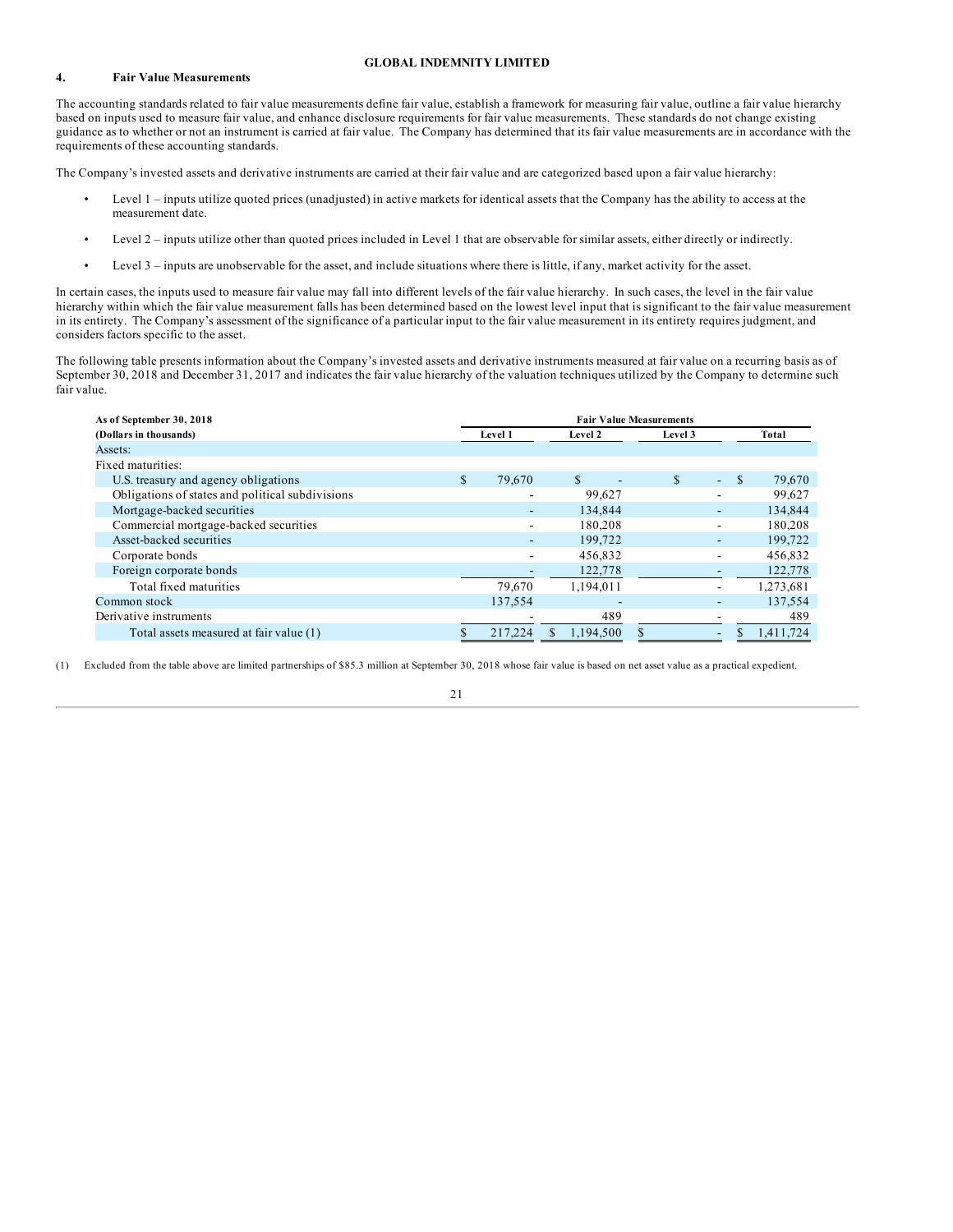| As of December 31, 2017                          | <b>Fair Value Measurements</b> |                          |    |            |              |  |                           |           |  |
|--------------------------------------------------|--------------------------------|--------------------------|----|------------|--------------|--|---------------------------|-----------|--|
| (Dollars in thousands)                           |                                | <b>Level 1</b>           |    | Level 2    | Level 3      |  | Total                     |           |  |
| Assets:                                          |                                |                          |    |            |              |  |                           |           |  |
| Fixed maturities:                                |                                |                          |    |            |              |  |                           |           |  |
| U.S. treasury and agency obligations             | $\mathbb{S}$                   | 104.680                  | -S | <b>TAX</b> | <sup>S</sup> |  | $\omega_{\rm{max}}$<br>-S | 104,680   |  |
| Obligations of states and political subdivisions |                                |                          |    | 95,114     |              |  |                           | 95,114    |  |
| Mortgage-backed securities                       |                                |                          |    | 149,350    |              |  |                           | 149,350   |  |
| Commercial mortgage-backed securities            |                                |                          |    | 139,795    |              |  |                           | 139,795   |  |
| Asset-backed securities                          |                                |                          |    | 203,701    |              |  |                           | 203,701   |  |
| Corporate bonds                                  |                                |                          |    | 423,390    |              |  |                           | 423,390   |  |
| Foreign corporate bonds                          |                                |                          |    | 125,407    |              |  |                           | 125,407   |  |
| Total fixed maturities                           |                                | 104,680                  |    | 1,136,757  |              |  |                           | 1,241,437 |  |
| Common stock                                     |                                | 140,229                  |    |            |              |  |                           | 140,229   |  |
| Total assets measured at fair value (1)          |                                | 244,909                  |    | 1,136,757  |              |  |                           | 1,381,666 |  |
| Liabilities:                                     |                                |                          |    |            |              |  |                           |           |  |
| Derivative instruments                           |                                | $\overline{\phantom{0}}$ |    | 7,968      | S            |  | S                         | 7,968     |  |
| Total liabilities measured at fair value         |                                |                          |    | 7,968      |              |  |                           | 7,968     |  |

(1) Excluded from the table above are limited partnerships of \$77.8 million at December 31, 2017 whose fair value is based on net asset value as a practical expedient.

The securities classified as Level 1 in the above table consist of U.S. Treasuries and equity securities actively traded on an exchange.

The securities classified as Level 2 in the above table consist primarily of fixed maturity securities and derivative instruments. Based on the typical trading volumes and the lack of quoted market prices for fixed maturities, security prices are derived through recent reported trades for identical or similar securities making adjustments through the reporting date based upon available market observable information. If there are no recent reported trades, matrix or model processes are used to develop a security price where future cash flow expectations are developed based upon collateral performance and discounted at an estimated market rate. Included in the pricing of asset-backed securities, collateralized mortgage obligations, and mortgage-backed securities are estimates of the rate of future prepayments of principal over the remaining life of the securities. Such estimates are derived based on the characteristics of the underlying structure and prepayment speeds previously experienced at the interest rate levels projected for the underlying collateral. The estimated fair value of the derivative instruments, consisting of interest rate swaps, is obtained from a third party financial institution that utilizes observable inputs such as the forward interest rate curve.

For the Company's material debt arrangements, the current fair value of the Company's debt at September 30, 2018 and December 31, 2017 was as follows:

|                                        | September 30, 2018                         |  |         |                |         | December 31, 2017 |                   |  |
|----------------------------------------|--------------------------------------------|--|---------|----------------|---------|-------------------|-------------------|--|
| (Dollars in thousands)                 | <b>Fair Value</b><br><b>Carrying Value</b> |  |         | Carrying Value |         |                   | <b>Fair Value</b> |  |
| <b>Margin Borrowing Facility</b>       | 59.405                                     |  | 59,405  |                | 72,230  |                   | 72,230            |  |
| 7.75% Subordinated Notes due 2045 (1)  | 96.711                                     |  | 99.511  |                | 96.619  |                   | 100.059           |  |
| 7.875% Subordinated Notes due 2047 (2) | 125,970                                    |  | 129,714 |                | 125,864 |                   | 130,429           |  |
| Total                                  | 282,086                                    |  | 288.630 |                | 294.713 |                   | 302.718           |  |

(1) As of September 30, 2018 and December 31, 2017, the carrying value and fair value of the 7.75% Subordinated Notes due 2045 are net of unamortized debt issuance cost of \$3.3 million and \$3.4 million, respectively.

(2) As of September 30, 2018 and December 31, 2017, the carrying value and fair value of the 7.875% Subordinated Notes due 2047 are net of unamortized debt issuance cost of \$4.0 million and \$4.1 million, respectively.

The fair value of the margin borrowing facility approximates its carrying value due to the facility being due on demand. The subordinated notes due 2045 and 2047 are publicly traded instruments and are classified as Level 1 in the fair value hierarchy.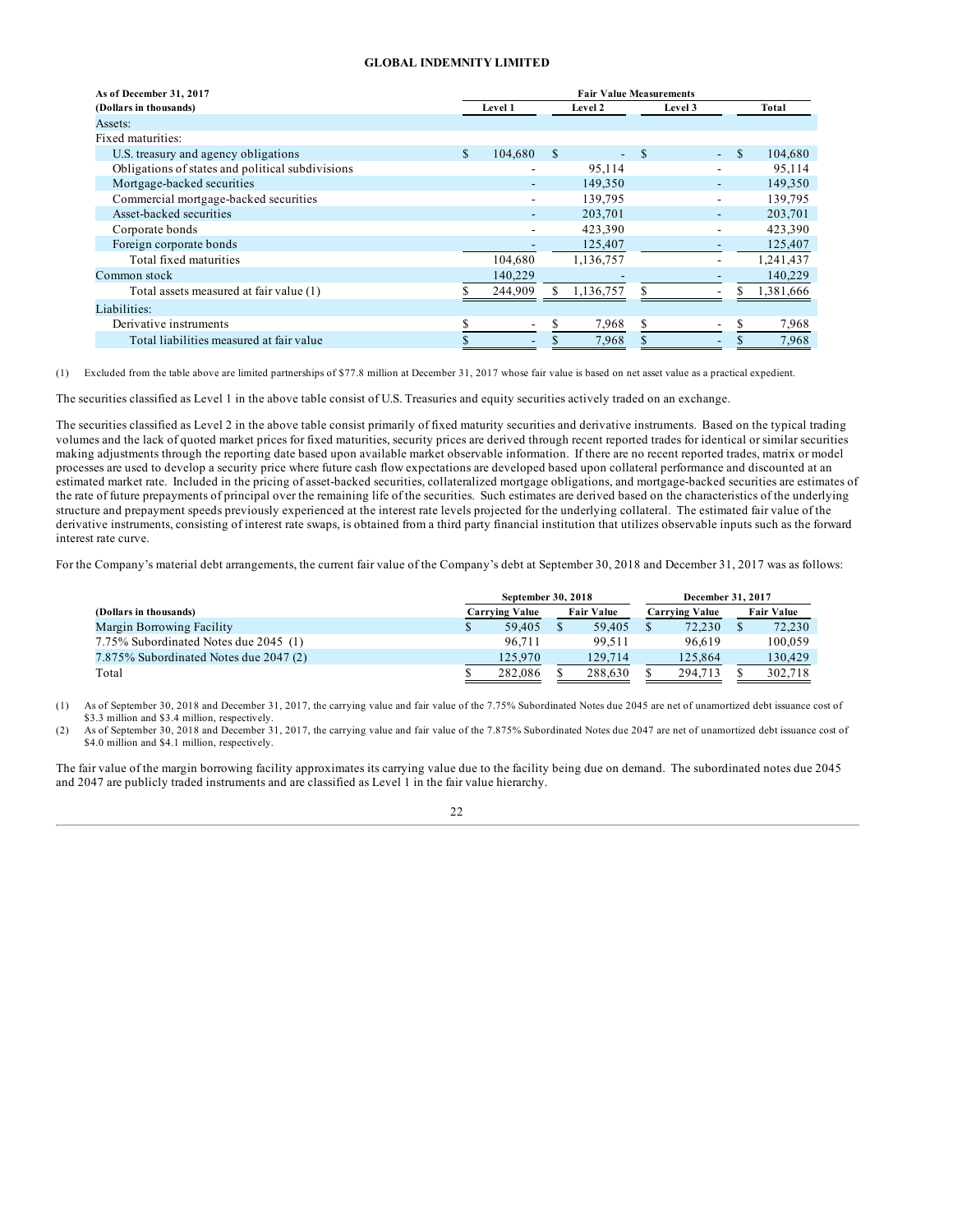There were no transfers between Level 1 and Level 2 during the quarters ended September 30, 2018 and 2017.

#### *Fair Value of Alternative Investments*

Other invested assets consist of limited liability partnerships whose fair value is based on net asset value per share practical expedient. The following table provides the fair value and future funding commitments related to these investments at September 30, 2018 and December 31, 2017.

|                                           | September 30, 2018 |  |                                                          | December 31, 2017 |        |                                     |        |  |  |
|-------------------------------------------|--------------------|--|----------------------------------------------------------|-------------------|--------|-------------------------------------|--------|--|--|
| (Dollars in thousands)                    | <b>Fair Value</b>  |  | <b>Future Funding</b><br><b>Fair Value</b><br>Commitment |                   |        | <b>Future Funding</b><br>Commitment |        |  |  |
| Real Estate Fund, LP (1)                  | ٠                  |  | ÷.                                                       |                   | $\sim$ |                                     |        |  |  |
| European Non-Performing Loan Fund, LP (2) | 18.967             |  | 14.214                                                   |                   | 26.262 |                                     | 14.214 |  |  |
| Private Middle Market Loan Fund, LP (3)   | 34,199             |  | 5.200                                                    |                   | 33,760 |                                     | 10,000 |  |  |
| Distressed Debt Fund, LP (4)              | 32,102             |  | 20,500                                                   |                   | 17.798 |                                     | 33,500 |  |  |
| Total                                     | 85,268             |  | 39.914                                                   |                   | 77.820 |                                     | 57,714 |  |  |

- (1) This limited partnership invests in real estate assets through a combination of direct or indirect investments in partnerships, limited liability companies, mortgage loans, and lines of credit. The Company does not have the contractual option to redeem its limited partnership interest but receives distributions based on the liquidation of the underlying assets. The Company does not have the ability to sell or transfer its limited partnership interest without consent from the general partner. The Company continues to hold an investment in this limited partnership and has written the fair value down to zero.
- (2) This limited partnership invests in distressed securities and assets through senior and subordinated, secured and unsecured debt and equity, in both public and private large-cap and middle-market companies. The Company does not have the ability to sell or transfer its limited partnership interest without consent from the general partner. The Company does not have the contractual option to redeem its limited partnership interest but receives distributions based on the liquidation of the underlying assets. Based on the terms of the partnership agreement, the Company anticipates its interest in this partnership to be redeemed by 2020.
- (3) This limited partnership provides financing for middle market companies. The Company does not have the ability to sell or transfer its limited partnership interest without consent from the general partner. The Company does not have the contractual option to redeem its limited partnership interest but receives distributions based on the liquidation of the underlying assets. Based on the terms of the investment management agreement, the Company anticipates its interest to be redeemed no later than 2024.
- (4) This limited partnership invests in stressed and distressed securities and structured products. The Company does not have the ability to sell or transfer its limited partnership interest without consent from the general partner. The Company does not have the contractual option to redeem its limited partnership interest but receives distributions based on the liquidation of the underlying assets. Based on the terms of the partnership agreement, the Company anticipates its interest to be redeemed no later than 2027.

#### *Limited Liability Companies and Limited Partnerships with ownership interest exceeding 3%*

The Company uses the equity method to account for investments in limited liability companies and limited partnerships where its ownership interest exceeds 3%. The equity method of accounting for an investment in a limited liability company and limited partnership requires that its cost basis be updated to account for the income or loss earned on the investment. The investment income associated with these limited liability companies or limited partnerships, which is reflected in the consolidated statements of operations, was \$1.6 million and \$0.7 million for the quarters ended September 30, 2018 and 2017, respectively, and \$5.2 million and \$2.4 million during the nine months ended September 30, 2018 and 2017, respectively.

#### *Pricing*

The Company's pricing vendors provide prices for all investment categories except for investments in limited partnerships whose fair value is based on net asset values as a practical expedient. Two primary vendors are utilized to provide prices for equity and fixed maturity securities.

The following is a description of the valuation methodologies used by the Company's pricing vendors for investment securities carried at fair value:

- Common stock prices are received from all primary and secondary exchanges.
- Corporate and agency bonds are evaluated by utilizing terms and conditions sourced from commercial vendors. Bonds with similar characteristics are grouped into specific sectors. Both asset classes use standard inputs and utilize bid price or spread, quotes, benchmark yields, discount rates, market data feeds, and financial statements.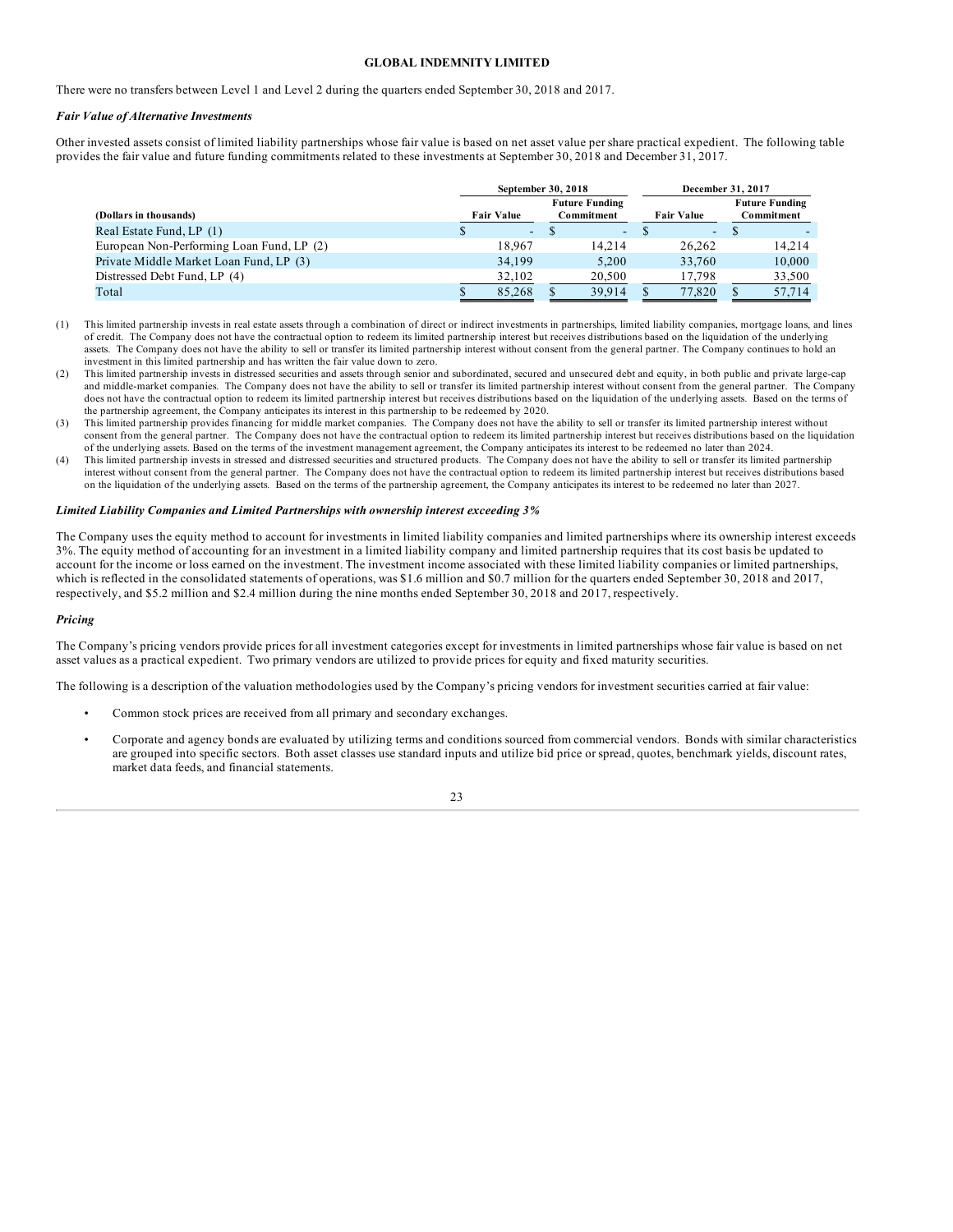- Data from commercial vendors is aggregated with market information, then converted into a prepayment/spread/LIBOR curve model used for commercial mortgage obligations ("CMO"). CMOs are categorized with mortgage-backed securities in the tables listed above. For asset-backed securities, data derived from market information along with trustee and servicer reports is converted into spreads to interpolated benchmark curve. For both asset classes, evaluations utilize standard inputs plus new issue data, monthly payment information, and collateral performance. The evaluated pricing models incorporate discount rates, loan level information, prepayment speeds, treasury benchmarks, and LIBOR and swap curves.
- For obligations of state and political subdivisions, an integrated evaluation system is used. The pricing models incorporate trades, spreads, benchmark curves, market data feeds, new issue data, and trustee reports.
- U.S. treasuries are evaluated by obtaining feeds from a number of live data sources including active market makers and inter-dealer brokers.
- For mortgage-backed securities, various external analytical products are utilized and purchased from commercial vendors.

The Company performs certain procedures to validate whether the pricing information received from the pricing vendors is reasonable, to ensure that the fair value determination is consistent with accounting guidance, and to ensure that its assets are properly classified in the fair value hierarchy. The Company's p rocedures include, but are not limited to:

- Reviewing periodic reports provided by the Investment Manager that provides information regarding rating changes and securities placed on watch. This procedure allows the Company to understand why a particular security's market value may have changed or may potentially change.
- Understanding and periodically evaluating the various pricing methods and procedures used by the Company's pricing vendors to ensure that investments are properly classified within the fair value hierarchy.
- On a quarterly basis, the Company corroborates investment security prices received from its pricing vendors by obtaining pricing from a second pricing vendor for a sample of securities.

During the quarters and nine months ended September 30, 2018 and 2017, the Company has not adjusted quotes or prices obtained from the pricing vendors.

#### **5. Income Taxes**

As of September 30, 2018, the statutory income tax rates of the countries where the Company conducts business are 21% in the United States, 0% in Bermuda, 0% in the Cayman Islands, 26.01% for companies with a registered office in Luxembourg City, 0.25% to 2.5% in Barbados, and 25% on nontrading income, 33% on capital gains and 12.5% on trading income in the Republic of Ireland. The statutory income tax rate of each country is applied against the expected annual taxable income of the Company in each country to estimate the annual income tax expense. Generally, during interim periods, the Company will divide total estimated annual income tax expense by total estimated annual pre-tax income to determine the expected annual income tax rate used to compute the income tax provision. The expected annual income tax rate is then applied against interim pre-tax income, excluding net realized gains and losses and limited partnership distributions, and that amount is then added to the actual income taxes on net realized gains and losses, discrete items and limited partnership distributions. However, when there is significant volatility in the expected effective tax rate, the Company records its actual income tax provision in lieu of the estimated effective income tax rate.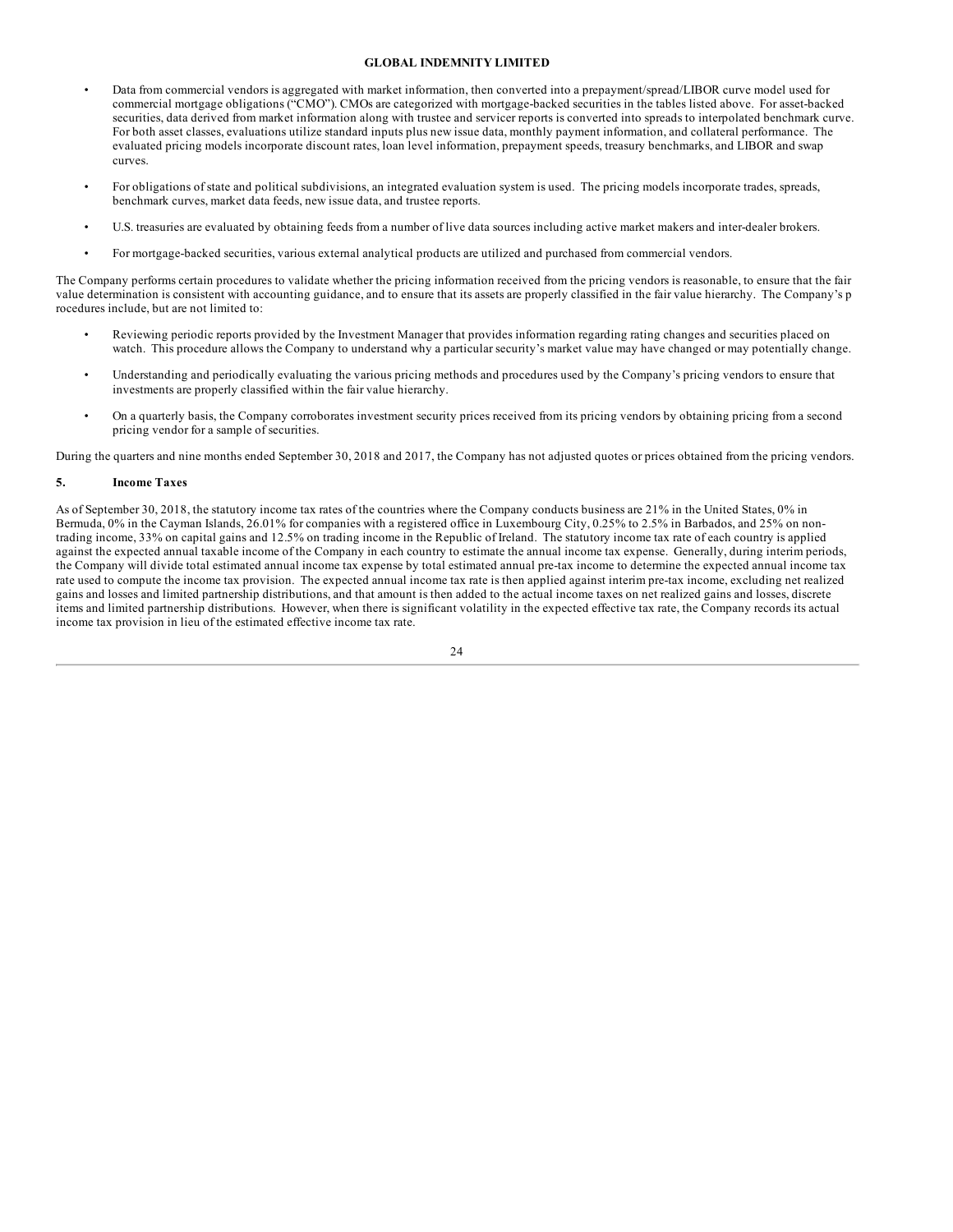The Company's income before income taxes from its non-U.S. subsidiaries and U.S. subsidiaries for the quarters and nine months ended September 30, 2018 and 2017 were as follows:

| Quarter Ended September 30, 2018<br>(Dollars in thousands) | Non-U.S.<br><b>Subsidiaries</b> |                                 |     | U.S.<br><b>Subsidiaries</b><br><b>Eliminations</b> |    |                     | Total |              |
|------------------------------------------------------------|---------------------------------|---------------------------------|-----|----------------------------------------------------|----|---------------------|-------|--------------|
| <b>Revenues:</b>                                           |                                 |                                 |     |                                                    |    |                     |       |              |
| Gross premiums written                                     | \$                              | 9,361                           | \$  | 126,245                                            | \$ | L,                  | \$    | 135,606      |
| Net premiums written                                       | \$                              | 9,356                           | \$  | 106,877                                            | \$ | ÷,                  | \$    | 116,233      |
| Net premiums earned                                        | \$                              | 30,220                          | \$. | 90,308                                             | S  | $\overline{a}$      | \$    | 120,528      |
| Net investment income                                      |                                 | 12,013                          |     | 7,204                                              |    | (7, 467)            |       | 11,750       |
| Net realized investment gains (losses)                     |                                 | (273)                           |     | 5,592                                              |    |                     |       | 5,319        |
| Other income (loss)                                        |                                 | (82)                            |     | 493                                                |    |                     |       | 411          |
| Total revenues                                             |                                 | 41,878                          |     | 103,597                                            |    | (7, 467)            |       | 138,008      |
| <b>Losses and Expenses:</b>                                |                                 |                                 |     |                                                    |    |                     |       |              |
| Net losses and loss adjustment expenses                    |                                 | 14,877                          |     | 65,616                                             |    |                     |       | 80,493       |
| Acquisition costs and other underwriting expenses          |                                 | 13,188                          |     | 35,492                                             |    |                     |       | 48,680       |
| Corporate and other operating expenses                     |                                 | 1,237                           |     | 2,238                                              |    |                     |       | 3,475        |
| Interest expense                                           |                                 | 356                             |     | 12,035                                             |    | (7, 467)            |       | 4,924        |
| Income (loss) before income taxes                          | \$                              | 12,220                          | \$  | (11, 784)                                          | \$ |                     | \$    | 436          |
|                                                            |                                 |                                 |     |                                                    |    |                     |       |              |
|                                                            |                                 |                                 |     |                                                    |    |                     |       |              |
| Quarter Ended September 30, 2017<br>(Dollars in thousands) |                                 | Non-U.S.<br><b>Subsidiaries</b> |     | U.S.<br><b>Subsidiaries</b>                        |    | <b>Eliminations</b> |       | <b>Total</b> |
| <b>Revenues:</b>                                           |                                 |                                 |     |                                                    |    |                     |       |              |
| Gross premiums written                                     | \$                              | 50,812                          | \$  | 114,076                                            | \$ | (38, 834)           | S     | 126,054      |
| Net premiums written                                       | \$                              | 50,800                          | \$  | 58,245                                             | \$ |                     | \$    | 109,045      |
| Net premiums earned                                        | \$                              | 50,392                          | \$  | 58,227                                             | \$ |                     | \$    | 108,619      |
| Net investment income                                      |                                 | 14,631                          |     | 6,584                                              |    | (11,081)            |       | 10,134       |
| Net realized investment losses                             |                                 | (150)                           |     | (813)                                              |    |                     |       | (963)        |
| Other income                                               |                                 | 40                              |     | 2,254                                              |    |                     |       | 2,294        |
| Total revenues                                             |                                 | 64,913                          |     | 66,252                                             |    | (11,081)            |       | 120,084      |
| <b>Losses and Expenses:</b>                                |                                 |                                 |     |                                                    |    |                     |       |              |
| Net losses and loss adjustment expenses                    |                                 | 31,044                          |     | 51,351                                             |    |                     |       | 82,395       |
| Acquisition costs and other underwriting expenses          |                                 | 21,922                          |     | 23,080                                             |    |                     |       | 45,002       |
| Corporate and other operating expenses                     |                                 | 1,807                           |     | 2,823                                              |    |                     |       | 4,630        |

Income (loss) before income taxes  $\frac{\$}{\$}$   $\frac{5,461}{\$}$   $\frac{\$}{\$}$   $\frac{(22,240)}{\$}$   $\frac{\$}{\$}$   $\frac{(16,779)}{}$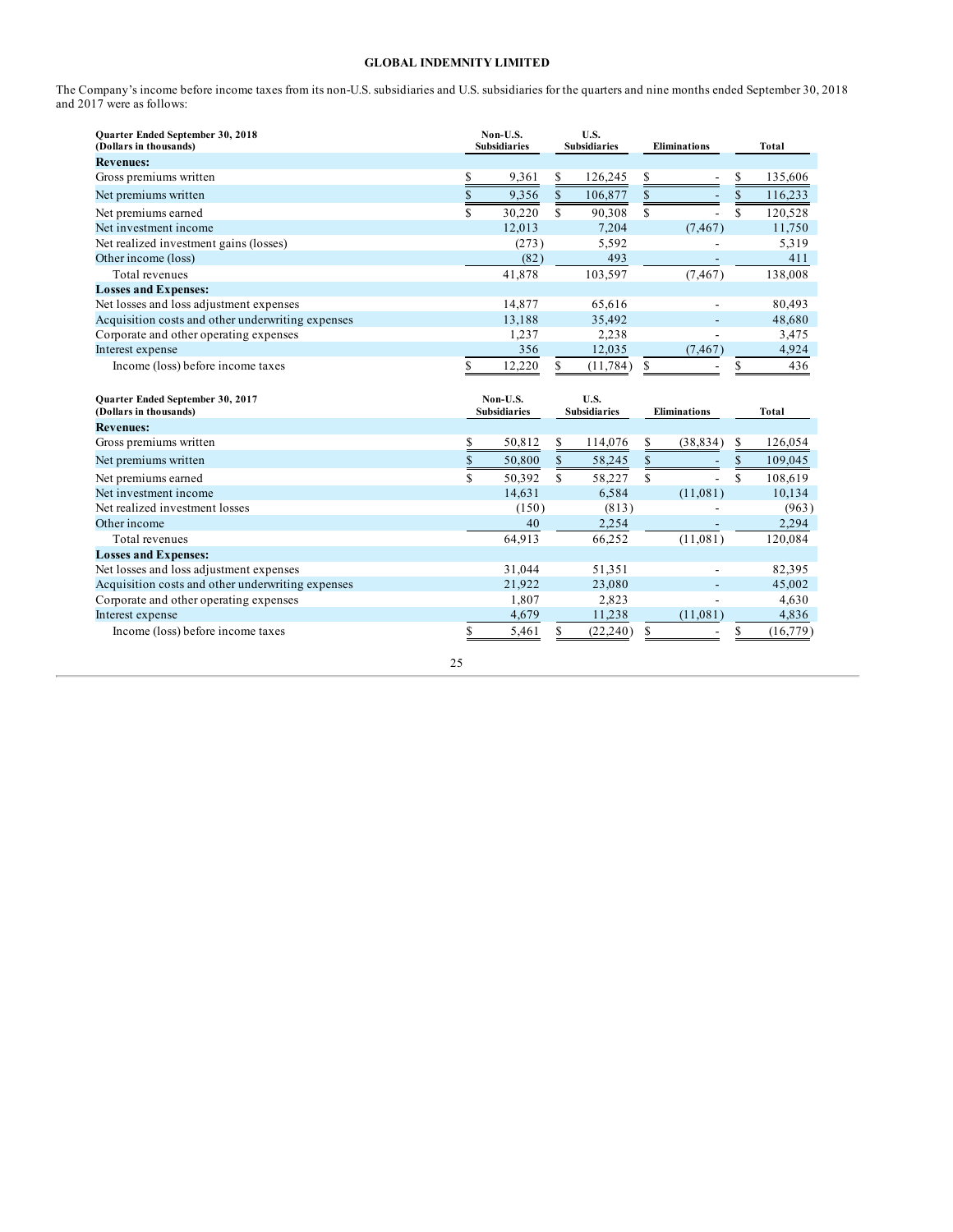| Nine Months Ended September 30, 2018<br>(Dollars in thousands) | Non-U.S.<br>U.S.<br><b>Subsidiaries</b><br><b>Subsidiaries</b> |         | <b>Eliminations</b> |           |   | Total     |    |         |
|----------------------------------------------------------------|----------------------------------------------------------------|---------|---------------------|-----------|---|-----------|----|---------|
| <b>Revenues:</b>                                               |                                                                |         |                     |           |   |           |    |         |
| Gross premiums written                                         |                                                                | 39,976  |                     | 378,694   | S |           | S. | 418,670 |
| Net premiums written                                           |                                                                | 39,970  |                     | 320,587   |   |           |    | 360,557 |
| Net premiums earned                                            |                                                                | 115,353 | S.                  | 227,094   | S | ۰         | S  | 342,447 |
| Net investment income                                          |                                                                | 39,527  |                     | 21,428    |   | (26, 847) |    | 34,108  |
| Net realized investment gains (losses)                         |                                                                | (437)   |                     | 8,270     |   |           |    | 7,833   |
| Other income (loss)                                            |                                                                | (179)   |                     | 1,468     |   |           |    | 1,289   |
| Total revenues                                                 |                                                                | 154,264 |                     | 258,260   |   | (26, 847) |    | 385,677 |
| <b>Losses and Expenses:</b>                                    |                                                                |         |                     |           |   |           |    |         |
| Net losses and loss adjustment expenses                        |                                                                | 48,210  |                     | 147,216   |   |           |    | 195,426 |
| Acquisition costs and other underwriting expenses              |                                                                | 50,475  |                     | 90,721    |   |           |    | 141,196 |
| Corporate and other operating expenses                         |                                                                | 10,550  |                     | 13,103    |   |           |    | 23,653  |
| Interest expense                                               |                                                                | 6,749   |                     | 34,823    |   | (26, 847) |    | 14,725  |
| Income (loss) before income taxes                              |                                                                | 38,280  |                     | (27, 603) |   |           |    | 10,677  |

| Nine Months Ended September 30, 2017<br>(Dollars in thousands) | Non-U.S.<br><b>Subsidiaries</b> |   | U.S.<br><b>Subsidiaries</b> | <b>Eliminations</b> |                          |   | Total   |
|----------------------------------------------------------------|---------------------------------|---|-----------------------------|---------------------|--------------------------|---|---------|
| <b>Revenues:</b>                                               |                                 |   |                             |                     |                          |   |         |
| Gross premiums written                                         | 164,975                         |   | 348,331                     | S                   | (119,607)                | S | 393,699 |
| Net premiums written                                           | 164,947                         |   | 179,401                     |                     |                          |   | 344,348 |
| Net premiums earned                                            | 150.384                         | S | 178,434                     | S                   | $\overline{\phantom{a}}$ | S | 328,818 |
| Net investment income                                          | 41,519                          |   | 16,786                      |                     | (30,687)                 |   | 27,618  |
| Net realized investment gains (losses)                         | 87                              |   | (937)                       |                     |                          |   | (850)   |
| Other income                                                   | 213                             |   | 5,231                       |                     |                          |   | 5,444   |
| Total revenues                                                 | 192,203                         |   | 199,514                     |                     | (30,687)                 |   | 361,030 |
| <b>Losses and Expenses:</b>                                    |                                 |   |                             |                     |                          |   |         |
| Net losses and loss adjustment expenses                        | 74,780                          |   | 127,876                     |                     |                          |   | 202,656 |
| Acquisition costs and other underwriting expenses              | 65,544                          |   | 69,466                      |                     |                          |   | 135,010 |
| Corporate and other operating expenses                         | 4,137                           |   | 6,908                       |                     |                          |   | 11,045  |
| Interest expense                                               | 11,653                          |   | 31,099                      |                     | (30.687)                 |   | 12,065  |
| Income (loss) before income taxes                              | 36,089                          |   | (35, 835)                   |                     |                          |   | 254     |

For the quarter and nine months ended September 30, 2017, the Company's income before income taxes from its non-U.S. subsidiaries and U.S. subsidiaries, as reported in the table above, includes the results of the quota share agreement between Global Indemnity Reinsurance and the Insurance Operations. This quota share agreement was cancelled on a runoff basis effective January 1, 2018.

The following table summarizes the components of income tax benefit:

|                                            |  | <b>Quarters Ended September 30,</b> |      |          | Nine Months Ended September 30, |                          |      |           |
|--------------------------------------------|--|-------------------------------------|------|----------|---------------------------------|--------------------------|------|-----------|
| (Dollars in thousands)                     |  | 2018                                | 2017 |          | 2018                            |                          | 2017 |           |
| Current income tax expense (benefit):      |  |                                     |      |          |                                 |                          |      |           |
| Foreign                                    |  | 62                                  | £.   | 107      | S                               | 326                      |      | 290       |
| U.S. Federal                               |  | (732)                               |      | 128      |                                 | $\overline{\phantom{a}}$ |      | 128       |
| Total current income tax expense (benefit) |  | (670)                               |      | 235      |                                 | 326                      |      | 418       |
| Deferred income tax benefit:               |  |                                     |      |          |                                 |                          |      |           |
| U.S. Federal                               |  | (2,622)                             |      | (8,090)  |                                 | (6,270)                  |      | (13,611)  |
| Total deferred income tax benefit          |  | (2,622)                             |      | (8,090)  |                                 | (6,270)                  |      | (13,611)  |
| Total income tax benefit                   |  | (3,292)                             |      | (7, 855) |                                 | (5,944)                  |      | (13, 193) |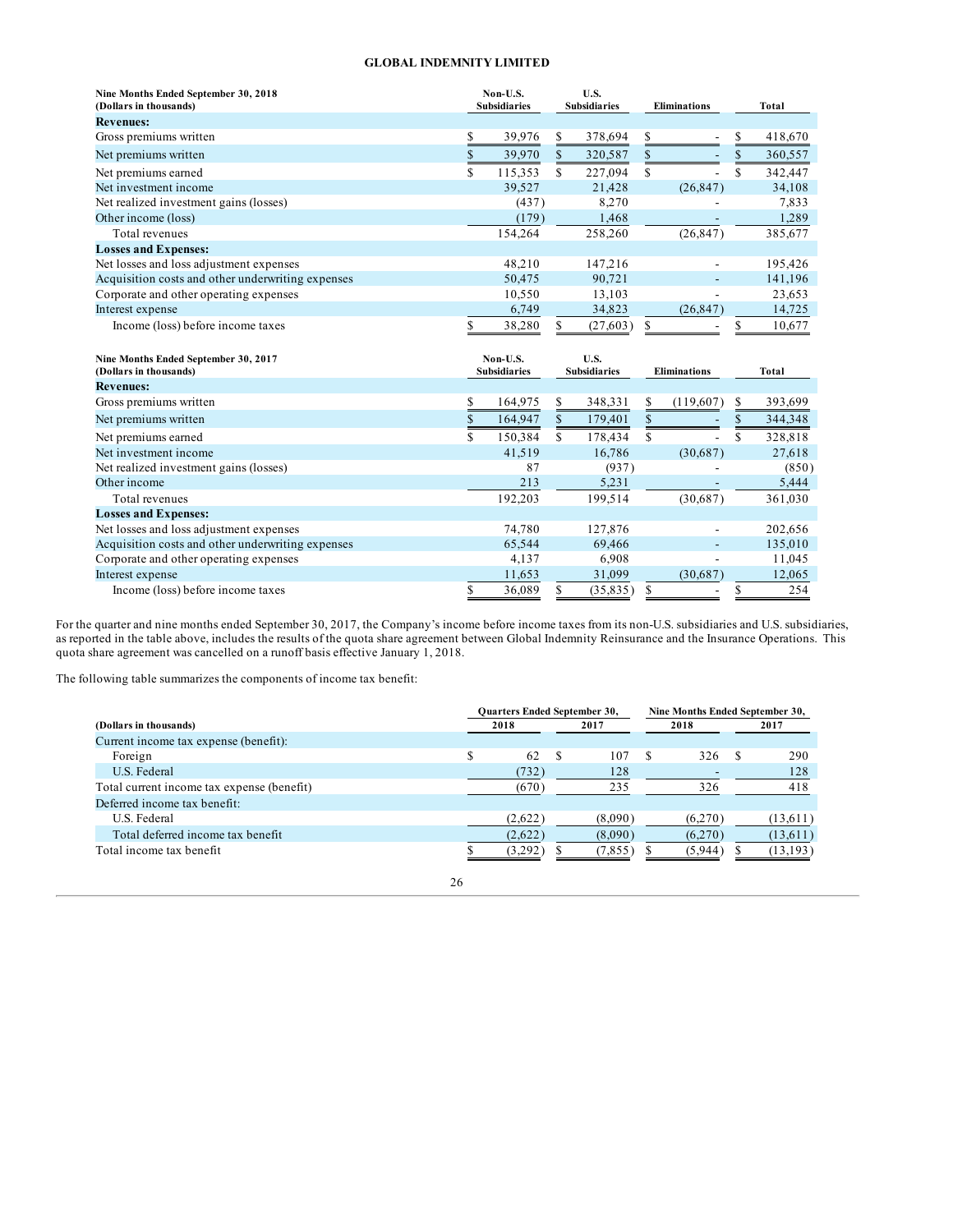The weighted average expected tax provision has been calculated using income before income taxes in each jurisdiction multiplied by that jurisdiction's applicable statutory tax rate.

The following table summarizes the differences between the tax provision for financial statement purposes and the expected tax provision at the weighted average tax rate:

|                                                 |  | <b>Ouarters Ended September 30,</b> |                                  |        |                          |                          |  |  |  |  |  |  |
|-------------------------------------------------|--|-------------------------------------|----------------------------------|--------|--------------------------|--------------------------|--|--|--|--|--|--|
|                                                 |  | 2018                                |                                  |        | 2017                     |                          |  |  |  |  |  |  |
| (Dollars in thousands)                          |  | Amount                              | $%$ of Pre-<br><b>Tax Income</b> | Amount |                          | % of Pre-<br>Tax Income  |  |  |  |  |  |  |
| Expected tax provision at weighted average rate |  | (2, 494)                            | $(571.9\%)$ \$                   |        | (7,678)                  | $(45.8\%)$               |  |  |  |  |  |  |
| Adjustments:                                    |  |                                     |                                  |        |                          |                          |  |  |  |  |  |  |
| Tax exempt interest                             |  | $\overline{\phantom{a}}$            |                                  |        | (40)                     | (0.2)                    |  |  |  |  |  |  |
| Dividend exclusion                              |  | (68)                                | (15.6)                           |        | (144)                    | (0.9)                    |  |  |  |  |  |  |
| Base Erosion Anti-Abuse Tax                     |  | (731)                               | (167.7)                          |        | $\overline{\phantom{0}}$ | $\overline{\phantom{a}}$ |  |  |  |  |  |  |
| Other                                           |  |                                     | 0.2                              |        |                          | 0.1                      |  |  |  |  |  |  |
| Actual tax on continuing operations             |  | (3,292)                             | $(755.0\%)$ \$                   |        | (7, 855)                 | $(46.8\%)$               |  |  |  |  |  |  |

The effective income tax benefit for the quarter ended September 30, 2018 was \$3,292, compared with an effective income tax benefit of \$7,855 for the quarter ended September 30, 2017. The decrease in the effective income tax benefit in the quarter ended September 30, 2018 compared to the quarter ended September 30, 2017 is due to less pretax losses in the U.S. and the change in the U.S. statutory tax rate from 35% to 21% effective January 1, 2018 per the passage of the Tax Cuts and Jobs Act ("TCJA").

.

|                                                 | Nine Months Ended September 30, |                                  |        |           |                                  |  |  |  |  |  |  |  |
|-------------------------------------------------|---------------------------------|----------------------------------|--------|-----------|----------------------------------|--|--|--|--|--|--|--|
|                                                 | 2018                            |                                  |        | 2017      |                                  |  |  |  |  |  |  |  |
| (Dollars in thousands)                          | Amount                          | $%$ of Pre-<br><b>Tax Income</b> | Amount |           | $%$ of Pre-<br><b>Tax Income</b> |  |  |  |  |  |  |  |
| Expected tax provision at weighted average rate | (5,527)                         | $(51.8\%)$ \$                    |        | (12, 252) | $(4,823.6\%)$                    |  |  |  |  |  |  |  |
| Adjustments:                                    |                                 |                                  |        |           |                                  |  |  |  |  |  |  |  |
| Tax exempt interest                             | (5)                             |                                  |        | (191)     | (75.2)                           |  |  |  |  |  |  |  |
| Dividend exclusion                              | (203)                           | (1.9)                            |        | (410)     | (161.4)                          |  |  |  |  |  |  |  |
| Other                                           | (209)                           | (2.0)                            |        | (340)     | (133.9)                          |  |  |  |  |  |  |  |
| Actual tax on continuing operations             | (5,944)                         | $(55.7\%)$ \$                    |        | (13, 193) | $(5,194.1\%)$                    |  |  |  |  |  |  |  |

The effective income tax benefit for the nine months ended September 30, 2018 was \$5,944, compared with an effective income tax benefit of \$13,193 for the nine months ended September 30, 2017. The decrease in the effective income tax benefit in the nine months ended September 30, 2018 compared to the nine months ended September 30, 2017 is due to the change in the U.S. statutory tax rate from 35% to 21% effective January 1, 2018 upon the passage of the TCJA. Taxes were computed using a discrete period computation because a reliable estimate of an effective tax rate could not be made.

Financial results for the quarter and nine months ended September 30, 2018 reflect provisional tax estimates related to the TCJA. These provisional estimates are based on the Company's initial analysis and current interpretation of the legislation. Given the complexity of the legislation, anticipated guidance from the U.S. Treasury, and the potential for additional guidance from the Securities and Exchange Commission ("SEC") or the Financial Accounting Standards Board ("FASB"), these estimates may be adjusted during 2018. During the quarter and nine months ended September 30, 2018, there were no adjustments to provisional tax estimates recorded in prior periods.

The Company had an alternative minimum tax ("AMT") credit carryforward of \$11.0 million as of December 31, 2017. The TCJA repealed the corporate AMT. The AMT credit carryforward of \$11.0 million was reclassed to federal income taxes receivable at December 31, 2017 and will be fully refunded by the end of 2021. The Company has a net operating loss ("NOL") carryforward of \$21.9 million as of September 30, 2018, which begins to expire in 2035 based on when the original NOL was generated. The Company's NOL carryforward as of December 31, 2017 was \$16.3 million. The Company has a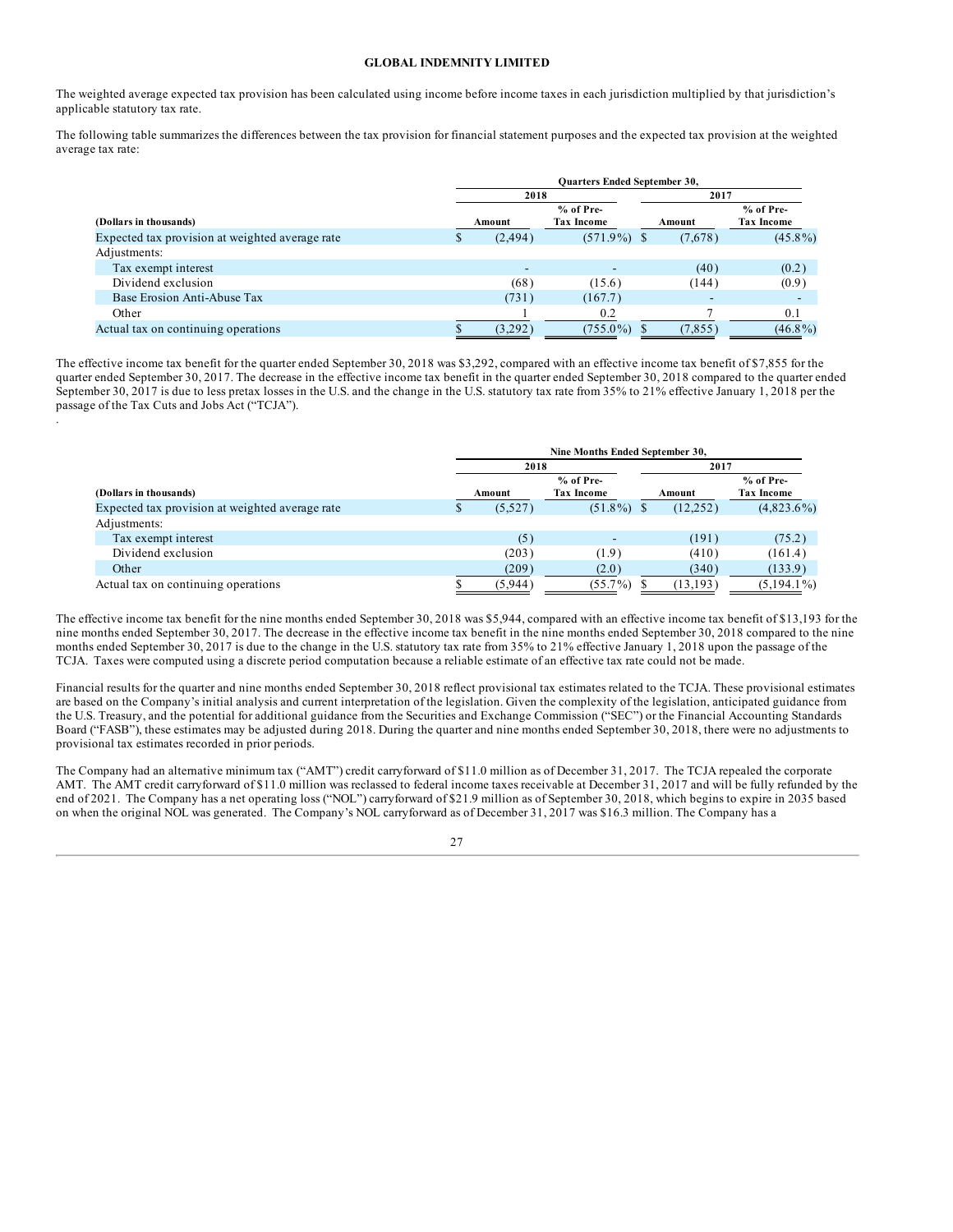Section 163(j) ("163(j)") carryforward of \$10.8 million and \$7.9 million as of September 30, 2018 and December 31, 2017, respectively, which can be carried forward indefinitely. The 163(j) carryforward is for disqualified interest paid or accrued.

#### **6. Liability for Unpaid Losses and Loss Adjustment Expenses**

Activity in the liability for unpaid losses and loss adjustment expenses is summarized as follows:

|                                                          | Quarters Ended September 30, |           |      |         |      | Nine Months Ended September 30, |          |           |      |  |
|----------------------------------------------------------|------------------------------|-----------|------|---------|------|---------------------------------|----------|-----------|------|--|
| (Dollars in thousands)                                   |                              | 2018      | 2017 |         | 2018 |                                 |          |           | 2017 |  |
| Balance at beginning of period                           | \$                           | 613,670   | \$   | 615,763 | \$.  | 634,664                         | <b>S</b> | 651,042   |      |  |
| Less: Ceded reinsurance receivables                      |                              | 91,397    |      | 104,245 |      | 97,243                          |          | 130,439   |      |  |
| Net balance at beginning of period                       |                              | 522,273   |      | 511,518 |      | 537,421                         |          | 520,603   |      |  |
| Purchased reserves, gross                                |                              |           |      | 9,063   |      |                                 |          | 18,024    |      |  |
| Purchased reserves ceded                                 |                              |           |      | 63      |      |                                 |          | 573       |      |  |
| Purchased reserves, net of third party reinsurance       |                              |           |      | 9,126   |      |                                 |          | 18,597    |      |  |
| Incurred losses and loss adjustment expenses related to: |                              |           |      |         |      |                                 |          |           |      |  |
| Current year                                             |                              | 92,469    |      | 91,766  |      | 222,916                         |          | 237,460   |      |  |
| Prior years                                              |                              | (11, 976) |      | (9,371) |      | (27, 490)                       |          | (34, 804) |      |  |
| Total incurred losses and loss adjustment expenses       |                              | 80,493    |      | 82,395  |      | 195,426                         |          | 202,656   |      |  |
| Paid losses and loss adjustment expenses related to:     |                              |           |      |         |      |                                 |          |           |      |  |
| Current year                                             |                              | 53,121    |      | 45,193  |      | 103,695                         |          | 115,927   |      |  |
| Prior years                                              |                              | 27,312    |      | 25,190  |      | 106,819                         |          | 93,273    |      |  |
| Total paid losses and loss adjustment expenses           |                              | 80,433    |      | 70,383  |      | 210,514                         |          | 209,200   |      |  |
| Net balance at end of period                             |                              | 522,333   |      | 532,656 |      | 522,333                         |          | 532,656   |      |  |
| Plus: Ceded reinsurance receivables                      |                              | 86,274    |      | 117,070 |      | 86,274                          |          | 117,070   |      |  |
| Balance at end of period                                 |                              | 608,607   | \$.  | 649,726 | \$   | 608,607                         |          | 649,726   |      |  |

When analyzing loss reserves and prior year development, the Company considers many factors, including the frequency and severity of claims, loss trends, case reserve settlements that may have resulted in significant development, and any other additional or pertinent factors that may impact reserve estimates.

During the third quarter of 2018, the Company reduced its prior accident year loss reserves by \$12.0 million, which consisted of a \$1.2 million decrease related to Commercial Lines, \$7.5 million decrease related to Personal Lines, and a \$3.3 million decrease related to Reinsurance Operations.

The \$1.2 million reduction of prior accident year loss reserves related to Commercial Lines primarily consisted of the following:

• **Commercial Auto Liability:** A \$1.1 million decrease primarily due to a \$1.5 million reduction in the 2013 accident year resulting from lower than anticipated claims severity, partially offset by a \$0.4 million increase in the 2015 accident year reflecting higher than expected case incurred emergence.

The \$7.5 million reduction of prior accident year loss reserves related to Personal Lines primarily consisted of the following:

- **Property:** A \$4.1 million reduction primarily in the 2014 through 2017 accident years. The reductions mainly reflect lower than anticipated claims severity.
- **General Liability:** A \$3.3 million decrease primarily in the 2011 through 2014 and 2016 through 2017 accident years. The decrease recognizes lower than expected claims severity.

The \$3.3 million reduction of prior accident year loss reserves related to Reinsurance Operations was from the property lines for accident years 2007, 2009 through 2012 and 2014 through 2016, partially offset by an increase in the 2017 accident year. The accident year changes were based on a review of the experience reported from cedants.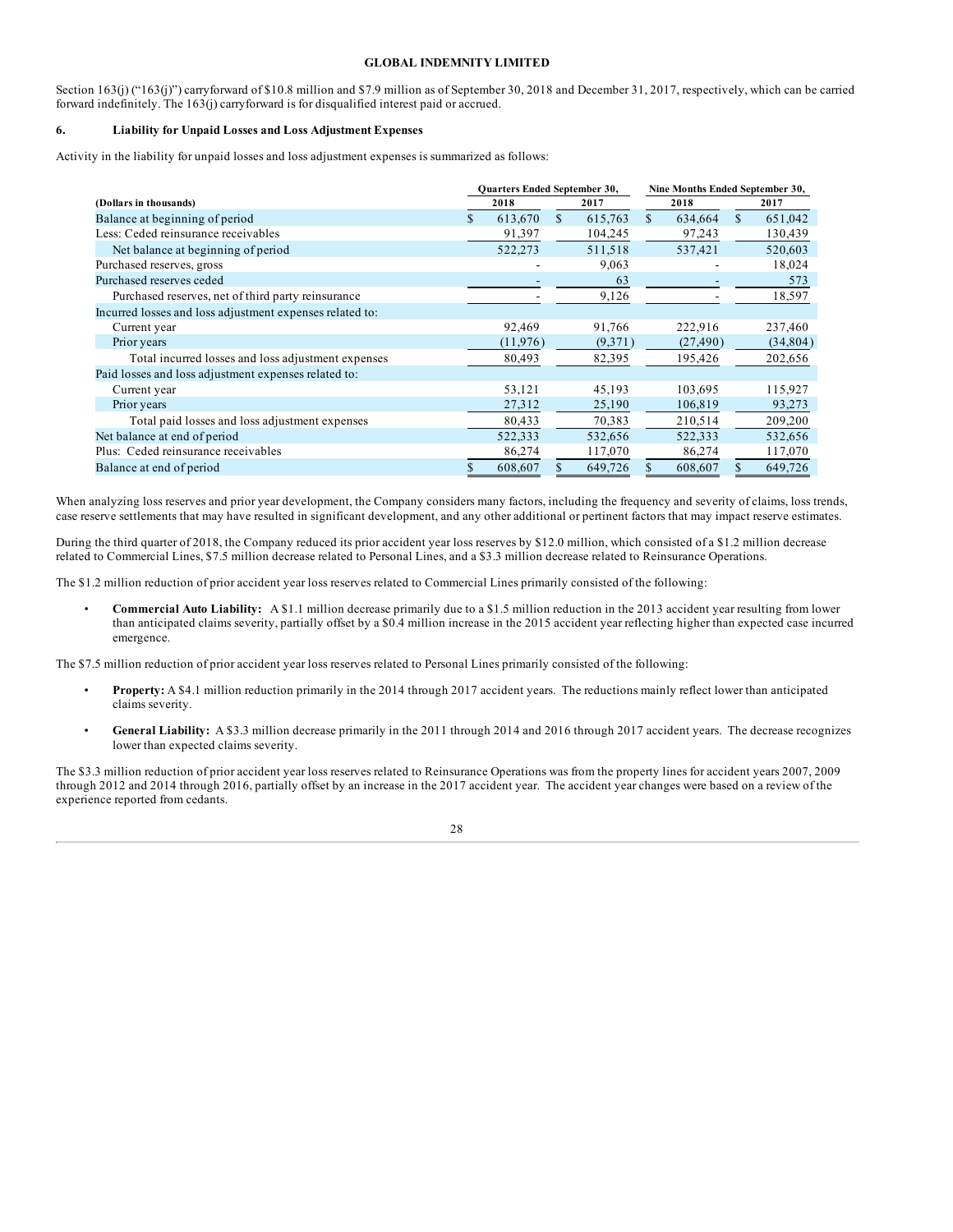In the third quarter of 2017, the Company reduced its prior accident year loss reserves by \$9.4 million, which consisted of a \$7.3 million decrease related to Commercial Lines, a \$1.3 million decrease related to Personal Lines, and a \$0.8 million decrease related to Reinsurance Operations.

The \$7.3 million reduction of prior accident year loss reserves related to Commercial Lines primarily consisted of the following:

- **General Liability:** A \$6.9 million reduction in aggregate with \$1.0 million of favorable development in the construction defect reserve category and \$5.9 million of favorable development in the other general liability reserve categories. The favorable development in the construction defect reserve category recognizes lower than anticipated claims frequency and severity which led to reductions primarily in the 2005 through 2009 accident years. For the other general liability reserve categories, lower than expected claims severity was the primary driver of the favorable development mainly in accident years 2008 through 2016.
- **Professional Liability:** A \$0.2 million decrease in aggregate primarily reflects lower than expected claims severity in the 2010 through 2012 accident years which was partially offset by unfavorable development in the 2013 accident year.

The \$1.3 million reduction of prior accident year loss reserves related to Personal Lines reflects \$1.3 million in subrogation recoveries involving the 2015 wildfire.

The \$0.8 million reduction related to Reinsurance Operations was from the property lines. Ultimate losses were lowered primarily in the 2015 accident year and partially offset by an increase in the 2016 accident year based on a review of the experience reported from cedants.

During the first nine months of 2018, the Company reduced its prior accident year loss reserves by \$27.5 million, which consisted of a \$9.1 million decrease related to Commercial Lines, \$10.6 million decrease related to Personal Lines, and a \$7.8 million decrease related to Reinsurance Operations.

The \$9.1 million reduction of prior accident year loss reserves related to Commercial Lines primarily consisted of the following:

- **General Liability:** A \$3.1 million reduction in reserve categories excluding construction defect. Lower than expected claims severity was the primary driver of the favorable development, mainly in the 2002 through 2004, 2006 through 2010, 2012 through 2014, and 2016 accident years which was partially offset by increases in the 2011, 2015 and 2017 accident years.
- **Commercial Auto Liability:** A \$3.3 million decrease in the 2010, 2012 and 2013 accident years recognizes lower than anticipated claims severity, partially offset by an increase in the 2015 accident year.
- **Professional Liability:** A \$0.8 million decrease reflects lower than expected claims severity mainly in the 2010 through 2011 and 2014 accident years.
- **Property:** A \$1.9 million decrease in aggregate recognizes lower than anticipated claims severity primarily in the 2014 through 2015 and 2017 accident years, partially offset by an increase in the 2016 accident year.

The \$10.6 million reduction of prior accident year loss reserves related to Personal Lines primarily consisted of the following:

- **Property:** A \$6.9 million reduction primarily in the 2014 through 2017 accident years mainly reflects lower than anticipated claims severity.
- **General Liability:** A \$3.7 million decrease primarily in the 2011 through 2014 and 2016 through 2017 accident years, partially offset by an increase in the 2007 and 2015 accident years. The decreases recognize lower than expected claims severity.

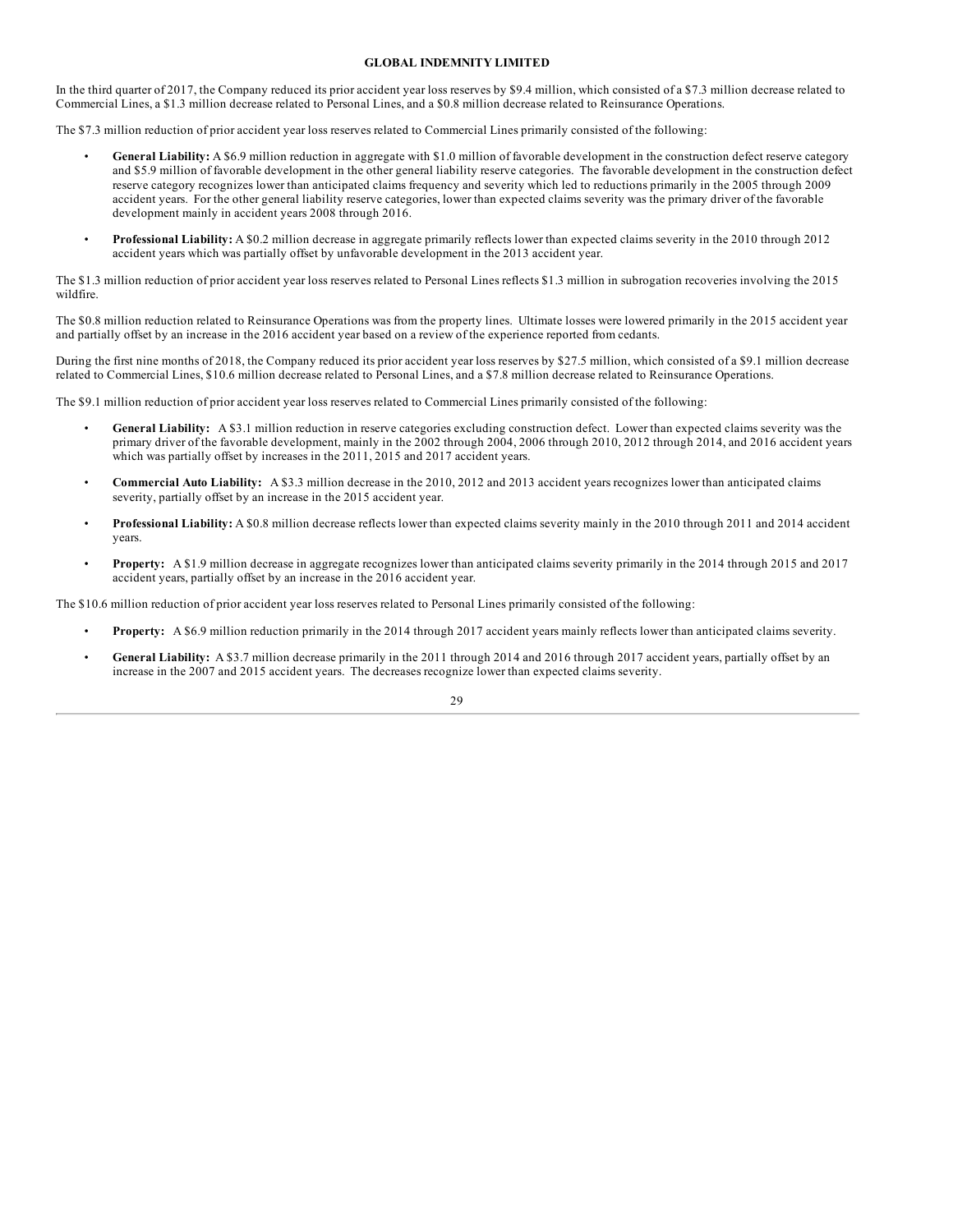The \$7.8 million reduction of prior accident year loss reserves related to Reinsurance Operations was from the property lines for accident years 2007, 2009 through 2012 and 2015 through 2016, partially offset by an increases in the 2013 through 2014 and 2017 accident years. The accident year changes were based on a review of the experience reported from cedants.

During the first nine months of 2017, the Company reduced its prior accident year loss reserves by \$34.8 million, which consisted of a \$26.2 million decrease related to Commercial Lines, a \$4.5 million decrease related to Personal Lines, and a \$4.1 million decrease related to Reinsurance Operations.

The \$26.2 million reduction of prior accident year loss reserves related to Commercial Lines primarily consisted of the following:

- **General Liability:** A \$17.1 million reduction in aggregate with \$6.0 million of favorable development in the construction defect reserve category and \$11.1 million of favorable development in the other general liability reserve categories. The favorable development in the construction defect reserve category recognizes lower than anticipated claims frequency and severity which led to reductions primarily in the 2005 through 2010 and 2012 through 2016 accident years. For the other general liability reserve categories, lower than expected claims severity was the primary driver of the favorable development mainly in the 2005 through 2014 accident years.
- **Professional Liability:** <sup>A</sup> \$3.7 million decrease in aggregate primarily reflects lower than expected claims severity in the <sup>2006</sup> through <sup>2008</sup> and 2011 through 2012 accident years.
- **Property:** <sup>A</sup> \$5.4 million reduction in aggregate with \$3.2 million of favorable development in the property excluding catastrophe reserve categories and \$2.2 million of favorable development in the property catastrophe reserve categories. The favorable development in the reserve categories excluding catastrophe experience reflects lower than expected claims frequency and severity in the 2011 through 2015 accident years. For the property catastrophe reserve categories, lower than anticipated claims severity was the driver of the favorable development in the 2011 through 2016 accident years.

The \$4.5 million reduction of prior accident year loss reserves related to Personal Lines primarily consisted of the following:

- **Property:** A \$3.9 million reduction in the property reserve categories, both including and excluding catastrophes. The decrease reflects lower than expected case incurred emergence, primarily in the 2016 accident year and the aforementioned \$1.3 million favorable development from the 2015 wildfire.
- **General Liability:** A \$0.6 million reduction in the agriculture reserve categories. The favorable development was primarily due to lower than expected case incurred emergence in the 2016 accident year partially offset by higher than expected development in the dwelling liability reserve category for the 2015 accident year.

The \$4.1 million reduction of prior accident year loss reserve related to Reinsurance Operations was from the property lines. Ultimate losses were lowered in the 2013 through 2015 accident years and partially offset by an increase in the 2016 accident year based on a review of the experience reported from cedants.

#### *Loss indemnification related to Purchase of American Reliable*

On March 8, 2018, the Company settled its final reserve calculation which resulted in \$41.5 million being due to Global Indemnity Group, Inc. in accordance with the Stock Purchase Agreement between Global Indemnity Group, Inc. and American Bankers Insurance Group, Inc. for the purchase of American Reliable. The settlement is comprised of (i) receipt of \$38.8 million for loss and loss adjustment expenses paid on or after January 1, 2015 or payable as of December 31, 2017 with respect to losses incurred prior to January 1, 2015, (ii) receipt of \$6.2 million for accrued interest and (iii) payment of \$3.5 million for the difference between the agreed upon purchase price and actual settlement on January 1, 2015. These amounts, which were included in other assets on the consolidated balance sheets as of December 31, 2017, were received on March 9, 2018.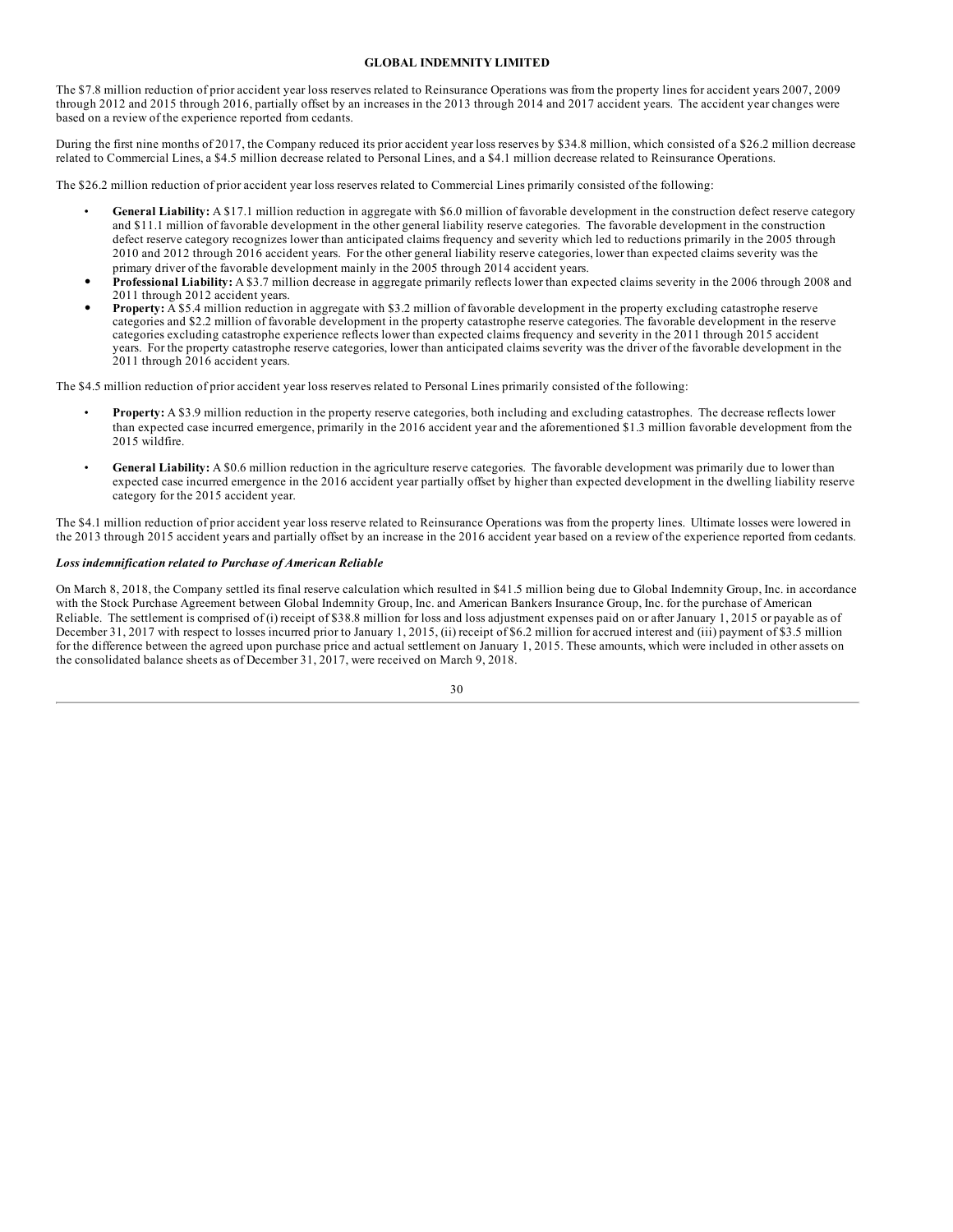#### **7. Debt**

The Company's outstanding debt consisted of the following at September 30, 2018 and December 31, 2017:

| (Dollars in thousands)             | September 30, 2018 | December 31, 2017 |
|------------------------------------|--------------------|-------------------|
| Margin Borrowing Facility          | 59.405             | 72.230            |
| 7.75% Subordinated Notes due 2045  | 96.711             | 96.619            |
| 7.875% Subordinated Notes due 2047 | 125,970            | 125,864           |
| Total                              | 282,086            | S<br>294.713      |

On April 25, 2018, Global Indemnity Group, Inc. ("GIGI"), an indirect wholly owned subsidiary of the Company, became a subordinated co-obligor with respect to the 7.75% Subordinated Notes due in 2045 and the 7.875% Subordinated Notes due in 2047 with the same obligations and duties as the Company under the Indenture (including the due and punctual performance and observance of all of the covenants and conditions to be performed by the Company, including, without limitation, the obligation to pay the principal of, and interest on, the Notes of either series when due whether at maturity, by acceleration, redemption or otherwise), and with the same rights, benefits and privileges of the Company thereunder. Notwithstanding the foregoing, GIGI's obligations (including the obligation to pay the principal of and interest in respect of the Notes of any series) are subject to subordination to all monetary obligations or liabilities of GIGI owing to Global Indemnity Reinsurance, Ltd., a wholly owned subsidiary of the Company, and/or any other regulated reinsurance or insurance company that is a direct or indirect subsidiary of the Company, in addition to indebtedness of GIGI for borrowed money. If the Company pays any amount with respect to the subordinated note obligations, the Company is entitled to be reimbursed by GIGI within 10 business days after a demand is made to GIGI by the Company. In consideration for becoming a subordinated co-obligor on the subordinated notes, GIGI received a promissory note from the Company with a principal amount of \$230 million due April 15, 2047 that has since been assigned to an affiliate. This promissory note is eliminated in consolidation.

Please see Note 12 of the notes to the consolidated financial statements in Item 8 Part II of the Company's 2017 Annual Report on Form 10-K for more information on the Company's 7.75% Subordinated Notes due in 2045 and the 7.875% Subordinated Notes due in 2047 as well as the Margin Borrowing Facility.

#### **8. Shareholders' Equity**

There were no A ordinary shares that were surrendered or repurchased during the quarter ended September 30, 2018 or 2017.

The following table provides information with respect to the A ordinary shares that were surrendered or repurchased during the nine months ended September 30, 2018:

| Period (1)         | <b>Total Number</b><br>of Shares<br>Purchased |          | Average<br><b>Price Paid</b><br>Per Share | <b>Total Number</b><br>of Shares<br>Purchased as<br><b>Part of Publicly</b><br>Announced<br>Plan or Program | Approximate<br><b>Dollar Value of</b><br><b>Shares</b> that<br>May Yet Be<br><b>Purchased Under</b><br>the Plans or<br>Programs |
|--------------------|-----------------------------------------------|----------|-------------------------------------------|-------------------------------------------------------------------------------------------------------------|---------------------------------------------------------------------------------------------------------------------------------|
| January 1-31, 2018 | 26,639                                        | $(2)$ \$ | 42.02                                     |                                                                                                             |                                                                                                                                 |
| March 1-31, 2018   | 18,594                                        | (2)      | 37.27                                     |                                                                                                             |                                                                                                                                 |
| Total              | 45,233                                        |          | 40.07                                     |                                                                                                             |                                                                                                                                 |

**(1)** Based on settlement date.

**(2)** Surrendered by employees as payment of taxes withheld on the vesting of restricted stock.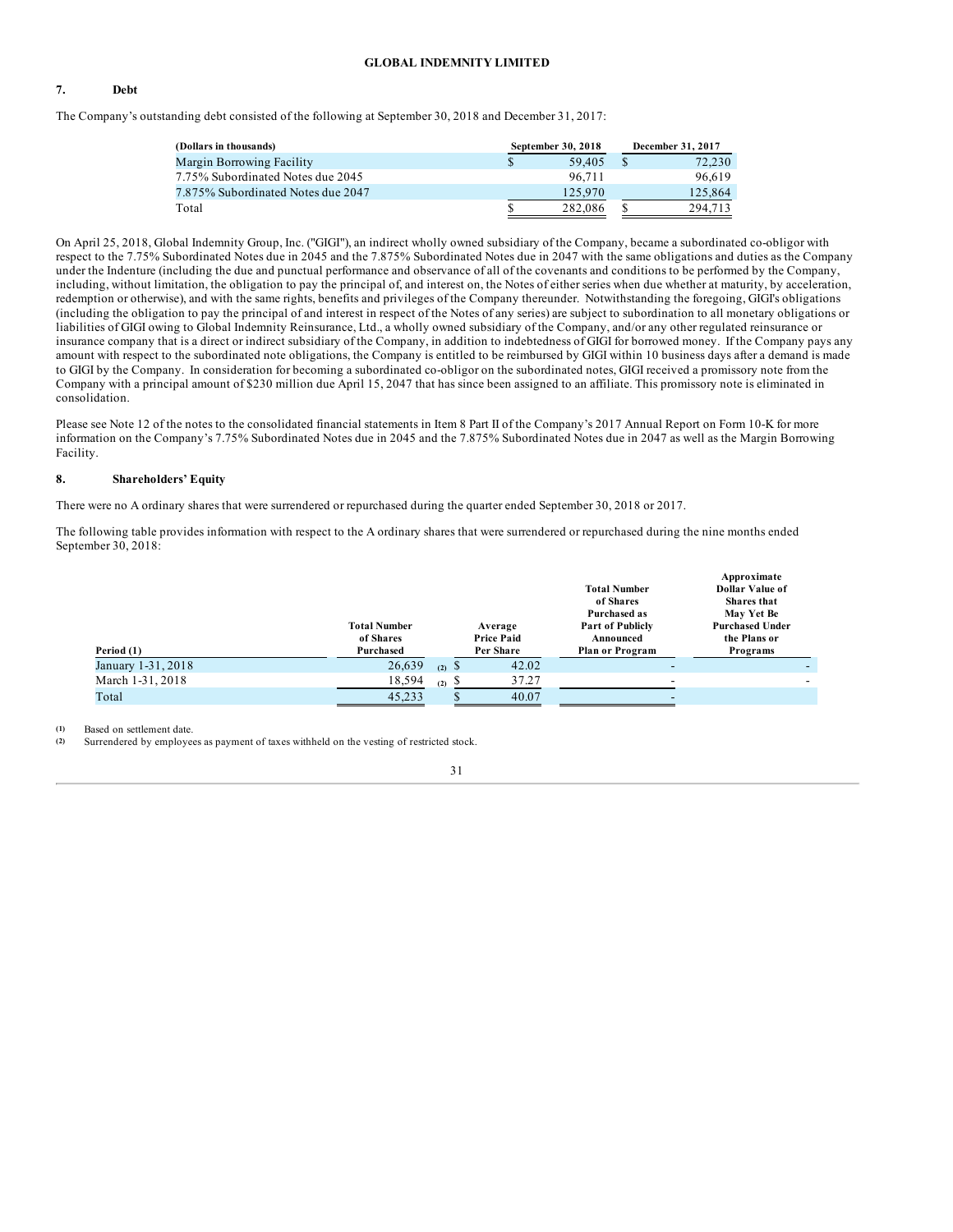The following table provides information with respect to the A ordinary shares that were surrendered or repurchased during the nine months ended September 30, 2017:

|                     | <b>Total Number</b><br>of Shares |                  | Average<br><b>Price Paid</b> |       | <b>Total Number</b><br>of Shares<br>Purchased as<br><b>Part of Publicly</b><br>Announced | Approximate<br><b>Dollar Value of</b><br><b>Shares</b> that<br>May Yet Be<br><b>Purchased Under</b><br>the Plans or |
|---------------------|----------------------------------|------------------|------------------------------|-------|------------------------------------------------------------------------------------------|---------------------------------------------------------------------------------------------------------------------|
| Period (1)          | Purchased                        |                  | Per Share                    |       | Plan or Program                                                                          | Programs                                                                                                            |
| January 1-31, 2017  | 13,656                           | $(2)$ $\sqrt{5}$ |                              | 38.21 |                                                                                          |                                                                                                                     |
| February 1-28, 2017 | 15,309                           | $(2)$ S          |                              | 40.18 |                                                                                          |                                                                                                                     |
| May 1 - 31, 2017    | 586                              | (2)              |                              | 38.49 |                                                                                          |                                                                                                                     |
| Total               | 29,551                           |                  |                              | 39.24 |                                                                                          |                                                                                                                     |

#### **(1)** Based on settlement date.

**(2)** Surrendered by employees as payment of taxes withheld on the vesting of restricted stock.

There were no B ordinary shares that were surrendered or repurchased during the quarters or nine months ended September 30, 2018 or 2017.

Please see Note 13 of the notes to the consolidated financial statements in Item 8 Part II of the Company's 2017 Annual Report on Form 10-K for more information on the Company's repurchase program.

#### *Dividends*

On March 4, 2018, the Company's Board of Directors approved a dividend payment of \$0.25 per ordinary share to all shareholders of record on the close of business on March 21, 2018. On March 29, 2018, dividends totaling \$3.5 million were paid to shareholders.

On June 3, 2018, the Company's Board of Directors approved a dividend payment of \$0.25 per ordinary share to all shareholders of record on the close of business on June 22, 2018. On June 29, 2018, dividends totaling \$3.5 million were paid to shareholders.

On September 16, 2018, the Company's Board of Directors approved a dividend payment of \$0.25 per ordinary share to all shareholders of record on the close of business on September 27, 2018. On October 1, 2018, dividends totaling \$3.5 million were paid to shareholders.

As of September 30, 2018, accrued dividends on unvested shares, which were included in other liabilities on the consolidated balance sheets, were \$0.1 million.

Please see Note 13 of the notes to the consolidated financial statements in Item 8 Part II of the Company's 2017 Annual Report on Form 10-K for more information on the Company's dividend program.

#### **9. Related Party Transactions**

#### *Fox Paine & Company ("Fox Paine")*

As of September 30, 2018, Fox Paine beneficially owned shares having approximately 82% of the Company's total outstanding voting power. Fox Paine has the right to appoint a number of the Company's Directors equal in aggregate to the pro rata percentage of the voting shares of the Company beneficially held by Fox Paine for so long as Fox Paine holds an aggregate of 25% or more of the voting power in the Company. Fox Paine controls the election of all of the Company's Directors due to its controlling share ownership. The Company's Chairman is a member of Fox Paine.

The Company relies on Fox Paine to provide management services and other services related to the operations of the Company, and Fox Paine may propose and negotiate transaction fees with the Company, subject to the provisions of the Company's related party transaction policies including approval of the Company's Audit Committee of the Board of Directors, for those services from time to time. The Company incurred management fees of \$0.6 million during each of the quarters ended September 30, 2018 and 2017, and \$1.6 million in each of the nine months ended September 30, 2018 and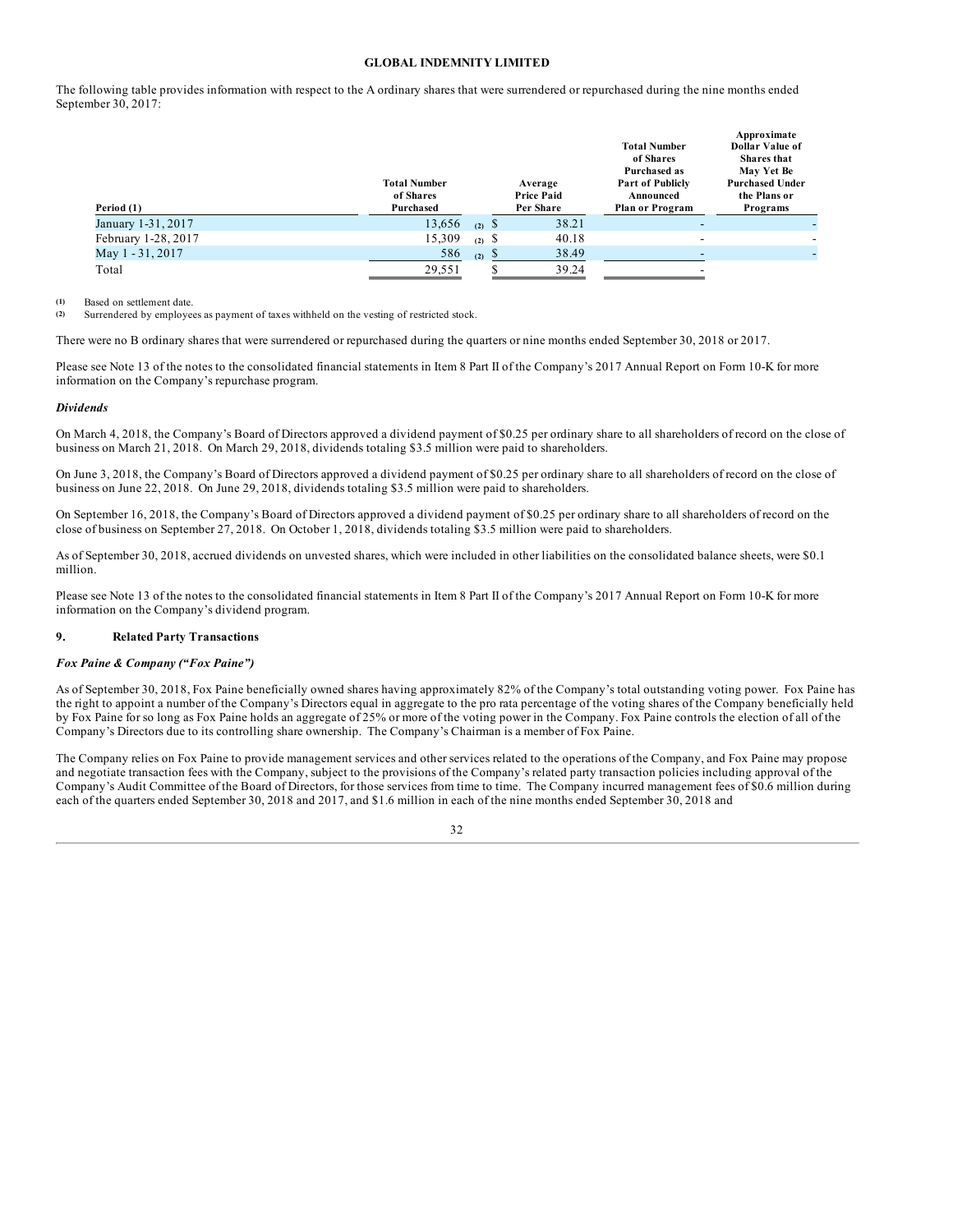2017 as part of the annual management fee paid to Fox Paine. As of September 30, 2018 and December 31, 2017, unpaid management fees, which were included in other liabilities on the consolidated balance sheets, were \$0.2 million and \$6.8 million, respectively.

Fox Paine also performed advisory services for the Company in relation to a transaction whereby one of the Company's indirect wholly owned subsidiaries became a co-obligor on the Company's subordinated notes. The advisory services were performed during the first and second quarter of 2018. The total fee for these services was \$12.5 million which was paid during June, 2018. Advisory fees were \$12.5 million during the nine months ended September 30, 2018.

#### **10. Commitments and Contingencies**

#### *Legal Proceedings*

The Company is, from time to time, involved in various legal proceedings in the ordinary course of business. The Company maintains insurance and reinsurance coverage for such risks in amounts that it considers adequate. However, there can be no assurance that the insurance and reinsurance coverage that the Company maintains is sufficient or will be available in adequate amounts or at a reasonable cost. The Company does not believe that the resolution of any currently pending legal proceedings, either individually or taken as a whole, will have a material adverse effect on its business, results of operations, cash flows, or financial condition.

There is a greater potential for disputes with reinsurers who are in runoff. Some of the Company's reinsurers' have operations that are in runoff, and therefore, the Company closely monitors those relationships. The Company anticipates that, similar to the rest of the insurance and reinsurance industry, it will continue to be subject to litigation and arbitration proceedings in the ordinary course of business.

#### *Commitments*

In 2014, the Company entered into a \$50 million commitment to purchase an alternative investment vehicle which is comprised of European non-performing loans. As of September 30, 2018, the Company has funded \$35.8 million of this commitment leaving \$14.2 million as unfunded.

In 2016, the Company entered into a \$40 million commitment with an investment manager that provides financing for middle market companies. As of September 30, 2018, the Company has completely funded the \$40.0 million commitment. Of this amount, \$5.2 million is still recallable.

In 2017, the Company entered into a \$50 million commitment to purchase an alternative investment vehicle comprised of stressed and distressed securities and structured products. As of September 30, 2018, the Company has funded \$29.5 million of this commitment leaving \$20.5 million as unfunded.

#### **11. Share-Based Compensation Plans**

On June 13, 2018, the Company's Shareholders approved the Global Indemnity Limited 2018 Share Incentive Plan ("the 2018 Plan"). The purpose of the 2018 Plan is to provide the Company a competitive advantage in attracting, retaining, and motivating officers, employees, consultants and non-employee directors, and to provide the Company with a share plan providing incentives linked to the financial results of the Company's business and increases in shareholder value. Under the 2018 Plan, the Company may issue up to 2.5 million A ordinary shares pursuant to awards granted under the Plan. The 2018 Plan replaced the Global Indemnity Limited Share Incentive Plan, effective since February 2014, which was set to expire pursuant to its terms on February 9, 2019.

#### **Options**

No stock options were awarded during the quarters ended September 30, 2018 or 2017. No unvested stock options were forfeited during the quarters ended September 30, 2018 or 2017.

On March 6, 2018, the Company entered into a Chief Executive Agreement (the "Employment Agreement") with Cynthia Y. Valko, the Company's Chief Executive Officer. In accordance with the Employment Agreement, the vesting schedule on the 300,000 stock options issued in 2014 ("Tranche 2 Options") was modified. The Tranche 2 Options will now vest on each December 31 of 2018, 2019 and 2020 in an amount based on Ms. Valko's attainment of Return on Equity criteria specified in the Employment Agreement. As a result of applying modification accounting, stock based compensation was increased by \$0.2 million and \$0.3 million during the quarter and nine months ended September 30, 2018, respectively.

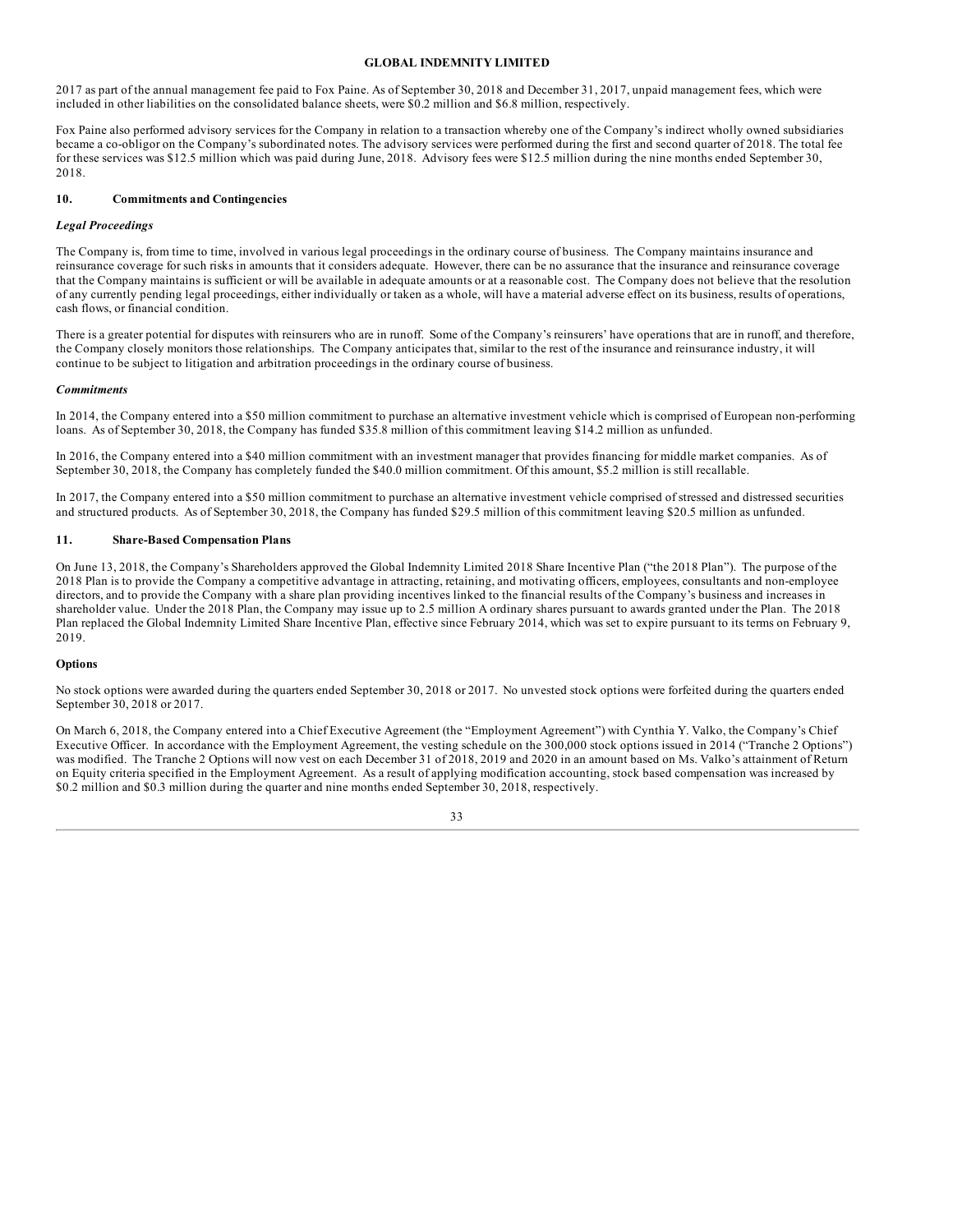Under the terms of the Employment Agreement, Ms. Valko was also granted an additional 300,000 Time-Based Options ("Tranche 3 Options") with an exercise price of \$50 per share. Tranche 3 Options vest 1/3 on December 31 of 2018, 2019 and 2020, if Ms. Valko remains employed and in good standing as of such date. Tranche 3 Options expire on the earlier of December 31, 2027 and 90 calendar days after Ms. Valko is neither employed by Global Indemnity nor a member of the Board of Directors.

Other than the Tranche 3 Options granted to Ms. Valko, no additional stock options were awarded during the nine months ended September 30, 2018. No stock options were awarded during the nine months ended September 30, 2017. No unvested stock options were forfeited during the nine months ended September 30, 2018 or 2017.

#### **Restricted Shares**

No restricted shares were issued to employees during the quarters ended September 30, 2018 and 2017.

During the nine months ended September 30, 2018, the Company granted 38,778 A ordinary shares, with a weighted average grant date value of \$40.57 per share, to key employees under the Plan. 11,843 of these shares vested immediately. The remainder will vest as follows:

- 16.5%, 16.5%, and 17.0% of the granted stock vest on January 1, 2019, January 1, 2020, and January 1, 2021, respectively.
- Subject to Board approval, 50% of granted stock vests 100%, no later than March 15, 2021, following a re-measurement of 2017 results as of December 31, 2020.

During the nine months ended September 30, 2017, the Company granted 22,503 A ordinary shares, with a weighted average grant date value of \$38.21 per share, to key employees under the Plan. These shares will vest as follows:

- 16.5%, 16.5%, and 17.0% of the granted stock vest on January 1, 2018, January 1, 2019, and January 1, 2020, respectively.
- Subject to Board approval, 50% of granted stock vests 100%, no later than March 15, 2020, following a re-measurement of 2016 results as of December 31, 2019.

During the quarters ended September 30, 2018 and 2017, the Company granted 7,049 and 6,245 A ordinary shares, respectively, at a weighted average grant date value of \$37.70 and \$42.40 per share, respectively, to non-employee directors of the Company under the Plan. During the nine months ended September 30, 2018 and 2017, the Company granted 23,983 and 19,713 A ordinary shares, respectively, at a weighted average grant date value of \$36.90 and \$39.82 per share, respectively, to non-employee directors of the Company under the Plan. All of the shares granted to non-employee directors of the Company in 2018 and 2017 were fully vested but are subject to certain restrictions.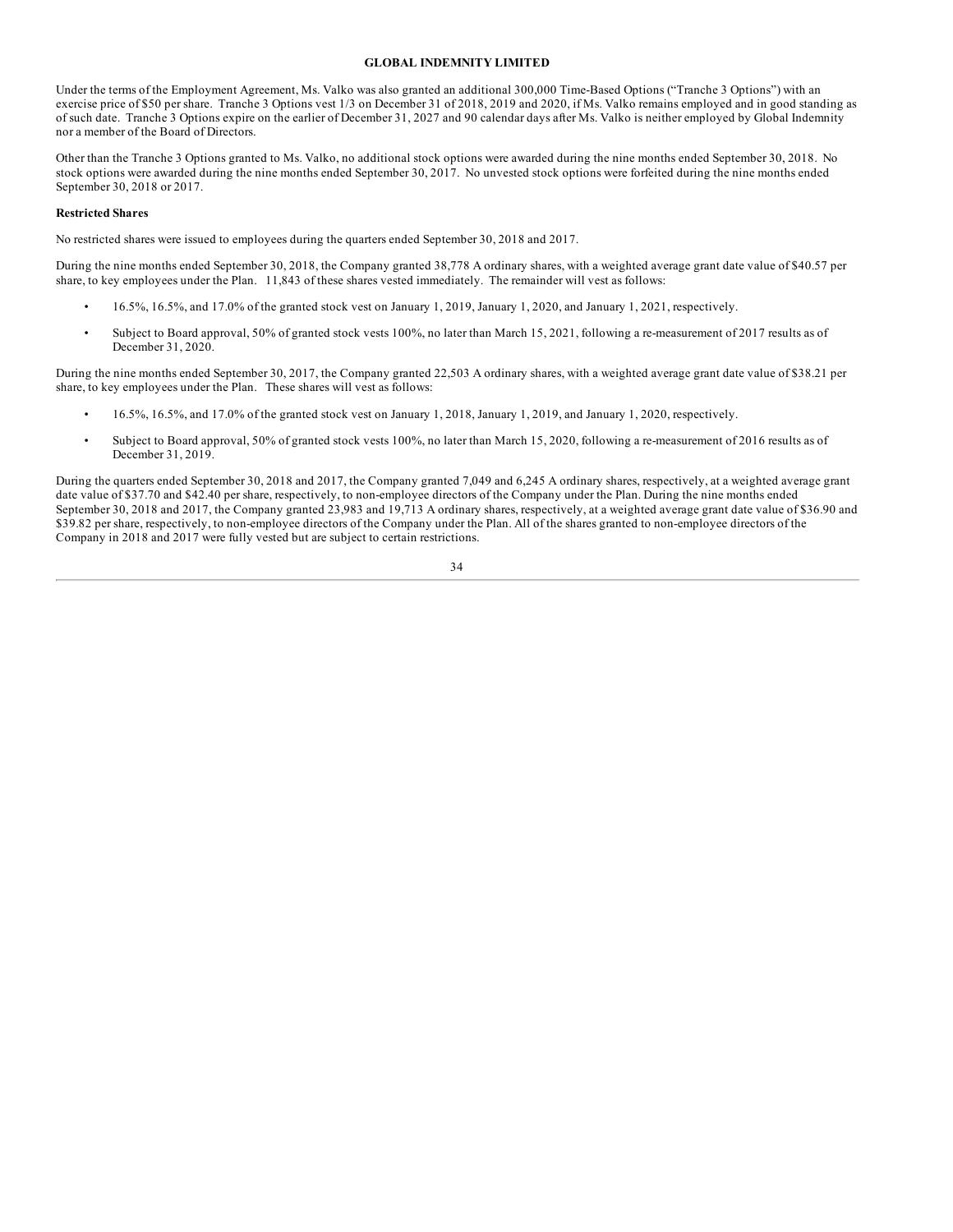#### **12. Earnings Per Share**

Earnings per share have been computed using the weighted average number of ordinary shares and ordinary share equivalents outstanding during the period.

The following table sets forth the computation of basic and diluted earnings per share:

| (Dollars in thousands, except share and per share data) |  | <b>Quarters Ended</b><br>September 30, |  |            | Nine Months Ended September 30, |            |  |            |
|---------------------------------------------------------|--|----------------------------------------|--|------------|---------------------------------|------------|--|------------|
|                                                         |  | 2018                                   |  | 2017       |                                 | 2018       |  | 2017       |
| Net income (loss)                                       |  | 3.728                                  |  | (8.924)    |                                 | 16.621     |  | 13,447     |
| Basic earnings per share:                               |  |                                        |  |            |                                 |            |  |            |
| Weighted average shares outstanding – basic             |  | 14,100,180                             |  | 17,343,292 |                                 | 14,082,698 |  | 17,331,840 |
| Net income (loss) per share                             |  | 0.26                                   |  | (0.51)     |                                 | 1.18       |  | 0.78       |
| Diluted earnings per share:                             |  |                                        |  |            |                                 |            |  |            |
| Weighted average shares outstanding $-$ diluted $(1)$   |  | 14,346,585                             |  | 17,343,292 |                                 | 14,321,113 |  | 17,684,519 |
| Net income (loss) per share                             |  | 0.26                                   |  | (0.51)     |                                 | 1.16       |  | 0.76       |

**(1)** For the quarter ended September 30, 2017, "weighted average shares outstanding – basic" was used to calculate "diluted earnings per share" due to a net loss for the period.

A reconciliation of weighted average shares for basic earnings per share to weighted average shares for diluted earnings per share is as follows:

|                                                        | <b>Quarters Ended September 30,</b> |                          | Nine Months Ended September 30, |            |  |
|--------------------------------------------------------|-------------------------------------|--------------------------|---------------------------------|------------|--|
|                                                        | 2018                                | 2017                     | 2018                            | 2017       |  |
| Weighted average shares for basic earnings per share   | 14.100.180                          | 17.343.292               | 14.082.698                      | 17,331,840 |  |
| Non-vested restricted stock                            | 83.882                              | $\overline{\phantom{a}}$ | 74.768                          | 149.490    |  |
| Options                                                | 162.523                             | $\overline{\phantom{0}}$ | 163.647                         | 203,189    |  |
| Weighted average shares for diluted earnings per share | 14.346.585                          | 17.343.292               | 14.321.113                      | 7.684.519  |  |

If the Company had not incurred a loss in the quarter ended September 30, 2017, 17,721,954 weighted average shares would have been used to compute the diluted loss per share calculation which would have included 164,693 shares of non-vested restricted stock and 213,969 share equivalents for options.

The weighted average shares outstanding used to determine dilutive earnings per share for the quarter and nine months ended September 30, 2018 does not include 600,000 shares which were deemed to be anti-dilutive. There were no anti-dilutive shares for the quarter or nine months ended September 30, 2017.

#### **13. Segment Information**

The Company manages its business through three business segments. Commercial Lines offers specialty property and casualty products designed for product lines such as Small Business Binding Authority, Property Brokerage, and Programs. Personal Lines offers specialty personal lines and agricultural coverage. Reinsurance Operations provides reinsurance solutions through brokers and primary writers including insurance and reinsurance companies.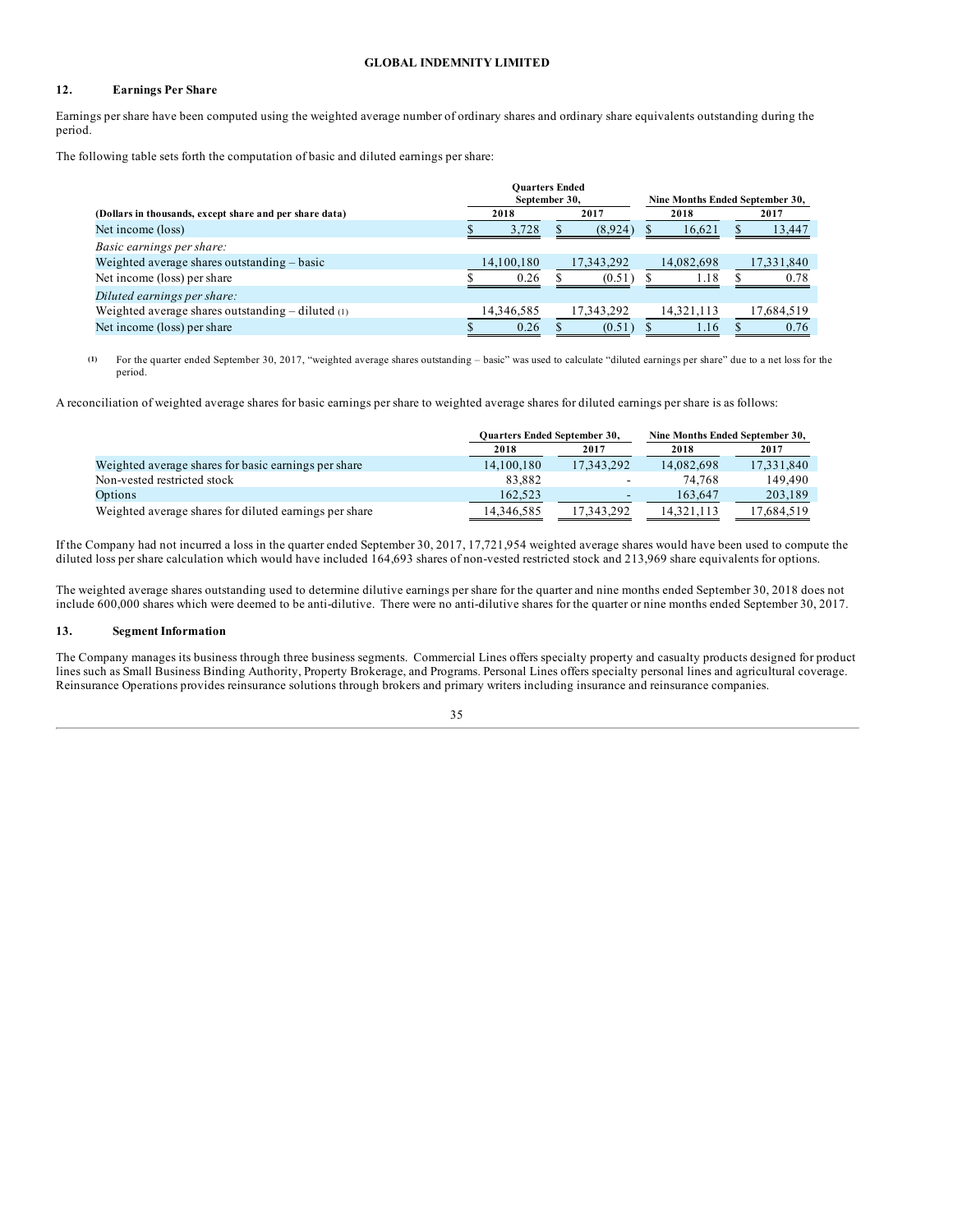The following are tabulations of business segment information for the quarters and nine months ended September 30, 2018 and 2017.

| Quarter Ended September 30, 2018<br>(Dollars in thousands) | Commercial<br>Lines | (1) | Personal<br>Lines | (1)      | Reinsurance<br><b>Operations</b> | (2)              | Total     |
|------------------------------------------------------------|---------------------|-----|-------------------|----------|----------------------------------|------------------|-----------|
| <b>Revenues:</b>                                           |                     |     |                   |          |                                  |                  |           |
| Gross premiums written                                     | 63,177              |     | 63,072            | $(6)$ \$ | 9,357                            |                  | 135,606   |
| Net premiums written                                       | 56,161              |     | 50,719            |          | 9,353                            |                  | 116,233   |
| Net premiums earned                                        | \$<br>56,352        | S   | 50,841            | S        | 13,335                           |                  | 120,528   |
| Other income (loss)                                        |                     |     | 493               |          | (82)                             |                  | 411       |
| Total revenues                                             | 56,352              |     | 51,334            |          | 13,253                           |                  | 120,939   |
| <b>Losses and Expenses:</b>                                |                     |     |                   |          |                                  |                  |           |
| Net losses and loss adjustment expenses                    | 31,899              |     | 41,316            |          | 7,278                            |                  | 80,493    |
| Acquisition costs and other underwriting expenses          | 22,533              | (3) | 21,040            | (4)      | 5,107                            |                  | 48,680    |
| Income (loss) from segments                                | 1,920               |     | (11, 022)         |          | 868                              | S                | (8,234)   |
| <b>Unallocated Items:</b>                                  |                     |     |                   |          |                                  |                  |           |
| Net investment income                                      |                     |     |                   |          |                                  |                  | 11,750    |
| Net realized investment gain                               |                     |     |                   |          |                                  |                  | 5,319     |
| Corporate and other operating expenses                     |                     |     |                   |          |                                  |                  | (3, 475)  |
| Interest expense                                           |                     |     |                   |          |                                  |                  | (4,924)   |
| Income before income taxes                                 |                     |     |                   |          |                                  |                  | 436       |
| Income tax benefit                                         |                     |     |                   |          |                                  |                  | 3,292     |
| Net income                                                 |                     |     |                   |          |                                  |                  | 3,728     |
| Total assets                                               | \$<br>874,059       |     | 526,127           |          | 557,860                          | $(5)$ $\sqrt{5}$ | 1,958,046 |

(1) Includes business ceded to the Company's Reinsurance Operations.<br>
(2) External business only, excluding business assumed from affiliates.<br> **(3)** Includes federal excise tax of \$77 relating to cessions from Comme

**(2)** External business only, excluding business assumed from affiliates. **(3)** Includes federal excise tax of \$77 relating to cessions from Commercial Lines to Reinsurance Operations.

(4) Includes federal excise tax of \$92 relating to cessions from Personal Lines to Reinsurance Operations.<br> **(5)** Comprised of Global Indemnity Reinsurance's total assets less its investment in subsidiaries.

**(5)** Comprised of Global Indemnity Reinsurance's total assets less its investment in subsidiaries.

**(6)** Includes (\$3) of business written by American Reliable that was ceded to insurance companies owned by Assurant under a 100% quota share reinsurance agreement.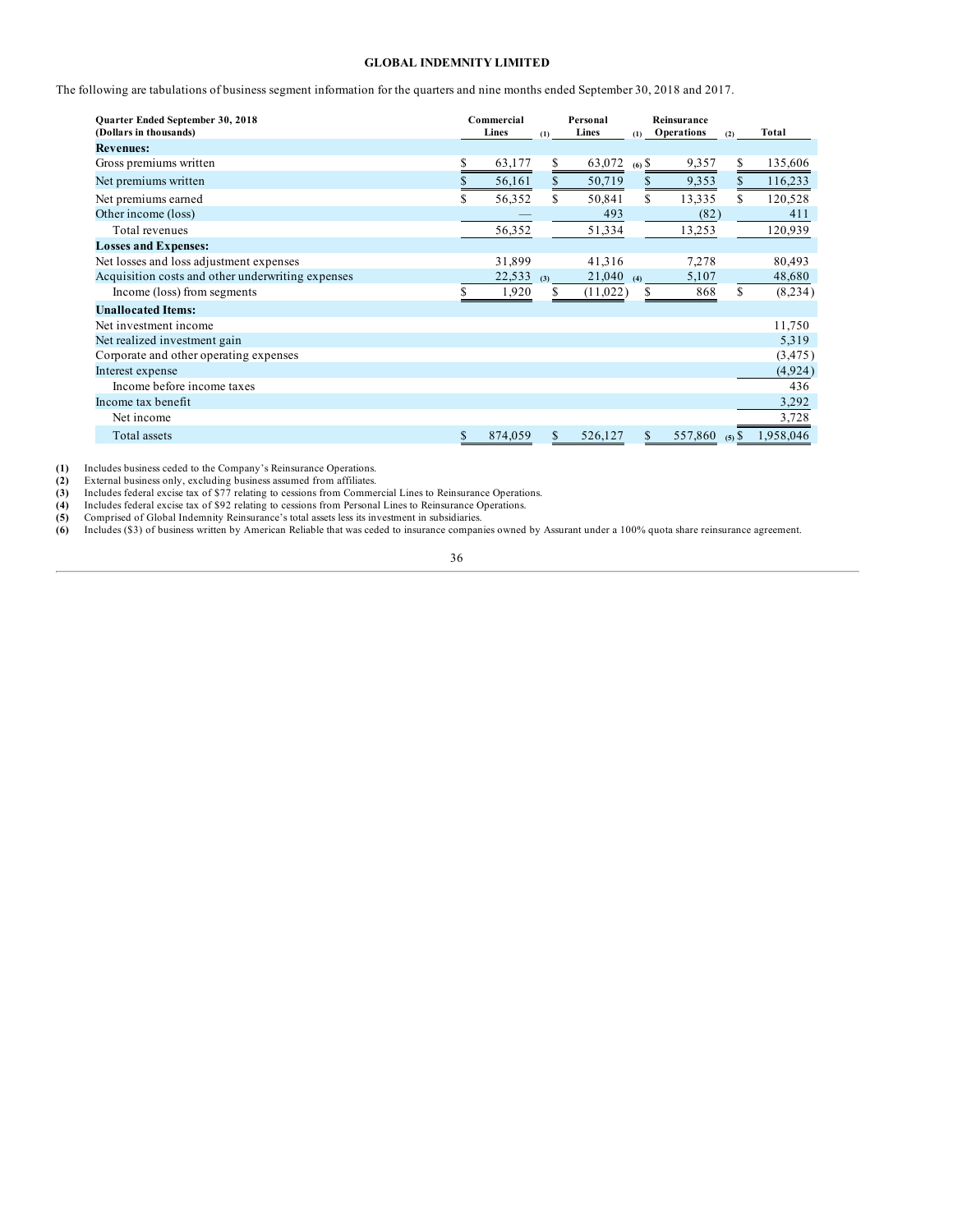| Quarter Ended September 30, 2017                  |    | Commercial |     | Personal |                     | Reinsurance      |                     |           |
|---------------------------------------------------|----|------------|-----|----------|---------------------|------------------|---------------------|-----------|
| (Dollars in thousands)                            |    | Lines      | (1) | Lines    |                     | $(1)$ Operations | (2)                 | Total     |
| <b>Revenues:</b>                                  |    |            |     |          |                     |                  |                     |           |
| Gross premiums written                            | S  | 53,113     | S   | 60,962   | $(6)$ $\frac{6}{3}$ | 11,979           | S                   | 126,054   |
| Net premiums written                              |    | 46,471     | S.  | 50,607   |                     | 11,967           |                     | 109,045   |
| Net premiums earned                               | \$ | 44,778     | S.  | 52,268   | \$.                 | 11,573           | S.                  | 108,619   |
| Other income                                      |    |            |     | 2,254    |                     | 40               |                     | 2,294     |
| Total revenues                                    |    | 44,778     |     | 54,522   |                     | 11,613           |                     | 110,913   |
| <b>Losses and Expenses:</b>                       |    |            |     |          |                     |                  |                     |           |
| Net losses and loss adjustment expenses           |    | 19,095     |     | 42,534   |                     | 20,766           |                     | 82,395    |
| Acquisition costs and other underwriting expenses |    | 18,237     | (3) | 22,689   | (4)                 | 4,076            |                     | 45,002    |
| Income (loss) from segments                       | S  | 7,446      | S.  | (10,701) | S.                  | (13,229)         | S.                  | (16, 484) |
| <b>Unallocated Items:</b>                         |    |            |     |          |                     |                  |                     |           |
| Net investment income                             |    |            |     |          |                     |                  |                     | 10,134    |
| Net realized investment losses                    |    |            |     |          |                     |                  |                     | (963)     |
| Corporate and other operating expenses            |    |            |     |          |                     |                  |                     | (4,630)   |
| Interest expense                                  |    |            |     |          |                     |                  |                     | (4,836)   |
| Loss before income taxes benefit                  |    |            |     |          |                     |                  |                     | (16,779)  |
| Income tax benefit                                |    |            |     |          |                     |                  |                     | 7,855     |
| Net loss                                          |    |            |     |          |                     |                  |                     | (8,924)   |
|                                                   |    |            |     |          |                     |                  |                     |           |
| Total assets                                      | \$ | 911,412    |     | 481,357  |                     | 737,921          | $(5)$ $\frac{6}{3}$ | 2,130,690 |

19 Includes business ceded to the Company's Reinsurance Operations.<br>
19 Includes business only, excluding business assumed from affiliates.<br>
19 Includes federal excise tax of \$127 relating to cessions from Commercial Lines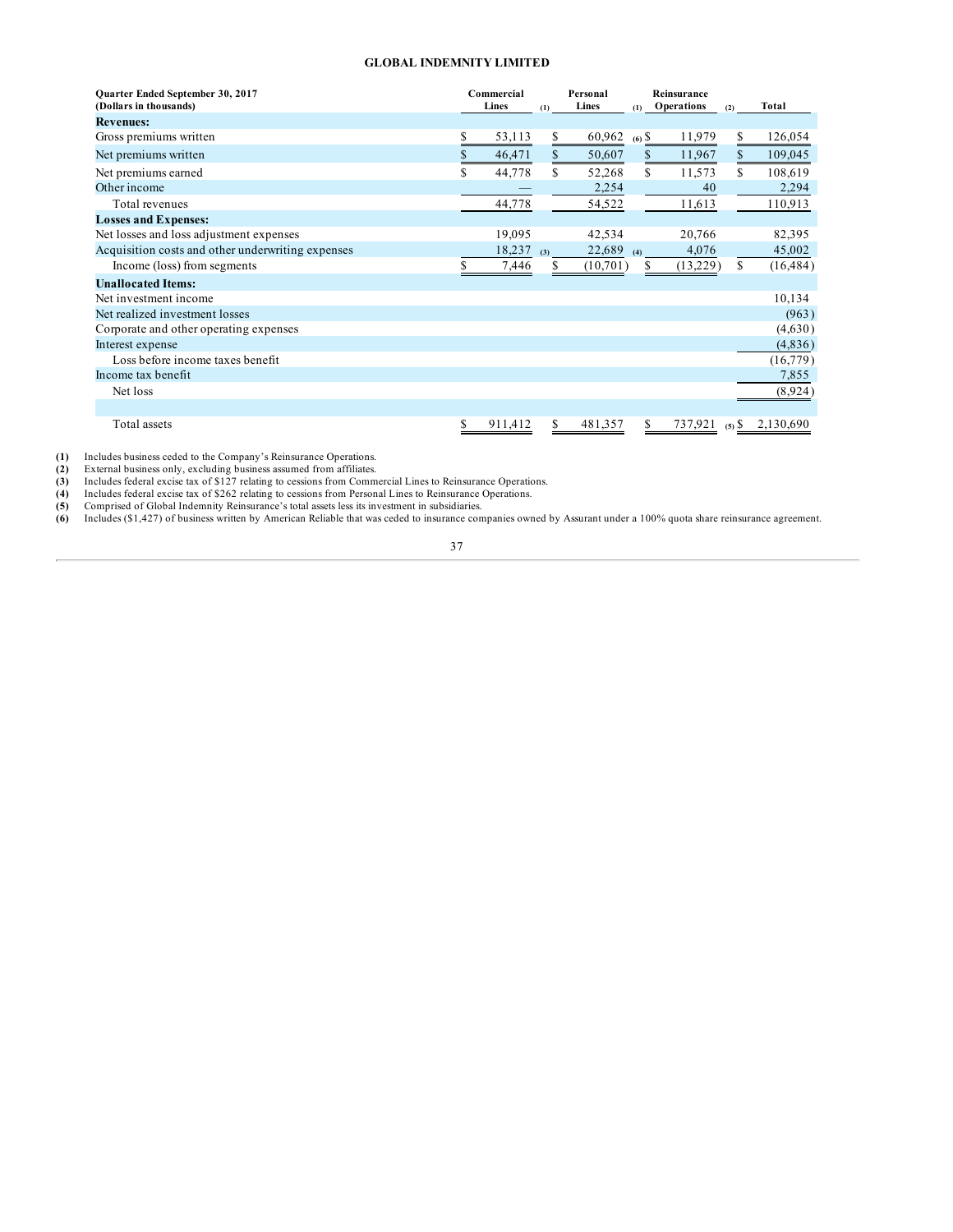| Nine Months Ended September 30, 2018              | Commercial |         |     | Personal |          | Reinsurance       |          |           |  |
|---------------------------------------------------|------------|---------|-----|----------|----------|-------------------|----------|-----------|--|
| (Dollars in thousands)                            |            | Lines   | (1) | Lines    | (1)      | <b>Operations</b> | (2)      | Total     |  |
| <b>Revenues:</b>                                  |            |         |     |          |          |                   |          |           |  |
| Gross premiums written                            | S          | 186,923 | S.  | 191,782  | $(6)$ \$ | 39,965            | S.       | 418,670   |  |
| Net premiums written                              |            | 165,817 | S.  | 154,781  |          | 39,959            |          | 360,557   |  |
| Net premiums earned                               | \$         | 155,966 | S.  | 151,333  | \$.      | 35,148            | S.       | 342,447   |  |
| Other income (loss)                               |            |         |     | 1,468    |          | (179)             |          | 1,289     |  |
| Total revenues                                    |            | 155,966 |     | 152,801  |          | 34,969            |          | 343,736   |  |
| <b>Losses and Expenses:</b>                       |            |         |     |          |          |                   |          |           |  |
| Net losses and loss adjustment expenses           |            | 82,023  |     | 98,946   |          | 14,457            |          | 195,426   |  |
| Acquisition costs and other underwriting expenses |            | 62,789  | (3) | 65,446   | (4)      | 12,961            |          | 141,196   |  |
| Income (loss) from segments                       | S          | 11,154  | S.  | (11,591) |          | 7,551             | \$       | 7,114     |  |
| <b>Unallocated Items:</b>                         |            |         |     |          |          |                   |          |           |  |
| Net investment income                             |            |         |     |          |          |                   |          | 34,108    |  |
| Net realized investment gain                      |            |         |     |          |          |                   |          | 7,833     |  |
| Corporate and other operating expenses            |            |         |     |          |          |                   |          | (23, 653) |  |
| Interest expense                                  |            |         |     |          |          |                   |          | (14, 725) |  |
| Income before income taxes                        |            |         |     |          |          |                   |          | 10,677    |  |
| Income tax benefit                                |            |         |     |          |          |                   |          | 5,944     |  |
| Net income                                        |            |         |     |          |          |                   |          | 16,621    |  |
|                                                   |            |         |     |          |          |                   |          |           |  |
| Total assets                                      | \$         | 874,059 | S   | 526,127  |          | 557,860           | $(5)$ \$ | 1,958,046 |  |

19 Includes business ceded to the Company's Reinsurance Operations.<br>
19 Includes business only, excluding business assumed from affiliates.<br>
19 Includes federal excise tax of \$357 relating to cessions from Commercial Lines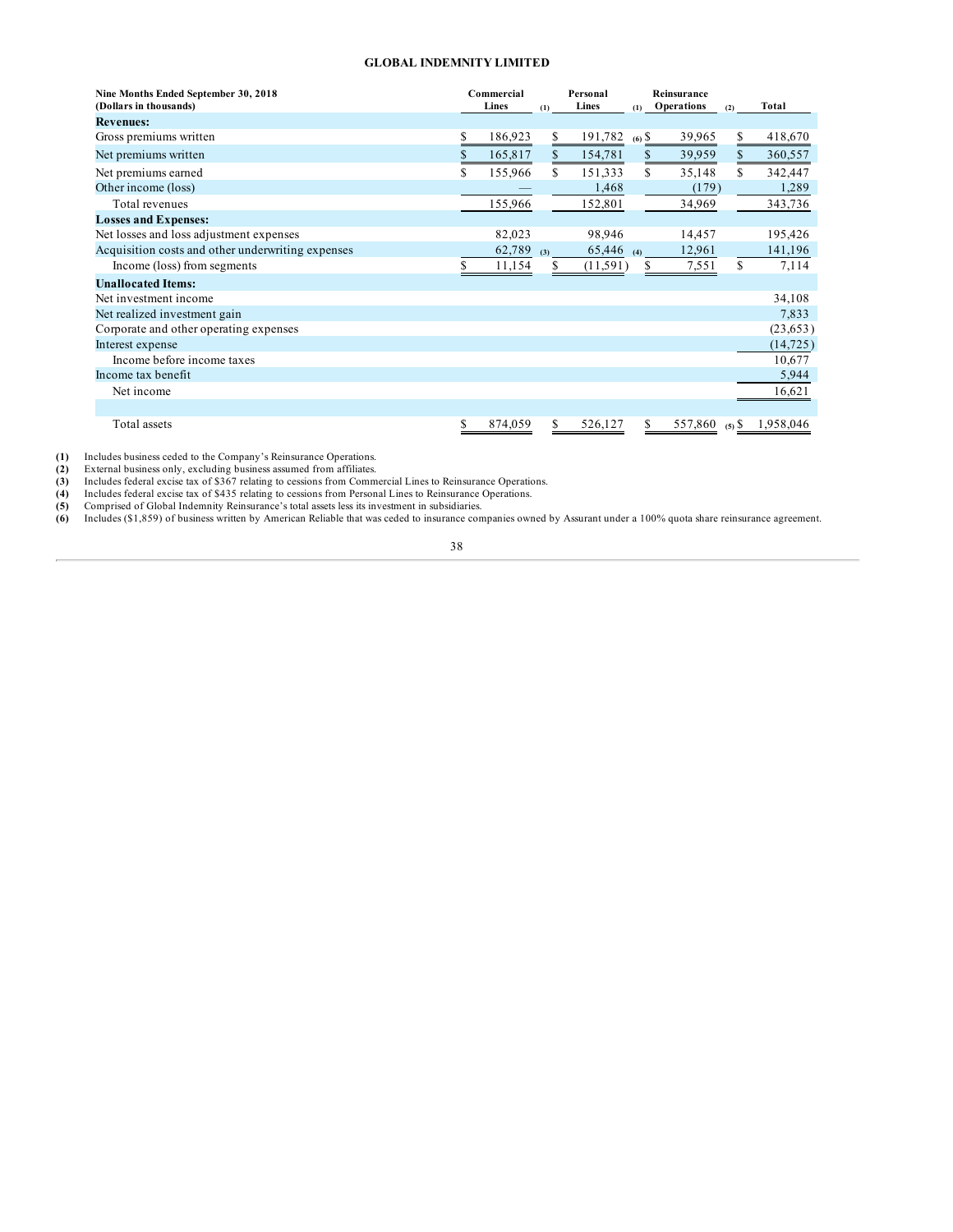| Nine Months Ended September 30, 2017              | Commercial |         |     | Personal  |                     | Reinsurance       |                     |           |
|---------------------------------------------------|------------|---------|-----|-----------|---------------------|-------------------|---------------------|-----------|
| (Dollars in thousands)                            |            | Lines   | (1) | Lines     | (1)                 | <b>Operations</b> | (2)                 | Total     |
| <b>Revenues:</b>                                  |            |         |     |           |                     |                   |                     |           |
| Gross premiums written                            | ς          | 155,776 | S.  | 192,551   | $(6)$ $\frac{5}{2}$ | 45,372            | S                   | 393,699   |
| Net premiums written                              |            | 137,025 | \$  | 161,979   |                     | 45,344            |                     | 344,348   |
| Net premiums earned                               | \$         | 133,289 | S.  | 164,102   | S                   | 31,427            | \$                  | 328,818   |
| Other income                                      |            | 78      |     | 5,153     |                     | 213               |                     | 5,444     |
| Total revenues                                    |            | 133,367 |     | 169,255   |                     | 31,640            |                     | 334,262   |
| <b>Losses and Expenses:</b>                       |            |         |     |           |                     |                   |                     |           |
| Net losses and loss adjustment expenses           |            | 53,688  |     | 120,410   |                     | 28,558            |                     | 202,656   |
| Acquisition costs and other underwriting expenses |            | 55,398  | (3) | 69,281    | (4)                 | 10,331            |                     | 135,010   |
| Income (loss) from segments                       | S          | 24,281  | S.  | (20, 436) |                     | (7,249)           | \$                  | (3,404)   |
| <b>Unallocated Items:</b>                         |            |         |     |           |                     |                   |                     |           |
| Net investment income                             |            |         |     |           |                     |                   |                     | 27,618    |
| Net realized investment losses                    |            |         |     |           |                     |                   |                     | (850)     |
| Corporate and other operating expenses            |            |         |     |           |                     |                   |                     | (11,045)  |
| Interest expense                                  |            |         |     |           |                     |                   |                     | (12,065)  |
| Income before income taxes                        |            |         |     |           |                     |                   |                     | 254       |
| Income tax benefit                                |            |         |     |           |                     |                   |                     | 13,193    |
| Net income                                        |            |         |     |           |                     |                   |                     | 13,447    |
|                                                   |            |         |     |           |                     |                   |                     |           |
| Total assets                                      | \$         | 911,412 |     | 481,357   |                     | 737,921           | $(5)$ $\frac{6}{3}$ | 2,130,690 |

**(1)** Includes business ceded to the Company's Reinsurance Operations. **(2)** External business only, excluding business assumed from affiliates.

**(3)** Includes federal excise tax of \$366 relating to cessions from Commercial Lines to Reinsurance Operations.

(4) Includes federal excise tax of \$821 relating to cessions from Personal Lines to Reinsurance Operations.<br> **(5)** Comprised of Global Indemnity Reinsurance's total assets less its investment in subsidiaries.<br> **(6)** Includ

**(5)** Comprised of Global Indemnity Reinsurance's total assets less its investment in subsidiaries.

**(6)** Includes (\$185) of business written by American Reliable that was ceded to insurance companies owned by Assurant under a 100% quota share reinsurance agreement.

#### **14. Condensed Consolidating Financial Information Provided in Connection with Outstanding Debt of Subsidiaries**

The following tables present condensed consolidating balance sheets at September 30, 2018 and December 31, 2017, condensed consolidating statements of operations and condensed consolidating statements of comprehensive income for the quarters and nine months ended September 30, 2018 and 2017, and condensed consolidating statements of cash flows for the nine months ended September 30, 2018 and 2017. GIGI is a 100% owned subsidiary of the Company. See Note 7 for information on the Company's debt obligations.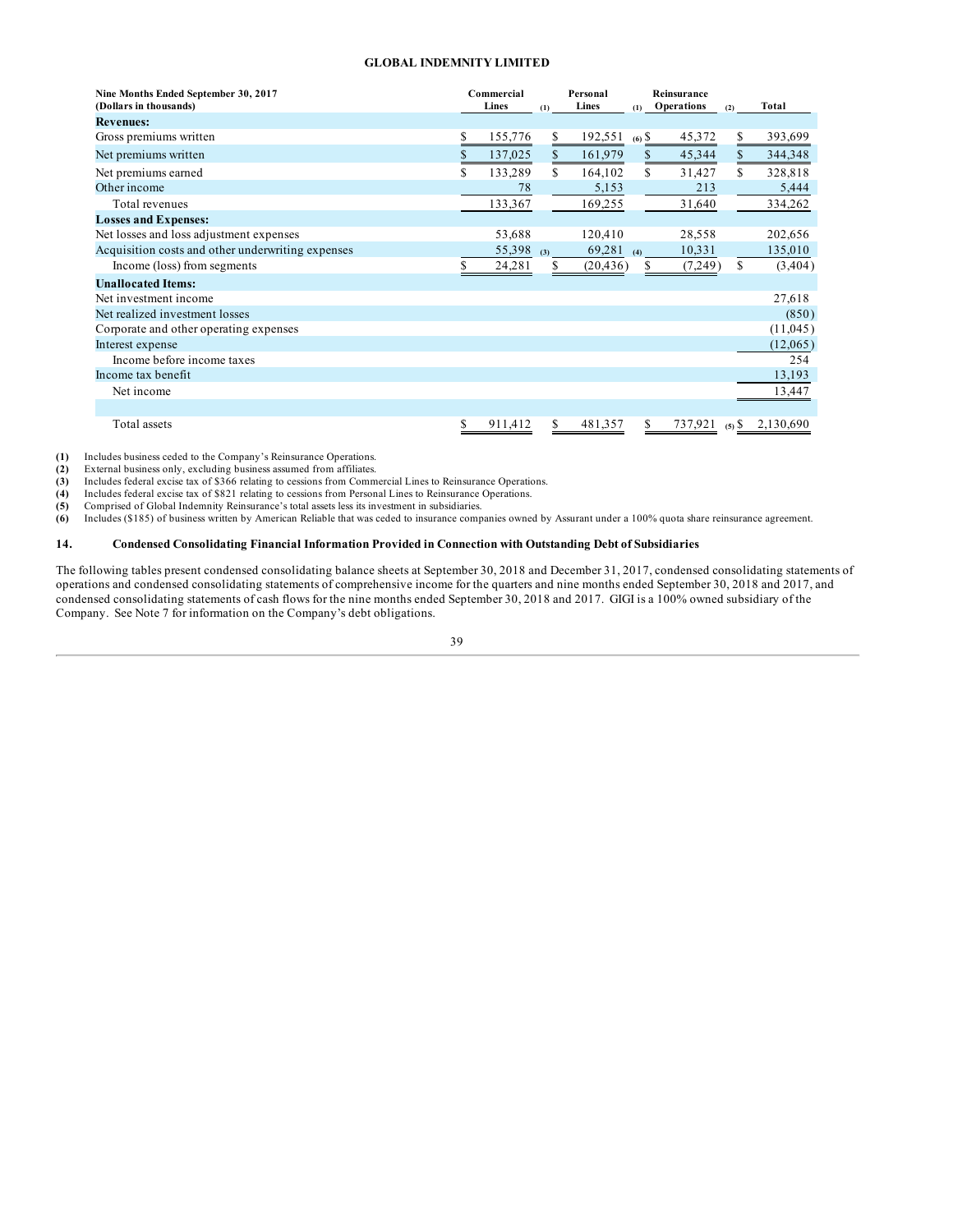| <b>Condensed Consolidating Balance Sheets</b><br>at September 30, 2018 (Dollars in thousands) |              | <b>Global Indemnity</b><br><b>Global Indemnity</b><br>Group, Inc.<br>Limited (Parent co-<br>(Subsidiary co-<br>obligor)<br>obligor) |               | <b>Other Global</b><br><b>Indemnity Limited</b><br>Subsidiaries and<br><b>Eliminations</b> (non-co-<br>obligor<br>subsidiaries $(1)$ |        | Consolidating<br>Adjustments (2) |              | Global<br>Indemnity<br>Limited<br>Consolidated |              |           |
|-----------------------------------------------------------------------------------------------|--------------|-------------------------------------------------------------------------------------------------------------------------------------|---------------|--------------------------------------------------------------------------------------------------------------------------------------|--------|----------------------------------|--------------|------------------------------------------------|--------------|-----------|
| <b>ASSETS</b>                                                                                 |              |                                                                                                                                     |               |                                                                                                                                      |        |                                  |              |                                                |              |           |
|                                                                                               |              |                                                                                                                                     |               |                                                                                                                                      |        |                                  |              |                                                |              |           |
| Total investments                                                                             | $\mathbb{S}$ | 12.251                                                                                                                              | <sup>\$</sup> | 303,299                                                                                                                              | -S     | 1,180,953                        | $\mathbf S$  |                                                | S            | 1,496,503 |
| Cash and cash equivalents                                                                     |              | 102                                                                                                                                 |               | 1,904                                                                                                                                |        | 38,640                           |              |                                                |              | 40,646    |
| Investments in subsidiaries                                                                   |              | 1,223,997                                                                                                                           |               | 318,419                                                                                                                              |        | 30,358                           |              | (1,572,774)                                    |              |           |
| Due from subsidiaries and affiliates                                                          |              | 459                                                                                                                                 |               | (2,929)                                                                                                                              |        | 2,470                            |              |                                                |              |           |
| Notes receivable – affiliate                                                                  |              |                                                                                                                                     |               | 80,049                                                                                                                               |        | 845,498                          |              | (925, 547)                                     |              |           |
| Interest receivable – affiliate                                                               |              | $\overline{a}$                                                                                                                      |               | 3,576                                                                                                                                |        | 38,029                           |              | (41,605)                                       |              |           |
| Premiums receivable, net                                                                      |              |                                                                                                                                     |               |                                                                                                                                      |        | 84,641                           |              |                                                |              | 84,641    |
| Reinsurance receivables, net                                                                  |              |                                                                                                                                     |               |                                                                                                                                      |        | 96,534                           |              |                                                |              | 96,534    |
| Funds held by ceding insurers                                                                 |              |                                                                                                                                     |               |                                                                                                                                      |        | 50,805                           |              |                                                |              | 50,805    |
| Federal income taxes receivable                                                               |              | $\overline{a}$                                                                                                                      |               | 7,734                                                                                                                                |        | 3,024                            |              | $\overline{a}$                                 |              | 10,758    |
| Deferred federal income taxes                                                                 |              |                                                                                                                                     |               | 31,201                                                                                                                               |        | 4,474                            |              |                                                |              | 35,675    |
| Deferred acquisition costs                                                                    |              | L,                                                                                                                                  |               |                                                                                                                                      |        | 64,538                           |              | L.                                             |              | 64,538    |
| Intangible assets                                                                             |              | ÷                                                                                                                                   |               | L.                                                                                                                                   |        | 22,152                           |              |                                                |              | 22,152    |
| Goodwill                                                                                      |              |                                                                                                                                     |               | $\overline{a}$                                                                                                                       |        | 6.521                            |              | L.                                             |              | 6,521     |
| Prepaid reinsurance premiums                                                                  |              |                                                                                                                                     |               |                                                                                                                                      |        | 22,976                           |              |                                                |              | 22,976    |
| Receivable for securities sold                                                                |              |                                                                                                                                     |               |                                                                                                                                      |        |                                  |              |                                                |              |           |
| Other assets                                                                                  |              | 7,714                                                                                                                               |               | 6,171                                                                                                                                |        | 19,731                           |              | (7,319)                                        |              | 26,297    |
| Total assets                                                                                  | \$           | 1,244,523                                                                                                                           | \$            | 749,424                                                                                                                              | \$     | 2,511,344                        | \$           | (2,547,245)                                    | \$           | 1,958,046 |
|                                                                                               |              |                                                                                                                                     |               |                                                                                                                                      |        |                                  |              |                                                |              |           |
| <b>LIABILITIES AND SHAREHOLDERS'</b>                                                          |              |                                                                                                                                     |               |                                                                                                                                      |        |                                  |              |                                                |              |           |
| <b>EQUITY</b>                                                                                 |              |                                                                                                                                     |               |                                                                                                                                      |        |                                  |              |                                                |              |           |
|                                                                                               |              |                                                                                                                                     |               |                                                                                                                                      |        |                                  |              |                                                |              |           |
| Liabilities:                                                                                  |              |                                                                                                                                     |               |                                                                                                                                      |        |                                  |              |                                                |              |           |
| Unpaid losses and loss adjustment expenses                                                    | $\mathbf S$  |                                                                                                                                     | $\mathbf S$   |                                                                                                                                      | $-$ \$ | 608,607                          | $\mathbb{S}$ | ÷.                                             | <sup>S</sup> | 608,607   |
| Unearned premiums                                                                             |              |                                                                                                                                     |               |                                                                                                                                      |        | 297,630                          |              |                                                |              | 297,630   |
| Ceded balances payable                                                                        |              | $\overline{\phantom{a}}$                                                                                                            |               | L,                                                                                                                                   |        | 16,612                           |              | $\overline{a}$                                 |              | 16,612    |
| Payable for securities purchased                                                              |              | $\overline{a}$                                                                                                                      |               | (2,110)                                                                                                                              |        | 7,052                            |              | L,                                             |              | 4,942     |
| Contingent commissions                                                                        |              | ÷.                                                                                                                                  |               |                                                                                                                                      |        | 8,076                            |              | ÷.                                             |              | 8,076     |
| Debt                                                                                          |              | $\overline{a}$                                                                                                                      |               | 289,405                                                                                                                              |        |                                  |              | (7,319)                                        |              | 282,086   |
| Notes payable $-$ affiliates                                                                  |              | 520,498                                                                                                                             |               | 400,000                                                                                                                              |        | 5,049                            |              | (925, 547)                                     |              |           |
| Accrued interest payable - affiliates                                                         |              | 19,286                                                                                                                              |               | 20,771                                                                                                                               |        | 1,548                            |              | (41, 605)                                      |              |           |
| Other liabilities                                                                             |              | 2,413                                                                                                                               |               | 11,000                                                                                                                               |        | 24,354                           |              |                                                |              | 37,767    |
| <b>Total liabilities</b>                                                                      |              | 542,197                                                                                                                             |               | 719,066                                                                                                                              |        | 968,928                          |              | (974, 471)                                     |              | 1,255,720 |
|                                                                                               |              |                                                                                                                                     |               |                                                                                                                                      |        |                                  |              |                                                |              |           |
| Shareholders' equity                                                                          |              |                                                                                                                                     |               |                                                                                                                                      |        |                                  |              |                                                |              |           |
| Total shareholders' equity                                                                    |              | 702,326                                                                                                                             |               | 30,358                                                                                                                               |        | 1,542,416                        |              | (1,572,774)                                    |              | 702,326   |
|                                                                                               |              |                                                                                                                                     |               |                                                                                                                                      |        |                                  |              |                                                |              |           |
| Total liabilities and shareholders' equity                                                    | S            | 1,244,523                                                                                                                           | \$            | 749,424                                                                                                                              | \$     | 2,511,344                        | \$           | (2,547,245)                                    | \$           | 1,958,046 |

(1) Includes all other subsidiaries of Global Indemnity Limited and eliminations (2) Includes Parent co-obligor and subsidiary co-obligor consolidating adjustments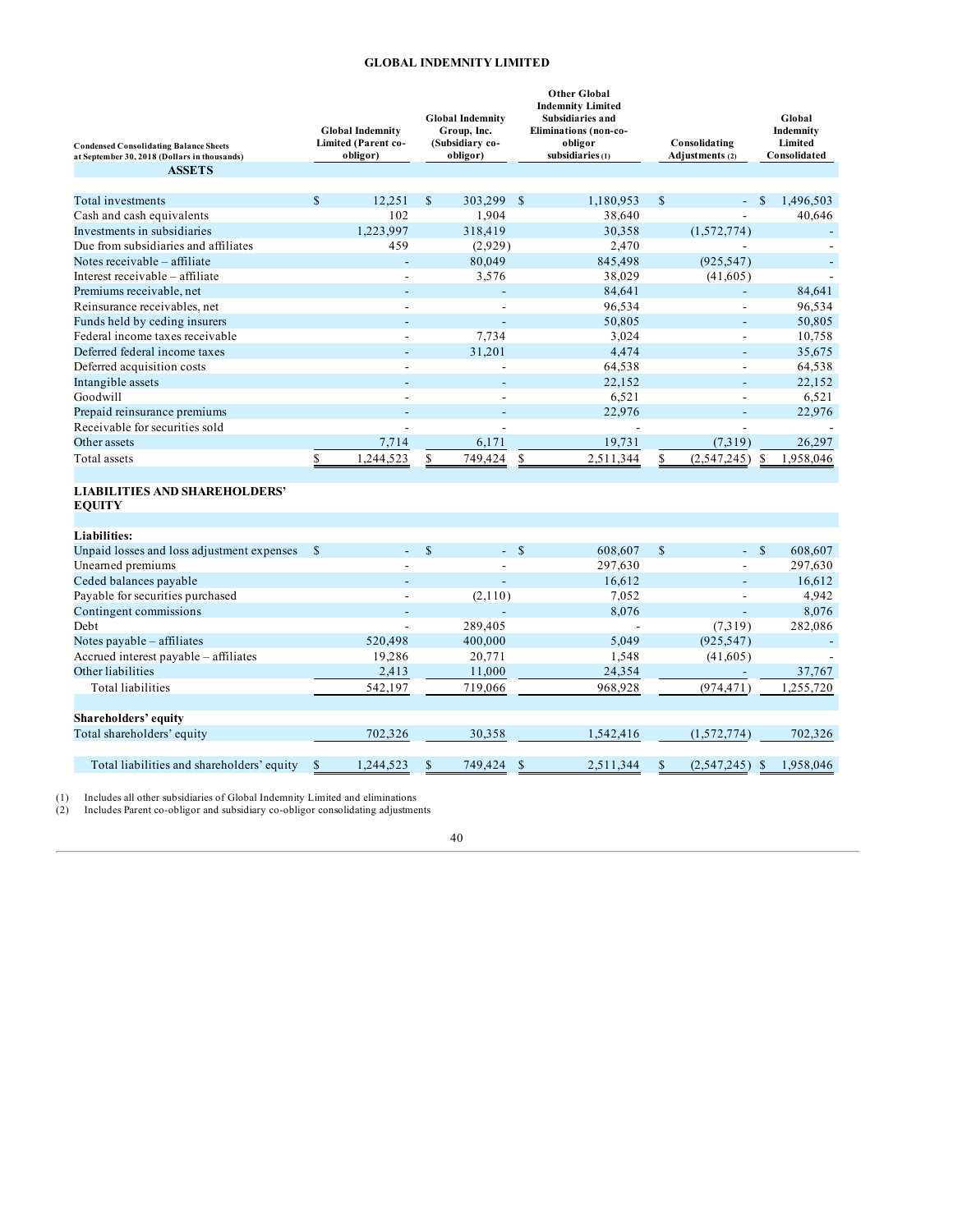| <b>Condensed Consolidating Balance Sheets</b><br>at December 31, 2017 (Dollars in thousands) |              | Global<br>Indemnity<br><b>Limited</b> (Parent<br>co-obligor) |      | Global<br>Indemnity<br>Group, Inc.<br>(Subsidiary co-<br>obligor) |               | <b>Other Global</b><br><b>Indemnity Limited</b><br>Subsidiaries and<br><b>Eliminations</b> (non-<br>co-obligor<br>subsidiaries (1) | Consolidating<br>Adjustments (2) |                          |               | <b>Global Indemnity</b><br>Limited<br>Consolidated |
|----------------------------------------------------------------------------------------------|--------------|--------------------------------------------------------------|------|-------------------------------------------------------------------|---------------|------------------------------------------------------------------------------------------------------------------------------------|----------------------------------|--------------------------|---------------|----------------------------------------------------|
| <b>ASSETS</b>                                                                                |              |                                                              |      |                                                                   |               |                                                                                                                                    |                                  |                          |               |                                                    |
| Total investments                                                                            | $\mathbb{S}$ | 13,118                                                       | \$   | 309,891                                                           | -\$           | 1,136,477                                                                                                                          | -S                               | a.                       | <sup>\$</sup> | 1,459,486                                          |
| Cash and cash equivalents                                                                    |              | 11,089                                                       |      | 7,749                                                             |               | 55,576                                                                                                                             |                                  |                          |               | 74,414                                             |
| Investments in subsidiaries                                                                  |              | 1,207,590                                                    |      | 321,194                                                           |               | 62,950                                                                                                                             |                                  | (1,591,734)              |               |                                                    |
| Due from subsidiaries and affiliates                                                         |              | 4,618                                                        |      | (6,513)                                                           |               | 1,895                                                                                                                              |                                  |                          |               |                                                    |
| Notes receivable – affiliate                                                                 |              |                                                              |      | 80,049                                                            |               | 845,498                                                                                                                            |                                  | (925, 547)               |               |                                                    |
| Interest receivable – affiliate                                                              |              | $\overline{a}$                                               |      | 2,721                                                             |               | 30,642                                                                                                                             |                                  | (33,363)                 |               | $\overline{a}$                                     |
| Premiums receivable, net                                                                     |              | L.                                                           |      |                                                                   |               | 84,386                                                                                                                             |                                  | $\overline{a}$           |               | 84,386                                             |
| Reinsurance receivables, net                                                                 |              | $\overline{a}$                                               |      | $\blacksquare$                                                    |               | 105,060                                                                                                                            |                                  | $\sim$                   |               | 105,060                                            |
| Funds held by ceding insurers                                                                |              | ÷                                                            |      |                                                                   |               | 45,300                                                                                                                             |                                  | $\overline{a}$           |               | 45,300                                             |
| Federal income taxes receivable                                                              |              | $\overline{a}$                                               |      | 7,560                                                             |               | 2,489                                                                                                                              |                                  | 283                      |               | 10,332                                             |
| Deferred federal income taxes                                                                |              | L.                                                           |      | 21,533                                                            |               | 4,833                                                                                                                              |                                  | (170)                    |               | 26,196                                             |
| Deferred acquisition costs                                                                   |              | $\overline{a}$                                               |      | $\overline{a}$                                                    |               | 61,647                                                                                                                             |                                  | $\overline{\phantom{a}}$ |               | 61,647                                             |
| Intangible assets                                                                            |              |                                                              |      | L.                                                                |               | 22,549                                                                                                                             |                                  |                          |               | 22,549                                             |
| Goodwill                                                                                     |              |                                                              |      | $\overline{a}$                                                    |               | 6,521                                                                                                                              |                                  | $\overline{a}$           |               | 6,521                                              |
| Prepaid reinsurance premiums                                                                 |              | $\overline{a}$                                               |      | $\blacksquare$                                                    |               | 28,851                                                                                                                             |                                  | $\sim$                   |               | 28,851                                             |
| Receivable for securities sold                                                               |              | $\overline{a}$                                               |      | (403)                                                             |               | 1,946                                                                                                                              |                                  | $\overline{a}$           |               | 1,543                                              |
| Other assets                                                                                 |              | 20,681                                                       |      | 52,806                                                            |               | 21,897                                                                                                                             |                                  | (20,000)                 |               | 75,384                                             |
| Total assets                                                                                 | \$           | 1,257,096                                                    | \$   | 796,587                                                           | \$            | 2,518,517                                                                                                                          | \$                               | (2,570,531)              | \$            | 2,001,669                                          |
|                                                                                              |              |                                                              |      |                                                                   |               |                                                                                                                                    |                                  |                          |               |                                                    |
| <b>LIABILITIES AND SHAREHOLDERS'</b><br><b>EQUITY</b>                                        |              |                                                              |      |                                                                   |               |                                                                                                                                    |                                  |                          |               |                                                    |
| Liabilities:                                                                                 |              |                                                              |      |                                                                   |               |                                                                                                                                    |                                  |                          |               |                                                    |
| Unpaid losses and loss adjustment expenses                                                   | $\mathbb{S}$ |                                                              | $-5$ |                                                                   | $-$ \$        | 634,664                                                                                                                            | \$                               |                          | $-$ \$        | 634,664                                            |
| Unearned premiums                                                                            |              |                                                              |      | $\overline{a}$                                                    |               | 285,397                                                                                                                            |                                  | $\overline{a}$           |               | 285,397                                            |
| Ceded balances payable                                                                       |              | ÷                                                            |      | $\overline{a}$                                                    |               | 10,851                                                                                                                             |                                  | $\sim$                   |               | 10,851                                             |
| Payable for securities purchased                                                             |              | $\overline{a}$                                               |      | L,                                                                |               |                                                                                                                                    |                                  |                          |               |                                                    |
| Contingent commissions                                                                       |              | L.                                                           |      | L.                                                                |               | 7,984                                                                                                                              |                                  | $\overline{a}$           |               | 7,984                                              |
| Debt                                                                                         |              | 222,483                                                      |      | 72,230                                                            |               |                                                                                                                                    |                                  | $\overline{\phantom{a}}$ |               | 294,713                                            |
| Notes payable – affiliates                                                                   |              | 290,498                                                      |      | 630,000                                                           |               | 5,049                                                                                                                              |                                  | (925, 547)               |               |                                                    |
| Accrued interest payable – affiliates                                                        |              | 12,465                                                       |      | 19,574                                                            |               | 1,324                                                                                                                              |                                  | (33,363)                 |               |                                                    |
| Other liabilities                                                                            |              | 13,256                                                       |      | 11,832                                                            |               | 44,578                                                                                                                             |                                  | (20,000)                 |               | 49,666                                             |
| <b>Total liabilities</b>                                                                     |              | 538,702                                                      |      | 733,636                                                           |               | 989,847                                                                                                                            |                                  | (978, 910)               |               | 1,283,275                                          |
|                                                                                              |              |                                                              |      |                                                                   |               |                                                                                                                                    |                                  |                          |               |                                                    |
| Shareholders' equity                                                                         |              |                                                              |      |                                                                   |               |                                                                                                                                    |                                  |                          |               |                                                    |
| Total shareholders' equity                                                                   |              | 718,394                                                      |      | 62,951                                                            |               | 1,528,670                                                                                                                          |                                  | (1,591,621)              |               | 718,394                                            |
| Total liabilities and shareholders' equity                                                   | \$           | 1,257,096                                                    | \$   | 796,587                                                           | <sup>\$</sup> | 2,518,517                                                                                                                          | \$                               | $(2,570,531)$ \$         |               | 2,001,669                                          |

(1) Includes all other subsidiaries of Global Indemnity Limited and eliminations (2) Includes Parent co-obligor and subsidiary co-obligor consolidating adjustments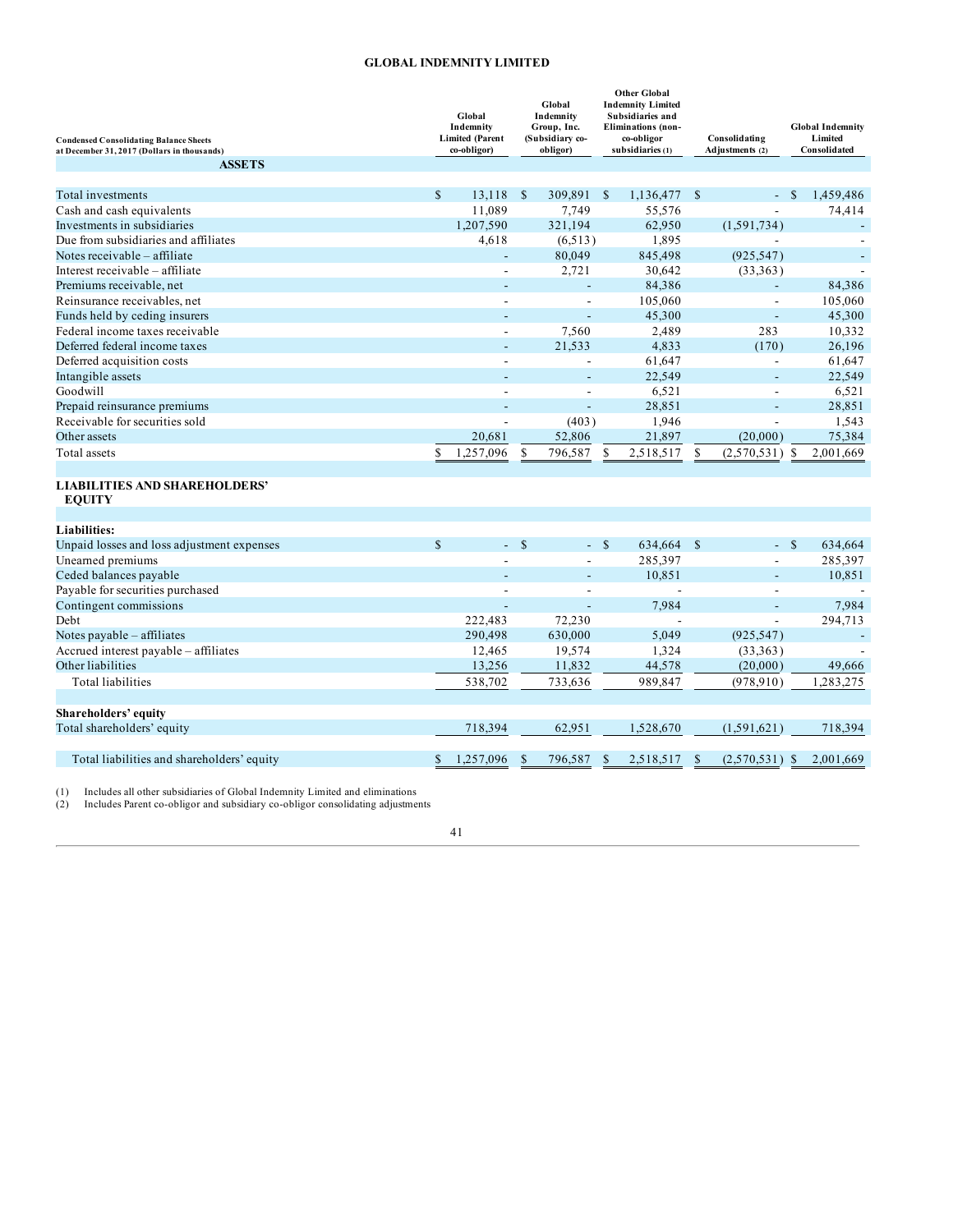| <b>Condensed Consolidating Statements of Operations</b><br>for the Quarter Ended September 30, 2018 (Dollars in thousands) | Global<br>Indemnity<br>Limited<br>(Parent<br>co-obligor) | Global<br>Indemnity<br>Group, Inc.<br>(Subsidiary<br>co-obligor) |      | <b>Other Global</b><br>Indemnity<br>Limited<br><b>Subsidiaries</b><br>and<br><b>Eliminations</b><br>$non-co-$<br>obligor<br>subsidiaries $(1)$ | Consolidating<br>Adjustments (2) |   | Global<br>Indemnity<br>Limited<br>Consolidated |
|----------------------------------------------------------------------------------------------------------------------------|----------------------------------------------------------|------------------------------------------------------------------|------|------------------------------------------------------------------------------------------------------------------------------------------------|----------------------------------|---|------------------------------------------------|
| <b>Revenues:</b>                                                                                                           |                                                          |                                                                  |      |                                                                                                                                                |                                  |   |                                                |
| Net premiums earned                                                                                                        | \$<br>$\overline{a}$                                     | S                                                                | S    | 120,528                                                                                                                                        | S                                | S | 120,528                                        |
| Net investment income                                                                                                      | 146                                                      | 2,492                                                            |      | 18,318                                                                                                                                         | (9,206)                          |   | 11,750                                         |
| Net realized investment gains (losses)                                                                                     | (101)                                                    | 5,321                                                            |      | 99                                                                                                                                             |                                  |   | 5,319                                          |
| Other income (loss)                                                                                                        |                                                          |                                                                  | (12) | 423                                                                                                                                            |                                  |   | 411                                            |
| Total revenues                                                                                                             | 45                                                       | 7,801                                                            |      | 139,368                                                                                                                                        | (9,206)                          |   | 138,008                                        |
| <b>Losses and Expenses:</b>                                                                                                |                                                          |                                                                  |      |                                                                                                                                                |                                  |   |                                                |
| Net losses and loss adjustment expenses                                                                                    | $\overline{\phantom{a}}$                                 |                                                                  |      | 80,493                                                                                                                                         | $\overline{\phantom{0}}$         |   | 80,493                                         |
| Acquisition costs and other underwriting expenses                                                                          |                                                          |                                                                  |      | 48,680                                                                                                                                         |                                  |   | 48,680                                         |
| Corporate and other operating expenses                                                                                     | 982                                                      | 2,089                                                            |      | 404                                                                                                                                            |                                  |   | 3,475                                          |
| Interest expense                                                                                                           | 2,017                                                    | 12,035                                                           |      | 78                                                                                                                                             | (9,206)                          |   | 4,924                                          |
| Income (loss) before equity in net income (loss) of<br>subsidiaries and income taxes                                       | (2,954)                                                  | (6,323)                                                          |      | 9,713                                                                                                                                          |                                  |   | 436                                            |
| Equity in net income (loss) of subsidiaries                                                                                | 6,682                                                    | (3,995)                                                          |      | (8, 434)                                                                                                                                       | 5,747                            |   |                                                |
| Income (loss) before income taxes                                                                                          | 3,728                                                    | (10,318)                                                         |      | 1,279                                                                                                                                          | 5,747                            |   | 436                                            |
| Income tax benefit                                                                                                         |                                                          | (1,884)                                                          |      | (1,408)                                                                                                                                        |                                  |   | (3,292)                                        |
| Net income (loss)                                                                                                          | 3,728                                                    | (8, 434)                                                         | S    | 2,687                                                                                                                                          | 5,747<br>S                       | S | 3,728                                          |

(1) Includes all other subsidiaries of Global Indemnity Limited and eliminations (2) Includes Parent co-obligor and subsidiary co-obligor consolidating adjustments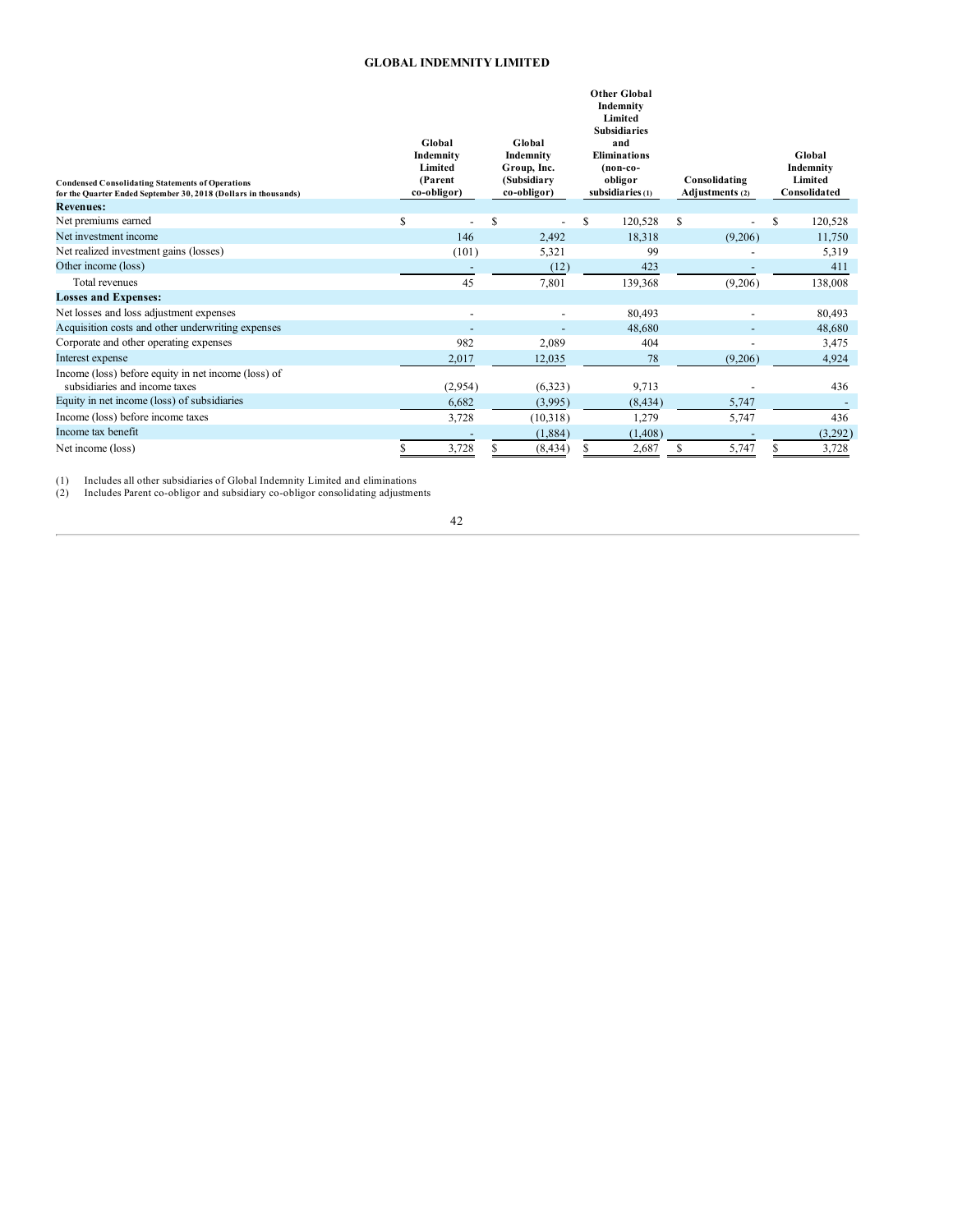| <b>Condensed Consolidating Statements of Operations</b><br>for the Quarter Ended September 30, 2017 (Dollars in thousands) | Global<br>Indemnity<br>Limited<br>(Parent<br>co-obligor) | Global<br>Indemnity<br>Group, Inc.<br>(Subsidiary<br>co-obligor) | <b>Other Global</b><br>Indemnity<br>Limited<br><b>Subsidiaries</b><br>and<br><b>Eliminations</b><br>$non-co-$<br>obligor<br>subsidiaries $(1)$ | Consolidating<br>Adjustments (2) | Global<br>Indemnity<br>Limited<br>Consolidated |
|----------------------------------------------------------------------------------------------------------------------------|----------------------------------------------------------|------------------------------------------------------------------|------------------------------------------------------------------------------------------------------------------------------------------------|----------------------------------|------------------------------------------------|
| <b>Revenues:</b>                                                                                                           |                                                          |                                                                  |                                                                                                                                                |                                  |                                                |
| Net premiums earned                                                                                                        | \$                                                       | \$<br>$\sim$                                                     | 108,619 \$<br><sup>\$</sup>                                                                                                                    | $\overline{\phantom{a}}$         | <sup>\$</sup><br>108,619                       |
| Net investment income                                                                                                      | 104                                                      | 2,321                                                            | 19,351                                                                                                                                         | (11,642)                         | 10,134                                         |
| Net realized investment gains (losses)                                                                                     | 23                                                       | (1,229)                                                          | 243                                                                                                                                            |                                  | (963)                                          |
| Other income                                                                                                               |                                                          | 1,738                                                            | 556                                                                                                                                            | $\overline{\phantom{a}}$         | 2,294                                          |
| Total revenues                                                                                                             | 127                                                      | 2,830                                                            | 128,769                                                                                                                                        | (11,642)                         | 120,084                                        |
| <b>Losses and Expenses:</b>                                                                                                |                                                          |                                                                  |                                                                                                                                                |                                  |                                                |
| Net losses and loss adjustment expenses                                                                                    |                                                          |                                                                  | 82,395                                                                                                                                         |                                  | 82,395                                         |
| Acquisition costs and other underwriting expenses                                                                          |                                                          | ٠                                                                | 45,002                                                                                                                                         | $\overline{\phantom{a}}$         | 45,002                                         |
| Corporate and other operating expenses                                                                                     | 2,209                                                    | (6,441)                                                          | 8,862                                                                                                                                          |                                  | 4,630                                          |
| Interest expense                                                                                                           | 5,176                                                    | 11,237                                                           | 65                                                                                                                                             | (11,642)                         | 4,836                                          |
| Loss before equity in net loss of                                                                                          |                                                          |                                                                  |                                                                                                                                                |                                  |                                                |
| subsidiaries and income taxes                                                                                              | (7,258)                                                  | (1,966)                                                          | (7, 555)                                                                                                                                       |                                  | (16,779)                                       |
| Equity in net loss of subsidiaries                                                                                         | (1,666)                                                  | (12, 523)                                                        | (14, 822)                                                                                                                                      | 29,011                           |                                                |
| Loss before income taxes                                                                                                   | (8,924)                                                  | (14, 489)                                                        | (22, 377)                                                                                                                                      | 29,011                           | (16,779)                                       |
| Income tax benefit                                                                                                         |                                                          | (211)                                                            | (7,644)                                                                                                                                        |                                  | (7, 855)                                       |
| Net loss                                                                                                                   | \$<br>(8,924)                                            | \$<br>$(14,278)$ \$                                              | $(14, 733)$ \$                                                                                                                                 | 29,011                           | S<br>(8,924)                                   |

(1) Includes all other subsidiaries of Global Indemnity Limited and eliminations (2) Includes Parent co-obligor and subsidiary co-obligor consolidating adjustments

| mentuces I arent co-obligor and subsidiary co-obligor consondanity aujustments<br><b>Condensed Consolidating Statements of Operations</b><br>for the Nine Months Ended September 30, 2018 (Dollars in thousands)<br><b>Revenues:</b> | Global<br>Indemnity<br>Limited<br><b>(Parent</b> )<br>co-obligor) |               | Global<br>Indemnity<br>Group, Inc.<br>(Subsidiary<br>co-obligor) |   | <b>Other Global</b><br>Indemnity<br>Limited<br><b>Subsidiaries</b><br>and<br><b>Eliminations</b><br>$(non-co-$<br>obligor<br>subsidiaries (1) | Consolidating<br>Adjustments (2) |     | Global<br>Indemnity<br>Limited<br>Consolidated |
|--------------------------------------------------------------------------------------------------------------------------------------------------------------------------------------------------------------------------------------|-------------------------------------------------------------------|---------------|------------------------------------------------------------------|---|-----------------------------------------------------------------------------------------------------------------------------------------------|----------------------------------|-----|------------------------------------------------|
| Net premiums earned                                                                                                                                                                                                                  | \$                                                                | <sup>\$</sup> |                                                                  | S | 342,447                                                                                                                                       | -S                               | \$. | 342,447                                        |
| Net investment income                                                                                                                                                                                                                | 483                                                               |               | 8,404                                                            |   | 58,258                                                                                                                                        | (33,037)                         |     | 34,108                                         |
| Net realized investment gains (losses)                                                                                                                                                                                               | (121)                                                             |               | 8,167                                                            |   | (213)                                                                                                                                         |                                  |     | 7,833                                          |
| Other income                                                                                                                                                                                                                         |                                                                   |               |                                                                  |   | 1,289                                                                                                                                         |                                  |     | 1,289                                          |
| Total revenues                                                                                                                                                                                                                       | 362                                                               |               | 16,571                                                           |   | 401,781                                                                                                                                       | (33,037)                         |     | 385,677                                        |
| <b>Losses and Expenses:</b>                                                                                                                                                                                                          |                                                                   |               |                                                                  |   |                                                                                                                                               |                                  |     |                                                |
| Net losses and loss adjustment expenses                                                                                                                                                                                              | $\blacksquare$                                                    |               | $\overline{\phantom{a}}$                                         |   | 195,426                                                                                                                                       | ۰.                               |     | 195,426                                        |
| Acquisition costs and other underwriting expenses                                                                                                                                                                                    |                                                                   |               |                                                                  |   | 141,196                                                                                                                                       | ۰                                |     | 141,196                                        |
| Corporate and other operating expenses                                                                                                                                                                                               | 9,959                                                             |               | 12,734                                                           |   | 960                                                                                                                                           |                                  |     | 23,653                                         |
| Interest expense                                                                                                                                                                                                                     | 12,715                                                            |               | 34,773                                                           |   | 274                                                                                                                                           | (33, 037)                        |     | 14,725                                         |
| Income (loss) before equity in net income (loss)<br>of subsidiaries and income taxes                                                                                                                                                 | (22,312)                                                          |               | (30,936)                                                         |   | 63,925                                                                                                                                        |                                  |     | 10,677                                         |
| Equity in net income (loss) of subsidiaries                                                                                                                                                                                          | 38,933                                                            |               | 6,770                                                            |   | (21, 335)                                                                                                                                     | (24, 368)                        |     |                                                |
| Income (loss) before income taxes                                                                                                                                                                                                    | 16,621                                                            |               | (24, 166)                                                        |   | 42,590                                                                                                                                        | (24, 368)                        |     | 10,677                                         |
| Income tax expense (benefit)                                                                                                                                                                                                         |                                                                   |               | (2,831)                                                          |   | (3,226)                                                                                                                                       | 113                              |     | (5,944)                                        |
| Net income (loss)                                                                                                                                                                                                                    | 16,621                                                            |               | (21, 335)                                                        |   | 45,816                                                                                                                                        | (24, 481)                        |     | 16,621                                         |
| (1) Includes all other subsidiaries of Global Indemnity Limited and eliminations                                                                                                                                                     |                                                                   |               |                                                                  |   |                                                                                                                                               |                                  |     |                                                |

(1) Includes all other subsidiaries of Global Indemnity Limited and eliminations (2) Includes Parent co-obligor and subsidiary co-obligor consolidating adjustments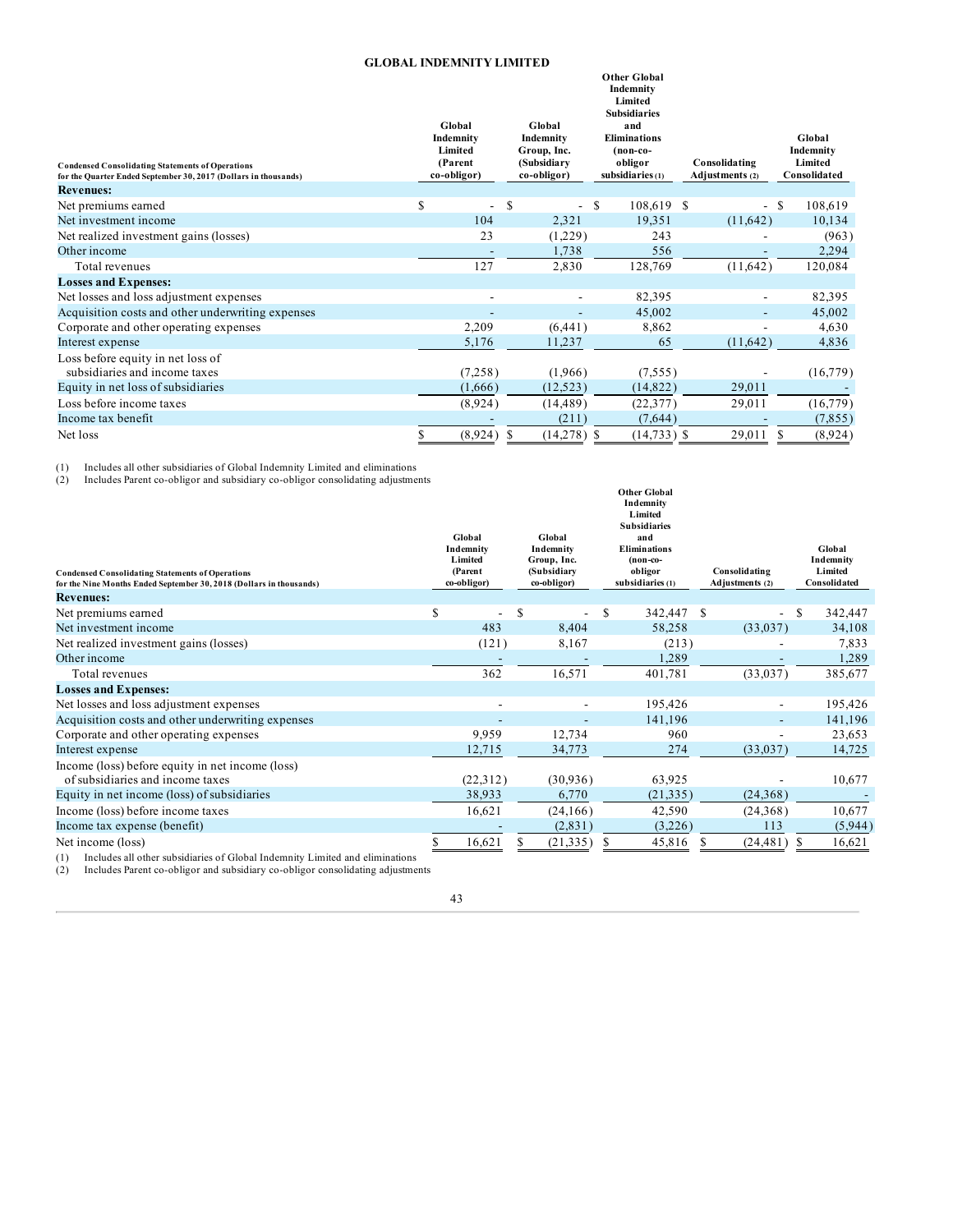| <b>Condensed Consolidating Statements of Operations</b><br>for the Nine Months Ended September 30, 2017 (Dollars in thousands) |               | Global<br>Indemnity<br>Limited<br>(Parent<br>co-obligor) | Global<br>Indemnity<br>Group, Inc.<br>(Subsidiary<br>co-obligor) |                          | <b>Other Global</b><br>Indemnity<br>Limited<br><b>Subsidiaries</b><br>and<br><b>Eliminations</b><br>$non-co-$<br>obligor<br>subsidiaries $(1)$ |           |    | Consolidating<br>Adjustments (2) |   | Global<br>Indemnity<br>Limited<br>Consolidated |
|--------------------------------------------------------------------------------------------------------------------------------|---------------|----------------------------------------------------------|------------------------------------------------------------------|--------------------------|------------------------------------------------------------------------------------------------------------------------------------------------|-----------|----|----------------------------------|---|------------------------------------------------|
| <b>Revenues:</b>                                                                                                               |               |                                                          |                                                                  |                          |                                                                                                                                                |           |    |                                  |   |                                                |
| Net premiums earned                                                                                                            | <sup>\$</sup> |                                                          | S                                                                |                          | \$                                                                                                                                             | 328,818   | \$ |                                  | S | 328,818                                        |
| Net investment income                                                                                                          |               | 256                                                      |                                                                  | 5,105                    |                                                                                                                                                | 54,316    |    | (32,059)                         |   | 27,618                                         |
| Net realized investment gains (losses)                                                                                         |               | (226)                                                    |                                                                  | (1,830)                  |                                                                                                                                                | 1,206     |    |                                  |   | (850)                                          |
| Other income                                                                                                                   |               |                                                          |                                                                  | 3,514                    |                                                                                                                                                | 1,930     |    |                                  |   | 5,444                                          |
| Total revenues                                                                                                                 |               | 30                                                       |                                                                  | 6,789                    |                                                                                                                                                | 386,270   |    | (32,059)                         |   | 361,030                                        |
| <b>Losses and Expenses:</b>                                                                                                    |               |                                                          |                                                                  |                          |                                                                                                                                                |           |    |                                  |   |                                                |
| Net losses and loss adjustment expenses                                                                                        |               |                                                          |                                                                  |                          |                                                                                                                                                | 202,656   |    |                                  |   | 202,656                                        |
| Acquisition costs and other underwriting expenses                                                                              |               |                                                          |                                                                  | $\overline{\phantom{a}}$ |                                                                                                                                                | 135,010   |    |                                  |   | 135,010                                        |
| Corporate and other operating expenses                                                                                         |               | 3,709                                                    |                                                                  | (12, 104)                |                                                                                                                                                | 19,440    |    |                                  |   | 11,045                                         |
| Interest expense                                                                                                               |               | 12,769                                                   |                                                                  | 31,087                   |                                                                                                                                                | 268       |    | (32,059)                         |   | 12,065                                         |
| Income (loss) before equity in net income (loss)                                                                               |               |                                                          |                                                                  |                          |                                                                                                                                                |           |    |                                  |   |                                                |
| of subsidiaries and income taxes                                                                                               |               | (16, 448)                                                |                                                                  | (12, 194)                |                                                                                                                                                | 28,896    |    |                                  |   | 254                                            |
| Equity in net income (loss) of subsidiaries                                                                                    |               | 29,895                                                   |                                                                  | (14,211)                 |                                                                                                                                                | (22, 781) |    | 7,097                            |   |                                                |
| Income (loss) before income taxes                                                                                              |               | 13,447                                                   |                                                                  | (26, 405)                |                                                                                                                                                | 6,115     |    | 7,097                            |   | 254                                            |
| Income tax benefit                                                                                                             |               |                                                          |                                                                  | (4,057)                  |                                                                                                                                                | (9, 136)  |    |                                  |   | (13, 193)                                      |
| Net income (loss)                                                                                                              | \$            | 13,447                                                   |                                                                  | (22, 348)                |                                                                                                                                                | 15,251    |    | 7,097                            | S | 13,447                                         |

(1) Includes all other subsidiaries of Global Indemnity Limited and eliminations (2) Includes Parent co-obligor and subsidiary co-obligor consolidating adjustments

| <b>Condensed Consolidating Statements of</b><br>Comprehensive Income for the Quarter Ended September 30, 2018 (Dollars<br>in thousands) | Global<br>Indemnity<br>Limited<br>(Parent<br>co-obligor) | Global<br>Indemnity<br>Group, Inc.<br>(Subsidiary<br>co-obligor) | <b>Other Global</b><br>Indemnity<br>Limited<br><b>Subsidiaries</b><br>and<br><b>Eliminations</b><br>$non-co-$<br>obligor<br>subsidiaries $(1)$ | Consolidating<br>Adjustments (2) | Global<br>Indemnity<br>Limited<br>Consolidated |
|-----------------------------------------------------------------------------------------------------------------------------------------|----------------------------------------------------------|------------------------------------------------------------------|------------------------------------------------------------------------------------------------------------------------------------------------|----------------------------------|------------------------------------------------|
| Net income (loss)                                                                                                                       | 3,728                                                    | (8, 434)                                                         | 2,687                                                                                                                                          | 5,747                            | 3,728                                          |
| Other comprehensive income (loss), net of tax:                                                                                          |                                                          |                                                                  |                                                                                                                                                |                                  |                                                |
| Unrealized holding (losses)                                                                                                             | (63)                                                     | (845)                                                            | (716)                                                                                                                                          |                                  | (1,624)                                        |
| Equity in other comprehensive income (loss) of<br>unconsolidated subsidiaries                                                           | (1, 392)                                                 | (603)                                                            | (789)                                                                                                                                          | 2,784                            |                                                |
| Portion of other-than-temporary impairment<br>losses recognized in other comprehensive<br>income (losses)                               |                                                          |                                                                  | 7                                                                                                                                              |                                  | 7                                              |
| Reclassification adjustment for (gains) losses included<br>in net income (loss)                                                         | 101                                                      | 659                                                              | (43)                                                                                                                                           |                                  | 717                                            |
| Unrealized foreign currency translation (losses)                                                                                        |                                                          |                                                                  | (454)                                                                                                                                          |                                  | (454)                                          |
| Other comprehensive income (loss), net of tax                                                                                           | (1, 354)                                                 | (789)                                                            | (1,995)                                                                                                                                        | 2,784                            | (1, 354)                                       |
| Comprehensive income (loss), net of tax                                                                                                 | 2,374                                                    | (9,223)                                                          | 692<br>Ж                                                                                                                                       | 8,531                            | 2,374                                          |

(1) Includes all other subsidiaries of Global Indemnity Limited and eliminations

(2) Includes Parent co-obligor and subsidiary co-obligor consolidating adjustments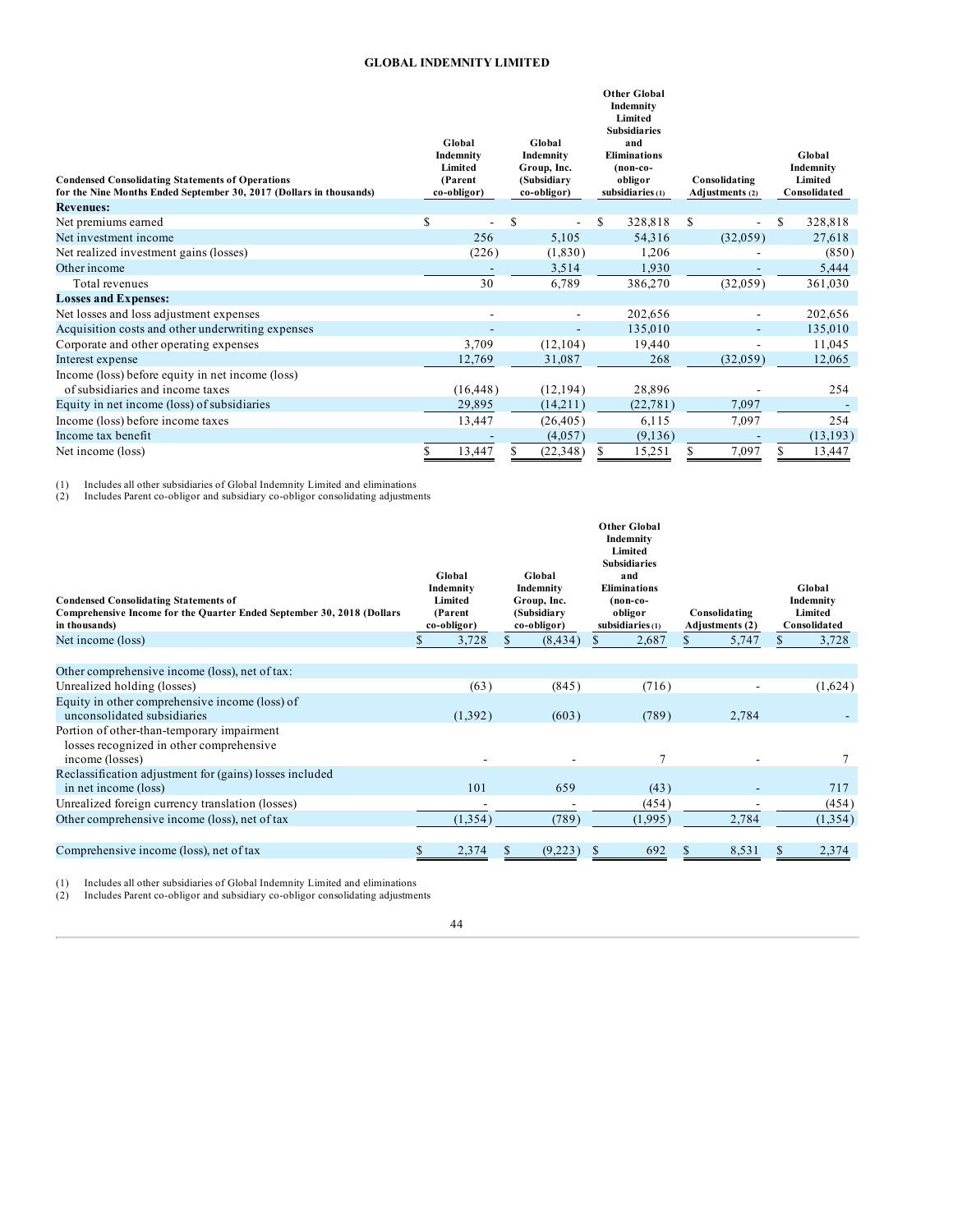| <b>Condensed Consolidating Statements of</b><br>Comprehensive Income for the Quarter Ended September 30, 2017 (Dollars in<br>thousands) | Global<br>Indemnity<br>Limited<br>(Parent<br>co-obligor) |         |   | Global<br>Indemnity<br>Group, Inc.<br>(Subsidiary<br>co-obligor) |   | <b>Other Global</b><br>Indemnity<br>Limited<br><b>Subsidiaries</b><br>and<br><b>Eliminations</b><br>$non-co-$<br>obligor<br>subsidiaries $(1)$ |   | Consolidating<br>Adjustments (2) | Global<br>Indemnity<br>Limited<br>Consolidated |
|-----------------------------------------------------------------------------------------------------------------------------------------|----------------------------------------------------------|---------|---|------------------------------------------------------------------|---|------------------------------------------------------------------------------------------------------------------------------------------------|---|----------------------------------|------------------------------------------------|
| Net income (loss)                                                                                                                       | S                                                        | (8,924) |   | (14,278)                                                         |   | (14, 733)                                                                                                                                      |   | 29,011                           | \$<br>(8,924)                                  |
| Other comprehensive income (loss), net of tax:                                                                                          |                                                          |         |   |                                                                  |   |                                                                                                                                                |   |                                  |                                                |
| Unrealized holding gains                                                                                                                |                                                          | 51      |   | 1,983                                                            |   | 1,345                                                                                                                                          |   | 7                                | 3,386                                          |
| Equity in other comprehensive income (loss) of<br>unconsolidated subsidiaries                                                           |                                                          | 4,071   |   | 397                                                              |   | 2,846                                                                                                                                          |   | (7,314)                          |                                                |
| Portion of other-than-temporary impairment<br>losses recognized in other comprehensive<br>income (losses)                               |                                                          |         |   |                                                                  |   | (1)                                                                                                                                            |   |                                  | (1)                                            |
| Reclassification adjustment for (gains) losses included<br>in net income (loss)                                                         |                                                          | (23)    |   | 561                                                              |   | (97)                                                                                                                                           |   |                                  | 441                                            |
| Unrealized foreign currency translation<br>gains (losses)                                                                               |                                                          |         |   | (95)                                                             |   | 368                                                                                                                                            |   |                                  | 273                                            |
| Other comprehensive income (loss), net of tax                                                                                           |                                                          | 4,099   |   | 2,846                                                            |   | 4,461                                                                                                                                          |   | (7,307)                          | 4,099                                          |
| Comprehensive income (loss), net of tax                                                                                                 | \$                                                       | (4,825) | S | (11, 432)                                                        | S | (10,272)                                                                                                                                       | S | 21,704                           | \$<br>(4,825)                                  |

(1) Includes all other subsidiaries of Global Indemnity Limited and eliminations (2) Includes Parent co-obligor and subsidiary co-obligor consolidating adjustments

| <b>Condensed Consolidating Statements of</b><br>Comprehensive Income for the Nine Months Ended September 30, 2018<br>(Dollars in thousands) | Global<br>Indemnity<br>Limited<br>(Parent<br>co-obligor) |   | Global<br>Indemnity<br>Group, Inc.<br>(Subsidiary<br>co-obligor) | <b>Other Global</b><br>Indemnity<br>Limited<br><b>Subsidiaries</b><br>and<br><b>Eliminations</b><br>$non-co-$<br>obligor<br>subsidiaries $(1)$ | Consolidating<br>Adjustments (2) |   | Global<br>Indemnity<br>Limited<br>Consolidated |
|---------------------------------------------------------------------------------------------------------------------------------------------|----------------------------------------------------------|---|------------------------------------------------------------------|------------------------------------------------------------------------------------------------------------------------------------------------|----------------------------------|---|------------------------------------------------|
| Net income (loss)                                                                                                                           | 16,621                                                   |   | (21, 335)                                                        | 45,816                                                                                                                                         | (24, 481)                        |   | 16,621                                         |
| Other comprehensive income (loss), net of tax:<br>Unrealized holding (losses)                                                               | (210)                                                    |   | (2,930)                                                          | (19, 492)                                                                                                                                      |                                  |   | (22, 632)                                      |
| Equity in other comprehensive income (loss) of<br>unconsolidated subsidiaries                                                               | (22,695)                                                 |   | (9,633)                                                          | (11,515)                                                                                                                                       | 43,843                           |   |                                                |
| Portion of other-than-temporary impairment<br>losses recognized in other comprehensive<br>income (losses)                                   |                                                          |   |                                                                  | (1)                                                                                                                                            |                                  |   | (1)                                            |
| Reclassification adjustment for (gains) losses included<br>in net income                                                                    | 121                                                      |   | 1,048                                                            | 234                                                                                                                                            |                                  |   | 1,403                                          |
| Unrealized foreign currency translation (losses)                                                                                            |                                                          |   |                                                                  | (1, 554)                                                                                                                                       |                                  |   | (1, 554)                                       |
| Other comprehensive income (loss), net of tax                                                                                               | (22, 784)                                                |   | (11,515)                                                         | (32,328)                                                                                                                                       | 43,843                           |   | (22, 784)                                      |
| Comprehensive income (loss), net of tax                                                                                                     | \$<br>(6,163)                                            | S | (32, 850)                                                        | 13,488                                                                                                                                         | 19,362                           | S | (6,163)                                        |

(1) Includes all other subsidiaries of Global Indemnity Limited and eliminations (2) Includes Parent co-obligor and subsidiary co-obligor consolidating adjustments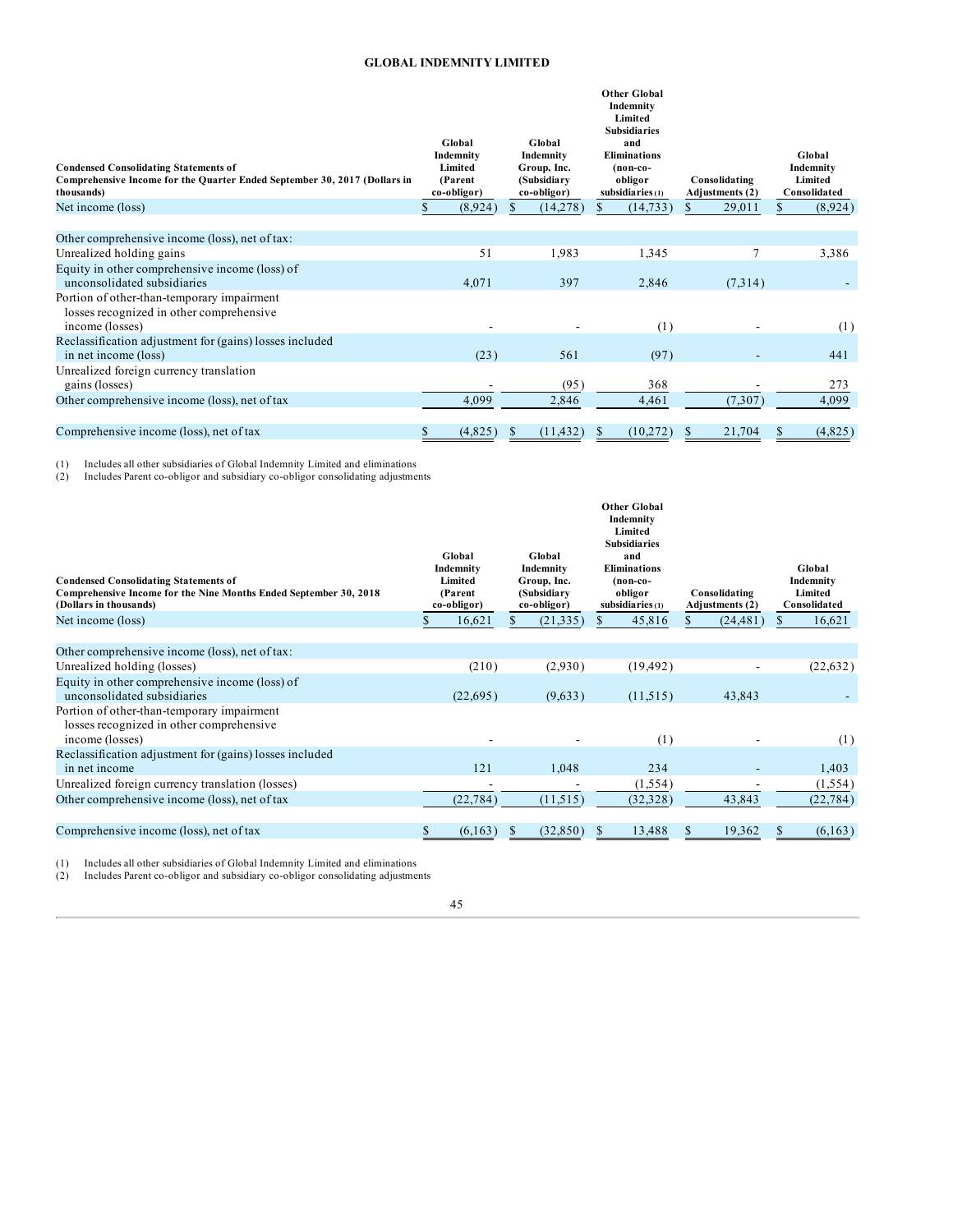| <b>Condensed Consolidating Statements of</b><br>Comprehensive Income for the Nine Months Ended September 30, 2017<br>(Dollars in thousands) | Global<br>Indemnity<br>Limited<br>(Parent<br>co-obligor) | Global<br>Indemnity<br>Group, Inc.<br>(Subsidiary<br>co-obligor) |           |  | <b>Other Global</b><br>Indemnity<br>Limited<br><b>Subsidiaries</b><br>and<br><b>Eliminations</b><br>(non-co-<br>obligor<br>subsidiaries $(1)$ | Consolidating<br>Adjustments (2) | Global<br>Indemnity<br>Limited<br>Consolidated |        |  |
|---------------------------------------------------------------------------------------------------------------------------------------------|----------------------------------------------------------|------------------------------------------------------------------|-----------|--|-----------------------------------------------------------------------------------------------------------------------------------------------|----------------------------------|------------------------------------------------|--------|--|
| Net income (loss)                                                                                                                           | 13,447                                                   |                                                                  | (22, 348) |  | 15,251                                                                                                                                        | 7,097                            |                                                | 13,447 |  |
| Other comprehensive income (loss), net of tax:                                                                                              |                                                          |                                                                  |           |  |                                                                                                                                               |                                  |                                                |        |  |
| Unrealized holding gains (losses)                                                                                                           | (193)                                                    |                                                                  | 5,806     |  | 5.084                                                                                                                                         | 22                               |                                                | 10,719 |  |
| Equity in other comprehensive income (loss) of<br>unconsolidated subsidiaries                                                               | 10,670                                                   |                                                                  | 1,586     |  | 7,461                                                                                                                                         | (19,717)                         |                                                |        |  |
| Portion of other-than-temporary impairment<br>losses recognized in other comprehensive<br>income (losses)                                   |                                                          |                                                                  |           |  | (2)                                                                                                                                           |                                  |                                                | (2)    |  |
| Reclassification adjustment for (gains) losses included                                                                                     |                                                          |                                                                  |           |  |                                                                                                                                               |                                  |                                                |        |  |
| in net income (loss)                                                                                                                        | 226                                                      |                                                                  | (121)     |  | (893)                                                                                                                                         |                                  |                                                | (788)  |  |
| Unrealized foreign currency translation gains                                                                                               |                                                          |                                                                  | 190       |  | 584                                                                                                                                           |                                  |                                                | 774    |  |
| Other comprehensive income (loss), net of tax                                                                                               | 10,703                                                   |                                                                  | 7,461     |  | 12,234                                                                                                                                        | (19,695)                         |                                                | 10,703 |  |
| Comprehensive income (loss), net of tax                                                                                                     | 24,150                                                   |                                                                  | (14, 887) |  | 27,485                                                                                                                                        | (12, 598)                        |                                                | 24,150 |  |

(1) Includes all other subsidiaries of Global Indemnity Limited and eliminations (2) Includes Parent co-obligor and subsidiary co-obligor consolidating adjustments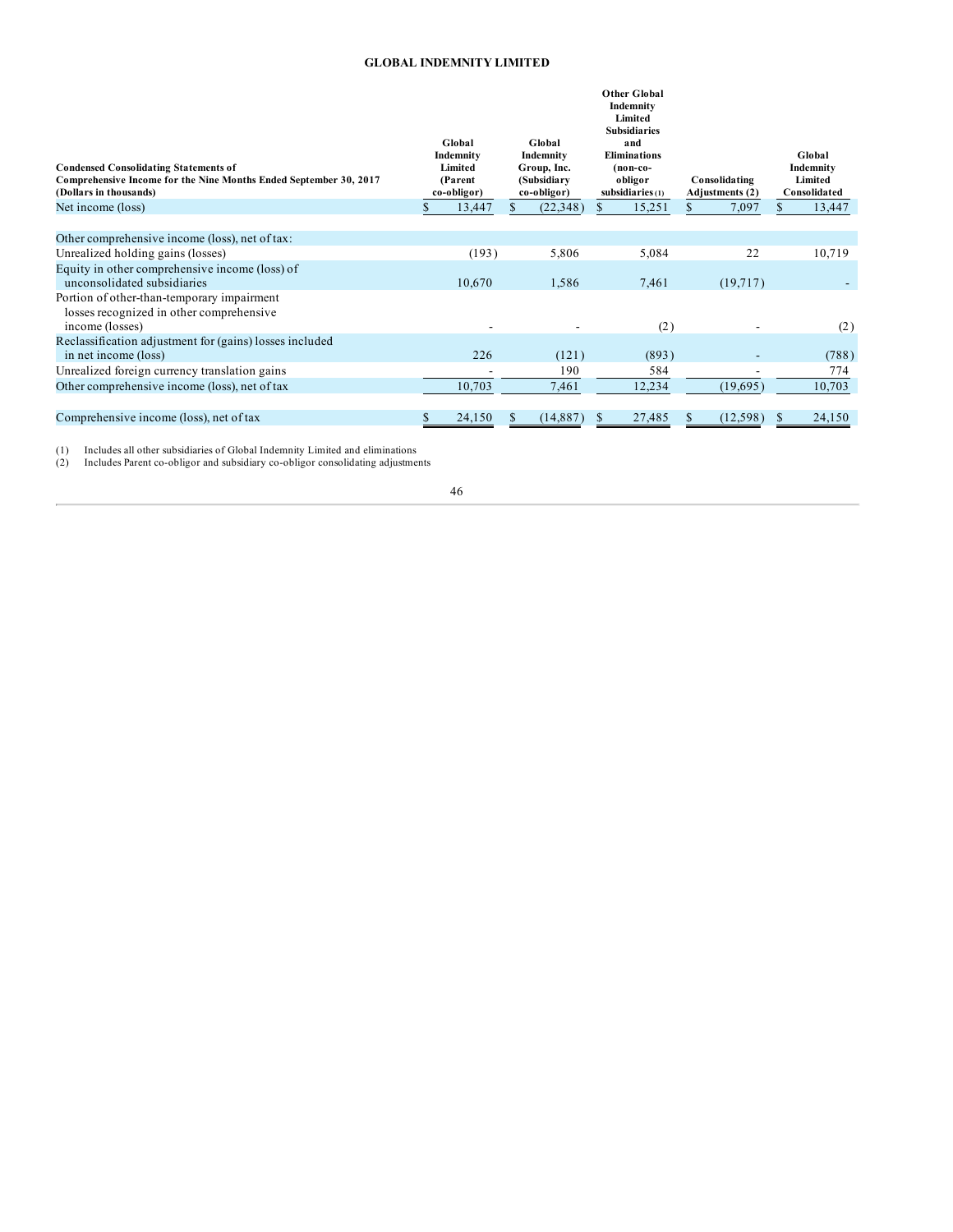| <b>Condensed Consolidating Statements of</b><br>Cash Flows at September 30, 2018 (Dollars in thousands) | Global<br>Indemnity<br><b>Limited</b> (Parent<br>co-obligor) | Global<br>Indemnity<br>Group, Inc.<br>(Subsidiary<br>co-obligor) | <b>Other Global</b><br>Indemnity<br>Limited<br><b>Subsidiaries</b><br>and<br><b>Eliminations</b><br>$non-co-$<br>obligor<br>subsidiaries (1) | Global<br>Indemnity<br>Limited<br>Consolidated |
|---------------------------------------------------------------------------------------------------------|--------------------------------------------------------------|------------------------------------------------------------------|----------------------------------------------------------------------------------------------------------------------------------------------|------------------------------------------------|
| Cash flows from operating activities:                                                                   |                                                              |                                                                  |                                                                                                                                              |                                                |
| Net cash provided by (used for) operating activities                                                    | \$<br>(19,280)                                               | \$<br>(618)                                                      | S<br>65,769                                                                                                                                  | S<br>45,871                                    |
|                                                                                                         |                                                              |                                                                  |                                                                                                                                              |                                                |
| Cash flows from investing activities:                                                                   |                                                              |                                                                  |                                                                                                                                              |                                                |
| Proceeds from sale of fixed maturities                                                                  | 28,118                                                       | 44,760                                                           | 156,484                                                                                                                                      | 229,362                                        |
| Proceeds from sale of equity securities                                                                 |                                                              | 28,141                                                           |                                                                                                                                              | 28,141                                         |
| Proceeds from maturity of fixed maturities                                                              | 5,431                                                        | 7,600                                                            | 30,272                                                                                                                                       | 43,303                                         |
| Proceeds from limited partnerships                                                                      |                                                              | 1,058                                                            | 7,294                                                                                                                                        | 8,352                                          |
| Amounts received in connection with derivatives                                                         |                                                              | 7,599                                                            |                                                                                                                                              | 7,599                                          |
| Purchases of fixed maturities                                                                           | (32, 933)                                                    | (39,314)                                                         | (256, 755)                                                                                                                                   | (329,002)                                      |
| Purchases of equity securities                                                                          |                                                              | (22, 931)                                                        |                                                                                                                                              | (22, 931)                                      |
| Purchases of other invested assets                                                                      |                                                              | (15,800)                                                         |                                                                                                                                              | (15,800)                                       |
| Acquisition of business                                                                                 |                                                              | (3,515)                                                          |                                                                                                                                              | (3,515)                                        |
| Net cash used for investing activities                                                                  | 616                                                          | 7,598                                                            | (62, 705)                                                                                                                                    | (54, 491)                                      |
|                                                                                                         |                                                              |                                                                  |                                                                                                                                              |                                                |
| Cash flows from financing activities:                                                                   |                                                              |                                                                  |                                                                                                                                              |                                                |
| Net borrowings (repayments) under margin borrowing facility                                             |                                                              | (12, 825)                                                        |                                                                                                                                              | (12, 825)                                      |
| Proceeds / (issuance) of notes to affiliates                                                            | 230,000                                                      | (230,000)                                                        |                                                                                                                                              |                                                |
| Debt restructuring                                                                                      | (230,000)                                                    | 230,000                                                          |                                                                                                                                              |                                                |
| Dividends paid to shareholders                                                                          | (10,510)                                                     |                                                                  | $\blacksquare$                                                                                                                               | (10,510)                                       |
| Dividends from subsidiaries                                                                             | 20,000                                                       |                                                                  | (20,000)                                                                                                                                     |                                                |
| Capital contribution to a subsidiary                                                                    |                                                              |                                                                  |                                                                                                                                              |                                                |
| Purchase of A ordinary shares                                                                           | (1, 813)                                                     |                                                                  |                                                                                                                                              | (1, 813)                                       |
| Net cash provided by (used for) financing activities                                                    | 7,677                                                        | (12, 825)                                                        | (20,000)                                                                                                                                     | (25, 148)                                      |
|                                                                                                         |                                                              |                                                                  |                                                                                                                                              |                                                |
| Net change in cash and cash equivalents                                                                 | (10,987)                                                     | (5,845)                                                          | (16,936)                                                                                                                                     | (33,768)                                       |
| Cash and cash equivalents at beginning of period                                                        | 11,089                                                       | 7,749                                                            | 55,576                                                                                                                                       | 74,414                                         |
| Cash and cash equivalents at end of period                                                              | $\overline{\mathbf{S}}$<br>102                               | \$<br>1,904                                                      | \$<br>38,640                                                                                                                                 | \$<br>40,646                                   |
|                                                                                                         |                                                              |                                                                  |                                                                                                                                              |                                                |

(1) Includes all other subsidiaries of Global Indemnity Limited and eliminations (2) Includes Parent co-obligor and subsidiary co-obligor consolidating adjustments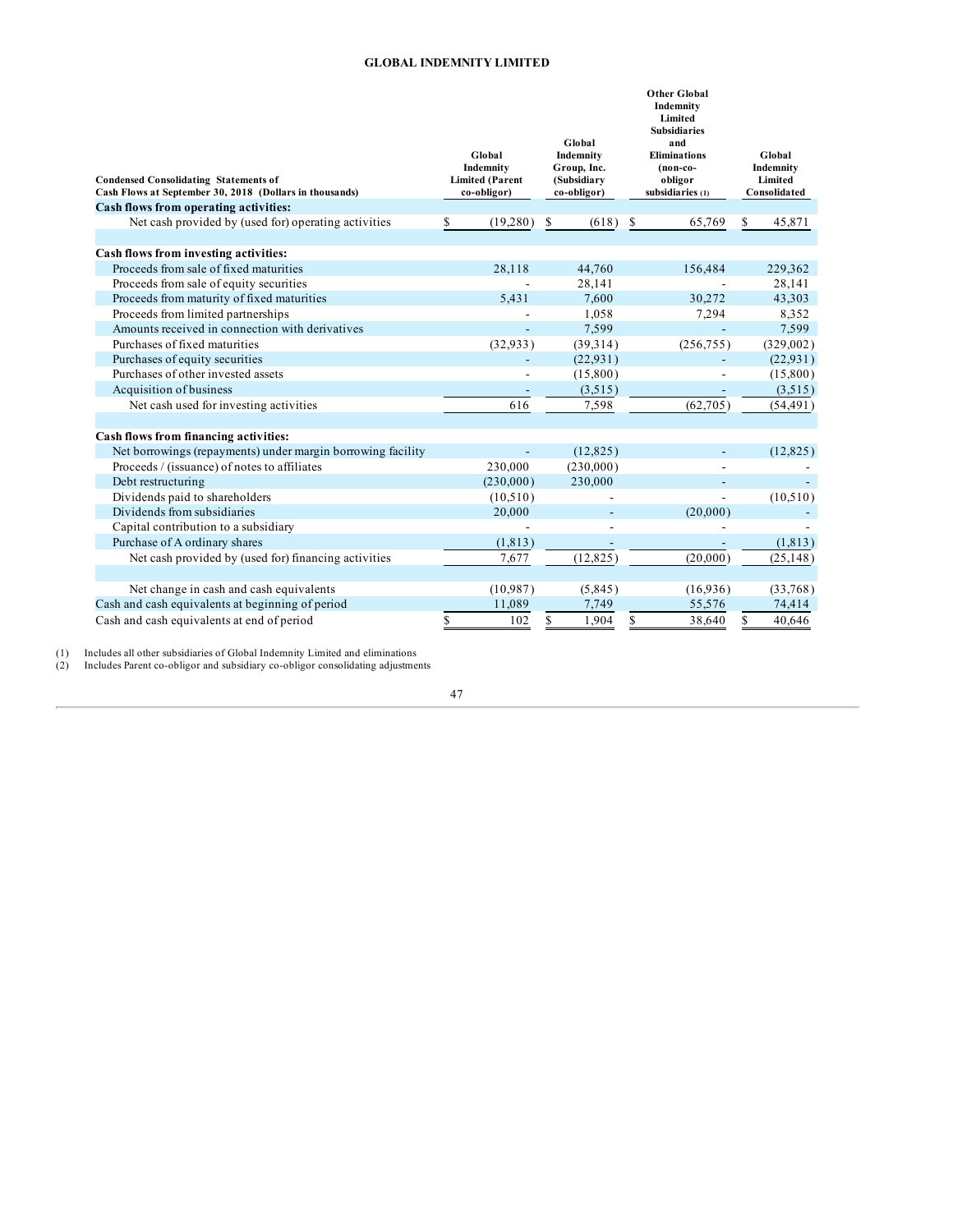| <b>Condensed Consolidating Statements of</b><br>Cash Flows at September 30, 2017 (Dollars in thousands) |    | Global<br>Indemnity<br><b>Limited</b> (Parent<br>co-obligor) | Global<br>Indemnity<br>Group, Inc.<br>(Subsidiary<br>co-obligor) | <b>Other Global</b><br>Indemnity<br>Limited<br><b>Subsidiaries</b><br>and<br><b>Eliminations</b><br>$non-co-$<br>obligor<br>subsidiaries $(1)$ |             | Global<br>Indemnity<br>Limited<br>Consolidated |
|---------------------------------------------------------------------------------------------------------|----|--------------------------------------------------------------|------------------------------------------------------------------|------------------------------------------------------------------------------------------------------------------------------------------------|-------------|------------------------------------------------|
| Cash flows from operating activities:                                                                   |    |                                                              |                                                                  |                                                                                                                                                |             |                                                |
| Net cash provided by (used for) operating activities                                                    | \$ | (10,359)                                                     | \$<br>(19,634)                                                   | \$<br>18,809                                                                                                                                   | \$          | (11, 184)                                      |
| Cash flows from investing activities:                                                                   |    |                                                              |                                                                  |                                                                                                                                                |             |                                                |
| Proceeds from sale of fixed maturities                                                                  |    | 12,389                                                       | 61,296                                                           | 668,544                                                                                                                                        |             | 742,229                                        |
| Proceeds from sale of equity securities                                                                 |    |                                                              | 24,483                                                           |                                                                                                                                                |             | 24,483                                         |
| Proceeds from maturity of fixed maturities                                                              |    | 4.750                                                        | 42,928                                                           | 64.942                                                                                                                                         |             | 112,620                                        |
| Proceeds from limited partnerships                                                                      |    |                                                              | 5,941                                                            | 4,626                                                                                                                                          |             | 10,567                                         |
| Amounts paid in connection with derivatives                                                             |    | $\blacksquare$                                               | (2,500)                                                          |                                                                                                                                                |             | (2,500)                                        |
| Purchases of fixed maturities                                                                           |    | (32,044)                                                     | (248, 518)                                                       | (698, 512)                                                                                                                                     |             | (979, 074)                                     |
| Purchases of equity securities                                                                          |    |                                                              | (28, 631)                                                        |                                                                                                                                                |             | (28, 631)                                      |
| Purchases of other invested assets                                                                      |    |                                                              | (16,500)                                                         | (1,500)                                                                                                                                        |             | (18,000)                                       |
| Net cash provided by (used for) investing activities                                                    |    | (14,905)                                                     | (161, 501)                                                       | 38,100                                                                                                                                         |             | (138, 306)                                     |
|                                                                                                         |    |                                                              |                                                                  |                                                                                                                                                |             |                                                |
| Cash flows from financing activities:                                                                   |    |                                                              |                                                                  |                                                                                                                                                |             |                                                |
| Net borrowings (repayments) under margin borrowing facility                                             |    |                                                              | 9,872                                                            |                                                                                                                                                |             | 9,872                                          |
| Proceeds from issuance of subordinated notes                                                            |    | 130,000                                                      |                                                                  |                                                                                                                                                |             | 130,000                                        |
| Debt issuance cost                                                                                      |    | (4,246)                                                      |                                                                  |                                                                                                                                                |             | (4,246)                                        |
| Proceeds / (issuance) of notes to affiliates                                                            |    |                                                              | 120,000                                                          | (120,000)                                                                                                                                      |             |                                                |
| Dividends from subsidiaries                                                                             |    |                                                              | 56,265                                                           | (56,265)                                                                                                                                       |             |                                                |
| Capital contribution                                                                                    |    | (96,000)                                                     |                                                                  | 96,000                                                                                                                                         |             |                                                |
| Purchase of A ordinary shares                                                                           |    | (1,159)                                                      |                                                                  |                                                                                                                                                |             | (1, 159)                                       |
| Net cash provided by (used for) financing activities                                                    |    | 28,595                                                       | 186,137                                                          | (80, 265)                                                                                                                                      |             | 134,467                                        |
| Net change in cash and cash equivalents                                                                 |    | 3.331                                                        | 5,002                                                            | (23, 356)                                                                                                                                      |             | (15,023)                                       |
| Cash and cash equivalents at beginning of period                                                        |    | 91                                                           | 5,536                                                            | 69,483                                                                                                                                         |             | 75,110                                         |
| Cash and cash equivalents at end of period                                                              | \$ | 3,422                                                        | \$<br>10,538                                                     | \$<br>46,127                                                                                                                                   | $\mathbf S$ | 60,087                                         |
|                                                                                                         |    |                                                              |                                                                  |                                                                                                                                                |             |                                                |

(1) Includes all other subsidiaries of Global Indemnity Limited and eliminations (2) Includes Parent co-obligor and subsidiary co-obligor consolidating adjustments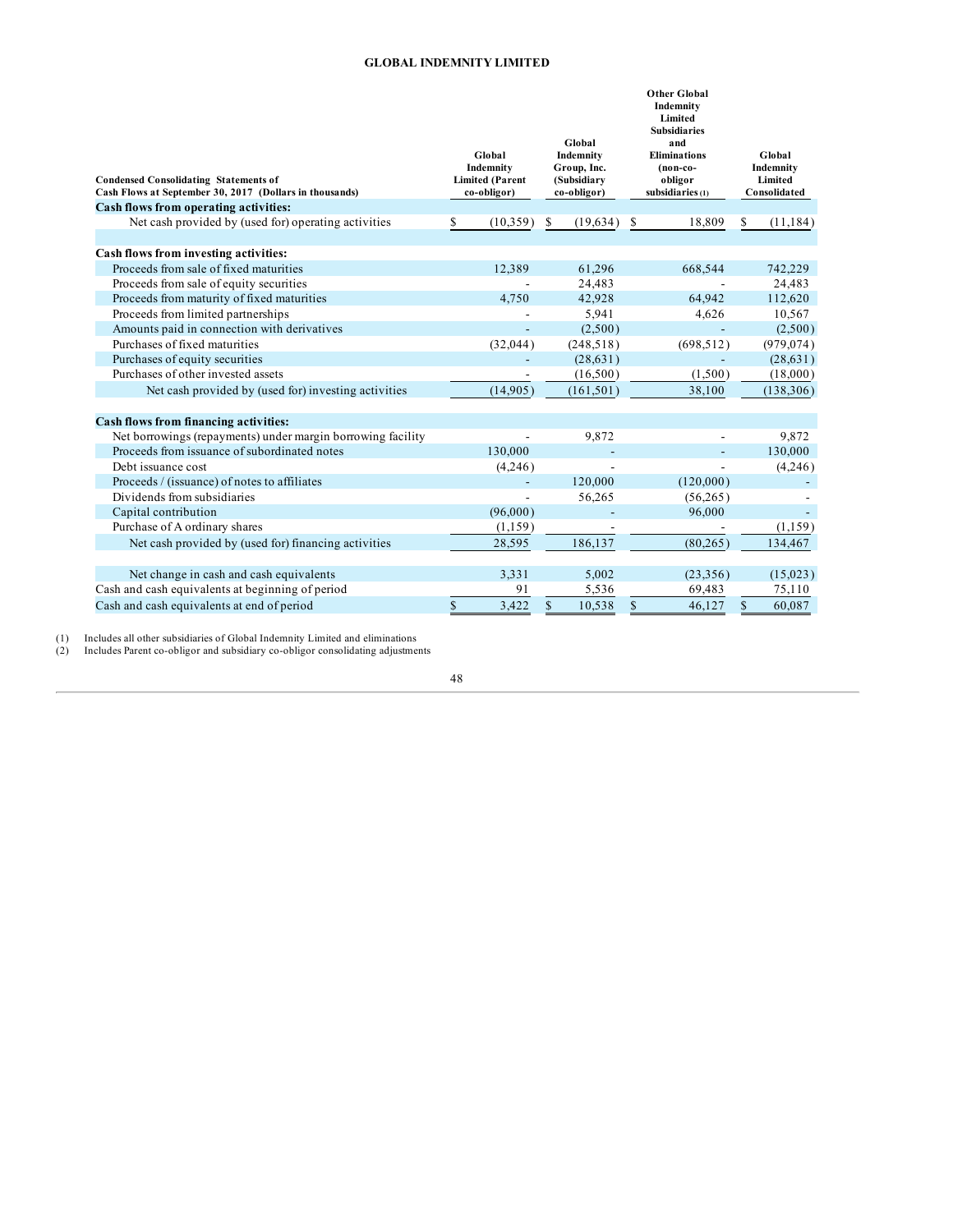#### **15. New Accounting Pronouncements**

#### *Accounting Standards Adopted in 2018*

In July, 2018, the FASB issued new accounting guidance that affected a wide variety of topics in the Codification. The amendments in this update represent changes to clarify, correct errors in, or make minor improvements to the Codification. This amendment is meant to make the Codification easier to understand and easier to apply by eliminating inconsistencies and providing clarification. Some of the amendments in this guidance are effective immediately with the remainder effective for annual periods beginning after December 31, 2018. The adoption of this new accounting guidance did not have a material impact to the Company's financial condition, results of operation, or cash flows.

In March, 2018, the FASB issued new accounting guidance whereby the SEC provided clarification to address any uncertainty or diversity of views in practice related to the application of ASC Topic 740, Income Taxes, in situations where a registrant does not have the necessary information available, prepared, or analyzed (including computations) in reasonable detail to complete the accounting under ASC Topic 740 for certain income tax effects of the TCJA for the reporting period in which the Act was enacted. This guidance is effective immediately. Accordingly, provisional estimates were recorded based on the Company's initial analysis and current interpretation of the legislation and disclosed in the notes above. The adoption of this new accounting guidance did not have a material impact to the Company's financial condition, results of operation, or cash flows.

In February, 2018, the FASB issued new accounting guidance which allows a reclassification from accumulated other comprehensive income to retained earnings for stranded tax effects resulting from the TCJA. The amendments in this Update also require certain disclosures related to stranded tax effects. The guidance is effective for fiscal years beginning after December 15, 2018 and interim periods within those fiscal years. The Company early adopted the provisions of this new guidance on a retrospective basis as of January 1, 2018 and made an election to reclassify, in its entirety, all stranded tax effects related to TCJA. As a result, the Company recorded a cumulative effect adjustment of \$0.1 million which was reclassified from accumulated other comprehensive income to retained earnings. The adoption of this new accounting guidance did not have a material impact to the Company's financial condition, results of operation, or cash flows.

In May, 2017, the FASB issued updated accounting guidance which clarified whether changes to the terms or conditions of a share-based payment award require an entity to apply modification accounting. This guidance is effective for all entities for annual periods, and interim periods within those annual periods, beginning after December 15, 2017. The Company adopted this guidance during the first quarter of 2018. The provisions of this guidance were adopted on a prospective basis. As a result of adopting this guidance, stock based compensation was increased by \$0.2 million and \$0.3 million during the quarter and nine months ended September 30, 2018, respectively. The adjustment was due to the Company entering into an Employment Agreement with its Chief Executive Officer which modified the vesting schedule on 300,000 options issued in 2014. The Company did not record a cumulative effect adjustment to shareholders' equity as a result of adopting this guidance and the adoption of this new accounting guidance did not have a material impact to the Company's financial condition, results of operation, or cash flows.

In October, 2016, the FASB issued new accounting guidance regarding intra-entity transfers of assets other than inventory. Prior to adoption, the tax effects of intra-entity asset transfers (intercompany sales) were deferred until the transferred asset was sold to a third party or otherwise recovered through use. This is an exception to the principle in ASC 740, Income Taxes, that generally requires comprehensive recognition of current and deferred income taxes. The new guidance eliminates the exception for all intra-entity sales of assets other than inventory. As a result, a reporting entity would recognize the tax expense from the sale of the asset in the seller's tax jurisdiction when the transfer occurs, even though the pre-tax effects of that transaction are eliminated in consolidation. Any deferred tax asset that arises in the buyer's jurisdiction would also be recognized at the time of the transfer. Upon adoption on January 1, 2018, the Company applied the provisions of this guidance on a modified retrospective basis resulting in a cumulative-effect adjustment which increased retained earnings by \$0.2 million. The adoption of this new accounting guidance did not have a material impact to the Company's financial condition, results of operation, or cash flows.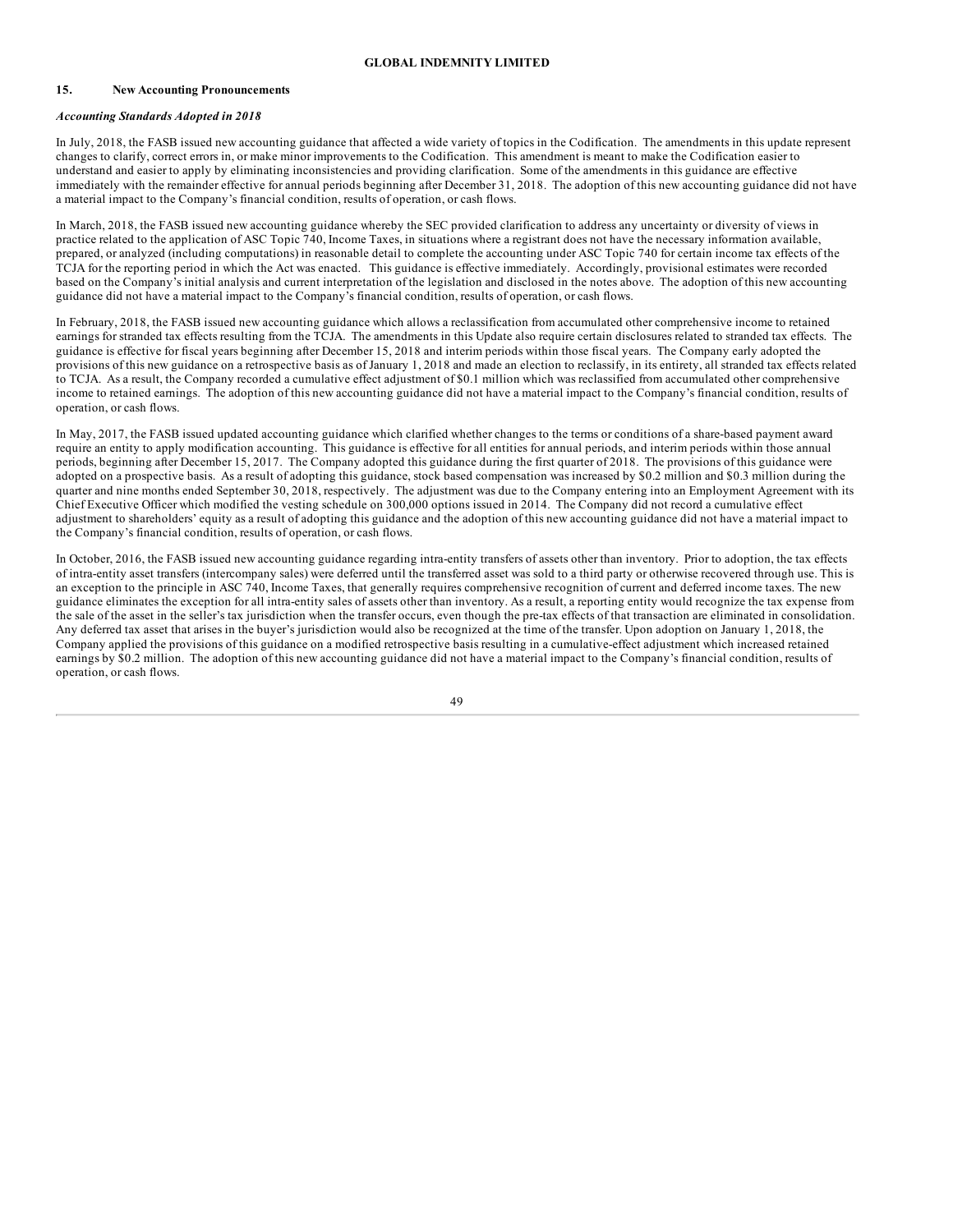In August, 2016, the FASB issued new accounting guidance regarding the classification of certain cash receipts and cash payments within the statements of cash flows. The new guidance addresses eight specific cash flow issues with the objective of reducing the existing diversity in practice. This guidance is effective for public business entities for fiscal periods beginning after December 15, 2017, and interim periods within those fiscal years. Upon adoption on January 1, 2018, the Company made an accounting policy election to use the cumulative earnings approach for presenting distributions received from equity method investees. Under this approach, distributions up to the amount of cumulative equity in earnings recognized will be treated as returns on investment and presented in operating activities and those in excess of that amount will be treated as returns of investment and presented in the investing section. Prior to adoption, all distributions received from equity method investees were presented in the investing section of the consolidated statements of cash flows. The other cash flow issues addressed by the new guidance did not impact the Company. The provisions of this accounting guidance were adopted on a retrospective basis. The adoption of this new accounting guidance did not have a material impact to the Company's financial condition, results of operation, or cash flows.

In January, 2016, the FASB issued new accounting guidance surrounding the accounting for financial instruments. The new guidance addresses certain aspects of recognition, measurement, presentation, and disclosure of financial instruments. In particular, the guidance requires equity investments, except for those accounted for under the equity method of accounting or those that result in consolidation of the investee, to be measured at fair value with the changes in fair value recognized in net income. It also simplifies the impairment assessment of equity investments without readily determinable fair values by requiring a qualitative assessment to identify impairment. This guidance is effective for public business entities for fiscal years beginning after December 15, 2017, including interim periods within those fiscal years. Upon adoption on January 1, 2018, the Company recorded a cumulative effect adjustment, net of tax, of \$10.0 million which reduced accumulated other comprehensive income and increased retained earnings. During the quarter and nine months ended September 30, 2018, net realized investment gains (losses) included a gain of \$2.7 million and loss of \$1.4 million, respectively, related to the change in the fair value of equity investments in accordance with this new accounting guidance.

In May, 2014, the FASB issued new accounting guidance regarding the recognition of revenue from customers arising from the transfer of goods and services. The core principle of the guidance is that an entity should recognize revenue to depict the transfer of promised goods or services to customers in an amount that reflects the consideration to which the entity expects to be entitled in exchange for those goods or services. This guidance is effective for public business entities for annual reporting periods beginning after December 15, 2017, including interim periods within that reporting period. The Company adopted the standard and all related amendments using the modified retrospective method. Long and short duration insurance contracts, which comprise the majority of the Company's revenues, are excluded from this accounting guidance. As such, revenue within the scope of the new guidance primarily includes fee income. The adoption of this new accounting guidance did not have a material impact to the Company's financial condition, results of operation, or cash flows. There were no material changes in the timing or measurement of revenues based upon the guidance. As a result, there is no cumulative effect on retained earnings.

#### *Recently Issued Accounting Guidance Not Yet Adopted*

In August, 2018, the FASB issued new accounting guidance which removed, modified, and added certain disclosures related to Topic 820, Fair Value. This guidance is effective for all fiscal years beginning after December 15, 2019 including interim periods within those fiscal years. The Company does not expect the new guidance to have a material impact on its financial condition, results of operations, or cash flows.

In July, 2018, the FASB issued new accounting guidance related to Update 2016-02 Leases (Topic 842) which clarified or corrected unintended application of the new guidance in Update 2016-02. It also provided entities with an additional and optional transition method to adopt the new lease standard. Under this new transition method, an entity initially applies the new leases standard at the adoption date and recognizes a cumulative effect adjustment to the opening balance sheet of retained earnings. In addition, the amendments in this update also provide lessors with a practical expedient to not separate nonlease components from the associated lease components, and instead, to account for those components as a single component if the non-lease component otherwise would be accounted for under the new revenue guidance, Topic 606. The guidance is effective for fiscal years beginning after December 15, 2018 including interim periods within those fiscal years. The Company is still evaluating the impact of this guidance on the balance sheet and opening retained earnings. The Company expects the new guidance to have minimal impact on the Consolidated Statement of Operations or Consolidated Statement of Cash Flows.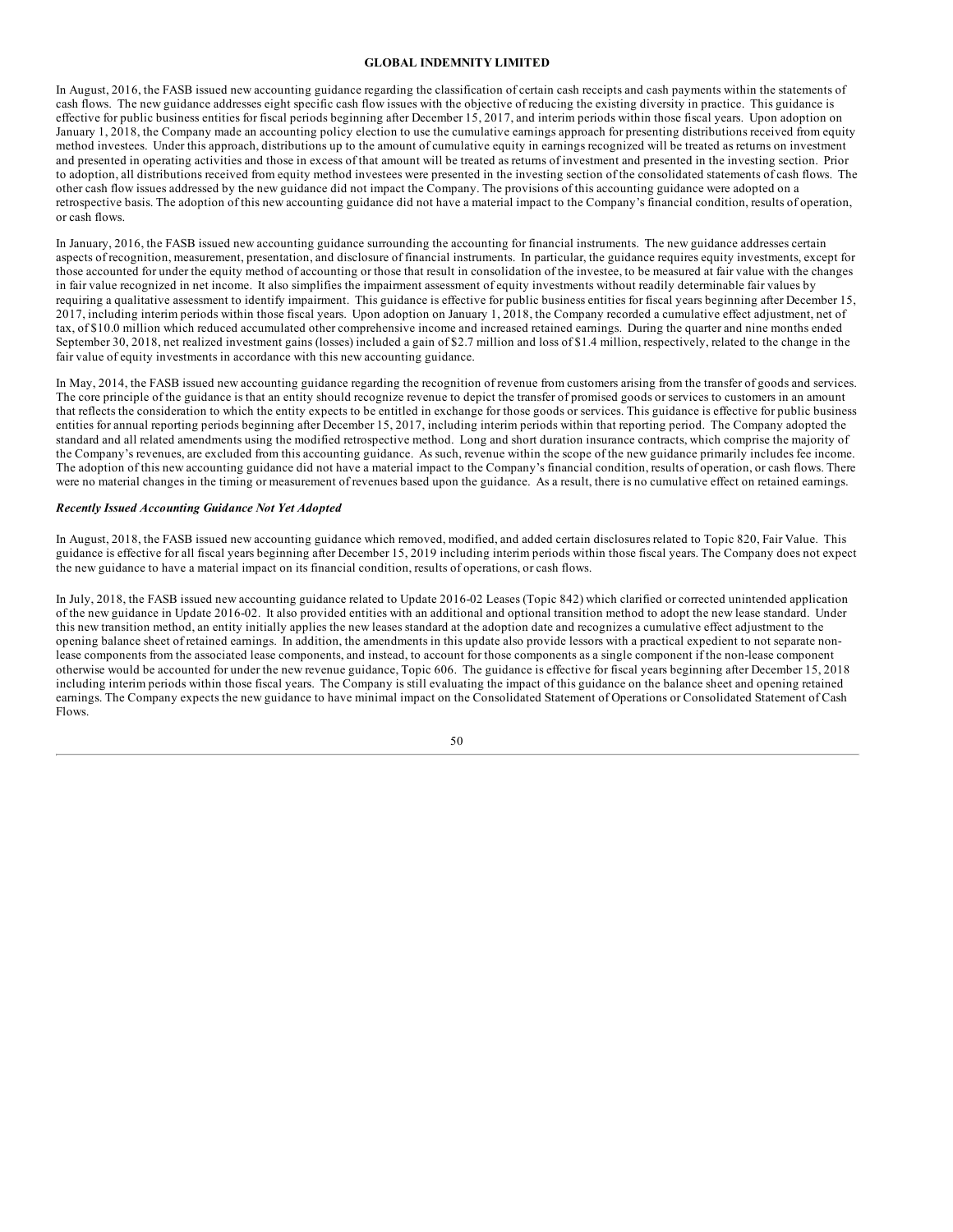In June, 2018, the FASB issued new accounting guidance which expanded the scope of Accounting Standards Codification ("ASC") Topic 718 to include share-based payment transactions for acquiring goods and services from nonemployees. This guidance is effective for fiscal years beginning after December 15, 2018 including interim periods. The Company does not anticipate the new guidance having a material impact on its financial condition, results of operations, or cash flows.

Please see Note 22 of the notes to the consolidated financial statements in Item 8 Part II of the Company's 2017 Annual Report on Form 10-K for more information on accounting pronouncements issued in 2017 which have not been implemented in 2018.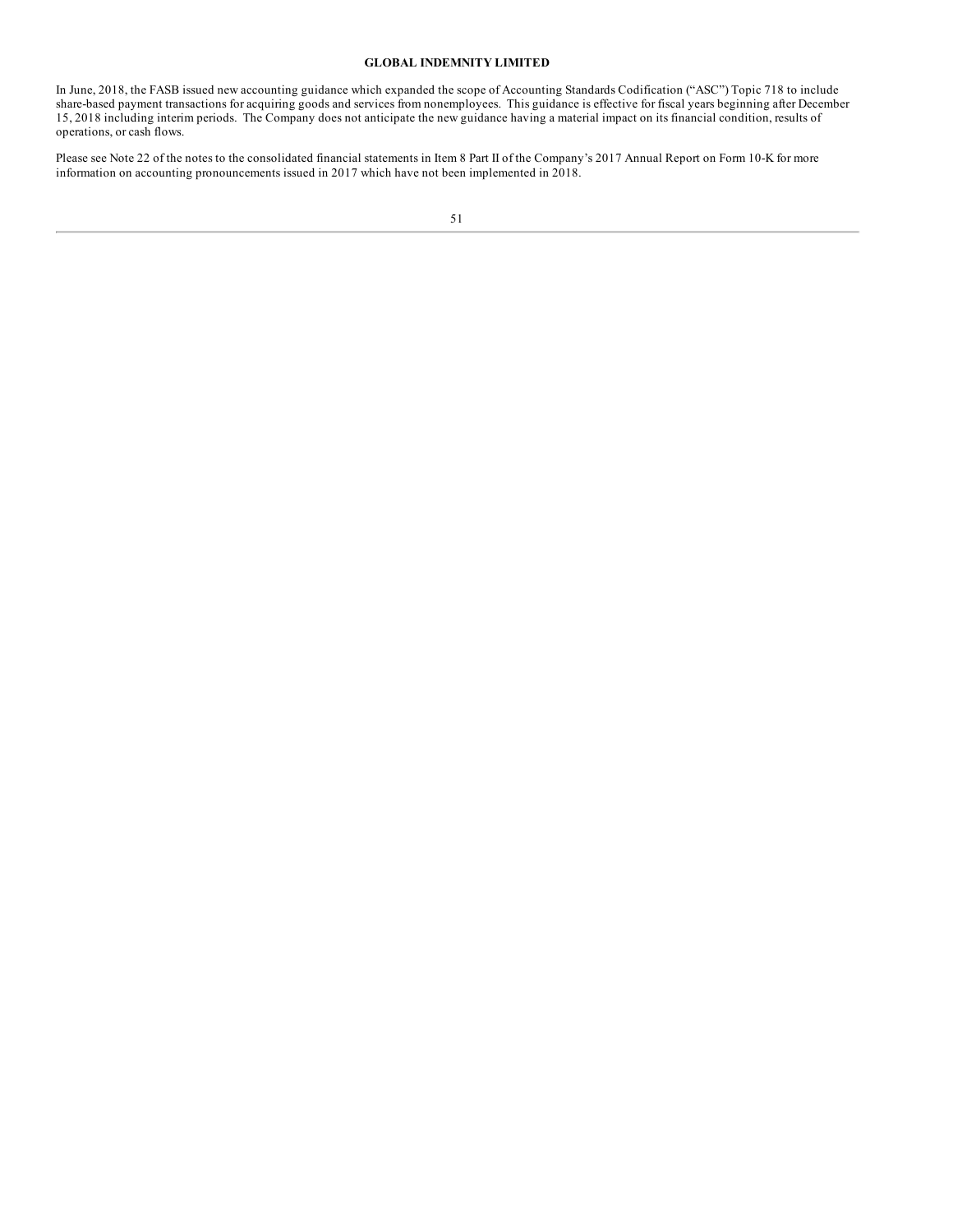## **Item 2. MANAGEMENT'S DISCUSSION AND ANALYSIS OF FINANCIAL CONDITION AND RESULTS OF OPERATIONS**

The following discussion and analysis of the Company's financial condition and results of operations should be read in conjunction with the consolidated financial statements and accompanying notes of Global Indemnity included elsewhere in this report. Some of the information contained in this discussion and analysis or set forth elsewhere in this report, including information with respect to the Company's plans and strategy, constitutes forward-looking statements that involve risks and uncertainties. Please see "Cautionary Note Regarding Forward-Looking Statements" at the end of this Item 2 for a discussion of important factors that could cause actual results to differ materially from the results described in or implied by the forward-looking statements contained herein. For more information regarding the Company's business and operations, please see the Company's Annual Report on Form 10-K for the year ended December 31, 2017.

#### **Recent Developments**

During the quarter ended March 31, 2018, the Company received regulatory approval to terminate the quota share agreement between Global Indemnity Reinsurance and the Company's U.S. insurance companies effective January 1, 2018.

Each quarter, the Board of Directors approved a dividend payment of \$0.25 per ordinary share to all shareholders of record on the close of business on March 21, 2018, June 22, 2018, and September 27, 2018. Dividends of \$3.5 million were paid on March 29, 2018, June 29, 2018, and October 1, 2018.

On April 25, 2018, the Company and Global Indemnity Group, Inc., an indirect wholly owned subsidiary of the Company, entered into an agreement pursuant to which Global Indemnity Group, Inc. agreed to become a subordinated co-obligor with respect to the 7.75% subordinated notes due 2045 and the 7.875% subordinated notes due 2047. Please see Note 7 of the notes to the consolidated financial statements in Item 1 of Part I of this report for further discussion on this transaction.

#### **Overview**

The Company's Commercial Lines segment distribute property and casualty insurance products through a group of approximately 130 professional general agencies that have limited quoting and binding authority, as well as a number of wholesale insurance brokers who in turn sell the Company's insurance products to insureds through retail insurance brokers. Commercial Lines operates predominantly in the excess and surplus lines marketplace. The Company manages its Commercial Lines segment via product classifications. These product classifications are: 1) Penn-America, which includes property and general liability products for small commercial businesses distributed through a select network of wholesale general agents with specific binding authority; 2) United National, which includes property, general liability, and professional lines products distributed through program administrators with specific binding authority; 3) Diamond State, which includes property, casualty, and professional lines products distributed through wholesale brokers and program administrators with specific binding authority; and 4) Vacant Express, which primarily insures dwellings which are currently vacant, undergoing renovation, or are under construction and is distributed through aggregators, brokers, and retail agents.

The Company's Personal Lines segment, via American Reliable, offers specialty personal lines and agricultural coverage through a group of approximately 270 agents, primarily comprised of wholesale general agents, with specific binding authority in the admitted marketplace.

The Company's Reinsurance Operations, consisting solely of the operations of Global Indemnity Reinsurance, currently provides reinsurance solutions through brokers and on a direct basis. Global Indemnity Reinsurance is a Bermuda based treaty reinsurer for specialty property and casualty insurance and reinsurance companies. Global Indemnity Reinsurance conducts business in Bermuda and is focused on using its capital capacity to write catastropheoriented placements and other niche or specialty-focused treaties meeting the Company's risk tolerance and return thresholds.

The Company derives its revenues primarily from premiums paid on insurance policies that it writes and from income generated by its investment portfolio, net of fees paid for investment management services. The amount of insurance premiums that the Company receives is a function of the amount and type of policies it writes, as well as prevailing market prices.

The Company's expenses include losses and loss adjustment expenses, acquisition costs and other underwriting expenses, corporate and other operating expenses, interest, investment expenses, and income taxes. Losses and loss adjustment expenses are estimated by management and reflect the Company's best estimate of ultimate losses and costs arising during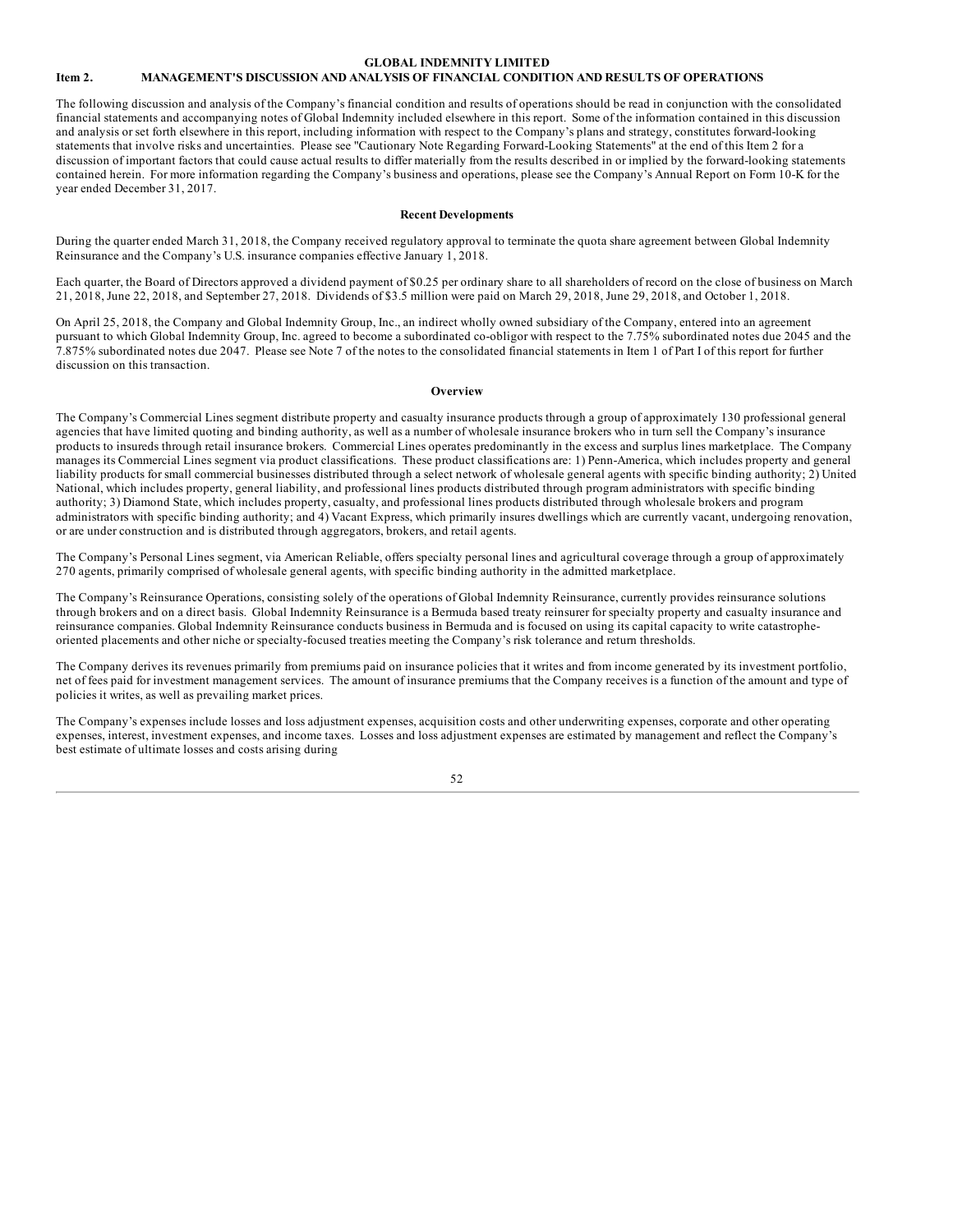the reporting period and revisions of prior period estimates. The Company records its best estimate of losses and loss adjustment expenses considering both internal and external actuarial analyses of the estimated losses the Company expects to incur on the insurance policies it writes. The ultimate losses and loss adjustment expenses will depend on the actual costs to resolve claims. Acquisition costs consist principally of commissions and premium taxes that are typically a percentage of the premiums on the insurance policies the Company writes, net of ceding commissions earned from reinsurers. Other underwriting expenses consist primarily of personnel expenses and general operating expenses related to underwriting activities. Corporate and other operating expenses are comprised primarily of outside legal fees, other professional and accounting fees, directors' fees, management fees & advisory fees, and salaries and benefits for company personnel whose services relate to the support of corporate activities. Interest expense is primarily comprised of amounts due on outstanding debt.

#### **Critical Accounting Estimates and Policies**

The Company's consolidated financial statements are prepared in conformity with GAAP, which require it to make estimates and assumptions that affect the reported amounts of assets and liabilities at the date of the financial statements and the reported amounts of revenues and expenses during the reporting periods. Actual results could differ from those estimates and assumptions.

The most critical accounting policies involve significant estimates and include those used in determining the liability for unpaid losses and loss adjustment expenses, recoverability of reinsurance receivables, investments, fair value measurements, goodwill and intangible assets, deferred acquisition costs, and taxation. For a detailed discussion on each of these policies, please see the Company's Annual Report on Form 10-K for the year ended December 31, 2017. There have been no significant changes to any of these policies or underlying methodologies during the current year except for the following:

- The Company adopted new accounting guidance which requires equity investments, except for those accounted for under the equity method of accounting or those that result in consolidation of the investee, to be measured at fair value with the changes in fair value recognized in net income.
- The Company adopted new accounting guidance regarding the classification of certain cash receipts and cash payments within the statement of cash flows. Upon adoption, the Company made a policy election to use the cumulative earnings approach for presenting distributions received from equity method investees. Under this approach, distributions up to the amount of cumulative equity in earnings recognized will be treated as returns on investment and presented in operating activities and those in excess of that amount will be treated as returns of investment and presented in the investing section.
- The Company adopted new accounting guidance regarding intra-entity transfers of assets other than inventory. Upon adoption, the Company now recognizes the tax expense from the sale of the asset in the appropriate tax jurisdiction when the transfer occurs, even though the pre-tax effects of that transaction are eliminated in consolidation. Any deferred tax asset that arises would also be recognized at the time of the transfer.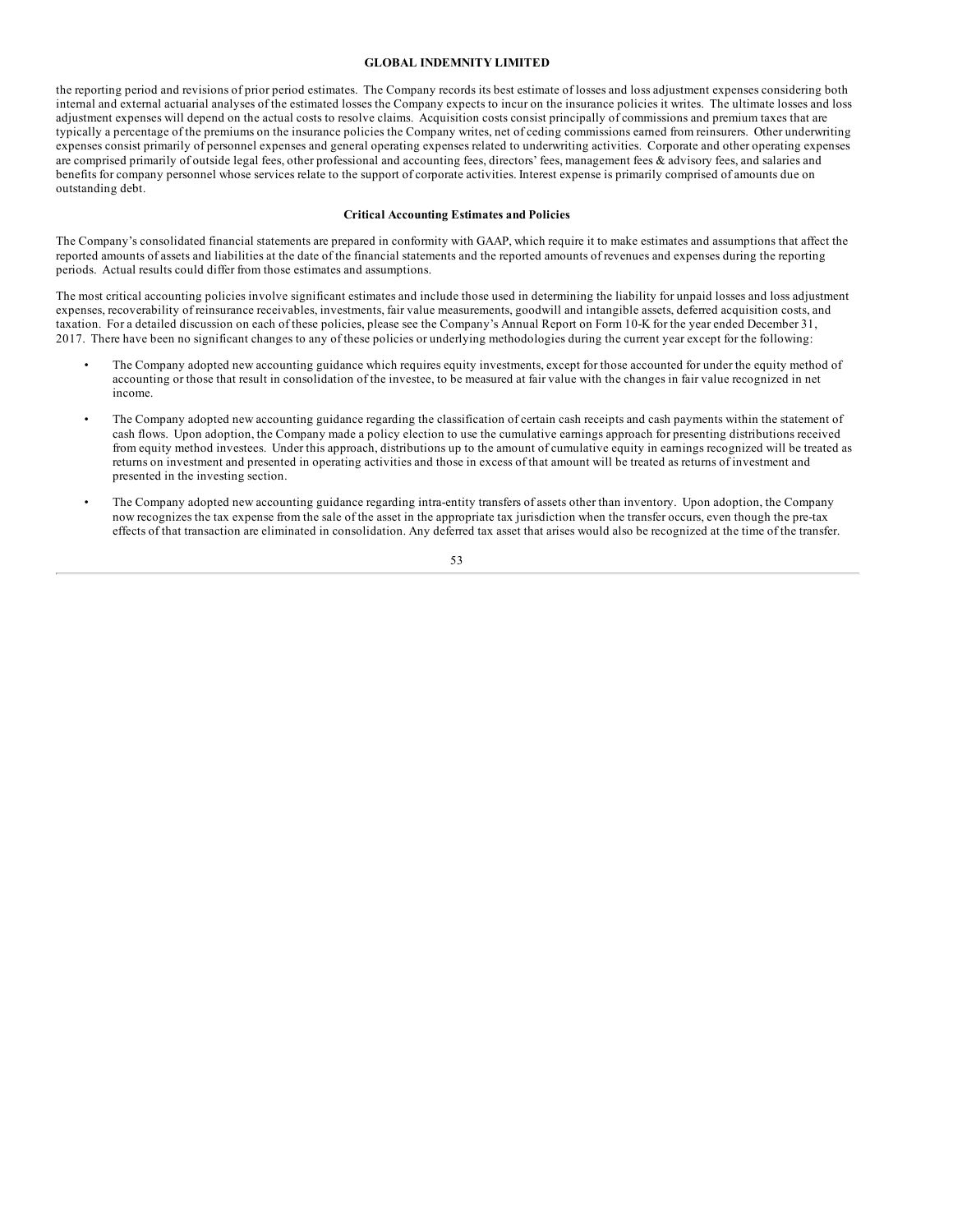#### **Results of Operations**

The following table summarizes the Company's results for the quarters and nine months ended September 30, 2018 and 2017:

|                                                   | <b>Quarters Ended</b><br>September 30, |              |           | $\frac{0}{0}$  |              | <b>Nine Months Ended</b><br>September 30, |    | $\%$      |             |
|---------------------------------------------------|----------------------------------------|--------------|-----------|----------------|--------------|-------------------------------------------|----|-----------|-------------|
| (Dollars in thousands)                            | 2018                                   |              | 2017      | Change         |              | 2018                                      |    | 2017      | Change      |
| Gross premiums written                            | 135,606                                | $\mathbb{S}$ | 126,054   | $7.6\%$        |              | 418,670                                   | \$ | 393,699   | $6.3\%$     |
| Net premiums written                              | \$<br>116,233                          |              | \$109,045 | $6.6\%$        | $\mathbb{S}$ | 360,557                                   |    | \$344,348 | $4.7\%$     |
| Net premiums earned                               | \$<br>120,528                          | <sup>S</sup> | 108,619   | 11.0%          | S.           | 342,447                                   | S. | 328,818   | $4.1\%$     |
| Other income                                      | 411                                    |              | 2,294     | $(82.1\%)$     |              | 1,289                                     |    | 5,444     | $(76.3\%)$  |
| Total revenues                                    | 120,939                                |              | 110,913   | $9.0\%$        |              | 343,736                                   |    | 334,262   | 2.8%        |
| Losses and expenses:                              |                                        |              |           |                |              |                                           |    |           |             |
| Net losses and loss adjustment expenses           | 80,493                                 |              | 82,395    | $(2.3\%)$      |              | 195,426                                   |    | 202,656   | $(3.6\%)$   |
| Acquisition costs and other underwriting expenses | 48,680                                 |              | 45,002    | 8.2%           |              | 141,196                                   |    | 135,010   | $4.6\%$     |
| Underwriting income (loss)                        | (8,234)                                |              | (16, 484) | $(50.0\%)$     |              | 7,114                                     |    | (3, 404)  | $(309.0\%)$ |
| Net investment income                             | 11,750                                 |              | 10,134    | 15.9%          |              | 34,108                                    |    | 27,618    | 23.5%       |
| Net realized investment gains (losses)            | 5,319                                  |              | (963)     | <b>NM</b>      |              | 7,833                                     |    | (850)     | <b>NM</b>   |
| Corporate and other operating expenses            | (3, 475)                               |              | (4,630)   | $(24.9\%)$     |              | (23, 653)                                 |    | (11,045)  | 114.2%      |
| Interest expense                                  | (4,924)                                |              | (4,836)   | 1.8%           |              | (14, 725)                                 |    | (12,065)  | 22.0%       |
| Income (loss) before income taxes                 | 436                                    |              | (16,779)  | $(102.6\%)$    |              | 10,677                                    |    | 254       | <b>NM</b>   |
| Income tax benefit                                | 3,292                                  |              | 7,855     | $(58.1\%)$     |              | 5,944                                     |    | 13,193    | $(54.9\%)$  |
| Net income (loss)                                 | \$<br>3,728                            | \$           | (8,924)   | $(141.8\%)$ \$ |              | 16,621                                    | \$ | 13,447    | 23.6%       |
|                                                   |                                        |              |           |                |              |                                           |    |           |             |
| <b>Underwriting Ratios:</b>                       |                                        |              |           |                |              |                                           |    |           |             |
| Loss ratio $(1)$ :                                | 66.8%                                  |              | 75.9%     |                |              | 57.1%                                     |    | 61.6%     |             |

# NM – not meaningful

(1) The loss ratio is a GAAP financial measure that is generally viewed in the insurance industry as an indicator of underwriting profitability and is calculated by dividing net losses

and loss adjustment expenses by net premiums earned.<br>(2) The expense ratio is a GAAP financial measure that is calculated by dividing the sum of acquisition costs and other underwriting expenses by net premiums earned.

Expense ratio (2)  $\frac{40.4\%}{41.4\%}$   $\frac{41.4\%}{41.2\%}$   $\frac{41.2\%}{41.1\%}$ Combined ratio (3) 107.2% 117.3% 98.3% 102.7%

(3) The combined ratio is a GAAP financial measure and is the sum of the Company's loss and expense ratios.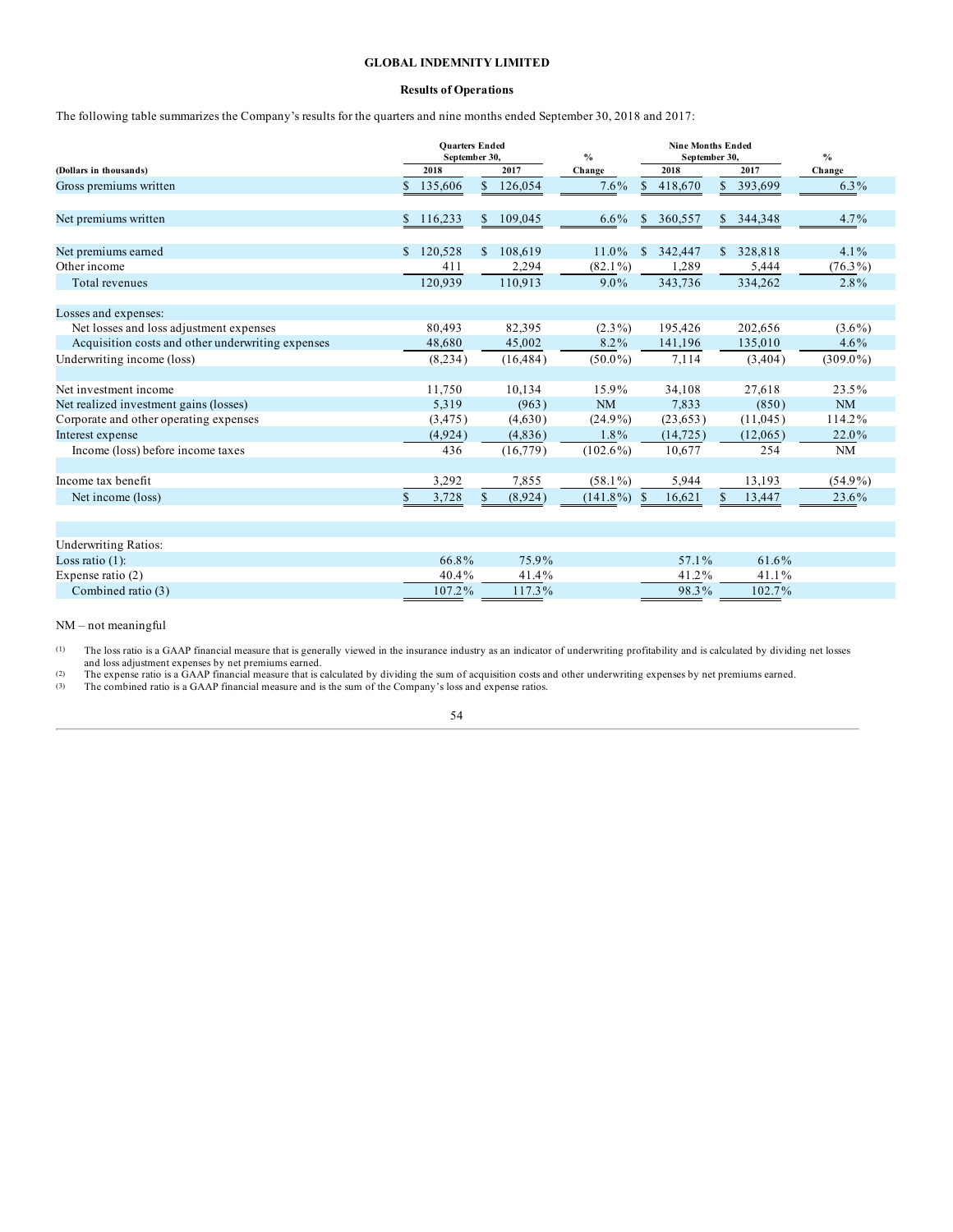#### *Premiums*

The following table summarizes the change in premium volume by business segment:

|                              |     | <b>Ouarters Ended</b><br>September 30, |    |         |                          |         |     |           |            |
|------------------------------|-----|----------------------------------------|----|---------|--------------------------|---------|-----|-----------|------------|
| (Dollars in thousands)       |     | 2018                                   |    | 2017    | % Change                 | 2018    |     | 2017      | % Change   |
| Gross premiums written $(1)$ |     |                                        |    |         |                          |         |     |           |            |
| Commercial Lines (4)         | \$  | 63,177                                 | S  | 53,113  | 18.9%<br>S               | 186,923 | S.  | 155,776   | 20.0%      |
| Personal Lines $(3)(4)$      |     | 63,072                                 |    | 60.962  | $3.5\%$                  | 191,782 |     | 192,551   | $(0.4\%)$  |
| Reinsurance (5)              |     | 9,357                                  |    | 11,979  | $(21.9\%)$               | 39,965  |     | 45,372    | $(11.9\%)$ |
| Total gross premiums written |     | 135,606                                |    | 126,054 | $7.6\%$<br><sup>S</sup>  | 418,670 |     | 393,699   | $6.3\%$    |
| Ceded premiums written       |     |                                        |    |         |                          |         |     |           |            |
| Commercial Lines (4)         | \$  | 7,016                                  | S  | 6,642   | $5.6\%$<br><sup>\$</sup> | 21,106  | \$. | 18,751    | $12.6\%$   |
| Personal Lines (4)           |     | 12,353                                 |    | 10,355  | 19.3%                    | 37,001  |     | 30,572    | 21.0%      |
| Reinsurance (5)              |     | 4                                      |    | 12      | $(66.7\%)$               | 6       |     | 28        | $(78.6\%)$ |
| Total ceded premiums written |     | 19,373                                 |    | 17,009  | 13.9%                    | 58,113  |     | 49,351    | 17.8%      |
| Net premiums written (2)     |     |                                        |    |         |                          |         |     |           |            |
| Commercial Lines (4)         | \$. | 56.161                                 | S. | 46.471  | 20.9%<br>S               | 165,817 | \$. | 137,025   | 21.0%      |
| Personal Lines (4)           |     | 50,719                                 |    | 50,607  | $0.2\%$                  | 154,781 |     | 161,979   | $(4.4\%)$  |
| Reinsurance (5)              |     | 9,353                                  |    | 11,967  | $(21.8\%)$               | 39,959  |     | 45,344    | $(11.9\%)$ |
| Total net premiums written   |     | 116,233                                | S. | 109,045 | $6.6\%$<br>-S            | 360,557 |     | \$344,348 | $4.7\%$    |
| Net premiums earned          |     |                                        |    |         |                          |         |     |           |            |
| Commercial Lines (4)         | \$  | 56,352                                 | S  | 44,778  | 25.8%<br>S               | 155,966 | S   | 133,289   | 17.0%      |
| Personal Lines (4)           |     | 50,841                                 |    | 52,268  | $(2.7\%)$                | 151,333 |     | 164.102   | $(7.8\%)$  |
| Reinsurance (5)              |     | 13,335                                 |    | 11,573  | 15.2%                    | 35,148  |     | 31,427    | 11.8%      |
| Total net premiums earned    |     | 120,528                                |    | 108,619 | 11.0%                    | 342,447 |     | 328,818   | $4.1\%$    |

NM – not meaningful

(1) Gross premiums written represent the amount received or to be received for insurance policies written without reduction for reinsurance costs, ceded premiums, or other deductions.

(2) Net premiums written equal gross premiums written less ceded premiums written.

Includes business written by American Reliable that was ceded to insurance companies owned by Assurant under a 100% quota share reinsurance agreement of (\$3) and (\$1,427) during the quarters ended September 30, 2018 and 2017, respectively, and (\$1,859) and (\$185) during the nine months ended September 30, 2018 and 2017, respectively.

(4) Includes business ceded to the Company's Reinsurance Operations.<br>
(5) External business only excluding business assumed from affiliates

External business only, excluding business assumed from affiliates.

Gross premiums written increased by 7.6% and 6.3% for the quarter and nine months ended September 30, 2018, respectively, as compared to same period in 2017. Gross premiums written include business written by American Reliable that was ceded to insurance entities owned by Assurant under a 100% quota share reinsurance agreement in the amount of (\$3) and (\$1,427) for the quarters ended September 30, 2018 and 2017, respectively and (\$1,859) and (\$185) for the nine months ended September 30, 2018 and 2017, respectively. Excluding the business that is ceded 100% to insurance entities owned by Assurant, gross premiums written increased by 6.4% and 6.8% for the quarter and nine months ended September 30, 2018, respectively, as compared to same period in 2017. For the quarter ended September 30, 2018, the increase is mainly due to premium growth within Commercials Lines which is primarily being driven by rate increases mainly due to catastrophe experienced in the prior year, new programs, and increased interaction with agents offset by decline in Reinsurance Operations primarily due to the non-renewal of a treaty. For the nine months ended September 30, 2018, the increase is mainly due to the premium growth within the Company's Commercial Lines partially offset by a reduction in premiums written within the Company's Reinsurance Operations. The growth experienced in Commercial Lines is primarily being driven by rate increases mainly due to catastrophes experienced in the prior year, new programs, and increased interactions with agents. The reduction in gross premiums written within the Company's Reinsurance Operations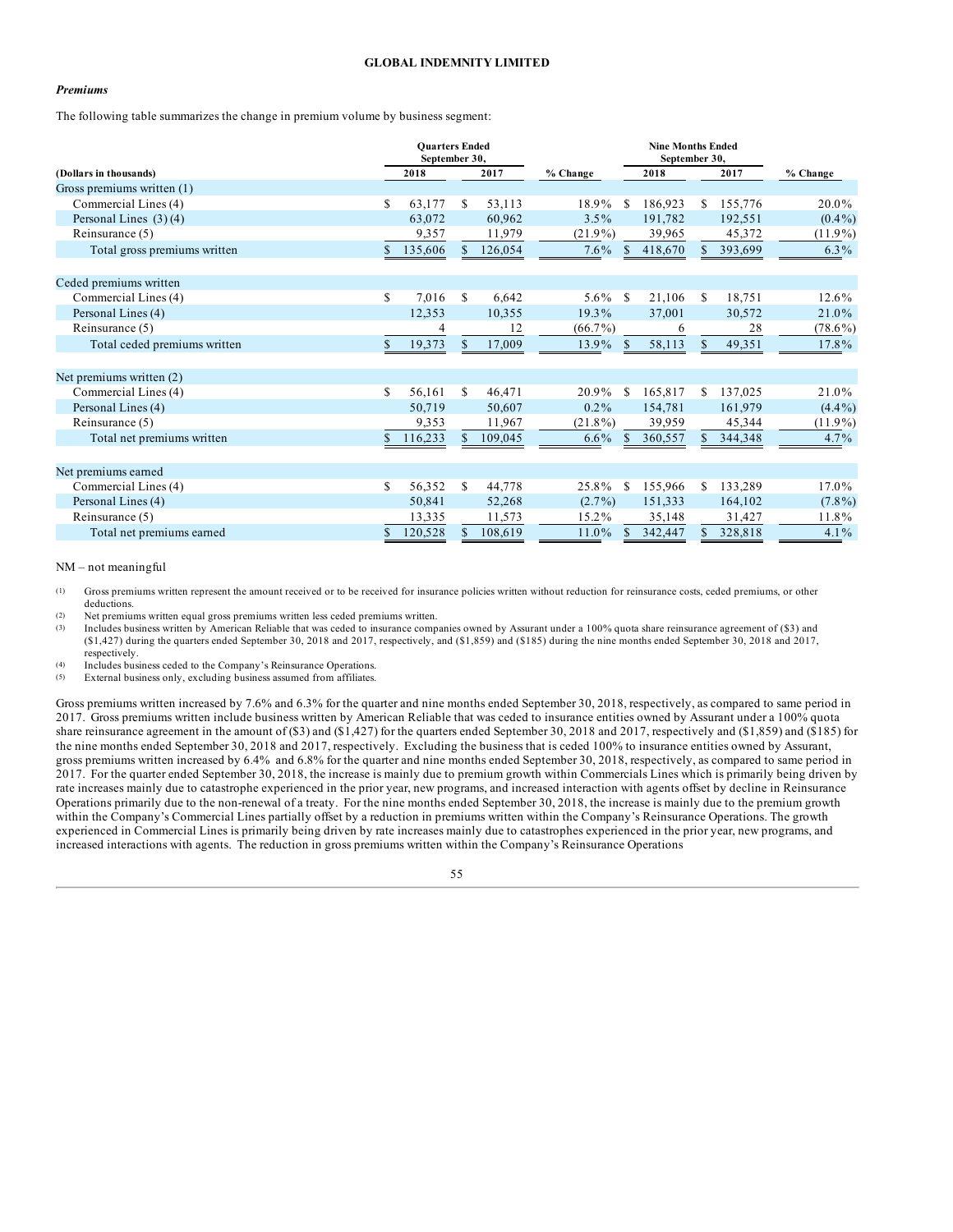is primarily due to the non-renewal of a treaty partially offset by growth in the property catastrophe treaties and professional liability portfolio.

#### *Net Retention*

The ratio of net premiums written to gross premiums written is referred to as the Company's net premium retention. The Company's net premium retention is summarized by segments as follows:

|                         | <b>Ouarters Ended</b><br>September 30, |       | Point         | <b>Nine Months Ended</b><br>September 30, |       | Point  |
|-------------------------|----------------------------------------|-------|---------------|-------------------------------------------|-------|--------|
| (Dollars in thousands)  | 2018                                   | 2017  | <b>Change</b> | 2018                                      | 2017  | Change |
| <b>Commercial Lines</b> | 88.9%                                  | 87.5% | 1.4           | 88.7%                                     | 88.0% | 0.7    |
| Personal Lines (1)      | 80.4%                                  | 81.1% | (0.7)         | 79.9%                                     | 84.0% | (4.1)  |
| Reinsurance             | $100.0\%$                              | 99.9% | 0.1           | $100.0\%$                                 | 99.9% | 0.1    |
| Total $(1)$             | 85.7%                                  | 85.5% | 0.2           | 85.7%                                     | 87.4% | (1.7)  |

**(1)** Excludes business written by American Reliable that was ceded to insurance companies owned by Assurant under a 100% quota share reinsurance agreement of (\$3) and (\$1,427) during the quarters ended September 30, 2018 and 2017, respectively, and (\$1,859) and (\$185) during the nine months ended September 30, 2018 and 2017, respectively.

The net premium retention for the quarter and nine months ended September 30, 2018 increased by 0.2 points and decreased by 1.7 points, respectively, as compared to the same period in 2017. The change in retention for the nine months ended September 30, 2018 is primarily driven by the Company's Personal Lines. The net premium retention for the nine months ended September 30, 2018 decreased by 4.1 points for Personal Lines as compared to 2017 primarily due to primarily due to the Property Catastrophe Quota Share Treaty that became effective on April 15, 2017. Please see the Liquidity section within Item 7 of Part II in the Company's 2017 Annual Report on Form 10-K for additional information on the Property Catastrophe Quota Share.

#### *Net Premiums Earned*

Net premiums earned within the Commercial Lines segment increased by 25.8% and 17.0% for the quarter and nine months ended September 30, 2018, respectively, as compared to the same period in 2017. The increase in net premiums earned was primarily due to an increase in gross premiums written. Property net premiums earned were \$31.0 million and \$22.0 million for the quarters ended September 30, 2018 and 2017, respectively, and \$81.3 million and \$67.6 million for the nine months ended September 30, 2018 and 2017, respectively. Casualty net premiums earned were \$25.4 million and \$22.8 million for the quarters ended September 30, 2018 and 2017, respectively, and \$74.7 million and \$65.7 million for the nine months ended September 30, 2018 and 2017, respectively.

Net premiums earned within the Personal Lines segment decreased by 2.7% and 7.8% for the quarter and nine months ended September 30, 2018, respectively, as compared to the same period in 2017 primarily due to a slight decline in gross premiums written in previous quarters as well as additional premiums being ceded due to the Property Catastrophe Quota Share Treaty that became effective on April 15, 2017. Property net premiums earned were \$43.5 million and \$44.3 million for the quarters ended September 30, 2018 and 2017, respectively, and \$128.4 million and \$139.5 million for the nine months ended September 30, 2018 and 2017, respectively. Casualty net premiums earned were \$7.4 million and \$8.0 million for the quarters ended September 30, 2018 and 2017, respectively, and \$23.0 million and \$24.6 million for the nine months ended September 30, 2018 and 2017, respectively.

Net premiums earned within the Reinsurance Operations segment increased by 15.2% and 11.8% for the quarter and nine months ended September 30, 2018, respectively, as compared to the same period in 2017 primarily due to growth in gross premiums written within the property and professional lines of business as well as earnings from a treaty that was non-renewed. Property net premiums earned were \$11.7 million and \$10.4 million for the quarters ended September 30, 2018 and 2017, respectively, and \$30.7 million and \$27.8 million for the nine months ended September 30, 2018 and 2017, respectively. Casualty net premiums earned were \$1.7 million and \$1.2 million for the quarters ended September 30, 2018 and 2017, respectively, and \$4.4 million and \$3.6 million for the nine months ended September 30, 2018 and 2017, respectively.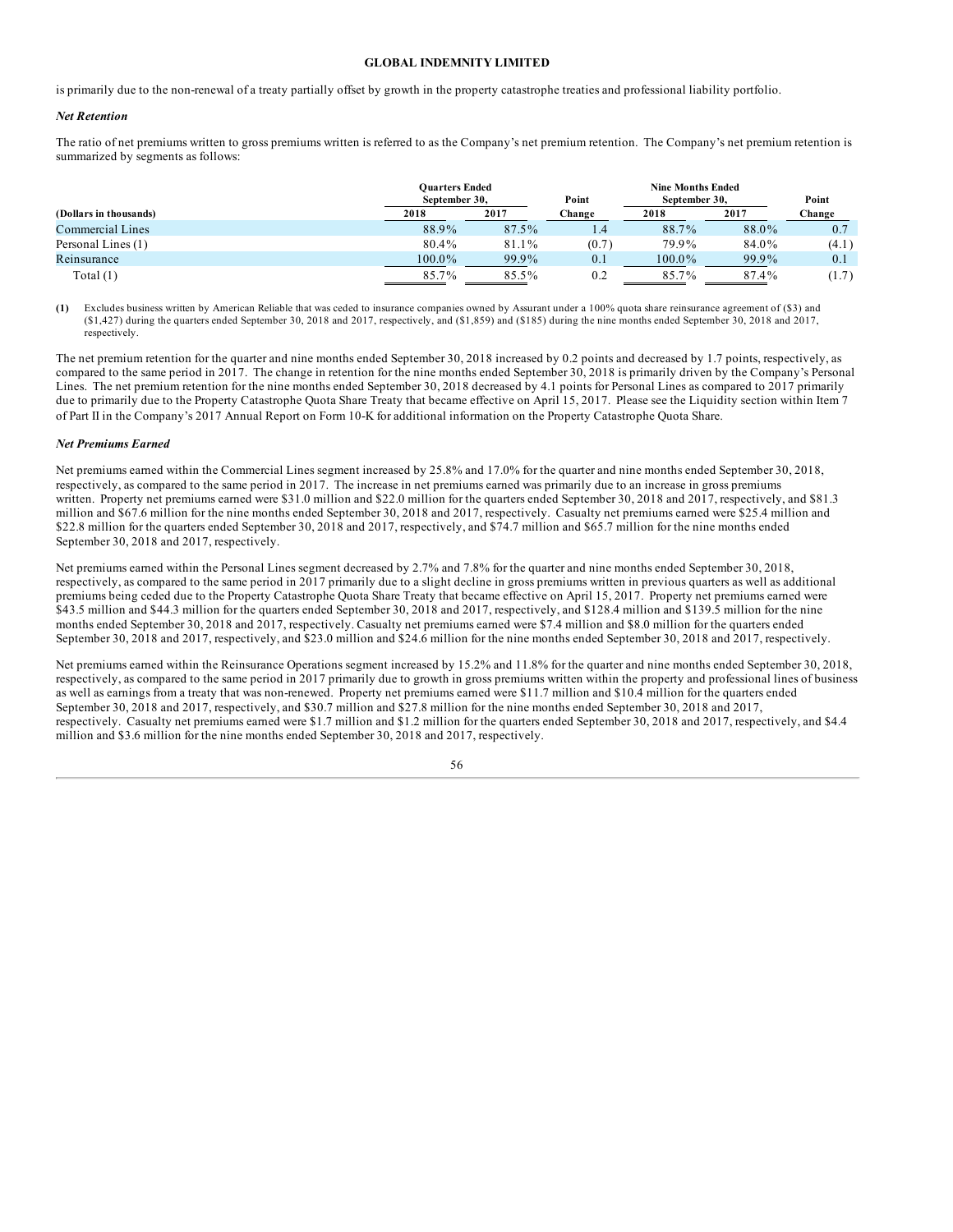#### *Reserves*

Management's best estimate at September 30, 2018 was recorded as the loss reserve. Management's best estimate is as of a particular point in time and is based upon known facts, the Company's actuarial analyses, current law, and the Company's judgment. This resulted in carried gross and net reserves of \$608.6 million and \$522.3 million, respectively, as of September 30, 2018. A breakout of the Company's gross and net reserves, as of September 30, 2018, is as follows:

|                               | <b>Gross Reserves</b> |         |    |                  |    |         |  |  |  |  |  |  |
|-------------------------------|-----------------------|---------|----|------------------|----|---------|--|--|--|--|--|--|
| (Dollars in thousands)        |                       | Case    |    | IBNR(1)          |    | Total   |  |  |  |  |  |  |
| <b>Commercial Lines</b>       | \$                    | 114,067 | S  | 295,181          | S. | 409,248 |  |  |  |  |  |  |
| Personal Lines                |                       | 33.996  |    | 73.213           |    | 107,209 |  |  |  |  |  |  |
| <b>Reinsurance Operations</b> |                       | 30,949  |    | 61,201           |    | 92,150  |  |  |  |  |  |  |
| Total                         |                       | 179,012 |    | 429,595          |    | 608,607 |  |  |  |  |  |  |
|                               |                       |         |    | Net Reserves (2) |    |         |  |  |  |  |  |  |
| (Dollars in thousands)        |                       | Case    |    | IBNR(1)          |    | Total   |  |  |  |  |  |  |
| <b>Commercial Lines</b>       | \$                    | 92.389  | S. | 249,308          | \$ | 341,697 |  |  |  |  |  |  |
| Personal Lines                |                       | 28.492  |    | 60.231           |    | 88,723  |  |  |  |  |  |  |
| <b>Reinsurance Operations</b> |                       | 30.949  |    | 60.964           |    | 91,913  |  |  |  |  |  |  |
| Total                         |                       | 151,830 |    | 370,503          |    | 522,333 |  |  |  |  |  |  |

(1) Losses incurred but not reported, including the expected future emergence of case reserves.

(2) Does not include reinsurance receivable on paid losses.

Each reserve category has an implicit frequency and severity for each accident year as a result of the various assumptions made. If the actual levels of loss frequency and severity are higher or lower than expected, the ultimate losses will be different than management's best estimate. For most of its reserve categories, the Company believes that frequency can be predicted with greater accuracy than severity. Therefore, the Company believes management's best estimate is more likely influenced by changes in severity than frequency. The following table, which the Company believes reflects a reasonable range of variability around its best estimate based on historical loss experience and management's judgment, reflects the impact of changes (which could be favorable or unfavorable) in frequency and severity on the Company's current accident year net loss estimate of \$222.9 million for claims occurring during the nine months ended September 30, 2018:

|                         |        | <b>Severity Change</b> |           |  |           |   |           |              |              |  |        |  |  |
|-------------------------|--------|------------------------|-----------|--|-----------|---|-----------|--------------|--------------|--|--------|--|--|
| (Dollars in thousands)  |        |                        | $-10%$    |  | $-5%$     |   | $0\%$     |              | 5%           |  | 10%    |  |  |
| <b>Frequency Change</b> | $-5\%$ | \$                     | (32, 321) |  | (21, 733) | S | (11, 145) | <sup>3</sup> | (557)<br>- 5 |  | 10,031 |  |  |
|                         | $-3\%$ |                        | (28,308)  |  | (17, 498) |   | (6,687)   |              | 4,124        |  | 14,934 |  |  |
|                         | $-2\%$ |                        | (26,302)  |  | (15,380)  |   | (4, 458)  |              | 6,464        |  | 17,386 |  |  |
|                         | $-1\%$ |                        | (24, 296) |  | (13, 263) |   | (2,229)   |              | 8,805        |  | 19,838 |  |  |
|                         | $0\%$  |                        | (22, 290) |  | (11, 145) |   | ۰         |              | 11,145       |  | 22,290 |  |  |
|                         | $1\%$  |                        | (20, 284) |  | (9,027)   |   | 2.229     |              | 13,485       |  | 24,742 |  |  |
|                         | $2\%$  |                        | (18, 278) |  | (6,910)   |   | 4,458     |              | 15,826       |  | 27,194 |  |  |
|                         | 3%     |                        | (16,272)  |  | (4,792)   |   | 6,687     |              | 18,166       |  | 29,646 |  |  |
|                         | 5%     |                        | (12,260)  |  | (557)     |   | 11,145    |              | 22,847       |  | 34,550 |  |  |
|                         |        |                        |           |  |           |   |           |              |              |  |        |  |  |

The Company's net reserves for losses and loss adjustment expenses of \$522.3 million as of September 30, 2018 relate to multiple accident years. Therefore, the impact of changes in frequency and severity for more than one accident year could be higher or lower than the amounts reflected above.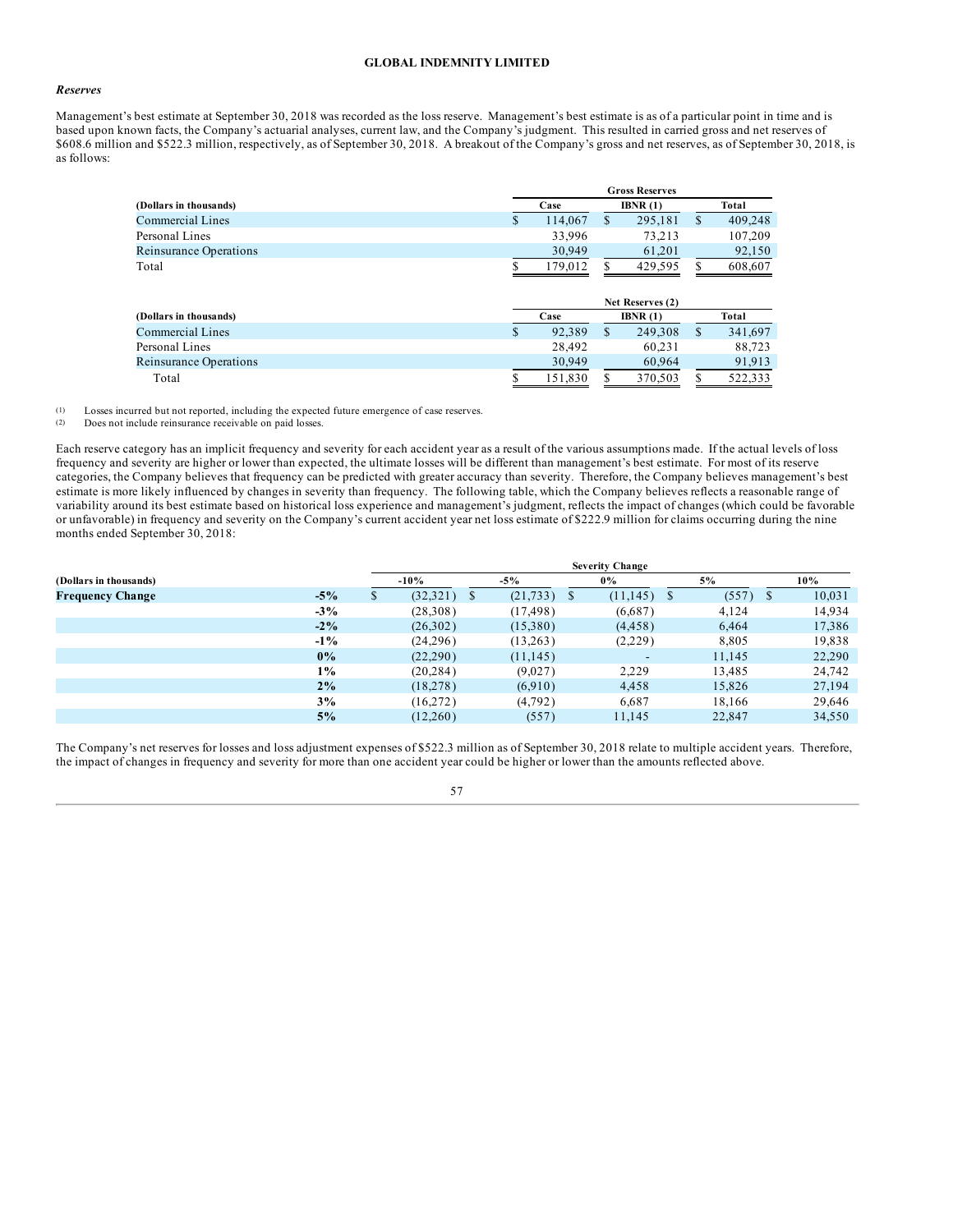## *Underwriting Results*

# *Commercial Lines*

The components of income from the Company's Commercial Lines segment and corresponding underwriting ratios are as follows:

| (Dollars in thousands)                                | <b>Ouarters Ended</b><br>September 30, |   |         | $\frac{0}{0}$ |    | <b>Nine Months Ended</b><br>September 30, | $\%$ |           |             |
|-------------------------------------------------------|----------------------------------------|---|---------|---------------|----|-------------------------------------------|------|-----------|-------------|
|                                                       | 2018(2)                                |   | 2017(2) | Change        |    | 2018(2)                                   |      | 2017(2)   | Change      |
| Gross premiums written                                | 63,177                                 |   | 53,113  | 18.9%         | S  | 186,923                                   | S.   | 155,776   | 20.0%       |
|                                                       |                                        |   |         |               |    |                                           |      |           |             |
| Net premiums written                                  | 56,161                                 |   | 46,471  | 20.9%         | S. | 165,817                                   |      | \$137,025 | 21.0%       |
|                                                       |                                        |   |         |               |    |                                           |      |           |             |
| Net premiums earned                                   | \$<br>56,352                           | S | 44,778  | 25.8%         | \$ | 155,966                                   | S.   | 133.289   | $17.0\%$    |
| Other income                                          |                                        |   |         |               |    |                                           |      | 78        | $(100.0\%)$ |
| Total revenues                                        | 56,352                                 |   | 44,778  | 25.8%         |    | 155,966                                   |      | 133,367   | $16.9\%$    |
|                                                       |                                        |   |         |               |    |                                           |      |           |             |
| Losses and expenses:                                  |                                        |   |         |               |    |                                           |      |           |             |
| Net losses and loss adjustment expenses               | 31,899                                 |   | 19,095  | 67.1%         |    | 82,023                                    |      | 53,688    | 52.8%       |
| Acquisition costs and other underwriting expenses (1) | 22,533                                 |   | 18,237  | 23.6%         |    | 62,789                                    |      | 55,398    | $13.3\%$    |
| Underwriting income (loss)                            | 1,920                                  |   | 7,446   | $(74.2\%)$    |    | 11,154                                    |      | 24,281    | $(54.1\%)$  |

|                             | <b>Quarters Ended</b><br>September 30. |            | Point  | <b>Nine Months Ended</b><br>September 30, |            | Point  |
|-----------------------------|----------------------------------------|------------|--------|-------------------------------------------|------------|--------|
|                             | 2018                                   | 2017       | Change | 2018                                      | 2017       | Change |
| <b>Underwriting Ratios:</b> |                                        |            |        |                                           |            |        |
| Loss ratio:                 |                                        |            |        |                                           |            |        |
| Current accident year       | 58.7%                                  | 58.9%      | (0.2)  | 58.4%                                     | 59.9%      | (1.5)  |
| Prior accident year         | $(2.1\%)$                              | $(16.2\%)$ | 14.1   | $(5.8\%)$                                 | $(19.6\%)$ | 13.8   |
| Calendar year loss ratio    | 56.6%                                  | $42.7\%$   | 13.9   | 52.6%                                     | $40.3\%$   | 12.3   |
| Expense ratio               | 40.0%                                  | 40.7%      | (0.7)  | 40.3%                                     | 41.6%      | (1.3)  |
| Combined ratio              | $96.6\%$                               | 83.4%      | 13.2   | 92.9%                                     | 81.9%      | 11.0   |

Includes excise tax related to cessions from the Company's Commercial Lines to its Reinsurance Operations of \$77 and \$127 for the quarters ended September 30, 2018 and 2017, respectively, and \$367 and \$366 for the nine mon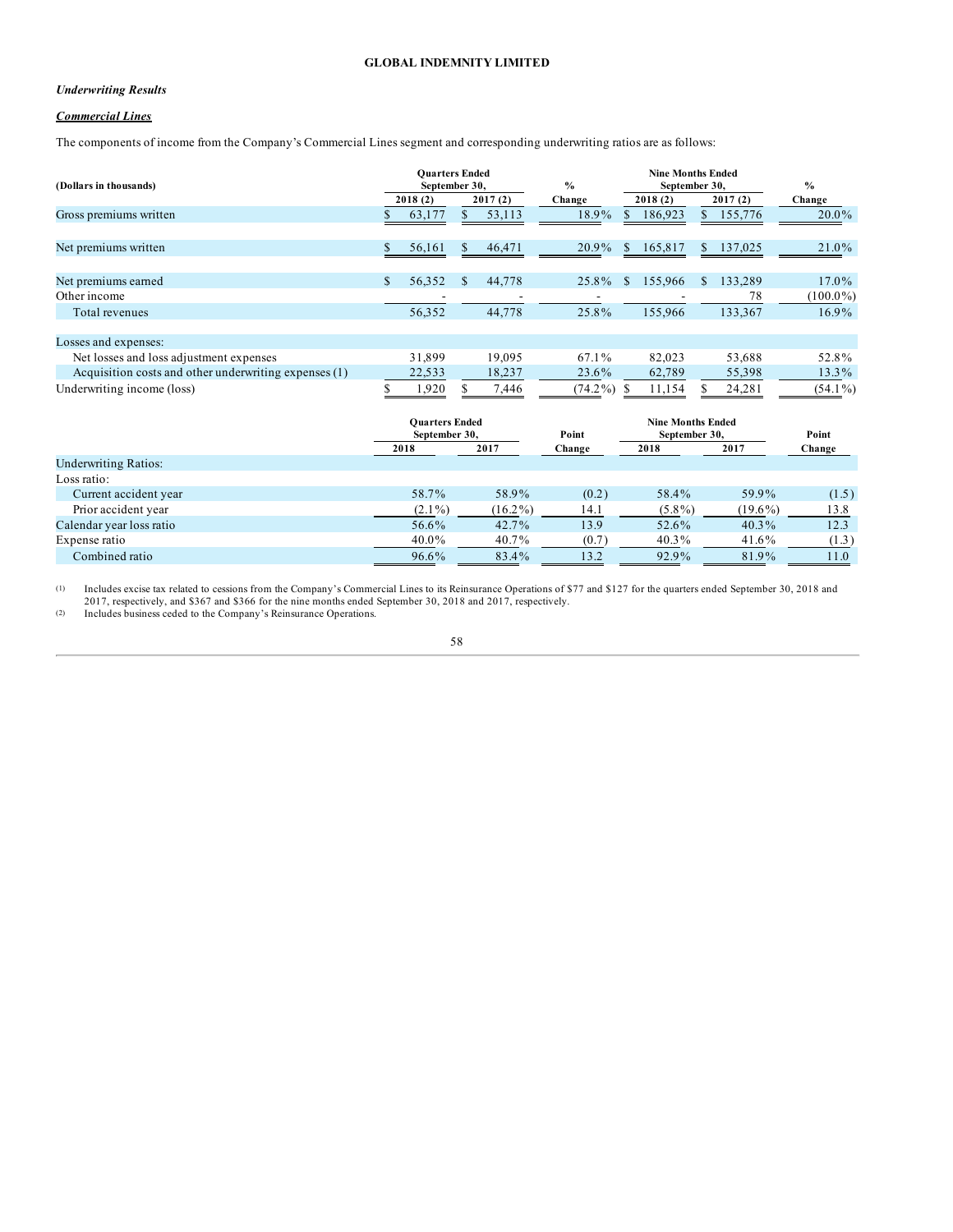## *Reconciliation of non-GAAP financial measures and ratios*

The table below reconciles the non-GAAP measures or ratios, which excludes the impact of prior accident year adjustments, to its most directly comparable GAAP measure or ratio. The Company believes the non-GAAP measures or ratios are useful to investors when evaluating the Company's underwriting performance as trends in the Company's Commercial Lines may be obscured by prior accident year adjustments. These non-GAAP measures or ratios should not be considered as a substitute for its most directly comparable GAAP measure or ratio and does not reflect the overall underwriting profitability of the Company.

|                                                                                                              | <b>Ouarters Ended September 30,</b> |                 |               |              |           |               | Nine Months Ended September 30, |                 |               |              |           |               |  |
|--------------------------------------------------------------------------------------------------------------|-------------------------------------|-----------------|---------------|--------------|-----------|---------------|---------------------------------|-----------------|---------------|--------------|-----------|---------------|--|
|                                                                                                              |                                     | 2018            |               |              | 2017      |               | 2018                            |                 |               |              | 2017      |               |  |
|                                                                                                              |                                     | <b>Losses S</b> | Loss<br>Ratio |              | Losses \$ | Loss<br>Ratio |                                 | <b>Losses S</b> | Loss<br>Ratio | Losses \$    |           | Loss<br>Ratio |  |
| <b>Property</b>                                                                                              |                                     |                 |               |              |           |               |                                 |                 |               |              |           |               |  |
| Non catastrophe property losses<br>and ratio excluding the effect of<br>prior accident year (1)              | $\mathbb{S}$                        | 14.003          | 45.2%         | \$           | 8,401     | 38.1%         | \$                              | 38,534          | 47.4%         | \$           | 30.073    | 44.5%         |  |
| Effect of prior accident year                                                                                |                                     | (70)            | $(0.2\%)$     |              | (356)     | $(1.6\%)$     |                                 | (1,189)         | $(1.5\%)$     |              | (4,023)   | $(6.0\%)$     |  |
| Non catastrophe property losses<br>and ratio $(2)$                                                           | S                                   | 13,933          | 45.0%         |              | 8,045     | 36.5%         | S                               | 37,345          | 45.9%         | S            | 26,050    | 38.5%         |  |
| Catastrophe losses and ratio<br>excluding the effect of<br>prior accident year (1)                           | $\mathbb{S}$                        | 2,928           | 9.5%          | S            | 3,873     | 17.6%         | \$                              | 7,651           | 9.4%          | \$           | 9,132     | 13.5%         |  |
| Effect of prior accident year                                                                                |                                     | (60)            | $(0.2\%)$     |              | 212       | 1.0%          |                                 | (662)           | $(0.8\%)$     |              | (1, 331)  | $(2.0\%)$     |  |
| Catastrophe losses and ratio (2)                                                                             | S.                                  | 2,868           | $9.3\%$       | S            | 4,085     | 18.6%         | S                               | 6,989           | $8.6\%$       | \$           | 7,801     | 11.5%         |  |
|                                                                                                              |                                     |                 |               |              |           |               |                                 |                 |               |              |           |               |  |
| Total property losses and ratio<br>excluding the effect of prior                                             |                                     |                 |               |              |           |               |                                 |                 |               |              |           |               |  |
| accident year (1)                                                                                            | $\mathbb{S}$                        | 16,931          | 54.7%         | \$           | 12,274    | 55.7%         | \$                              | 46,185          | 56.8%         | \$           | 39,205    | 58.0%         |  |
| Effect of prior accident year                                                                                |                                     | (130)           | $(0.4\%)$     |              | (144)     | $(0.6\%)$     |                                 | (1, 851)        | $(2.3\%)$     |              | (5,354)   | $(8.0\%)$     |  |
| Total property losses and ratio (2)                                                                          | S.                                  | 16,801          | 54.3%         | S.           | 12,130    | 55.1%         | \$                              | 44,334          | 54.5%         | \$           | 33,851    | 50.0%         |  |
| Casualty                                                                                                     |                                     |                 |               |              |           |               |                                 |                 |               |              |           |               |  |
| Total Casualty losses and ratio<br>excluding the effect of prior                                             |                                     |                 |               |              |           |               |                                 |                 |               |              |           |               |  |
| accident year (1)                                                                                            | $\mathbb{S}$                        | 16,152          | 63.6%         | $\mathbb{S}$ | 14,084    | 61.9%         | $\mathbb{S}$                    | 44,902          | 60.1%         | $\mathbb{S}$ | 40,667    | 61.9%         |  |
| Effect of prior accident year                                                                                |                                     | (1,054)         | $(4.2\%)$     |              | (7, 119)  | $(31.3\%)$    |                                 | (7,213)         | $(9.7\%)$     |              | (20, 830) | $(31.7\%)$    |  |
| Total Casualty losses and ratio (2)                                                                          | $\mathbf S$                         | 15,098          | 59.4%         | $\mathbb{S}$ | 6,965     | 30.6%         | <sup>\$</sup>                   | 37,689          | $50.4\%$      | $\mathbb{S}$ | 19,837    | 30.2%         |  |
|                                                                                                              |                                     |                 |               |              |           |               |                                 |                 |               |              |           |               |  |
| <b>Total</b><br>Total net losses and loss<br>adjustment expense and total<br>loss ratio excluding the effect |                                     |                 |               |              |           |               |                                 |                 |               |              |           |               |  |
| of prior accident year (1)                                                                                   | \$                                  | 33,083          | 58.7%         | S            | 26,358    | 58.9%         | \$                              | 91,087          | 58.4%         | \$           | 79,872    | 59.9%         |  |
| Effect of prior accident year                                                                                |                                     | (1, 184)        | $(2.1\%)$     |              | (7,263)   | $(16.2\%)$    |                                 | (9,064)         | $(5.8\%)$     |              | (26, 184) | $(19.6\%)$    |  |
| Total net losses and loss<br>adjustment expense and total                                                    |                                     |                 |               |              |           |               |                                 |                 |               |              |           |               |  |
| loss ratio $(2)$                                                                                             | \$                                  | 31,899          | 56.6%         |              | 19,095    | 42.7%         |                                 | 82,023          | 52.6%         |              | 53,688    | 40.3%         |  |

(1) Non-GAAP measure / ratio<br>(2) Most directly comparable G

Most directly comparable GAAP measure / ratio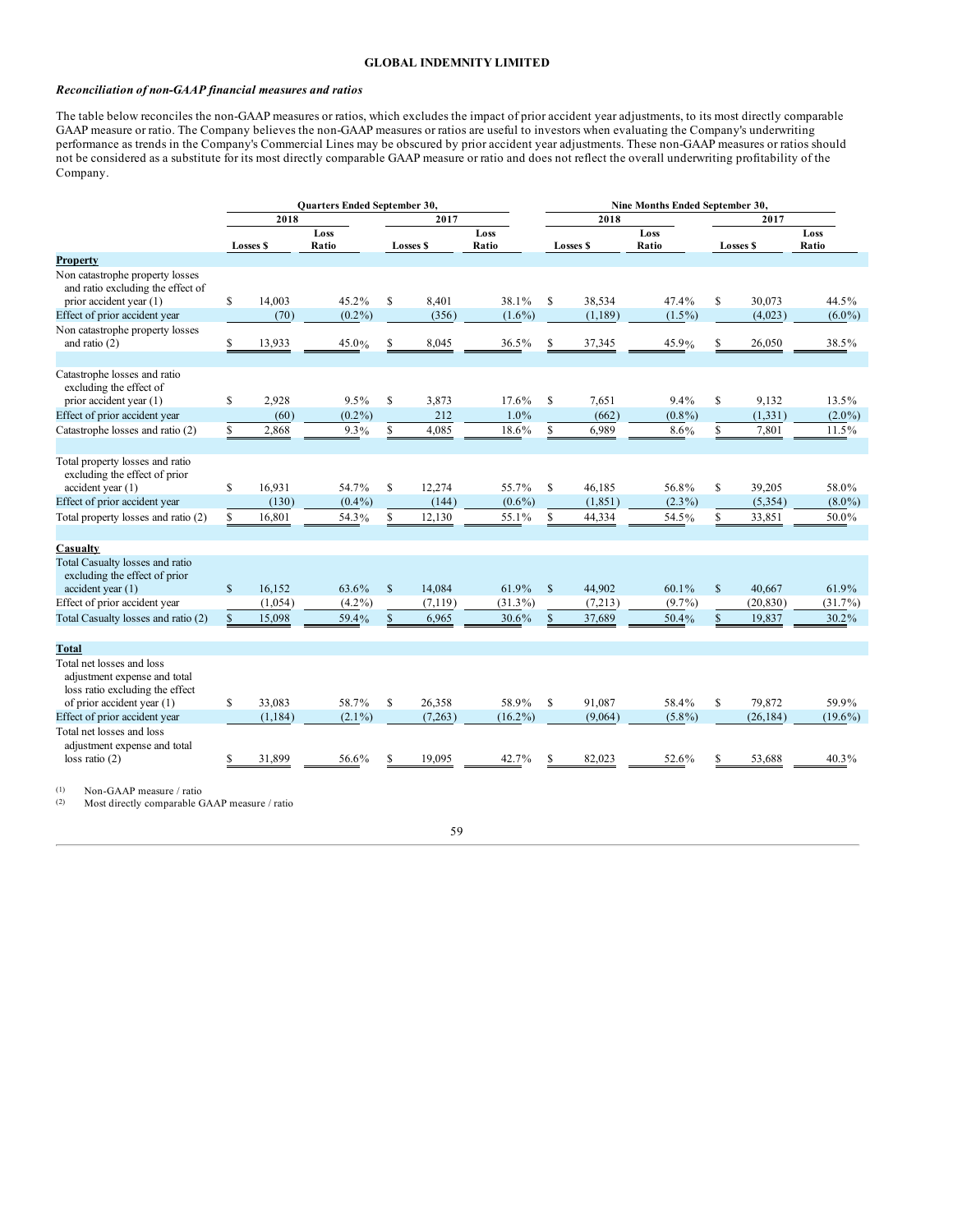#### *Premiums*

See "Result of Operations" above for a discussion on premiums.

### *Loss Ratio*

The current accident year losses and loss ratio is summarized as follows:

|                            | <b>Quarters Ended</b><br>September 30, |  |        | $\frac{6}{9}$ | <b>Nine Months Ended</b><br>September 30, |        |      | $\%$   |            |
|----------------------------|----------------------------------------|--|--------|---------------|-------------------------------------------|--------|------|--------|------------|
|                            | 2018                                   |  | 2017   | Change        | 2018                                      |        | 2017 |        | Change     |
| Property losses            |                                        |  |        |               |                                           |        |      |        |            |
| Catastrophe                | 2,928                                  |  | 3,873  | $(24.4\%)$ \$ |                                           | 7,651  |      | 9,132  | $(16.2\%)$ |
| Non-catastrophe            | 14,003                                 |  | 8,401  | 66.7%         |                                           | 38,534 |      | 30,073 | 28.1%      |
| Property losses            | 16.931                                 |  | 12.274 | 37.9%         |                                           | 46.185 |      | 39.205 | 17.8%      |
| Casualty losses            | 16,152                                 |  | 14,084 | 14.7%         |                                           | 44,902 |      | 40,667 | $10.4\%$   |
| Total accident year losses | 33,083                                 |  | 26,358 | 25.5%         |                                           | 91,087 |      | 79,872 | $14.0\%$   |

|                                   |                                    |          |        | <b>Nine Months Ended</b> |       |        |
|-----------------------------------|------------------------------------|----------|--------|--------------------------|-------|--------|
|                                   | <b>Ouarter Ended September 30,</b> |          | Point  | September 30,            | Point |        |
|                                   | 2018                               | 2017     | Change | 2018                     | 2017  | Change |
| Current accident year loss ratio: |                                    |          |        |                          |       |        |
| Property                          |                                    |          |        |                          |       |        |
| Catastrophe                       | $9.5\%$                            | $17.6\%$ | (8.1)  | $9.4\%$                  | 13.5% | (4.1)  |
| Non-catastrophe                   | 45.2%                              | 38.1%    |        | 47.4%                    | 44.5% | 2.9    |
| Property loss ratio               | 54.7%                              | 55.7%    | (1.0)  | 56.8%                    | 58.0% | (1.2)  |
| Casualty loss ratio               | 63.6%                              | 61.9%    |        | 60.1%                    | 61.9% | (1.8)  |
| Total accident year loss ratio    | 58.7%                              | 58.9%    | (0.2)  | 58.4%                    | 59.9% | (1.5)  |

The current accident year catastrophe loss ratio improved by 8.1 points during the quarter ended September 30, 2018 as compared to the same period in 2017 primarily due to lower claims frequency compared to last year.

The current accident year catastrophe loss ratio improved by 4.1 points during the nine months ended September 30, 2018 as compared to the same period in 2017. The loss ratio improvement reflects lower claims frequency compared to last year, particularly in the third accident quarter.

The current accident year non-catastrophe property loss ratio increased by 7.1 points during the quarter ended September 30, 2018 as compared to the same period in 2017 primarily due to an increase in the quarter for the ultimate claims frequency and severity from the second accident quarter.

The current accident year non-catastrophe property loss ratio increased by 2.9 points during the nine months ended September 30, 2018 as compared to the same period in 2017. The increase in the loss ratio reflects a higher claims severity for each of the accident quarters of 2018 compared to the same accident quarters last year.

The current accident year casualty loss ratio increased by 1.7 points during the quarter ended September 30, 2018 as compared to the same period in 2017 primarily due an increase in claims frequency in the latest accident quarter.

The current accident year casualty loss ratio improved by 1.8 points during the nine months ended September 30, 2018 as compared to the same period in 2017 mainly due to lower claims severity compared to last year.

The calendar year loss ratio for the quarter and nine months ended September 30, 2018 includes a decrease of \$1.2 million, or 2.1 percentage points, and a decrease of \$9.1 million, or 5.8 percentage points, respectively, related to reserve development on prior accident years. The calendar year loss ratio for the quarter and nine months ended September 30, 2017 includes a decrease of \$7.3 million, or 16.2 percentage points, and a decrease of \$26.2 million, or 19.6 percentage points, respectively, related to reserve development on prior accident years. Please see Note 6 of the notes to the consolidated financial statements in Item 1 of Part I of this report for further discussion on prior accident year development.

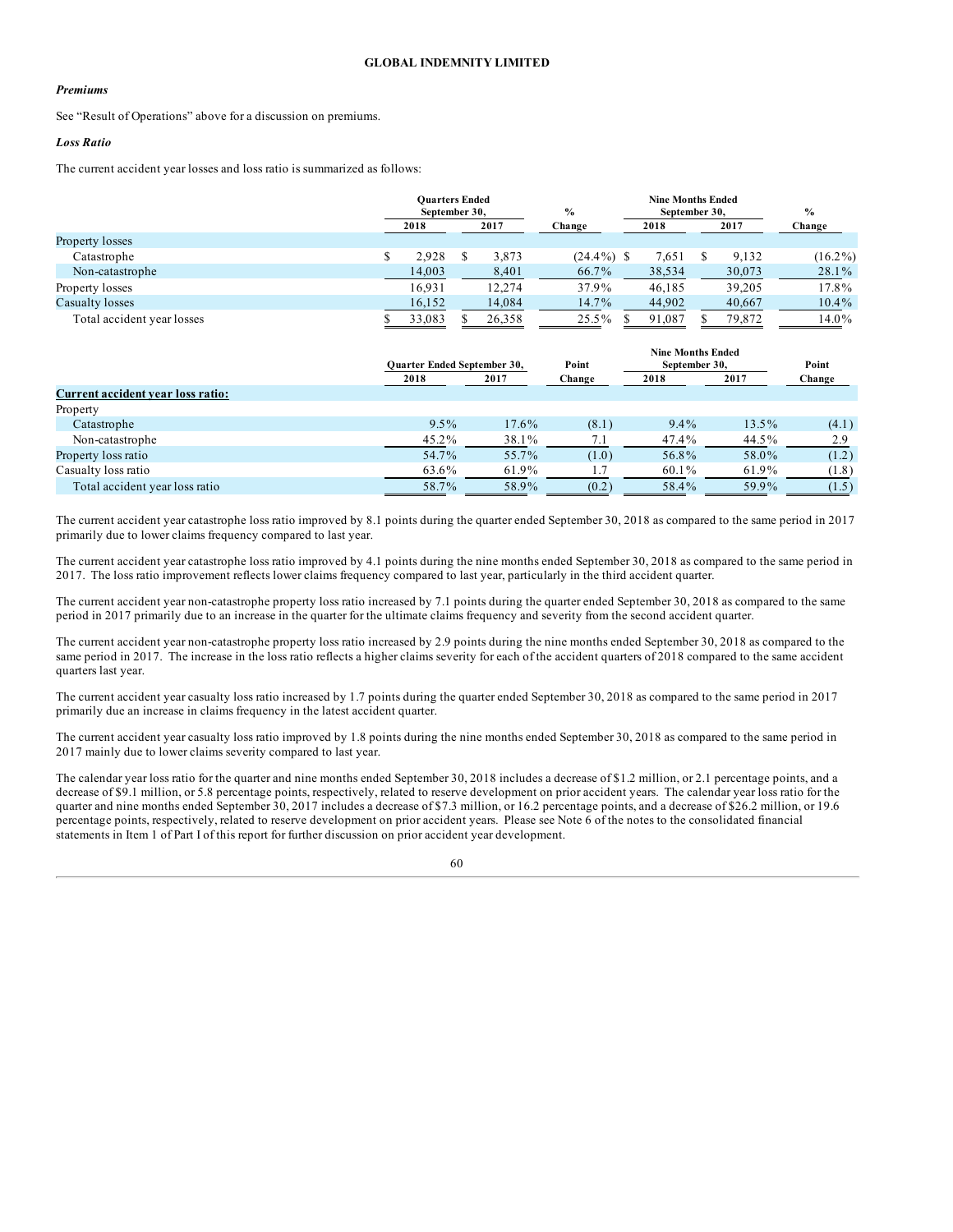#### *Expense Ratios*

The expense ratio for the Company's Commercial Lines improved by 0.7 points from 40.7% for the quarter ended September 30, 2017 to 40.0% for the quarter ended September 30, 2018 and improved by 1.3 points from 41.6% for the nine months ended September 30, 2017 to 40.3% for the nine months ended September 30, 2018. The improvement in the expense ratio is primarily due to an increase in the net earned premiums as discussed above.

## *Personal Lines*

The components of income and loss from the Company's Personal Lines segment and corresponding underwriting ratios are as follows:

| (Dollars in thousands)                                |    | <b>Ouarters Ended</b><br>September 30, |    |          | $\frac{0}{0}$ |              | <b>Nine Months Ended</b><br>September 30, | $\frac{6}{6}$ |           |            |
|-------------------------------------------------------|----|----------------------------------------|----|----------|---------------|--------------|-------------------------------------------|---------------|-----------|------------|
|                                                       |    | 2018(3)                                |    | 2017(3)  | Change        |              | 2018(3)                                   |               | 2017(3)   | Change     |
| Gross premiums written (1)                            |    | 63,072                                 |    | 60,962   | $3.5\%$       | S            | 191,782                                   | S.            | 192,551   | $(0.4\%)$  |
| Net premiums written                                  | S. | 50,719                                 | S. | 50,607   | $0.2\%$       | <sup>S</sup> | 154,781                                   | \$            | 161,979   | $(4.4\%)$  |
| Net premiums earned                                   | \$ | 50.841                                 | S  | 52,268   | $(2.7\%)$     | S            | 151,333                                   | S.            | 164,102   | $(7.8\%)$  |
| Other income                                          |    | 493                                    |    | 2,254    | $(78.1\%)$    |              | 1,468                                     |               | 5,153     | $(71.5\%)$ |
| Total revenues                                        |    | 51,334                                 |    | 54,522   | $(5.8\%)$     |              | 152,801                                   |               | 169,255   | $(9.7\%)$  |
| Losses and expenses:                                  |    |                                        |    |          |               |              |                                           |               |           |            |
| Net losses and loss adjustment expenses               |    | 41,316                                 |    | 42,534   | $(2.9\%)$     |              | 98,946                                    |               | 120,410   | $(17.8\%)$ |
| Acquisition costs and other underwriting expenses (2) |    | 21,040                                 |    | 22,689   | $(7.3\%)$     |              | 65,446                                    |               | 69,281    | $(5.5\%)$  |
| Underwriting income (loss)                            |    | (11,022)                               |    | (10,701) | $3.0\%$       | S.           | (11,591)                                  |               | (20, 436) | $(43.3\%)$ |
|                                                       |    | <b>Ouarters Ended</b>                  |    |          |               |              | <b>Nine Months Ended</b>                  |               |           |            |

|                             | <b>Ouarters Enged</b><br>September 30, |           | Point  | Nine Montns Enaea<br>September 30, |           | Point  |
|-----------------------------|----------------------------------------|-----------|--------|------------------------------------|-----------|--------|
|                             | 2018                                   | 2017      | Change | 2018                               | 2017      | Change |
| <b>Underwriting Ratios:</b> |                                        |           |        |                                    |           |        |
| Loss ratio:                 |                                        |           |        |                                    |           |        |
| Current accident year       | 95.9%                                  | 83.9%     | 12.0   | 72.4%                              | 76.1%     | (3.7)  |
| Prior accident year         | $(14.7\%)$                             | $(2.5\%)$ | (12.2) | $(7.0\%)$                          | $(2.7\%)$ | (4.3)  |
| Calendar year loss ratio    | 81.2%                                  | 81.4%     | (0.2)  | 65.4%                              | 73.4%     | (8.0)  |
| Expense ratio               | 41.4%                                  | 43.4%     | (2.0)  | 43.2%                              | $42.2\%$  | 1.0    |
| Combined ratio              | 122.6%                                 | 124.8%    | (2.2)  | $108.6\%$                          | 115.6%    | (7.0)  |

 $^{(1)}$  Includes business written by American Reliable that was ceded to insurance companies owned by Assurant under a 100% quota share reinsurance agreement of (\$3) and (\$1,427) during the quarters ended September 30, 2018 and 2017, respectively, and (\$1,859) and (\$185) during the nine months ended September 30, 2018 and 2017, respectively.

(2) Includes excise tax related to cessions from the Company's Personal Lines to its Reinsurance Operations of \$92 and \$262 for the quarters ended September 30, 2018 and 2017, respectively, and \$435 and \$821 for the nine m

(3) Includes business ceded to the Company's Reinsurance Operations.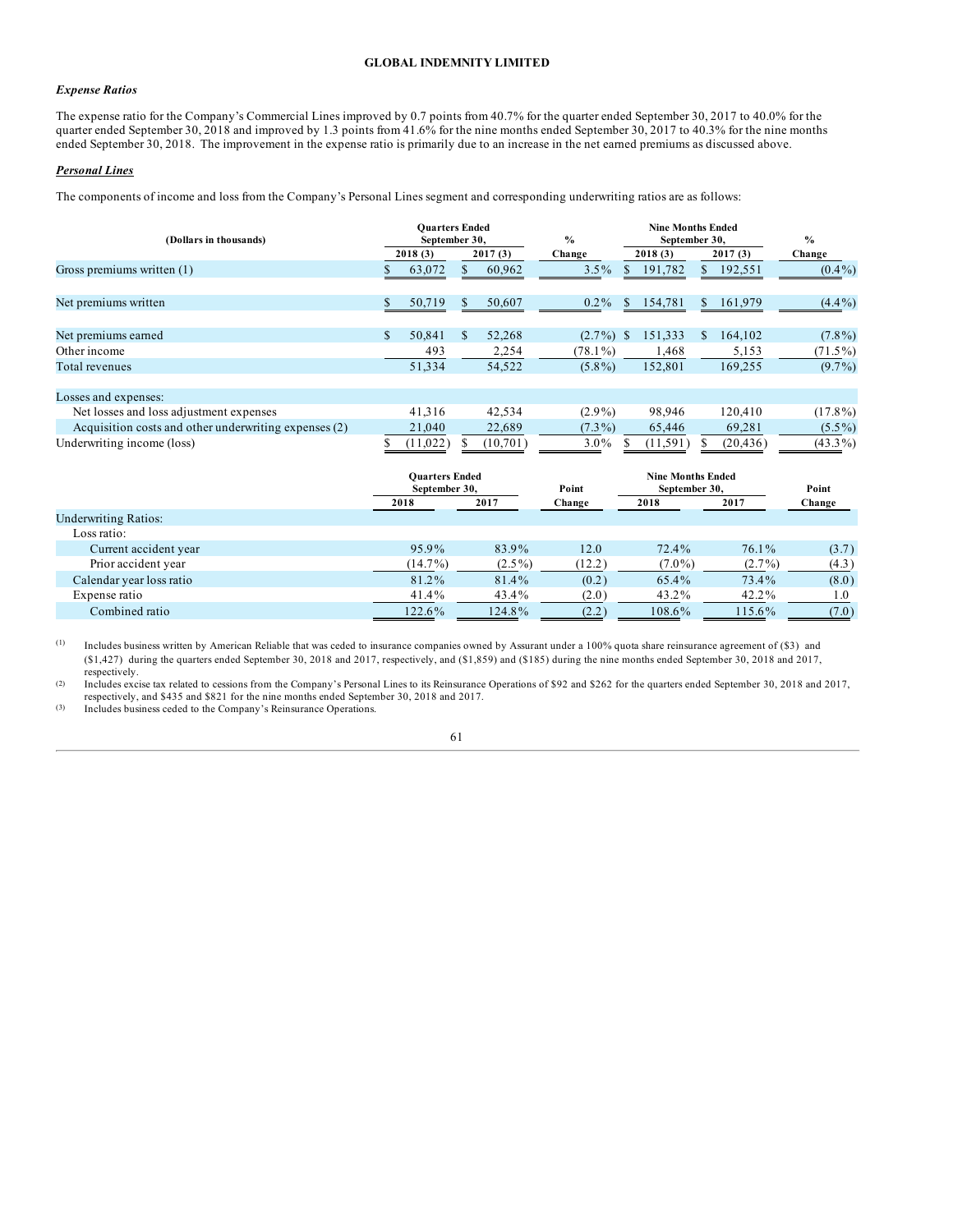## *Reconciliation of non-GAAP financial measures and ratios*

The table below reconciles the non-GAAP measures or ratios, which excludes the impact of prior accident year adjustments, to its most directly comparable GAAP measure or ratio. The Company believes the non-GAAP measures or ratios are useful to investors when evaluating the Company's underwriting performance as trends in the Company's Personal Lines may be obscured by prior accident year adjustments. These non-GAAP measures or ratios should not be considered as a substitute for its most directly comparable GAAP measure or ratio and does not reflect the overall underwriting profitability of the Company.

|                                                                                                                            |               |                  | <b>Ouarters Ended September 30,</b> |               |                 |                    | Nine Months Ended September 30, |                   |                     |               |                 |                    |
|----------------------------------------------------------------------------------------------------------------------------|---------------|------------------|-------------------------------------|---------------|-----------------|--------------------|---------------------------------|-------------------|---------------------|---------------|-----------------|--------------------|
|                                                                                                                            |               | 2018             |                                     |               | 2017            |                    |                                 | 2018              |                     |               | 2017            |                    |
|                                                                                                                            |               | <b>Losses S</b>  | <b>Loss Ratio</b>                   |               | <b>Losses S</b> | <b>Loss Ratio</b>  |                                 | <b>Losses S</b>   | <b>Loss Ratio</b>   |               | Losses          | <b>Loss Ratio</b>  |
| <b>Property</b>                                                                                                            |               |                  |                                     |               |                 |                    |                                 |                   |                     |               |                 |                    |
| Non catastrophe property losses<br>and ratio excluding the effect of<br>prior accident year (1)                            | \$            | 27,830           | 64.0%                               | <sup>\$</sup> | 26,530          | 59.9%              | S                               | 68,796            | 53.6%               | <sup>\$</sup> | 72,923          | 52.3%              |
| Effect of prior accident year                                                                                              |               | (3,766)          | $(8.7\%)$                           |               | 17              | $0.0\%$            |                                 | (5,350)           | $(4.2\%)$           |               | (1,885)         | $(1.4\%)$          |
| Non catastrophe property losses<br>and ratio $(2)$                                                                         | \$            | 24,064           | 55.3%                               | S             | 26,547          | 59.9%              | S                               | 63,446            | 49.4%               | S             | 71,038          | 50.9%              |
| Catastrophe losses and ratio<br>excluding the effect of<br>prior accident year (1)                                         | \$            | 15,594           | 35.9%                               | -S            | 11,424          | 25.8%              | S                               | 27,701            | 21.6%               | <sup>\$</sup> | 35,048          | 25.1%              |
| Effect of prior accident year                                                                                              |               | (372)            | $(0.9\%)$                           |               | (1,241)         | $(2.8\%)$          |                                 | (1, 540)          | $(1.2\%)$           |               | (2,055)         | $(1.4\%)$          |
| Catastrophe losses and ratio (2)                                                                                           | \$            | 15,222           | 35.0%                               | \$            | 10,183          | 23.0%              | S                               | 26,161            | 20.4%               | \$            | 32,993          | 23.7%              |
| Total property losses and ratio<br>excluding the effect of prior<br>accident year (1)                                      | \$            | 43,424           | 99.9%                               | <sup>\$</sup> | 37,954          | 85.7%              | -S                              | 96,497            | 75.2%               | \$            | 107,971         | 77.4%              |
| Effect of prior accident year                                                                                              |               | (4,138)          | $(9.6\%)$                           |               | (1,224)         | $(2.8\%)$          |                                 | (6,890)           | $(5.4\%)$           |               | (3,940)         | $(2.8\%)$          |
| Total property losses and ratio (2)                                                                                        | S             | 39,286           | 90.3%                               | <sup>\$</sup> | 36,730          | 82.9%              | \$.                             | 89,607            | 69.8%               | <sup>\$</sup> | 104,031         | 74.6%              |
| Casualty                                                                                                                   |               |                  |                                     |               |                 |                    |                                 |                   |                     |               |                 |                    |
| Total Casualty losses and ratio<br>excluding the effect of prior<br>accident year (1)<br>Effect of prior accident year     | <sup>\$</sup> | 5,344<br>(3,314) | 72.6%<br>$(45.0\%)$                 | -\$           | 5,898<br>(94)   | 73.7%<br>$(1.2\%)$ | <b>S</b>                        | 13,051<br>(3,712) | 56.8%<br>$(16.2\%)$ | <sup>\$</sup> | 16,942<br>(563) | 68.8%<br>$(2.3\%)$ |
| Total Casualty losses and ratio (2)                                                                                        | $\mathbf{s}$  | 2,030            | 27.6%                               | <sup>\$</sup> | 5,804           | 72.5%              | S                               | 9,339             | 40.6%               | <sup>\$</sup> | 16,379          | 66.5%              |
| <b>Total</b>                                                                                                               |               |                  |                                     |               |                 |                    |                                 |                   |                     |               |                 |                    |
| Total net losses and loss<br>adjustment expense and total<br>loss ratio excluding the effect<br>of prior accident year (1) | \$            | 48,768           | 95.9%                               | <sup>\$</sup> | 43,852          | 83.9%              | s                               | 109,548           | 72.4%               | \$            | 124,913         | 76.1%              |
| Effect of prior accident year                                                                                              |               | (7, 452)         | (14.7%)                             |               | (1,318)         | $(2.5\%)$          |                                 | (10,602)          | $(7.0\%)$           |               | (4,503)         | $(2.7\%)$          |
| Total net losses and loss<br>adjustment expense and total<br>loss ratio $(2)$                                              | \$            | 41,316           | 81.2%                               | <sup>\$</sup> | 42,534          | 81.4%              | S                               | 98,946            | 65.4%               | \$            | 120,410         | 73.4%              |

(1) Non-GAAP measure / ratio<br>(2) Most directly comparable G

Most directly comparable GAAP measure / ratio  $\,$ 

#### *Premiums*

See "Result of Operations" above for a discussion on consolidated premiums.

#### *Other Income*

Other income was \$0.5 million and \$2.3 million for the quarters ended September 30, 2018 and 2017, respectively, and \$1.5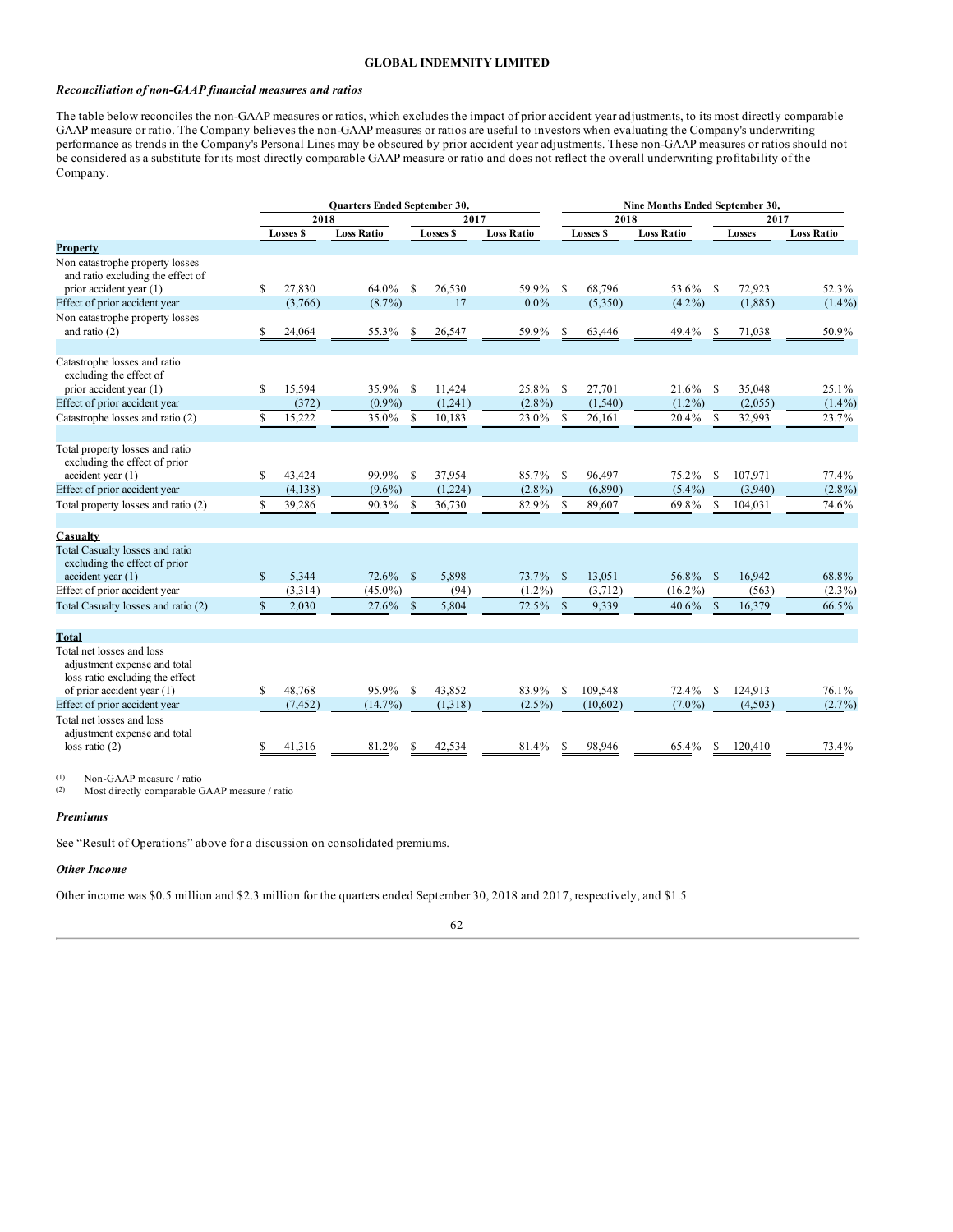million and \$5.2 million for the nine months ended September 30, 2018 and 2017, respectively. In 2018, other income is primarily comprised of fee income. In 2017, other income is primarily comprised of fee income, commission income and accrued interest on the anticipated indemnification of unpaid loss and loss adjustment expense reserves. In accordance with a dispute resolution agreement between Global Indemnity Group, Inc. and American Bankers Group, Inc., any variance paid related to the loss indemnification was subjected to interest of 5% compounded semi-annually. The reduction in other income is primarily due to the Company settling its final reserve calculation with American Bankers Group, Inc. with an effective date of December 31, 2017 resulting in no interest on the loss indemnification being accrued in 2018.

## *Loss Ratio*

The current accident year losses and loss ratio is summarized as follows:

|                            |  | <b>Ouarters Ended</b><br>September 30, |        | $\frac{0}{0}$ | <b>Nine Months Ended</b><br>$\frac{6}{6}$<br>September 30, |         |  |         |            |
|----------------------------|--|----------------------------------------|--------|---------------|------------------------------------------------------------|---------|--|---------|------------|
| (Dollars in thousands)     |  | 2018                                   | 2017   | Change        |                                                            | 2018    |  | 2017    | Change     |
| Property losses            |  |                                        |        |               |                                                            |         |  |         |            |
| Catastrophe                |  | 15,594                                 | 1.424  | $36.5\%$      |                                                            | 27.701  |  | 35,048  | $(21.0\%)$ |
| Non-catastrophe            |  | 27,830                                 | 26,530 | 4.9%          |                                                            | 68,796  |  | 72,923  | $(5.7\%)$  |
| Property losses            |  | 43.424                                 | 37.954 | 14.4%         |                                                            | 96.497  |  | 107.971 | $(10.6\%)$ |
| Casualty losses            |  | 5,344                                  | 5,898  | $(9.4\%)$     |                                                            | 13,051  |  | 16,942  | $(23.0\%)$ |
| Total accident year losses |  | 48,768                                 | 43,852 | 11.2%         |                                                            | 109,548 |  | 124,913 | $(12.3\%)$ |

|                                   |       | <b>Quarters Ended</b><br>September 30, |        | <b>Nine Months Ended</b><br>September 30, |          | Point  |
|-----------------------------------|-------|----------------------------------------|--------|-------------------------------------------|----------|--------|
|                                   | 2018  | 2017                                   | Change | 2018                                      | 2017     | Change |
| Current accident year loss ratio: |       |                                        |        |                                           |          |        |
| Property                          |       |                                        |        |                                           |          |        |
| Catastrophe                       | 35.9% | 25.8%                                  | 10.1   | 21.6%                                     | $25.1\%$ | (3.5)  |
| Non-catastrophe                   | 64.0% | 59.9%                                  | 4.1    | 53.6%                                     | 52.3%    | 1.3    |
| Property loss ratio               | 99.9% | 85.7%                                  | 14.2   | 75.2%                                     | 77.4%    | (2.2)  |
| Casualty loss ratio               | 72.6% | 73.7%                                  | (1.1)  | 56.8%                                     | 68.8%    | (12.0) |
| Total accident year loss ratio    | 95.9% | 83.9%                                  | 12.0   | 72.4%                                     | 76.1%    | (3.7)  |

The current accident year catastrophe loss ratio increased by 10.1 points during the quarter ended September 30, 2018 as compared to the same period in 2017 primarily due to higher losses experienced from the California wildfire, Arizona monsoon, and Hurricane Florence.

The current accident year catastrophe loss ratio improved by 3.5 points during the nine months ended September 30, 2018 as compared to the same period in 2017. The loss ratio improvement reflects a lower claims frequency for both the first accident quarter and second accident quarter compared to last year.

The current accident year non-catastrophe property loss ratio increased by 4.1 points and 1.3 points during the quarter and nine months ended September 30, 2018, respectively, as compared to the same period in 2017 reflecting a higher claims frequency and severity in the third accident quarter compared to last year.

The current accident year casualty loss ratio improved by 1.1 points and 12.0 points during the quarter and nine months ended September 30, 2018, respectively, as compared to the same period in 2017. The decrease is driven by a lower claims frequency and severity compared to last year.

The calendar year loss ratio for the quarter and nine months ended September 30, 2018 includes a decrease of \$7.5 million, or 14.7 percentage points, and a decrease of \$10.6 million, or 7.0 percentage points, respectively, related to reserve development on prior accident years. The calendar year loss ratio for the quarter and nine months ended September 30, 2017 includes a decrease of \$1.3 million, or 2.5 percentage points, and a decrease of \$4.5 million, or 2.7 percentage points, respectively, related to reserve development on prior accident years. Please see Note 6 of the notes to the consolidated financial statements in Item 1 of Part I of this report for further discussion on prior accident year development.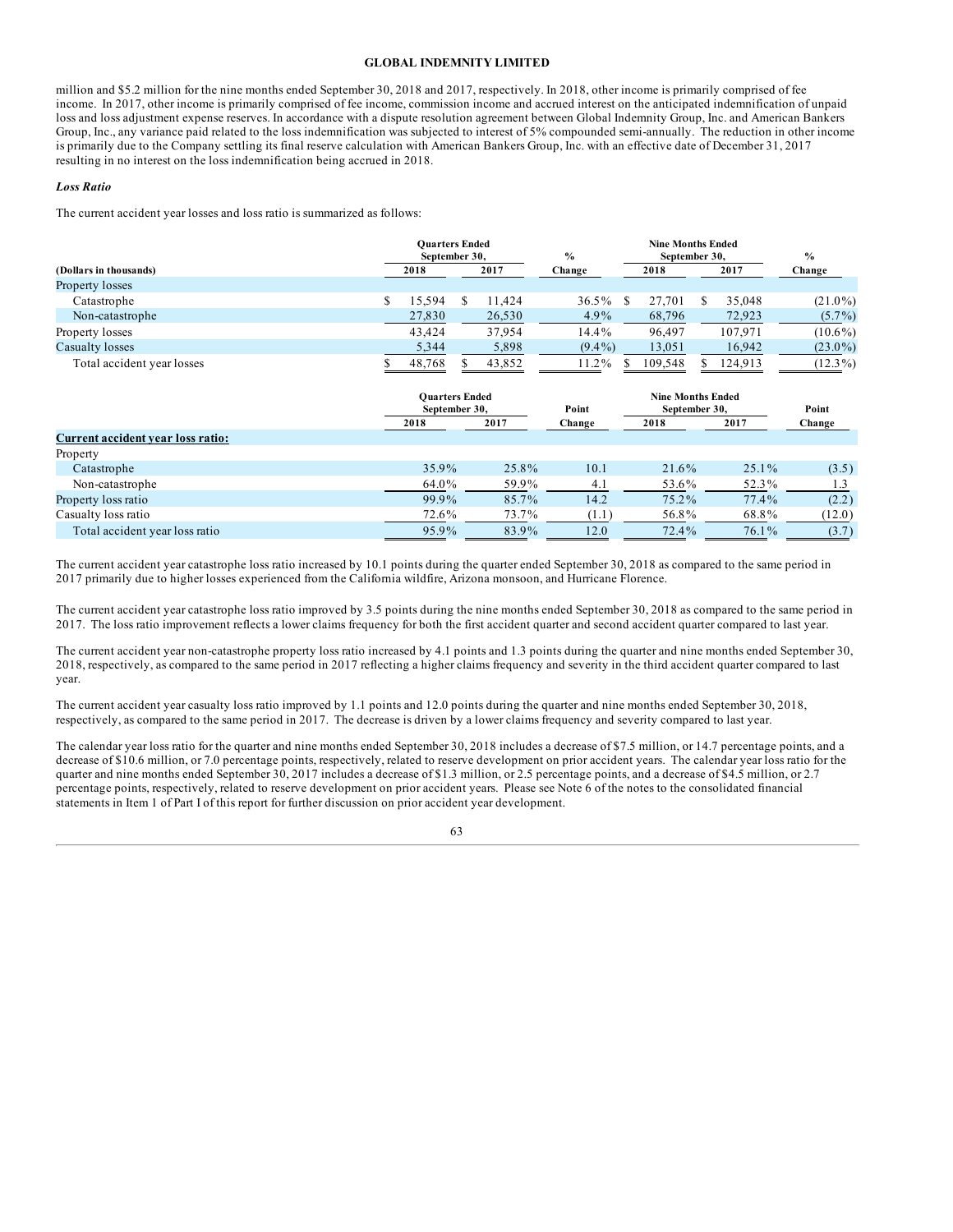#### *Expense Ratios*

The expense ratio for the Company's Personal Lines improved 2.0 points from 43.4% for the quarter ended September 30, 2017 to 41.4% for the quarter ended September 30, 2018 primarily due to reduction in commission expense due to mix of business as well as a reduction in corporate overhead.

The expense ratio for the Company's Personal Lines increased 1.0 points from 42.2% for the nine months ended September 30, 2017 to 43.2% for the nine months ended September 30, 2018. The increase in the expense ratio is primarily due to a reduction in net earned premiums which is the result of additional premiums being ceded due to the Property Catastrophe Quota Share Treaty that became effective on April 15, 2017 as well as an increase in contingent commissions. This increase was partially offset by a reduction in commission expense due to mix of business.

#### *Reinsurance Operations*

The components of income from the Company's Reinsurance Operations segment and corresponding underwriting ratios are as follows:

|                                                   |     | <b>Ouarters Ended</b><br>September 30, |   |          | $\frac{0}{0}$ |     | <b>Nine Months Ended</b><br>September 30, |     |         | $\frac{0}{0}$ |
|---------------------------------------------------|-----|----------------------------------------|---|----------|---------------|-----|-------------------------------------------|-----|---------|---------------|
|                                                   |     | 2018(1)                                |   | 2017(1)  | Change        |     | 2018(1)                                   |     | 2017(1) | Change        |
| Gross premiums written                            |     | 9,357                                  |   | 11,979   | $(21.9\%)$    | -S  | 39,965                                    |     | 45,372  | $(11.9\%)$    |
| Net premiums written                              |     | 9,353                                  |   | 11,967   | $(21.8\%)$ \$ |     | 39,959                                    |     | 45,344  | $(11.9\%)$    |
| Net premiums earned                               | \$. | 13,335                                 | S | 11,573   | 15.2%         | \$. | 35,148                                    | \$. | 31,427  | 11.8%         |
| Other income                                      |     | (82)                                   |   | 40       | $(305.0\%)$   |     | (179)                                     |     | 213     | $(184.0\%)$   |
| Total revenues                                    |     | 13,253                                 |   | 11,613   | $14.1\%$      |     | 34,969                                    |     | 31,640  | $10.5\%$      |
| Losses and expenses:                              |     |                                        |   |          |               |     |                                           |     |         |               |
| Net losses and loss adjustment expenses           |     | 7,278                                  |   | 20,766   | $(65.0\%)$    |     | 14,457                                    |     | 28,558  | $(49.4\%)$    |
| Acquisition costs and other underwriting expenses |     | 5,107                                  |   | 4,076    | $25.3\%$      |     | 12,961                                    |     | 10,331  | 25.5%         |
| Underwriting income (loss)                        |     | 868                                    |   | (13,229) | $(106.6\%)$   |     | 7,551                                     |     | (7,249) | $(204.2\%)$   |

|                             | <b>Quarters Ended</b><br>September 30, |           | Point   | <b>Nine Months Ended</b><br>September 30, |            | Point  |
|-----------------------------|----------------------------------------|-----------|---------|-------------------------------------------|------------|--------|
|                             | 2018                                   | 2017      | Change  | 2018                                      | 2017       | Change |
| <b>Underwriting Ratios:</b> |                                        |           |         |                                           |            |        |
| Loss ratio:                 |                                        |           |         |                                           |            |        |
| Current accident year       | 79.6%                                  | 186.3%    | (106.7) | 63.4%                                     | 104.0%     | (40.6) |
| Prior accident year         | $(25.0\%)$                             | $(6.8\%)$ | (18.2)  | $(22.3\%)$                                | $(13.1\%)$ | (9.2)  |
| Calendar year loss ratio    | 54.6%                                  | 179.5%    | (124.9) | $41.1\%$                                  | 90.9%      | (49.8) |
| Expense ratio               | 38.3%                                  | $35.2\%$  | 3.1     | 36.9%                                     | 32.9%      | 4.0    |
| Combined ratio              | 92.9%                                  | 214.7%    | (121.8) | 78.0%                                     | 123.8%     | (45.8) |

**(1)** External business only, excluding business assumed from affiliates.

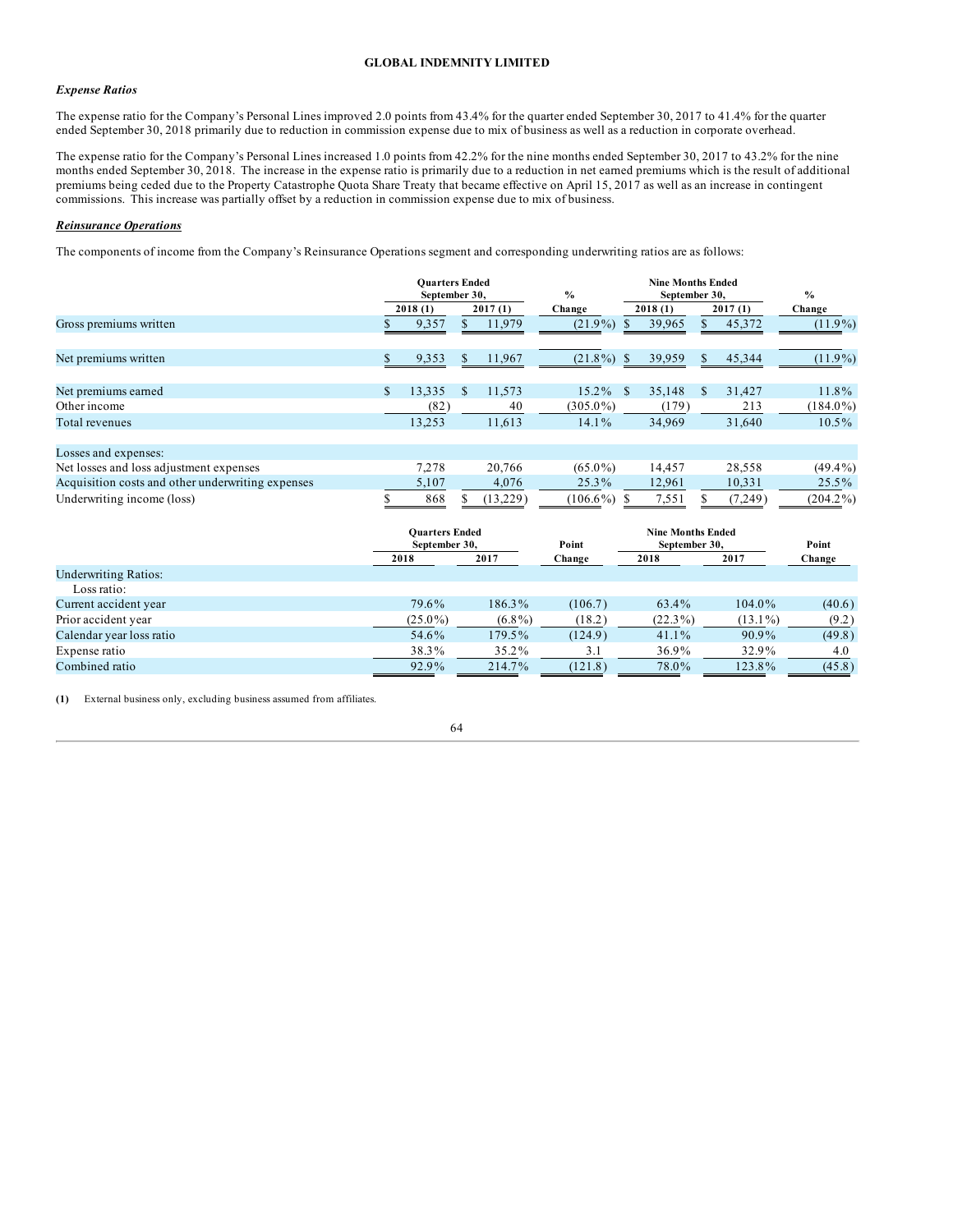#### *Reconciliation of non-GAAP financial measures and ratios*

The table below reconciles the non-GAAP measures or ratios, which excludes the impact of prior accident year adjustments, to its most directly comparable GAAP measure or ratio. The Company believes the non-GAAP measures or ratios are useful to investors when evaluating the Company's underwriting performance as trends in the Company's Reinsurance Operations may be obscured by prior accident year adjustments. These non-GAAP measures or ratios should not be considered as a substitute for its most directly comparable GAAP measure or ratio and does not reflect the overall underwriting profitability of the Company.

|                                                              | <b>Quarters Ended</b><br>September 30. |           | <b>Nine Months Ended</b><br>September 30. |            |
|--------------------------------------------------------------|----------------------------------------|-----------|-------------------------------------------|------------|
|                                                              | 2018                                   | 2017      | 2018                                      | 2017       |
| Loss ratio excluding the effect of prior accident year $(1)$ | 79.6%                                  | 186.3%    | 63.4%                                     | 104.0%     |
| Effect of prior accident year                                | $(25.0\%)$                             | $(6.8\%)$ | $(22.3\%)$                                | $(13.1\%)$ |
| Loss ratio $(2)$                                             | 54.6%                                  | 179.5%    | $41.1\%$                                  | $90.9\%$   |

### (1) Non-GAAP measure / ratio

(2) Most directly comparable GAAP measure / ratio

#### *Premiums*

See "Result of Operations" above for a discussion on premiums.

#### *Other Income*

The Company recognized a loss of \$0.1 million and income of less than \$0.1 million for the quarters ended September 30, 2018 and 2017, respectively, and a loss of \$0.2 million and income of \$0.2 million for the nine months ended September 30, 2018 and 2017, respectively. Other income is comprised of foreign exchange gains and losses.

#### *Loss Ratio*

The current accident year loss ratio improved by 106.7 points and 40.6 points during the quarter and nine months ended September 30, 2018, respectively, as compared to the same period in 2017. The decrease is driven by lower loss ratios in the property catastrophe contracts as the third quarter of 2017 was adversely impacted by Hurricanes Harvey, Irma and Maria.

The calendar year loss ratio for the quarter and nine months ended September 30, 2018 includes a decrease of \$3.3 million, or 25.0 percentage points, and a decrease of \$7.8 million or 22.3 percentage points, respectively, related to reserve development on prior accident years. The calendar year loss ratio for the quarter and nine months ended September 30, 2017 includes a decrease of \$0.8 million, or 6.8 percentage points, and a decrease of \$4.1 million, or 13.1 percentage points, respectively, related to reserve development on prior accident years. Please see Note 6 of the notes to the consolidated financial statements in Item 1 of Part I of this report for further discussion on prior accident year development.

#### *Expense Ratio*

The expense ratio for the Company's Reinsurance Operations increased by 3.1 points from 35.2% for the quarter ended September 30, 2017 to 38.3% for the quarter ended September 30, 2018. The expense ratio for the Company's Reinsurance Operations increased by 4.0 points from 32.9% for the nine months ended September 30, 2017 to 36.9% for the nine months ended September 30, 2018. This was primarily due to the expense ratio for 2017 being lower than it otherwise would have been due to receiving a federal excise tax refund related to prior years of \$0.7 million and \$1.1 million during the quarter and nine months ended September 30, 2017, respectively.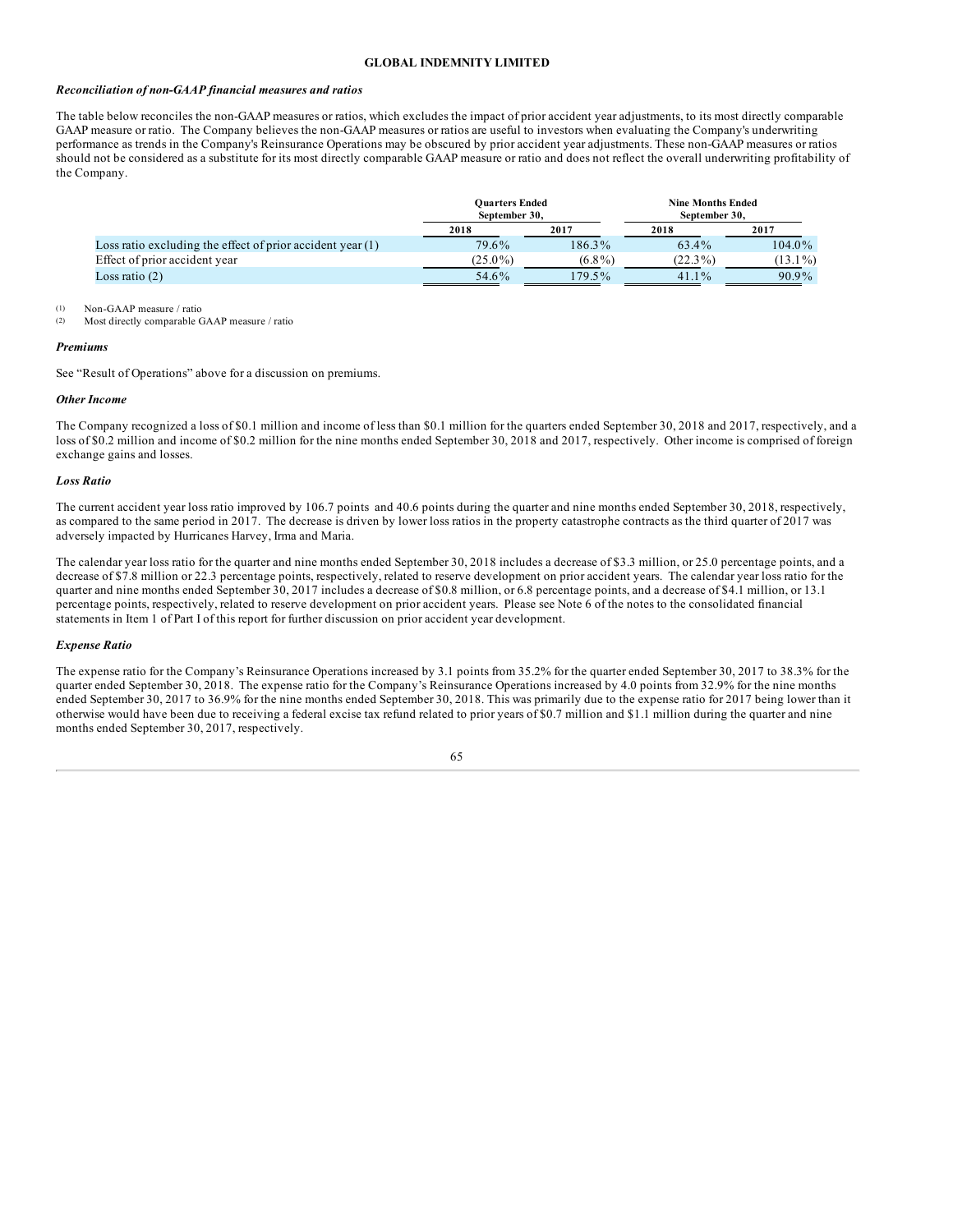#### **Unallocated Corporate Items**

The Company's investments are managed distinctly according to assets supporting future insurance obligations and assets in excess of those supporting future insurance obligations. Assets supporting insurance obligations are referred to as the Insurance Obligations Portfolio. The Insurance Obligations Portfolio consists of cash and high-quality fixed income investments. Assets in excess of insurance obligations are referred to as the Surplus Portfolio. The Surplus Portfolio targets higher returns and is comprised of cash, fixed income, common stocks, and alternative investments.

The Insurance Obligations Portfolio has a market value of \$780.0 million and the fixed income securities excluding cash have a credit quality of AA- and duration of 3.1 years. The Surplus Portfolio has a market value of \$752.3 million and the fixed income securities within have a credit quality of A- and duration of 3.4 years.

The Insurance Obligations Portfolio returned (0.1%) for the nine months ended September 30, 2018 with net investment income of \$15.4 million, offset by realized losses of \$0.4 million and unrealized losses of \$15.6 million. The Surplus Portfolio returned 1.8% for the nine months ended September 30, 2018 with net investment income of \$18.7 million, realized gains of \$1.2 million offset by unrealized losses of \$10.2 million.

#### *Net Investment Income*

|                             | <b>Quarters Ended</b><br>September 30. |        | $\frac{6}{9}$ | <b>Nine Months Ended</b><br>September 30. | $\frac{0}{0}$ |           |
|-----------------------------|----------------------------------------|--------|---------------|-------------------------------------------|---------------|-----------|
| (Dollars in thousands)      | 2018                                   | 2017   | Change        | 2018                                      | 2017          | Change    |
| Gross investment income (1) | 12.442                                 | 10.807 | $15.1\%$ \$   | 36.254                                    | 29,816        | 21.6%     |
| Investment expenses         | (692)                                  | (673)  | $2.8\%$       | (2.146)                                   | (2,198)       | $(2.4\%)$ |
| Net investment income       | 1.750                                  | 10.134 | 15.9%         | 34.108                                    | 27.618        | $23.5\%$  |

#### **(1)** Excludes realized gains and losses

Gross investment income increased by 15.1% and 21.6% for the quarter and nine months ended September 30, 2018, respectively, as compared to the same period in 2017. The increase was primarily due to an increase in yield within the fixed maturities portfolio due to extending duration in 2017 and increased returns from alternative investments.

Investment expenses increased by 2.8% for the quarter ended September 30, 2018 and decreased 2.4% for the nine months ended September 30, 2018, respectively, as compared to the same period in 2017. The increase for the quarter ended was primarily due to increased service fees related to the Company's equity portfolio during 2018. The decrease for the nine months ended was primarily due to reduced fees related to the custody of the Company's investment portfolio during 2018.

At September 30, 2018, the Company held agency mortgage-backed securities with a market value of \$35.3 million. Excluding the agency mortgage-backed securities, the average duration of the Company's fixed maturities portfolio was 3.2 years as of September 30, 2018 and September 30, 2017. Including cash and short-term investments, the average duration of the Company's fixed maturities portfolio, excluding agency mortgage-backed securities, was 3.1 years as of September 30, 2018 and September 30, 2017. Changes in interest rates can cause principal payments on certain investments to extend or shorten which can impact duration. At September 30, 2018, the Company's embedded book yield on its fixed maturities, not including cash, was 3.0% compared with 2.7% at September 30, 2017. The embedded book yield on the \$99.6 million of municipal bonds in the Company's portfolio, which includes \$98.9 million of taxable municipal bonds, was 3.2% at September 30, 2018, compared to an embedded book yield of 3.1% on the Company's municipal bond portfolio of \$117.2 million at September 30, 2017.

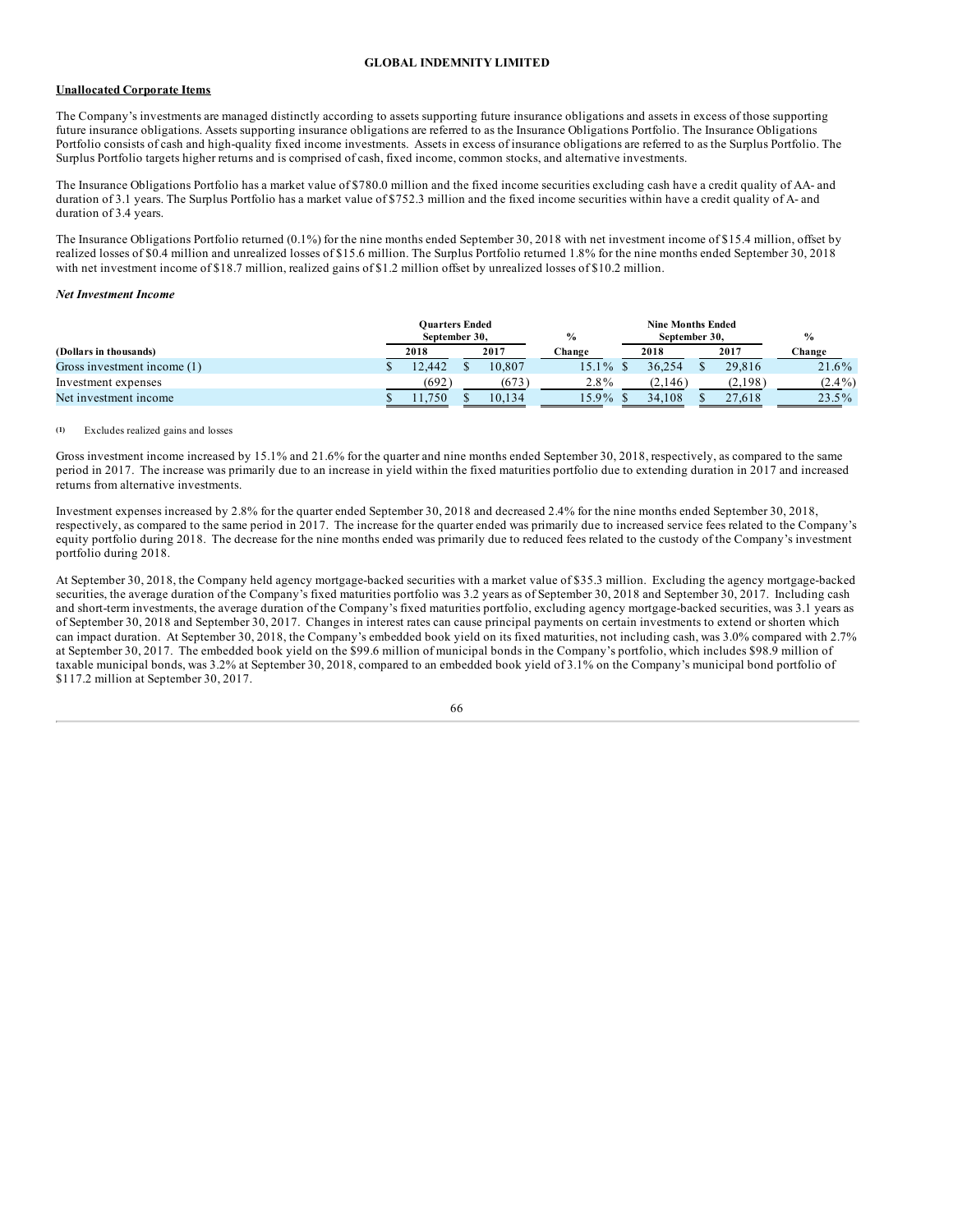#### *Net Realized Investment Gains (Losses)*

The components of net realized investment gains (losses) for the quarters and nine months ended September 30, 2018 and 2017 were as follows:

|                                        | <b>Quarters Ended</b><br>September 30, |       |  |         |  | <b>Nine Months Ended</b><br>September 30, |         |
|----------------------------------------|----------------------------------------|-------|--|---------|--|-------------------------------------------|---------|
| (Dollars in thousands)                 |                                        | 2018  |  | 2017    |  | 2018                                      | 2017    |
| Common stock                           |                                        | 4.843 |  | 289     |  | 2.534                                     | 2,079   |
| Fixed maturities                       |                                        | (811) |  | 134     |  | (1,265)                                   | 795     |
| Interest rate swap                     |                                        | 1.311 |  | (366)   |  | 6.959                                     | (2,016) |
| Other than temporary impairment losses |                                        | (24)  |  | (1,020) |  | (395)                                     | (1,708) |
| Net realized investment gains (losses) |                                        | 5,319 |  | (963)   |  | 7,833                                     | (850)   |

See Note 2 of the notes to the consolidated financial statements in Item 1 of Part I of this report for an analysis of total investment return on a pre-tax basis for the quarters and nine months ended September 30, 2018 and 2017.

## *Corporate and Other Operating Expenses*

Corporate and other operating expenses consist of outside legal fees, other professional fees, directors' fees, management fees & advisory fees, salaries and benefits for holding company personnel, development costs for new products, and taxes incurred which are not directly related to operations. Corporate and other operating expenses were \$3.5 million and \$4.6 million during the quarters ended September 30, 2018 and 2017, respectively, and \$23.7 million and \$11.0 million during the nine months ended September 30, 2018 and 2017, respectively. The decrease in corporate expenses for the quarter ended September 30, 2018 is primarily due to 2017 including \$1.1 million in professional fees related to the share redemption. The increase in corporate expenses for the nine months ended September 30, 2018 is primarily due to incurring an advisory fee related to the co-obligor transaction of \$12.5 million. Of the \$12.5 million advisory fee, \$6.25 million was incurred in the first quarter of 2018 and an additional \$6.25 million was incurred in the second quarter of 2018. For additional information on the co-obligor transaction, see Note 7 of the notes to the consolidated financial statements in Item 1 of Part I of this report.

#### *Interest Expense*

Interest expense increased 1.8% during the quarter ended September 30, 2018 as compared to the same period in 2017. This increase is primarily due to higher interest rates on the Margin Borrowing Facility.

Interest expense increased 22.0% during the nine months ended September 30, 2018 as compared to the same period in 2017. This increase is primarily due to the Company's \$130 million debt offering in March, 2017.

## *Income Tax Benefit*

The income tax benefit was \$3.3 million for the quarter ended September 30, 2018 compared with income tax benefit of \$7.9 million for the quarter ended September 30, 2017. The decrease in the income tax benefit for the quarter ended September 30, 2018 compared to the quarter ended September 30, 2017 is due to less pretax losses in the U.S. and the change in the U.S. statutory tax rate from 35% to 21% effective January 1, 2018 per the passage of the TCJA.

The income tax benefit was \$5.9 million for the nine months ended September 30, 2018 compared with income tax benefit of \$13.2 million for the nine months ended September 30, 2017. The decrease in the income tax benefit for the nine months ended September 30, 2018 compared to the nine months ended September 30, 2017 is due to the change in the U.S. statutory tax rate from 35% to 21% effective January 1, 2018 upon the passage of the TCJA.

See Note 5 of the notes to the consolidated financial statements in Item 1 of Part I of this report for a comparison of income tax between periods.

## *Net Income (Loss)*

The factors described above resulted in a net income of \$3.7 million and a net loss of \$8.9 million for the quarters ended September 30, 2018 and 2017, respectively, and net income of \$16.6 million and \$13.4 million for the nine months ended September 30, 2018 and 2017, respectively.

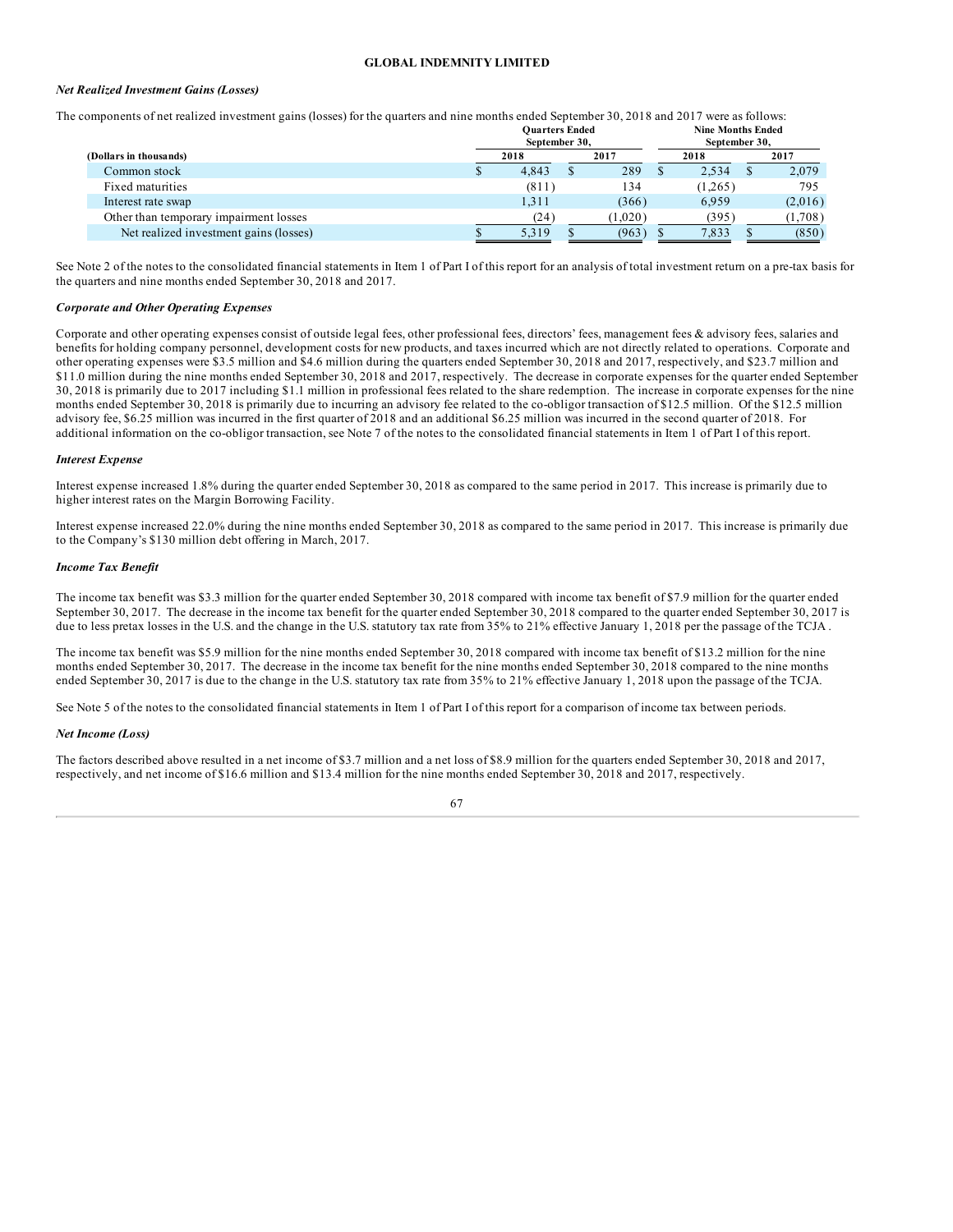#### **Liquidity and Capital Resources**

#### *Sources and Uses of Funds*

Global Indemnity is a holding company. Its principal asset is its ownership of the shares of its direct and indirect subsidiaries, including those of its U.S. insurance companies: United National Insurance Company, Diamond State Insurance Company, Penn-America Insurance Company, Penn-Star Insurance Company, Penn-Patriot Insurance Company, and American Reliable Insurance Company; and its Reinsurance Operations: Global Indemnity Reinsurance.

Global Indemnity's short term and long term liquidity needs include the payment of corporate expenses, debt service payments, dividend payments to shareholders, and share repurchases. In order to meet their short term and long term needs, the Company's principal sources of cash includes dividends from subsidiaries, other permitted disbursements from its direct and indirect subsidiaries, reimbursement for equity awards granted to employees and intercompany borrowings. The principal sources of funds at these direct and indirect subsidiaries include underwriting operations, investment income, and proceeds from sales and redemptions of investments. Funds are used principally by these operating subsidiaries to pay claims and operating expenses, to make debt payments, fund margin requirements on interest rate swap agreements, to purchase investments, and to make dividend payments. In addition, the Company periodically reviews opportunities related to business acquisitions and as a result, liquidity may be needed in the future.

As of September 30, 2018, the Company also had future funding commitments of \$39.9 million related to investments. The timing of commitments related to investments is uncertain.

The future liquidity of Global Indemnity is dependent on the ability of its subsidiaries to pay dividends. Global Indemnity's U.S. insurance companies are restricted by statute as to the amount of dividends that they may pay without the prior approval of regulatory authorities. The dividend limitations imposed by state laws are based on the statutory financial results of each insurance company within the Insurance Operations that are determined by using statutory accounting practices that differ in various respects from accounting principles used in financial statements prepared in conformity with GAAP. See "Regulation - Statutory Accounting Principles" in Item 1 of Part I of the Company's 2017 Annual Report on Form 10-K. Key differences relate to, among other items, deferred acquisition costs, limitations on deferred income taxes, reserve calculation assumptions and surplus notes. See Note 19 of the notes to the consolidated financial statements in Item 8 of Part II of the Company's 2017 Annual Report on Form 10-K for further information on dividend limitations related to the U.S. Insurance Companies. The U.S. Insurance Companies did not declare or pay any dividends during the quarter or nine months ended September 30, 2018.

For 2018, the Company believes that Global Indemnity Reinsurance, including distributions it could receive from its subsidiaries, should have sufficient liquidity and solvency to pay dividends. Global Indemnity Reinsurance is prohibited, without the approval of the Bermuda Monetary Authority ("BMA"), from reducing by 15% or more its total statutory capital as set out in its previous year's statutory financial statements, and any application for such approval must include such information as the BMA may require. See "Regulation—Bermuda Insurance Regulation" in Item 1 of Part I of the Company's 2017 Annual Report on Form 10-K. During the quarter ended September 30, 2018, Global Indemnity Reinsurance's Board authorized, but did not declare, a dividend in the aggregate amount of up to \$50 million which may be declared and paid on or before June 30, 2019 to its parent company, Global Indemnity Limited. Global Indemnity Reinsurance did not declare or pay any dividends during the quarter ended September 30, 2018 but it did receive a dividend payment from its wholly owned subsidiary, GBLI Barbados, Ltd in the amount of \$17.9 million. During the nine months ended September 30, 2018, Global Indemnity Reinsurance paid a \$20.0 million dividend, which was previously declared in 2017, to its parent company, Global Indemnity Limited.

## *Cash Flows*

Sources of operating funds consist primarily of net premiums written and investment income. Funds are used primarily to pay claims and operating expenses and to purchase investments.

The Company's reconciliation of net income to cash provided by (used for) operations is generally influenced by the following:

- the fact that the Company collects premiums, net of commissions, in advance of losses paid;
- the timing of the Company's settlements with its reinsurers; and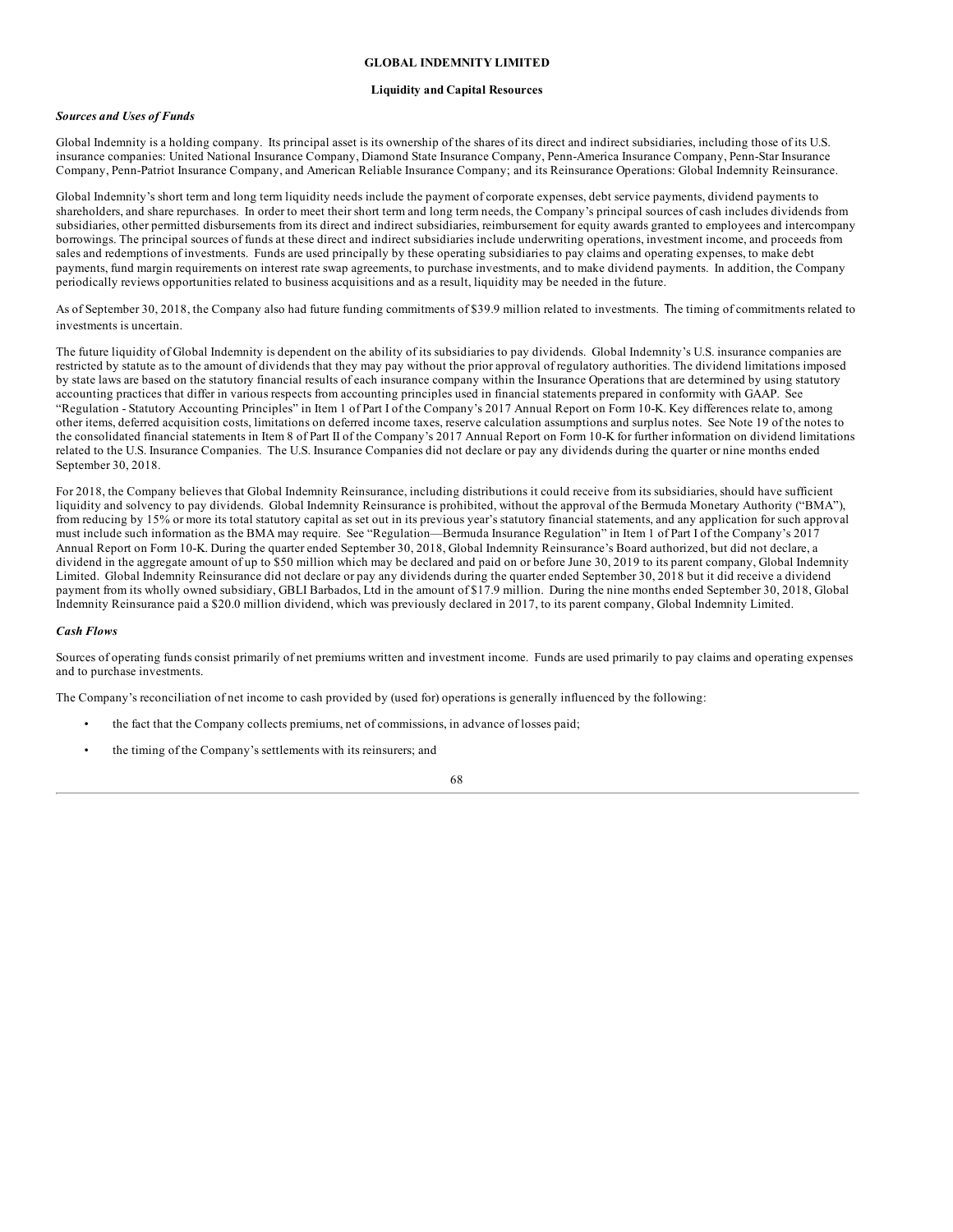• the timing of the Company's loss payments.

Net cash provided by (used for) operating activities was \$45.9 million and (\$11.2) million for the nine months ended September 30, 2018 and 2017, respectively. The increase in operating cash flows of approximately \$57.1 million from the prior year was primarily a net result of the following items:

|                                                          | Nine Months Ended September 30, |            |          |            |  |           |  |  |
|----------------------------------------------------------|---------------------------------|------------|----------|------------|--|-----------|--|--|
| (Dollars in thousands)                                   |                                 | 2018       | Change   |            |  |           |  |  |
| Net premiums collected                                   | S                               | 361.383    | <b>S</b> | 323.239    |  | 38,144    |  |  |
| Net losses paid                                          |                                 | (212.957)  |          | (202, 564) |  | (10,393)  |  |  |
| Underwriting and corporate expenses                      |                                 | (176, 259) |          | (150, 012) |  | (26, 247) |  |  |
| Recovery on loss indemnification (1)                     |                                 | 45,045     |          |            |  | 45,045    |  |  |
| Net investment income                                    |                                 | 43,922     |          | 27.995     |  | 15,927    |  |  |
| Net federal income taxes paid                            |                                 | (752)      |          | (104)      |  | (648)     |  |  |
| Interest paid                                            |                                 | (14, 511)  |          | (9,738)    |  | (4,773)   |  |  |
|                                                          |                                 |            |          |            |  |           |  |  |
| Net cash provided by (used for) operating activities (1) |                                 | 45.871     |          | (11, 184)  |  | 57,055    |  |  |

**(1)** Excludes a \$3.5 million payment related to a purchase price adjustment for American Reliable. This payment is included in the net cash used in investing activities on the Company's Consolidated Statement of Cash Flows. The recovery on loss indemnification, net of the purchase price adjustment, is \$41.5 million. For additional information on the loss indemnification, please see Note 6 of the notes to the consolidated financial statements in Item 1 of Part I of this report.

See the consolidated statement of cash flows in the consolidated financial statements in Item 1 of Part I of this report for details concerning the Company's investing and financing activities.

## *Liquidity*

The Board of Directors approved a dividend payment of \$0.25 per ordinary share to all shareholders of record on the close of business on March 21, 2018, June 22, 2018, and September 27, 2018. Dividends of \$3.5 million were paid on March 29, 2018, June 29, 2018, and October 1, 2018.

On March 8, 2018, the Company settled its final reserve calculation which resulted in the recovery of \$41.5 million in accordance with the Stock Purchase Agreement between Global Indemnity Group, Inc. and American Bankers Insurance Group, Inc. for the purchase of American Reliable.

Other than the items discussed in the preceding paragraphs, there have been no material changes to the Company's liquidity during the nine months ended September 30, 2018. Please see Item 7 of Part II in the Company's 2017 Annual Report on Form 10-K for information regarding the Company's liquidity.

#### *Capital Resources*

On April 25, 2018 the Company and Global Indemnity Group, Inc., an indirect wholly owned subsidiary of the Company, entered into an agreement pursuant to which Global Indemnity Group, Inc. agreed to become a subordinated co-obligor with respect to the 7.75% subordinated notes due 2045 and the 7.875% subordinated notes due 2047. Global Indemnity Group, Inc. has agreed to pay all amounts due and payable in respect of the subordinated note obligations, including, without limitation, the payment of principal of and interest on each series of notes. In consideration for becoming a subordinated co-obligor on the subordinated notes, Global Indemnity Group, Inc. received a promissory note from the Company with a principal amount of \$230 million at an interest rate of 7.825% per annum and due on April 15, 2047. Global Indemnity Group, Inc. assigned the \$230 million promissory note from the Company to U.A.I. (Luxembourg) Investment S.à.r.l. as payment on \$230 million of the outstanding debt owed to U.A.I. (Luxembourg) Investment S.à.r.l. by Global Indemnity Group, Inc.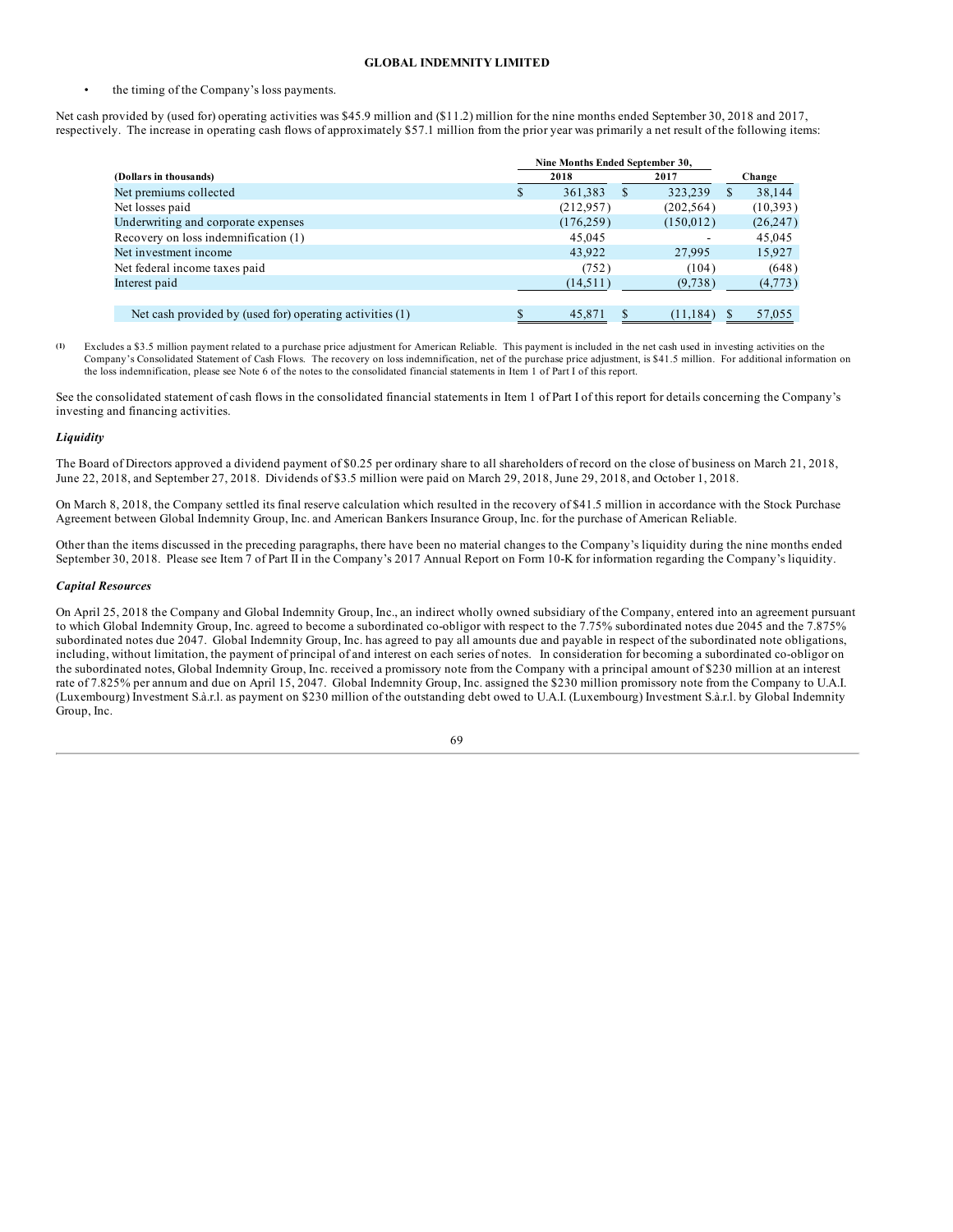In July, 2018, U.A.I. (Luxembourg) Investment S.à.r.l. declared and paid a dividend totaling \$430.4 million. The ultimate recipient of this dividend was GBLI (Barbados) Limited. This dividend was satisfied by the assignment of intercompany note receivables totaling \$412.5 million, \$11.6 million in accrued interest receivables on the intercompany notes, and \$6.3 million in fixed income securities. The \$412.5 million in intercompany notes were then converted into interest free loans. GBLI (Barbados) Limited subsequently declared and paid a dividend to its parent, Global Indemnity Reinsurance, in the amount of \$17.9 million which consisted of the accrued interest receivable and fixed income securities. These transactions all eliminate in consolidation and have no impact on the consolidating financial statements.

Other than the items discussed in the preceding paragraph, there have been no material changes to the Company's capital resources during the nine months ended September 30, 2018. Please see Item 7 of Part II in the Company's 2017 Annual Report on Form 10-K for information regarding the Company's capital resources.

#### **Off Balance Sheet Arrangements**

The Company has no off balance sheet arrangements.

#### **Cautionary Note Regarding Forward-Looking Statements**

Some of the statements under "Management's Discussion and Analysis of Financial Condition and Results of Operations" and elsewhere in this report may include forward-looking statements within the meaning of Section 21E of the Security Exchange Act of 1934, as amended, that reflect the Company's current views with respect to future events and financial performance. Forward-looking statements are statements that are not historical facts. These statements can be identified by the use of forward-looking terminology such as "believe," "expect," "may," "will," "should," "project," "plan," "seek," "intend," or "anticipate" or the negative thereof or comparable terminology, and include discussions of strategy, financial projections and estimates and their underlying assumptions, statements regarding plans, objectives, expectations or consequences of identified transactions or natural disasters, and statements about the future performance, operations, products and services of the companies.

The Company's business and operations are and will be subject to a variety of risks, uncertainties and other factors. Consequently, actual results and experience may materially differ from those contained in any forward-looking statements. See "Risk Factors" in Item 1A of Part I in the Company's 2017 Annual Report on Form 10-K for risks, uncertainties and other factors that could cause actual results and experience to differ from those projected. The Company's forward-looking statements speak only as of the date of this report or as of the date they were made. The Company undertakes no obligation to publicly update or review any forward-looking statement, whether as a result of new information, future developments or otherwise.

## **Item 3. QUANTITATIVE AND QUALITATIVE DISCLOSURES ABOUT MARKET RISK**

For the quarter ending September 30, 2018, global equities rose for the second straight quarter. Global markets stabilized in the wake of robust US economic data, while political uncertainty and trade concerns weighed on some regions. US-China trade relations remained volatile: US tariffs on approximately US\$200 billion of Chinese imports took effect in September, and China promptly retaliated with tariffs on about US\$60 billion of US exports. Emerging markets volatility spiked after Turkey's financial crisis rattled global markets, but receded at the end of the quarter. Oil approached a four-year high amidst global supply uncertainties and strong global growth. On the monetary front, the US Federal Reserve (Fed), the Bank of England, and the Bank of Canada raised interest rates. The European Central Bank (ECB) remained dovish, leaving rates unchanged and reiterating its pledge to keep them low at least until the summer of 2019. Within the S&P 500 Index, all 11 sectors posted positive results for the quarter. Health care stocks performed best, climbing for the second consecutive quarter, led by strength in pharmaceuticals and health care providers and services. Information technology continued to drive the market higher, led by technology hardware, storage and peripherals.

Global fixed income markets posted negative returns in USD terms during the third quarter, while the US fixed income market returns were flat. Global monetary policy turned more hawkish in aggregate during the period. The Fed upgraded its projection for US growth, raised its target interest rate by 25 bps, and forecast four additional rate hikes through the end of next year. The Bank of England and Bank of Canada each hiked rates by 25 bps. Sovereign yields rose across the long end of most developed markets' yield curves, as trade war concerns lifted inflation expectations. Greater confidence for continued monetary tightening pushed up short-term yields in the US and Canada.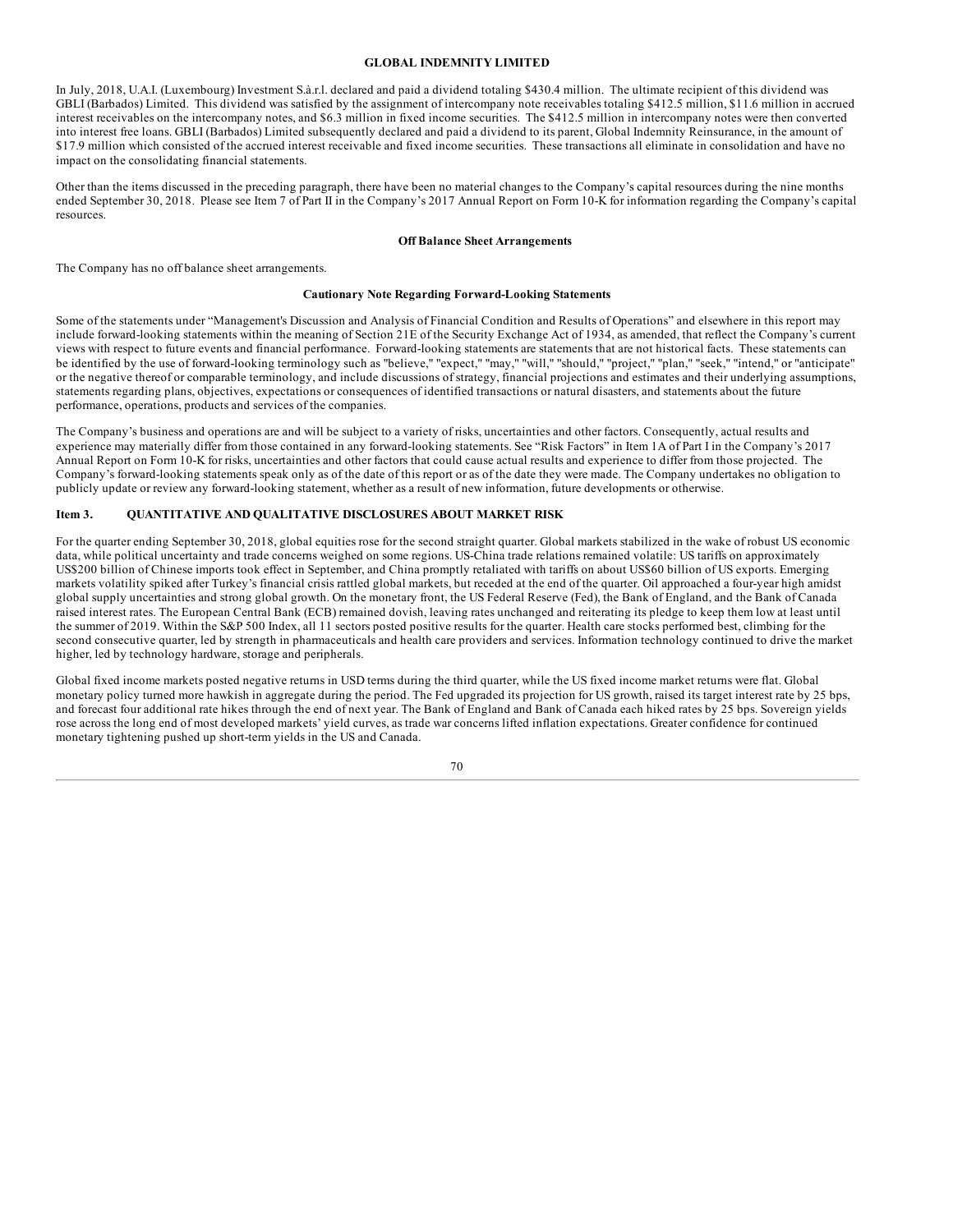The Company's investment grade fixed income portfolio continues to maintain high quality with an A+ average rating and a duration of 3.1 years. The Insurance Obligations Portfolio has a credit quality of AA- and duration of 3.0 years. The portion of the Surplus Portfolio comprised of cash and fixed income securities has a credit quality of A- and duration of 3.4 years. Portfolio purchases were focused within investment grade credit and asset backed securities ("ABS"). These purchases were funded primarily through sales of ABS and investment grade credit, as well as maturities and paydowns. During the third quarter, the portfolio's allocation to investment grade credit increased, while allocations to securitized sectors and cash and equivalents decreased.

There have been no other material changes to the Company's market risk since December 31, 2017. Please see Item 7A of Part II in the Company's 2017 Annual Report on Form 10-K for information regarding the Company's market risk.

## **Item 4. CONTROLS AND PROCEDURES**

## **Evaluation of Disclosure Controls and Procedures**

The Company maintains disclosure controls and procedures (as that term is defined in Rules 13a-15(e) and 15d-15(e) under the Securities Exchange Act of 1934, as amended (the "Exchange Act")) that are designed to ensure that information required to be disclosed in the Company's reports under the Exchange Act is recorded, processed, summarized and reported within the time periods specified in the Securities and Exchange Commission's rules and forms, and that such information is accumulated and communicated to the Company's management, including its Chief Executive Officer and Chief Financial Officer, as appropriate, to allow timely decisions regarding required disclosures. Any controls and procedures, no matter how well designed and operated, can provide only reasonable assurance of achieving the desired control objectives. The Company's management, with the participation of the Company's Chief Executive Officer and Chief Financial Officer, has evaluated the effectiveness of the design and operation of the Company's disclosure controls and procedures as of September 30, 2018. Based upon that evaluation, and subject to the foregoing, the Company's Chief Executive Officer and Chief Financial Officer concluded that, as of September 30, 2018, the design and operation of the Company's disclosure controls and procedures were effective to accomplish their objectives at the reasonable assurance level.

## **Changes in Internal Control over Financial Reporting**

There have been no changes in the Company's internal controls over financial reporting that occurred during the quarter ended September 30, 2018 that have materially affected, or are reasonably likely to materially affect, the Company's internal controls over financial reporting.

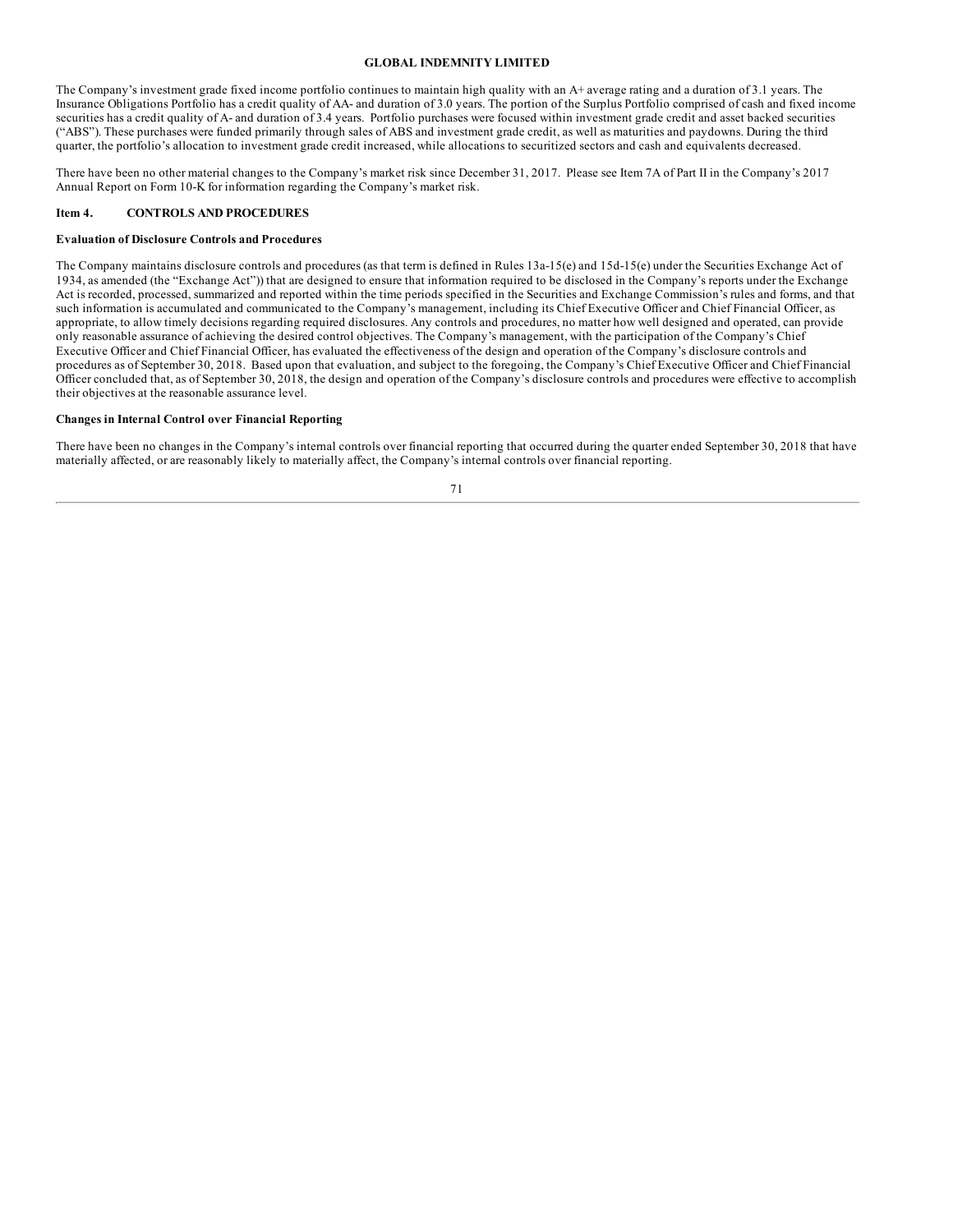#### **GLOBAL INDEMNITY LIMITED PART II-OTHER INFORMATION**

## **Item 1. Legal Proceedings**

The Company is, from time to time, involved in various legal proceedings in the ordinary course of business. The Company maintains insurance and reinsurance coverage for risks in amounts that it considers adequate. However, there can be no assurance that the insurance and reinsurance coverage that the Company maintains is sufficient or will be available in adequate amounts or at a reasonable cost. The Company does not believe that the resolution of any currently pending legal proceedings, either individually or taken as a whole, will have a material adverse effect on its business, results of operations, cash flows, or financial condition.

There is a greater potential for disputes with reinsurers who are in runoff. Some of the Company's reinsurers' have operations that are in runoff, and therefore, the Company closely monitors those relationships. The Company anticipates that, similar to the rest of the insurance and reinsurance industry, it will continue to be subject to litigation and arbitration proceedings in the ordinary course of business.

## **Item 1A. Risk Factors**

The Company's results of operations and financial condition are subject to numerous risks and uncertainties described in Item 1A of Part I in the Company's 2017 Annual Report on Form 10-K, filed with the SEC on March 9, 2018. The risk factors identified therein have not materially changed.

## **Item 2. Unregistered Sales of Equity Securities and Use of Proceeds**

The Company's Share Incentive Plan allows employees to surrender the Company's A ordinary shares as payment for the tax liability incurred upon the vesting of restricted stock. There were no shares surrendered by the Company's employees during the quarter ended September 30, 2018. All A ordinary shares surrendered by the employees by the Company are held as treasury stock and recorded at cost until formally retired.

#### **Item 3. Defaults upon Senior Securities**

None.

**Item 4. Mine Safety Disclosures**

None.

**Item 5. Other Information**

None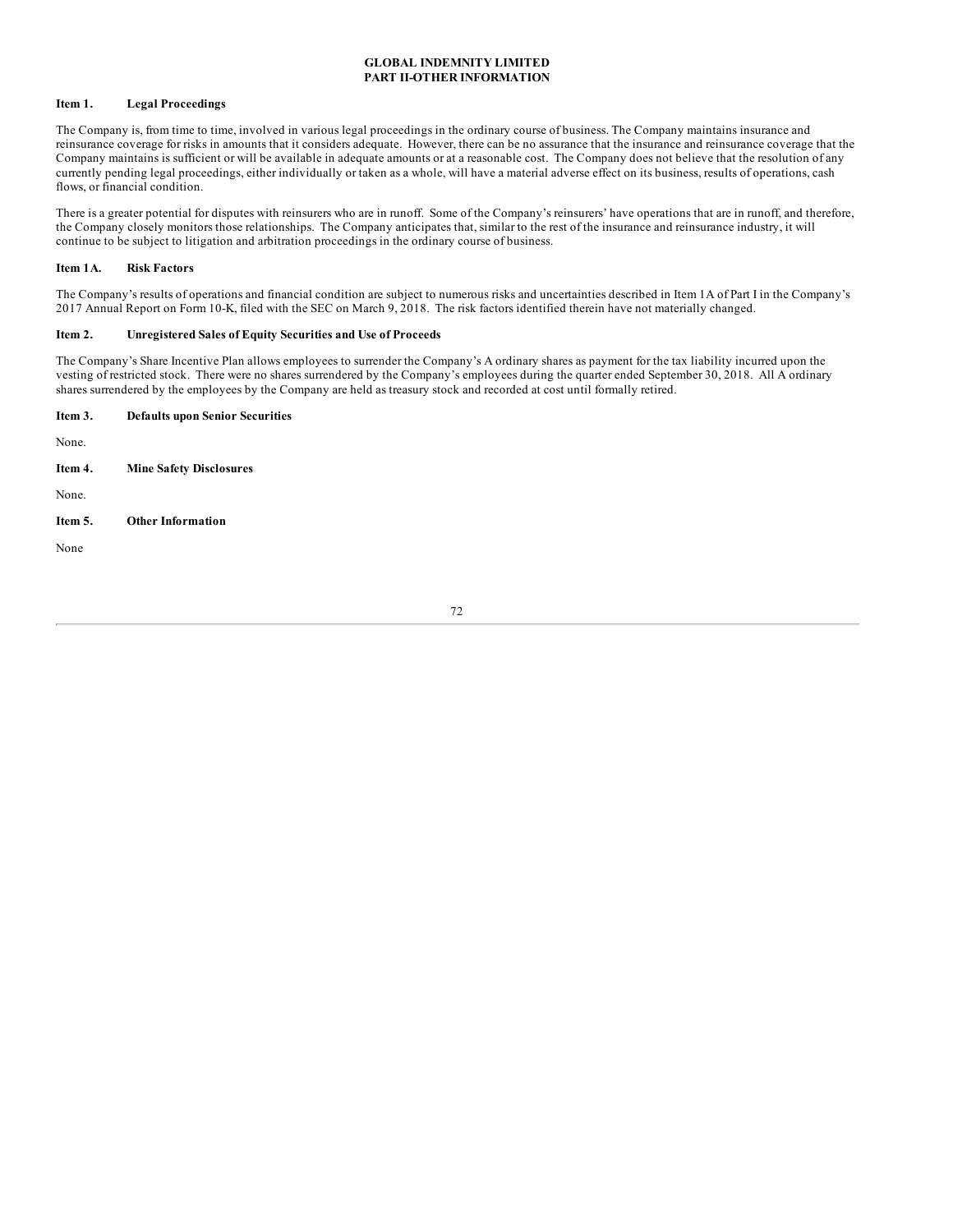#### **Item 6. Exhibits**

#### **GLOBAL INDEMNITY LIMITED**

- 31.1+ Certification of Chief Executive Officer pursuant to Rule 13a-14 (a) / 15d-14 (a) of the Securities Exchange Act of 1934, as amended, as adopted pursuant to Section 302 of the [Sarbanes-Oxley](#page-74-0) Act of 2002.
- 31.2+ [Certification](#page-75-0) of Chief Financial Officer pursuant to Rule 13a-14 (a) / 15d-14 (a) of the Securities Exchange Act of 1934, as amended, as adopted pursuant to Section 302 of the Sarbanes-Oxley Act of 2002.
- 32.1+ Certification of Chief Executive Officer pursuant to 18 U.S.C. Section 1350, as adopted pursuant to Section 906 of the [Sarbanes-Oxley](#page-76-0) Act of 2002.
- 32.2+ Certification of Chief Financial Officer pursuant to 18 U.S.C. Section 1350, as adopted pursuant to Section 906 of the [Sarbanes-Oxley](#page-77-0) Act of 2002.
- 101.1+ The following financial information from Global Indemnity Limited's Quarterly Report on Form 10-Q for the quarter ended September 30, 2018 formatted in XBRL: (i) Consolidated Balance Sheets as of September 30, 2018 and December 31, 2017; (ii) Consolidated Statements of Operations for the quarters and nine months ended September 30, 2018 and 2017; (iii) Consolidated Statements of Comprehensive Income for the quarters and nine months ended September 30, 2018 and 2017; (iv) Consolidated Statements of Changes in Shareholders' Equity for the nine months ended September 30, 2018 and the year ended December 31, 2017; (v) Consolidated Statements of Cash Flows for the nine months ended September 30, 2018 and 2017; and (vi) Notes to Consolidated Financial Statements.
- + Filed or furnished herewith, as applicable.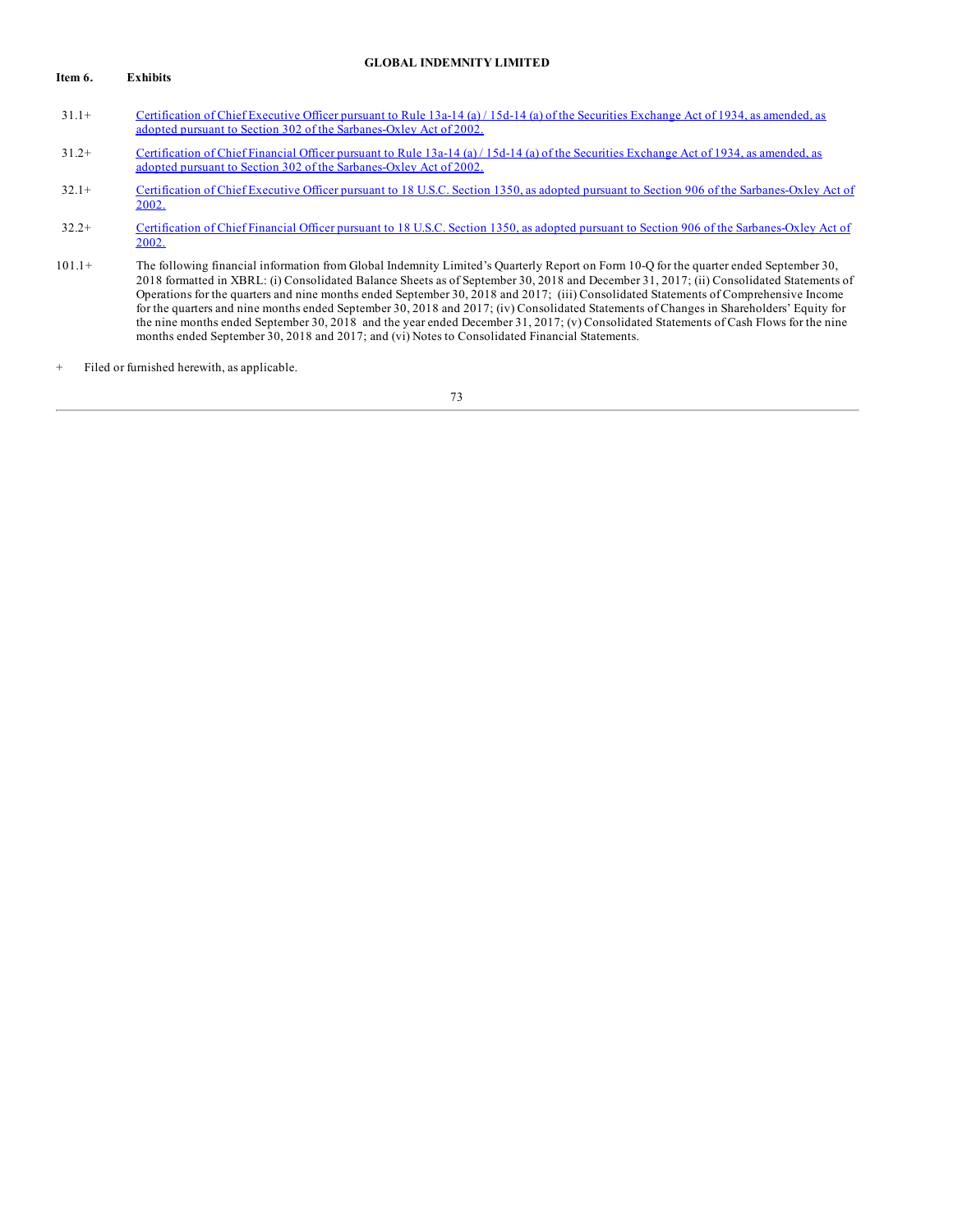## **GLOBAL INDEMNITY LIMITED SIGNATURE**

Pursuant to the requirements of the Securities Exchange Act of 1934, the registrant has duly caused this report to be signed on its behalf by the undersigned, thereunto duly authorized.

Date: November 9, 2018

# GLOBAL INDEMNITY LIMITED Registrant

November 9, 2018<br>
Date: November 9, 2018<br>
Date: November 9, 2018<br>
By: /s/ Thomas M. McGeehan<br>
Thomas M. McGeehan

Officer)

Chief Financial Officer (Authorized Signatory and Principal Financial and Accounting

74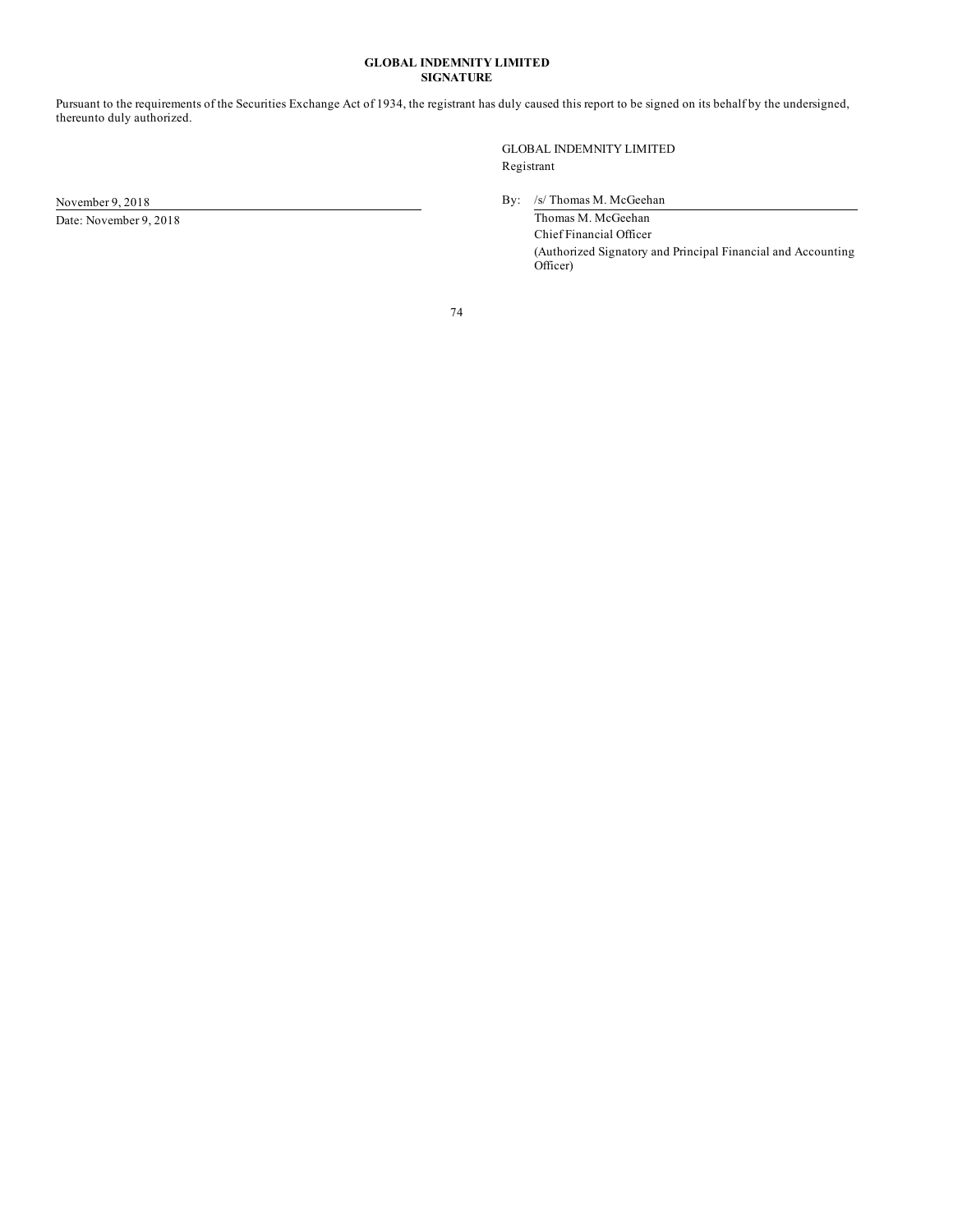## **CERTIFICATION PURSUANT TO RULE 13a-14(a)/15d-14(a), AS ADOPTED PURSUANT TO SECTION 302 OF THE SARBANES-OXLEY ACT OF 2002**

<span id="page-74-0"></span>I, Cynthia Y. Valko, certify that:

- 1. I have reviewed this Quarterly Report on Form 10-Q of Global Indemnity Limited;
- 2. Based on my knowledge, this Quarterly Report does not contain any untrue statement of a material fact or omit to state a material fact necessary to make the statements made, in light of the circumstances under which such statements were made, not misleading with respect to the period covered by this Quarterly Report;
- 3. Based on my knowledge, the financial statements, and other financial information included in this Quarterly Report, fairly present in all material respects the financial condition, results of operations and cash flows of the registrant as of, and for, the periods presented in this Quarterly Report;
- 4. The registrant's other certifying officers and I are responsible for establishing and maintaining disclosure controls and procedures (as defined in Exchange Act Rules 13a-15(e) and 15d-15(e)) and internal control over financial reporting (as defined in Exchange Act Rules 13a-15(f) and 15d-15(f)) for the registrant and have:
	- a) Designed such disclosure controls and procedures, or caused such disclosure controls and procedures to be designed under our supervision, to ensure that material information relating to the registrant, including its consolidated subsidiaries, is made known to us by others within those entities, particularly during the period in which this Quarterly Report is being prepared;
	- b) Designed such internal control over financial reporting, or caused such internal control over financial reporting to be designed under our supervision, to provide reasonable assurance regarding the reliability of financial reporting and the preparation of financial statements for external purposes in accordance with generally accepted accounting principles;
	- c) Evaluated the effectiveness of the registrant's disclosure controls and procedures and presented in this report our conclusions about the effectiveness of the disclosure controls and procedures, as of the end of the period covered by this Quarterly Report based on such evaluation; and
	- d) Disclosed in this Quarterly Report any change in the registrant's internal control over financial reporting that occurred during the registrant's most recent fiscal quarter (the registrant's fourth fiscal quarter in the case of an annual report) that has materially affected, or is reasonably likely to materially affect, the registrant's internal control over financial reporting; and
- 5. The registrant's other certifying officers and I have disclosed, based on our most recent evaluation of internal control over financial reporting, to the registrant's independent registered public accounting firm and the audit committee of the registrant's board of directors (or persons performing the equivalent functions):
	- a) All significant deficiencies and material weaknesses in the design or operation of internal control over financial reporting which are reasonably likely to adversely affect the registrant's ability to record, process, summarize and report financial information; and
	- b) Any fraud, whether or not material, that involves management or other employees who have a significant role in the registrant's internal control over financial reporting.

Dated: November 9, 2018

/s/ Cynthia Y. Valko Cynthia Y. Valko Chief Executive Officer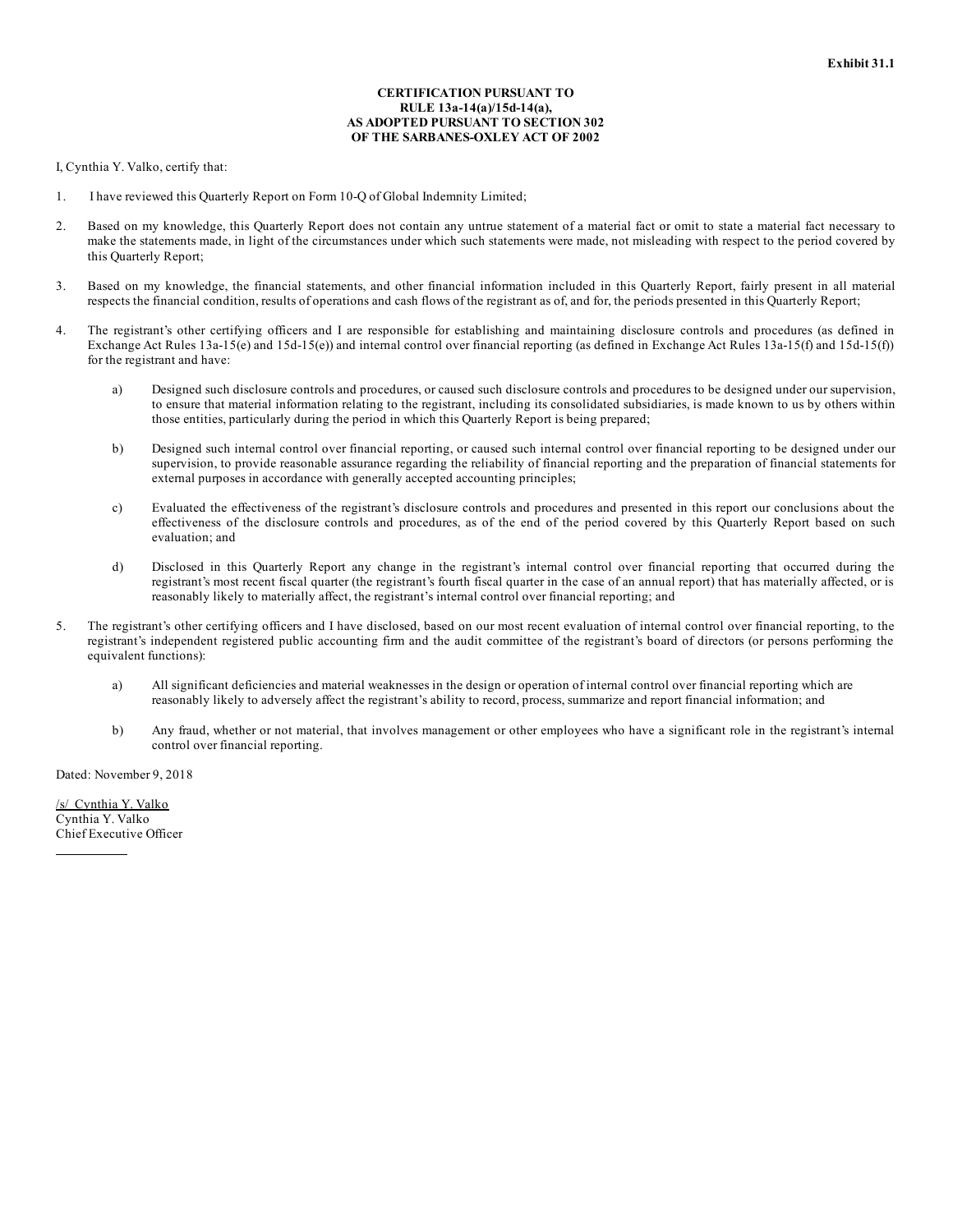### **CERTIFICATION PURSUANT TO RULE 13a-14(a)/15d-14(a), AS ADOPTED PURSUANT TO SECTION 302 OF THE SARBANES-OXLEY ACT OF 2002**

<span id="page-75-0"></span>I, Thomas M. McGeehan, certify that:

- 1. I have reviewed this Quarterly Report on Form 10-Q of Global Indemnity Limited;
- 2. Based on my knowledge, this Quarterly Report does not contain any untrue statement of a material fact or omit to state a material fact necessary to make the statements made, in light of the circumstances under which such statements were made, not misleading with respect to the period covered by this Quarterly Report;
- 3. Based on my knowledge, the financial statements, and other financial information included in this Quarterly Report, fairly present in all material respects the financial condition, results of operations and cash flows of the registrant as of, and for, the periods presented in this Quarterly Report;
- 4. The registrant's other certifying officers and I are responsible for establishing and maintaining disclosure controls and procedures (as defined in Exchange Act Rules 13a-15(e) and 15d-15(e)) and internal control over financial reporting (as defined in Exchange Act Rules 13a-15(f) and 15d-15(f)) for the registrant and have:
	- a) Designed such disclosure controls and procedures, or caused such disclosure controls and procedures to be designed under our supervision, to ensure that material information relating to the registrant, including its consolidated subsidiaries, is made known to us by others within those entities, particularly during the period in which this Quarterly Report is being prepared;
	- b) Designed such internal control over financial reporting, or caused such internal control over financial reporting to be designed under our supervision, to provide reasonable assurance regarding the reliability of financial reporting and the preparation of financial statements for external purposes in accordance with generally accepted accounting principles;
	- c) Evaluated the effectiveness of the registrant's disclosure controls and procedures and presented in this report our conclusions about the effectiveness of the disclosure controls and procedures, as of the end of the period covered by this Quarterly Report based on such evaluation; and
	- d) Disclosed in this Quarterly Report any change in the registrant's internal control over financial reporting that occurred during the registrant's most recent fiscal quarter (the registrant's fourth fiscal quarter in the case of an annual report) that has materially affected, or is reasonably likely to materially affect, the registrant's internal control over financial reporting; and
- 5. The registrant's other certifying officers and I have disclosed, based on our most recent evaluation of internal control over financial reporting, to the registrant's independent registered public accounting firm and the audit committee of the registrant's board of directors (or persons performing the equivalent functions):
	- a) All significant deficiencies and material weaknesses in the design or operation of internal control over financial reporting which are reasonably likely to adversely affect the registrant's ability to record, process, summarize and report financial information; and
	- b) Any fraud, whether or not material, that involves management or other employees who have a significant role in the registrant's internal control over financial reporting.

Dated: November 9, 2018

/s/ Thomas M. McGeehan Thomas M. McGeehan Chief Financial Officer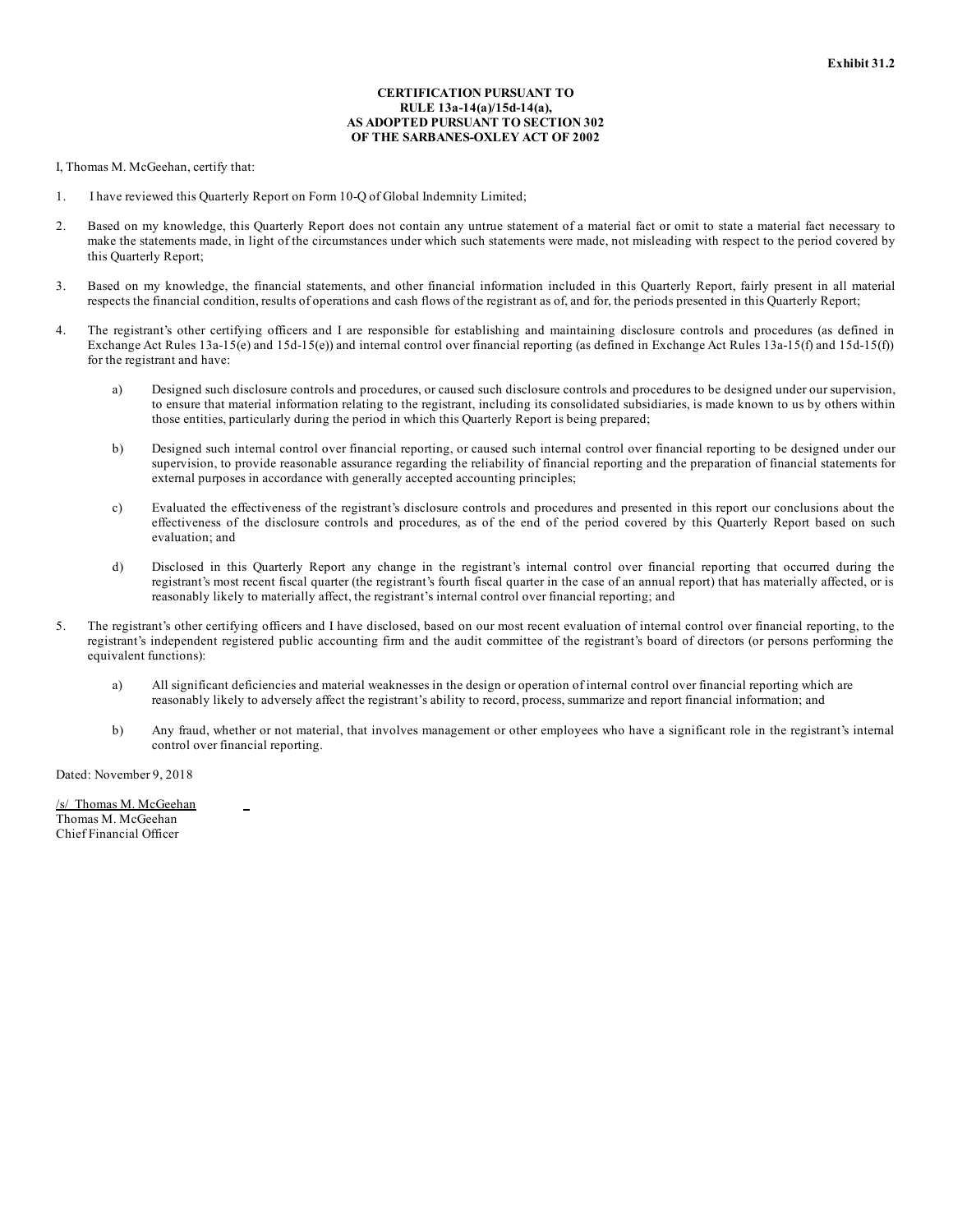### **CERTIFICATION PURSUANT TO 18 U.S.C. SECTION 1350, AS ADOPTED PURSUANT TO SECTION 906 OF THE SARBANES-OXLEY ACT OF 2002**

<span id="page-76-0"></span>In connection with the Quarterly Report of Global Indemnity Limited (the "Company") on Form 10-Q for the quarterly period ended September 30, 2018, as filed with the Securities and Exchange Commission on the date hereof (the "Report"), I, Cynthia Y. Valko, certify, pursuant to 18 U.S.C. section 1350, as adopted pursuant to section 906 of the Sarbanes-Oxley Act of 2002, that to the best of my knowledge:

- (1) The Report fully complies with the requirements of Section 13(a) or 15(d) of the Securities Exchange Act of 1934; and
- (2) The information contained in the Report fairly presents, in all material respects, the financial condition and results of operations of the Company.

Dated: November 9, 2018

/s/ Cynthia Y. Valko Cynthia Y. Valko Chief Executive Officer